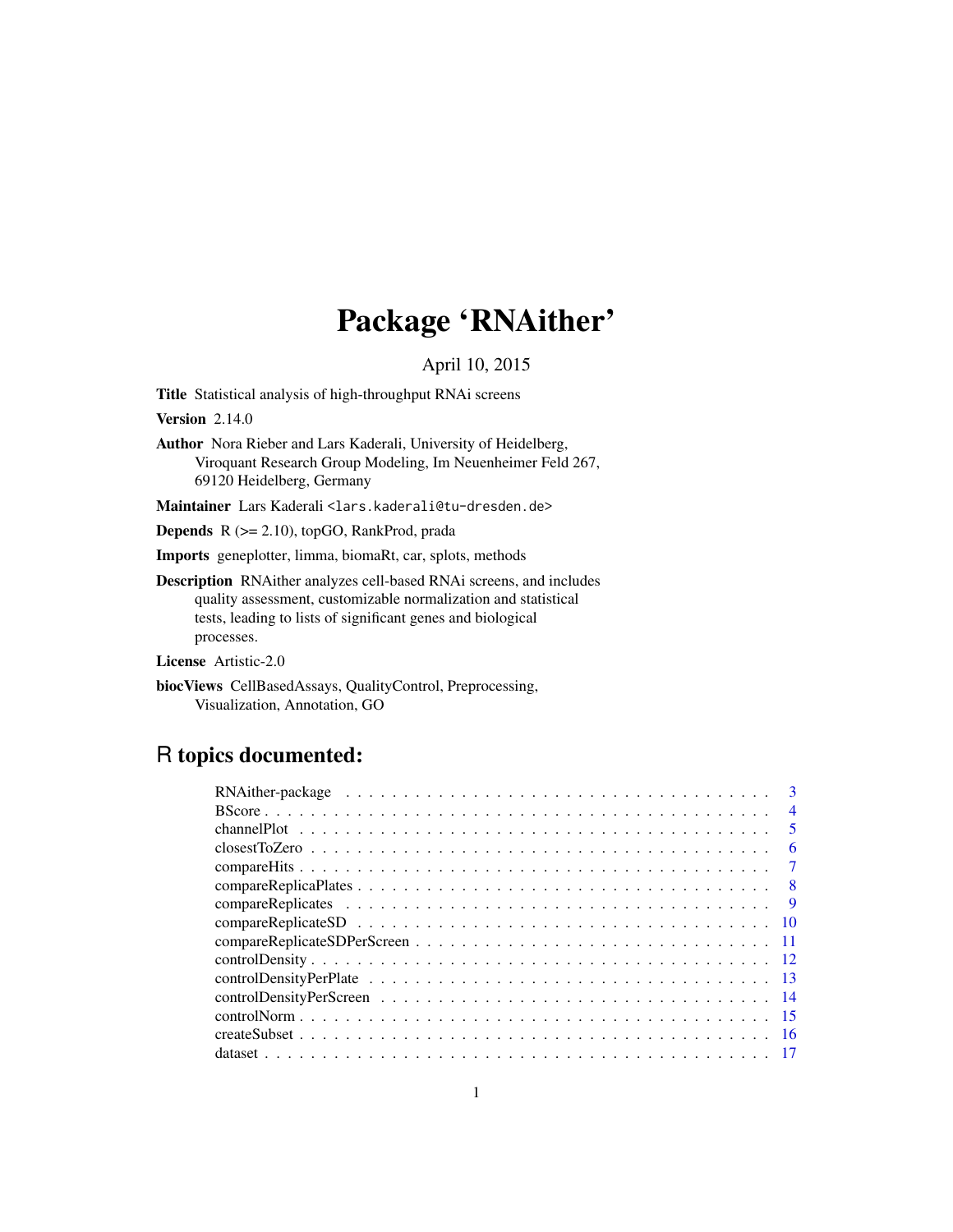|                  | 17 |
|------------------|----|
|                  | 18 |
|                  | 18 |
|                  | 19 |
|                  | 20 |
|                  | 21 |
|                  | 22 |
|                  | 22 |
|                  | 23 |
|                  | 24 |
|                  | 26 |
|                  | 28 |
|                  | 29 |
|                  | 30 |
|                  | 30 |
|                  | 31 |
|                  | 32 |
|                  | 33 |
|                  | 35 |
|                  |    |
|                  | 36 |
|                  | 37 |
|                  | 37 |
|                  | 38 |
|                  | 39 |
|                  | 40 |
|                  | 42 |
|                  | 43 |
|                  | 44 |
|                  | 45 |
|                  | 46 |
|                  | 47 |
|                  | 48 |
|                  | 49 |
|                  | 49 |
|                  | 50 |
|                  | 51 |
|                  | 52 |
| plotControlHisto | 53 |
|                  | 54 |
|                  | 55 |
| plotHisto        | 56 |
|                  | 57 |
|                  | 58 |
| plotQQ           | 59 |
|                  | 60 |
|                  | 61 |
| pValVec1         | 62 |
| pValVec2         | 62 |
|                  |    |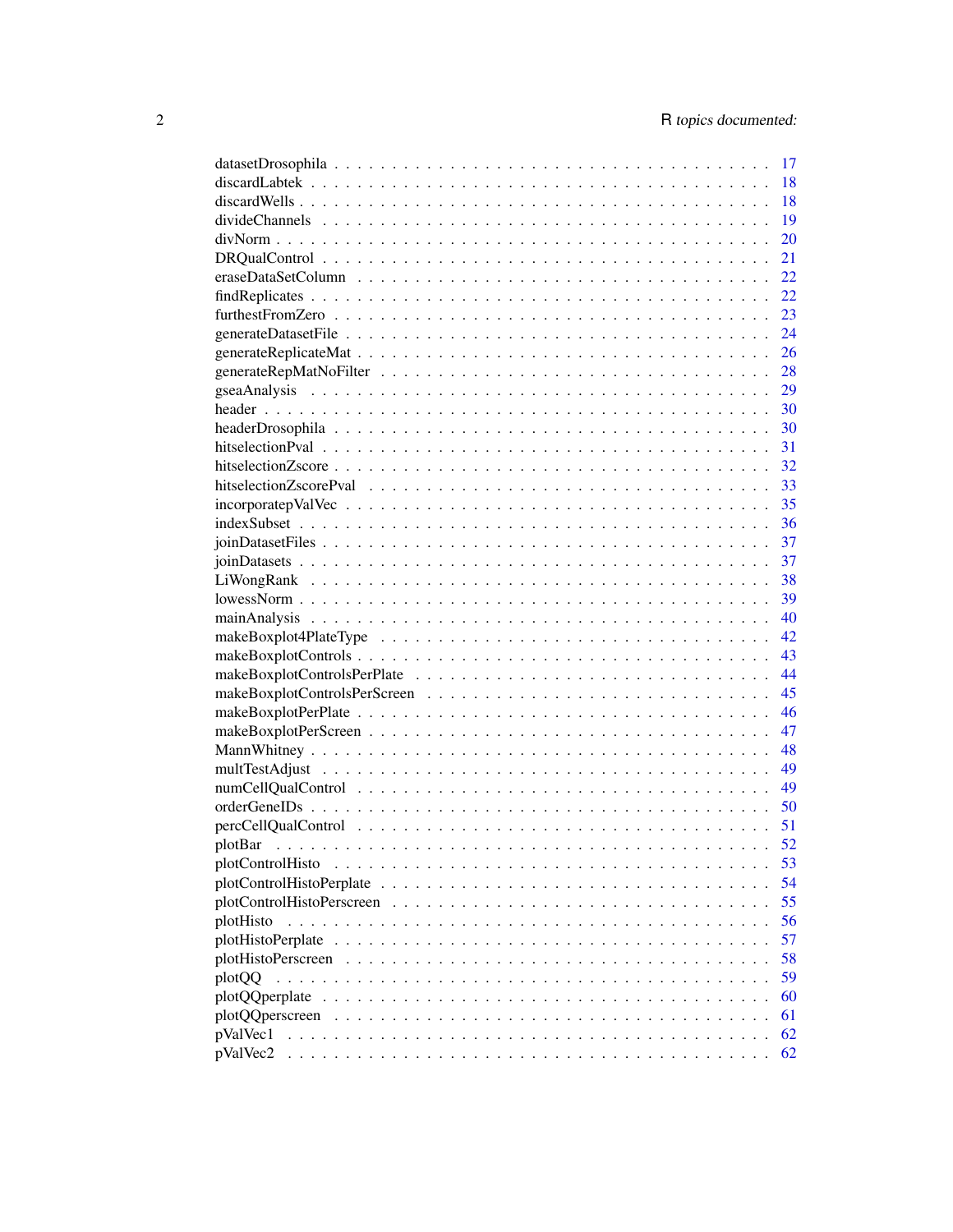<span id="page-2-0"></span>

|       |                                                                                                                | 64 |
|-------|----------------------------------------------------------------------------------------------------------------|----|
|       |                                                                                                                | 66 |
|       | rms                                                                                                            | 67 |
|       |                                                                                                                | 67 |
|       |                                                                                                                | 70 |
|       | $saveOld IntensityColumns \dots \dots \dots \dots \dots \dots \dots \dots \dots \dots \dots \dots \dots \dots$ | 71 |
|       |                                                                                                                | 71 |
|       |                                                                                                                | 72 |
|       |                                                                                                                | 72 |
|       |                                                                                                                | 73 |
|       |                                                                                                                | 74 |
|       |                                                                                                                | 75 |
|       |                                                                                                                | 76 |
|       |                                                                                                                | 77 |
|       |                                                                                                                | 78 |
|       |                                                                                                                | 79 |
|       |                                                                                                                | 80 |
|       |                                                                                                                | 81 |
|       |                                                                                                                | 82 |
|       |                                                                                                                | 83 |
|       |                                                                                                                | 84 |
|       |                                                                                                                | 85 |
|       |                                                                                                                | 86 |
|       |                                                                                                                | 87 |
|       | <b>ZScorePlot</b>                                                                                              | 88 |
|       |                                                                                                                | 89 |
| Index |                                                                                                                | 91 |

RNAither-package *Statistical analysis of high-throughput RNAi screens*

# Description

RNAither analyzes cell-based RNAi screens, and includes quality assessment, customizable normalization and statistical tests, leading to lists of significant genes and biological processes.

# Details

| Package: | RNAither             |
|----------|----------------------|
| Type:    | Package              |
| Version: | 1.0                  |
| Date:    | 2008-07-20           |
| License: | Artistic License 2.0 |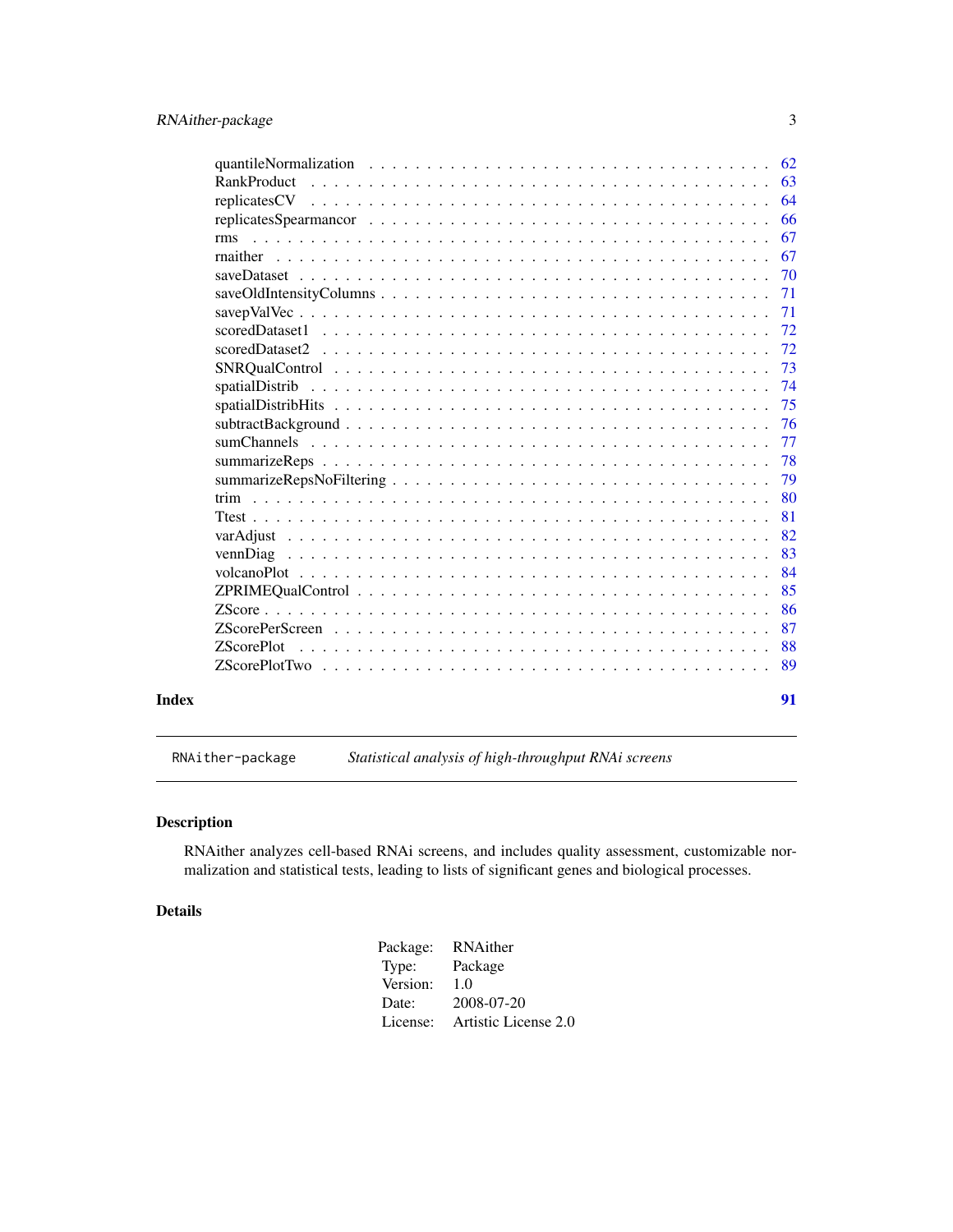# <span id="page-3-0"></span>Author(s)

Nora Rieber and Lars Kaderali

Maintainer: Lars Kaderali <lars [dot] kaderali [at] tu-dresden [dot] de>

#### BScore *BScore normalization*

#### Description

Normalization with BScores (see References).

### Usage

```
BScore(header, dataset, listOfArgs)
```
# Arguments

| header     | the header of a dataset file generated with generateDatasetFile                  |
|------------|----------------------------------------------------------------------------------|
| dataset    | an R data frame generated with generateDatasetFile                               |
| listOfArgs | a list containing:                                                               |
|            | - a character string specifying the column whose values will be used for normal- |
|            | ization                                                                          |
|            | - a flag specifying whether controls should be excluded for the computation of   |
|            | the median polish $(1)$ or not $(0)$                                             |

# Value

A list containing:

| header  | The new header (with an added entry about the normalization procedure in the<br>comments)                                    |
|---------|------------------------------------------------------------------------------------------------------------------------------|
| dataset | The new dataset with normalized values. The old values are saved in an extra<br>column of the dataset with the suffix ".old" |

# References

C. Brideau, B. Gunter, B. Pikounis, and A. Liaw. Improved statistical methods for hit selection in high-throughput screening. J Biomol Screen, 8:634-647, 2003

# Examples

```
data(exampleHeader, package="RNAither")
data(exampleDataset, package="RNAither")
normres <- BScore(header, dataset, list("SigIntensity", 0))
newheader <- normres[[1]]
newdataset <- normres[[2]]
```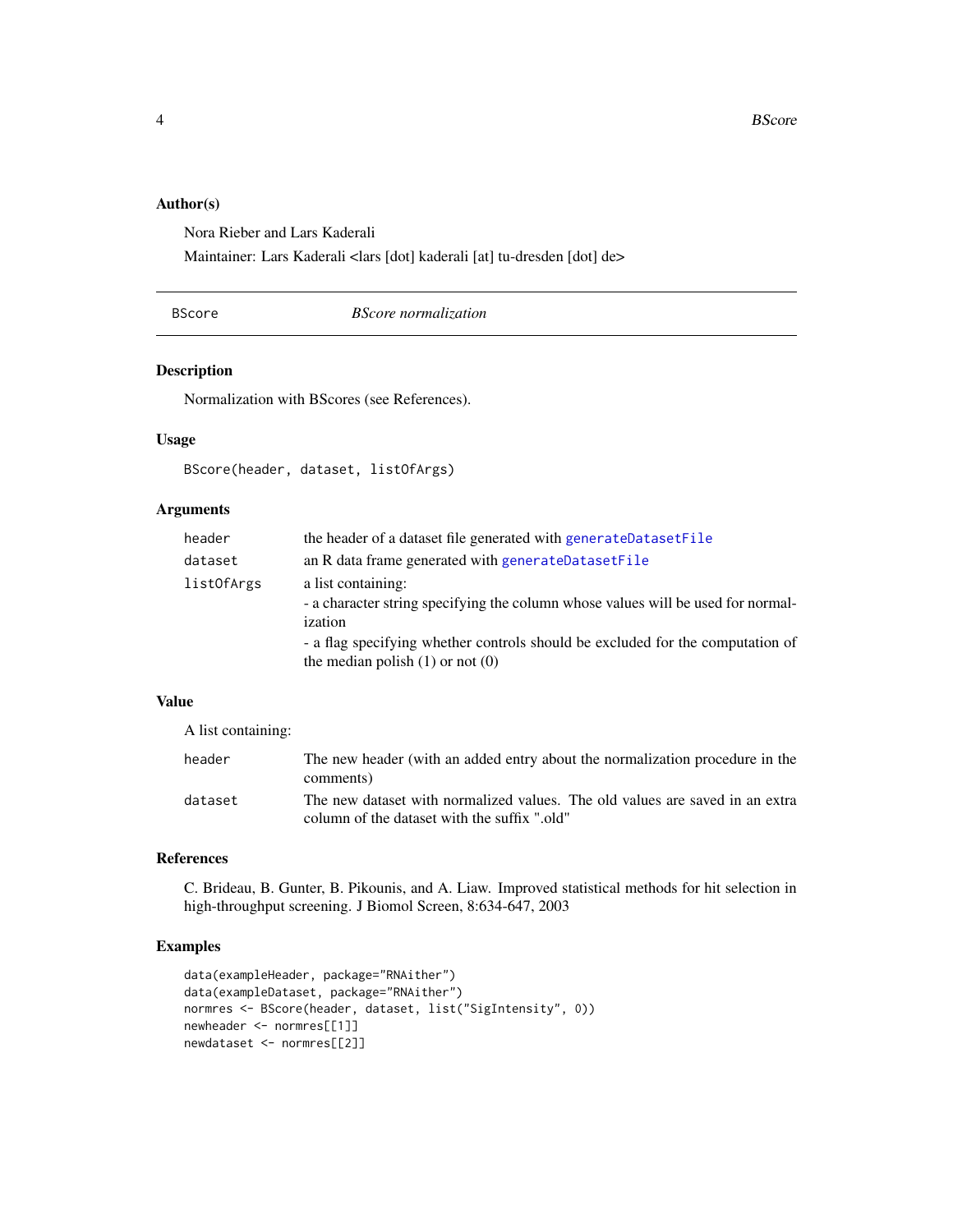<span id="page-4-0"></span>

Generates plots allowing pairwise comparison of signal channels. Fits a lowess regression curve into the plots.

#### Usage

channelPlot(header, dataset, vecOfChannels, flag, plotTitle, showPlot, smSpan=2/3)

# Arguments

| header        | the header of a dataset file generated with generateDatasetFile                                                                                                                                      |
|---------------|------------------------------------------------------------------------------------------------------------------------------------------------------------------------------------------------------|
| dataset       | an R data frame generated with generateDatasetFile                                                                                                                                                   |
| vecOfChannels | A vector containing the names of the signal channels to be compared, e.g. "Sig-<br>Intensity"                                                                                                        |
| flag          | $0, 1,$ or $2. 0$ uses the data from the complete dataset, 1 makes comparisons for<br>each experiment, 2 makes comparisons for each plate.                                                           |
| plotTitle     | The plot title                                                                                                                                                                                       |
| showPlot      | 0 or 1. 1 will open one or several plot windows in the R GUI, 0 will only save<br>the plot(s) without opening windows.                                                                               |
| smSpan        | The smoother span of the lowess curve. This gives the proportion of points in<br>the plot which influence the smooth at each value. Larger values give more<br>smoothness. Optional, defaults to 2/3 |

#### Value

Saves the plots in pdf and png files named after the experiment name specified in the header concatenated with the plotTitle, the number of the comparison, and if applicable the experiment number and/or the plate number.

When  $flag == 0$ , returns the plot name (plotName).

When  $flag = 1$ , returns a list containing:

| plotName     | The plot name                      |
|--------------|------------------------------------|
| minOfScreens | The number of the first experiment |
| numOfScreens | The number of the last experiment  |

When  $flag = 2$ , returns a list containing: the plot name, a vector with the number of the first experiment and of the last experiment, and a vector with the number of the first plate and the number of the last plate.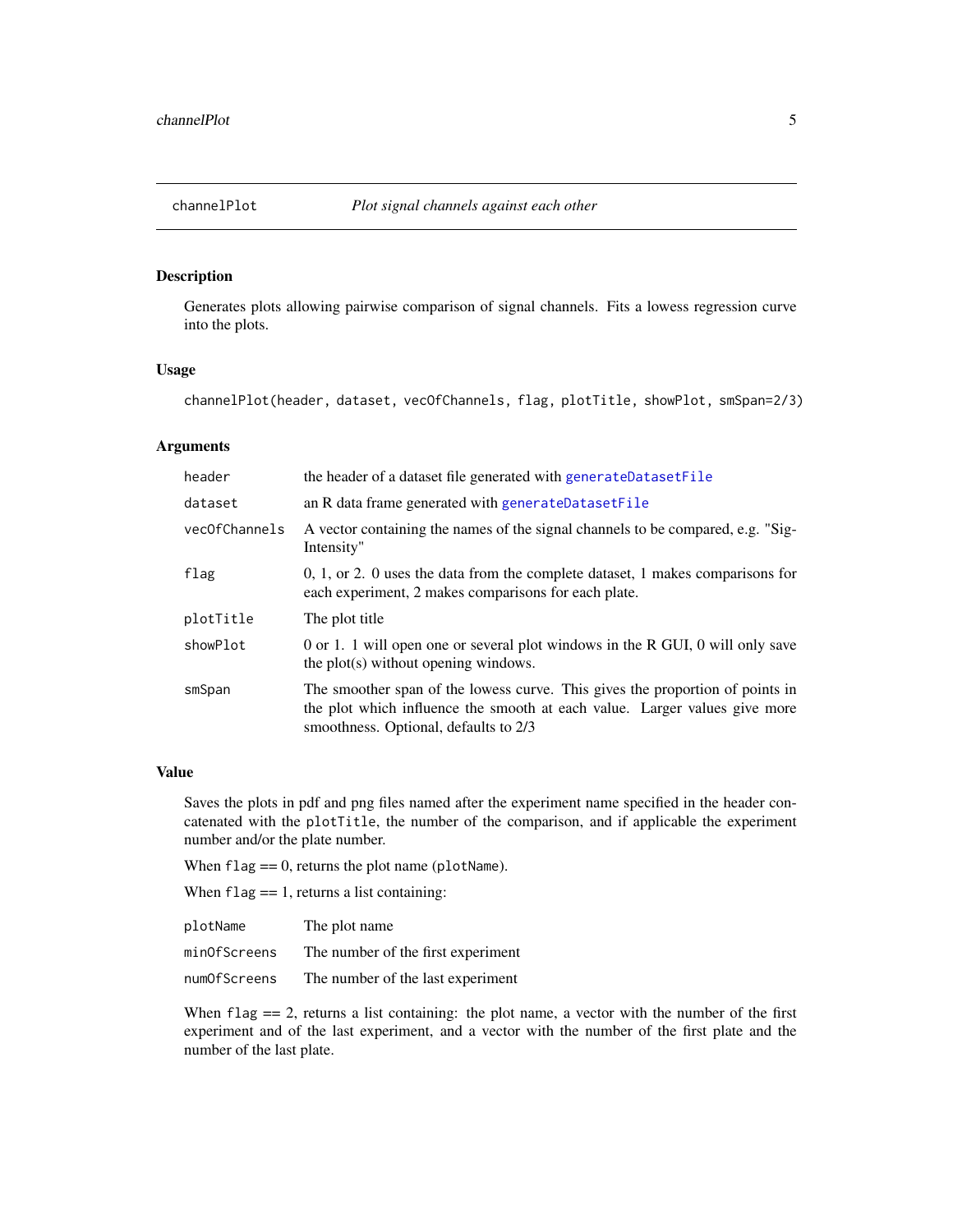```
data(exampleHeader, package="RNAither")
data(exampleDataset, package="RNAither")
plotname <- channelPlot(header, dataset, c("SigIntensity", "NbCells"), 0, "Channel comparison", 1)
```
<span id="page-5-1"></span>closestToZero *Return the replicate value closest to zero*

# Description

Out of a set of replicate values, returns the one closest to zero.

# Usage

```
closestToZero(Ivec, na.rm = T)
```
# Arguments

| Ivec  | All channel values for a specific siRNA/gene |
|-------|----------------------------------------------|
| na.rm | Removes NA values                            |

#### Value

A double giving the value closest to zero out of the given replicate values.

# See Also

[rms](#page-66-1), [trim](#page-79-1), [furthestFromZero](#page-22-1), [summarizeReps](#page-77-1), [summarizeRepsNoFiltering](#page-78-1)

# Examples

```
data(exampleDataset, package="RNAither")
Indexes <- findReplicates(dataset, "GeneName", "CPSF1")
replicateclosest <- closestToZero(dataset$SigIntensity[Indexes])
```
<span id="page-5-0"></span>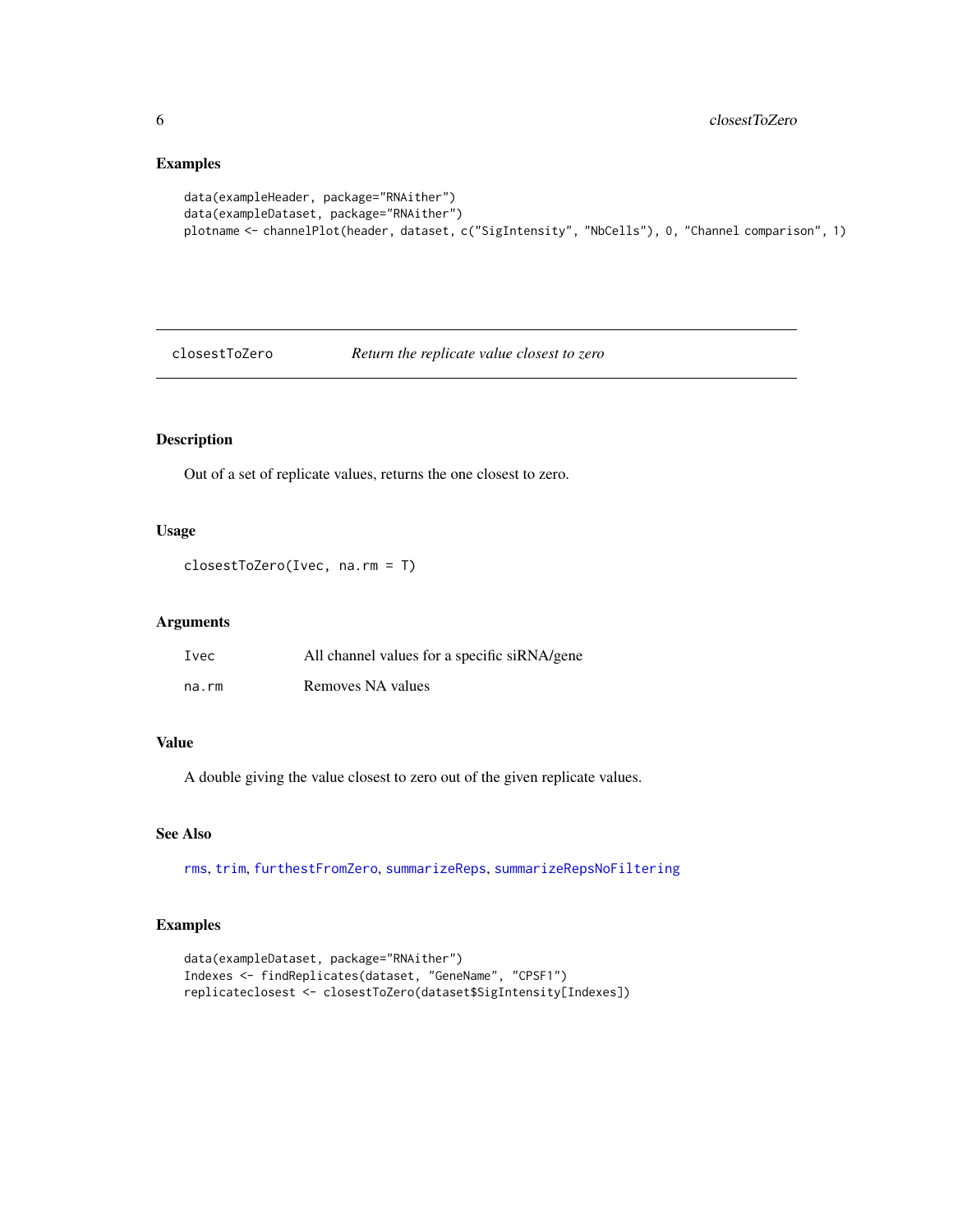<span id="page-6-0"></span>

Searches for common hits between different scoring methods.

# Usage

compareHits(hitVec1, hitVec2, namesHitVec1, namesHitVec2)

#### **Arguments**

hitVec1, hitVec2 the two binary hit vectors to be compared namesHitVec1, namesHitVec2 the names of the siRNAs corresponding to the hit vectors

#### Value

Returns a character vector indicating which siRNAs are identified as hits in two different hit scoring schemes.

# See Also

[vennDiag](#page-82-1) , [Ttest](#page-80-1), [MannWhitney](#page-47-1)

#### Examples

```
data(scoredDataset1, package="RNAither")
data(pValVec1, package="RNAither")
```

```
data(scoredDataset2, package="RNAither")
data(pValVec2, package="RNAither")
```
##for details on the generation of pValVec and scoredDataset, ##see the examples of the functions Ttest and MannWhitney linked above.

```
scoredHits1 <- hitselectionPval(scoredDataset1, pValVec1, "SigIntensity", "Hits1", 0.05,
"GeneName", "pvalue_testfile1.txt")
scoredHits2 <- hitselectionPval(scoredDataset2, pValVec2, "SigIntensity", "Hits2", 0.05,
"GeneName", "pvalue_testfile2.txt")
```

```
hitVector1 <- scoredHits1[[2]]
hitVector2 <- scoredHits2[[2]]
```
common\_hits <- compareHits(hitVector1, hitVector2, names(hitVector1), names(hitVector2))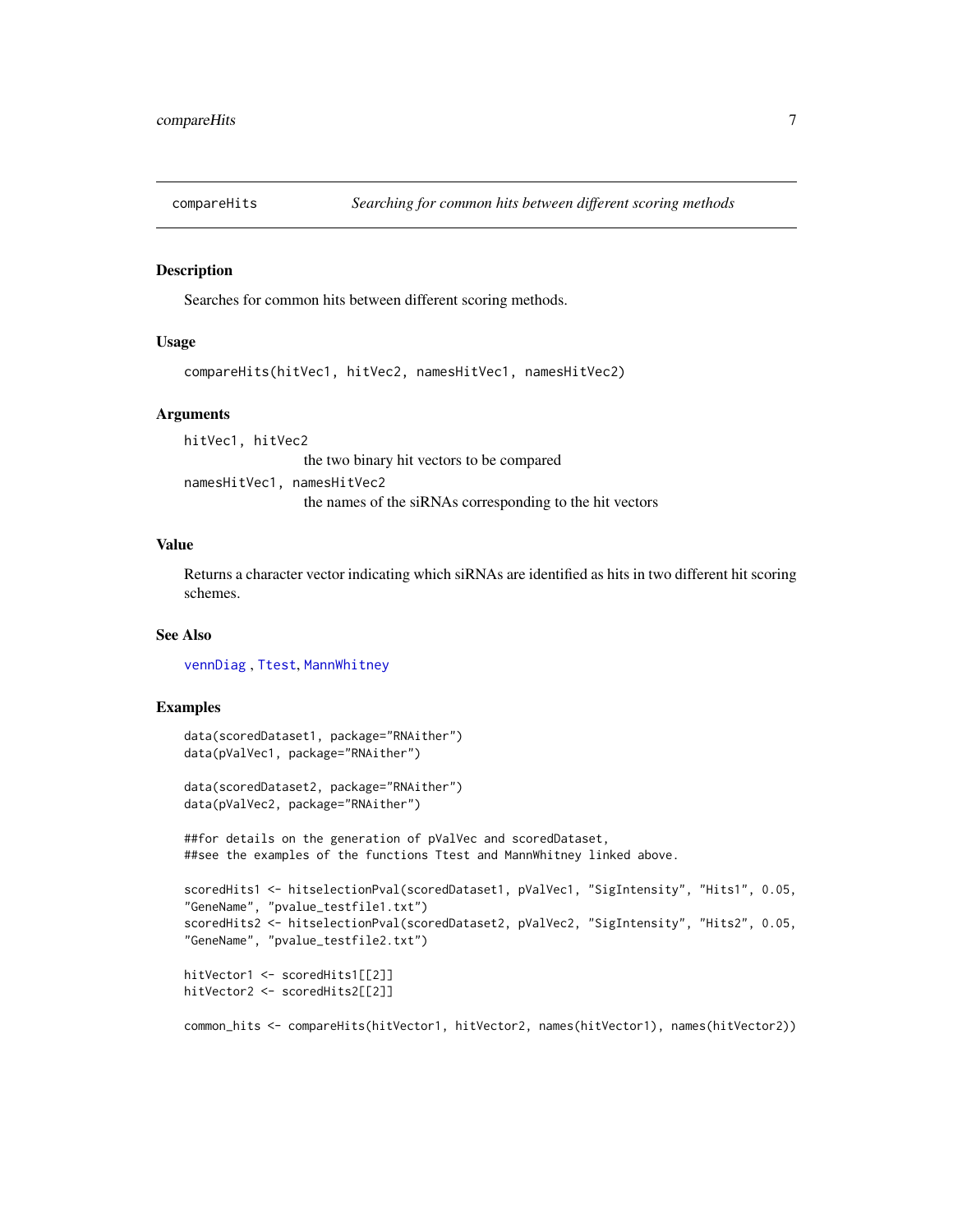<span id="page-7-1"></span><span id="page-7-0"></span>Generates plots comparing the same plates in different experiments pairwise.

#### Usage

```
compareReplicaPlates(header, dataset, plotTitle, col4val, showPlot)
```
# Arguments

| header    | the header of a dataset file generated with generateDatasetFile                                                       |
|-----------|-----------------------------------------------------------------------------------------------------------------------|
| dataset   | an R data frame generated with generateDatasetFile                                                                    |
| plotTitle | the plot title                                                                                                        |
| col4val   | a character string specifying the column whose values will be used for the plot                                       |
| showPlot  | 0 or 1. 1 will open one or several plot windows in the R GUI, 0 will only save<br>the plot(s) without opening windows |

## Value

For each plate, plots of pairwise comparisons between replicate intensities are generated and saved as a pdf file named after the experiment name specified in the header concatenated with the plotTitle .

# See Also

[compareReplicates](#page-8-1)

# Examples

```
data(exampleHeader, package="RNAither")
data(exampleDataset, package="RNAither")
```
compareReplicaPlates(header, dataset, "Comparison of replica plate", "SigIntensity", 1)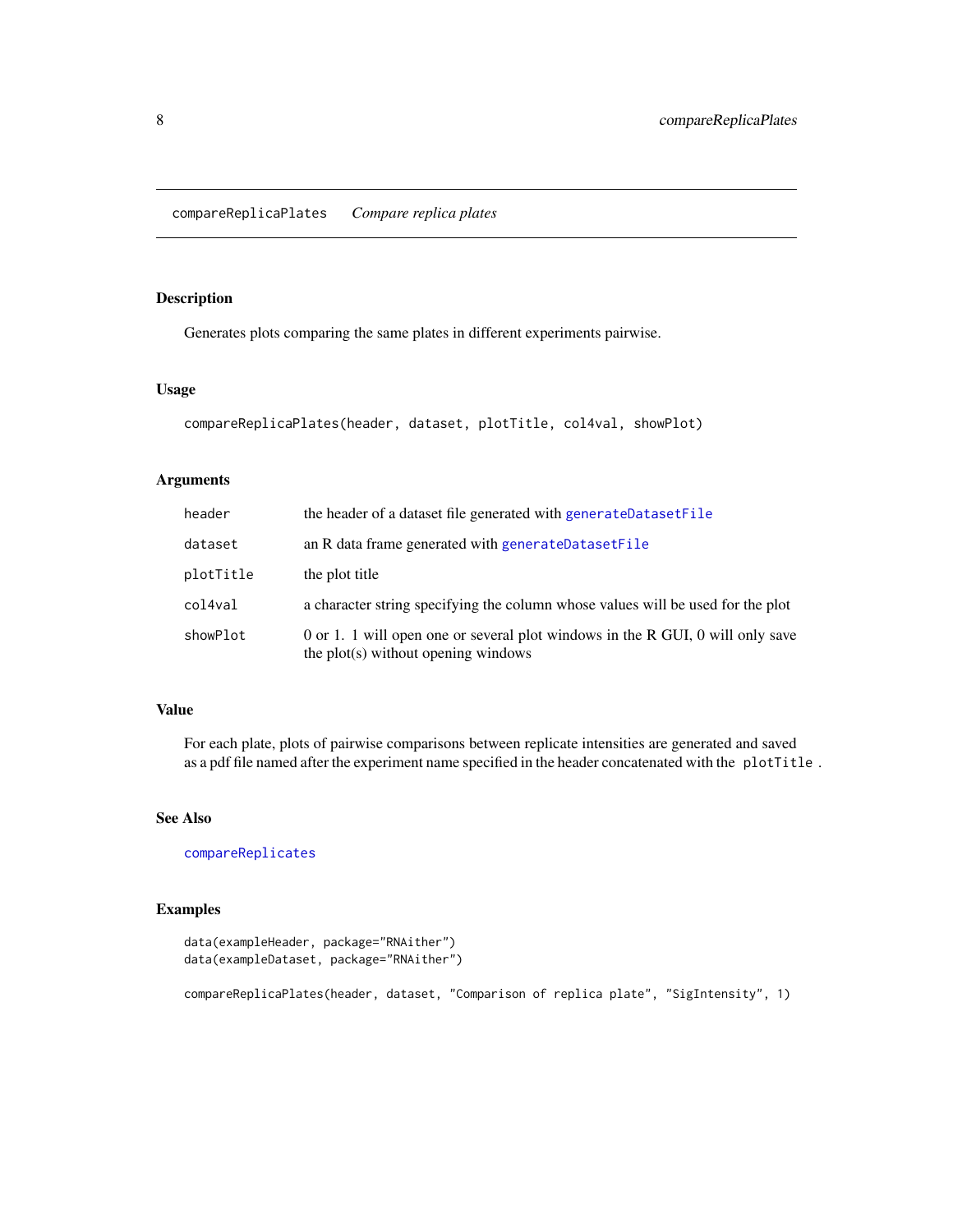<span id="page-8-1"></span><span id="page-8-0"></span>compareReplicates *Compare replicate values*

#### Description

Plots replicate intensities pairwise for each experiment.

## Usage

compareReplicates(header, dataset, plotTitle, col4val, col4anno, plotDesign, showPlot)

# Arguments

| header     | the header of a dataset file generated with generateDatasetFile                                                                          |
|------------|------------------------------------------------------------------------------------------------------------------------------------------|
| dataset    | an R data frame generated with generateDatasetFile                                                                                       |
| plotTitle  | the plot title                                                                                                                           |
| col4val    | a character string specifying the column whose values will be used for the plot                                                          |
| col4anno   | a character string specifying the name of the dataset column to be used to define<br>the replicate, e.g. "GeneName" or "Internal_GeneID" |
| plotDesign | 1 or 2. 1 will generate one window containing all plots, 2 will generate a series<br>of plots                                            |
| showPlot   | 0 or 1. 1 will open one or several plot windows in the R GUI, 0 will only save<br>the plot(s) without opening windows                    |

# Value

For each experiment, plots of pairwise comparisons between replicate intensities are generated and saved as a pdf and a png file named after the experiment name specified in the header concatenated with the plotTitle, and the number of the experiment.

The function returns a list containing:

| plotName          | the plot name                       |  |
|-------------------|-------------------------------------|--|
| minOfScreens      | the number of the first experiment  |  |
| numOfScreens      | the number of the last experiment   |  |
| maxCombinationNum |                                     |  |
|                   | the number of replicates to compare |  |

#### See Also

[compareReplicaPlates](#page-7-1)

#### Examples

```
data(exampleHeader, package="RNAither")
data(exampleDataset, package="RNAither")
```
compareReplicates(header, dataset, "Comparison of Replicates", "SigIntensity", "GeneName", 1, 0)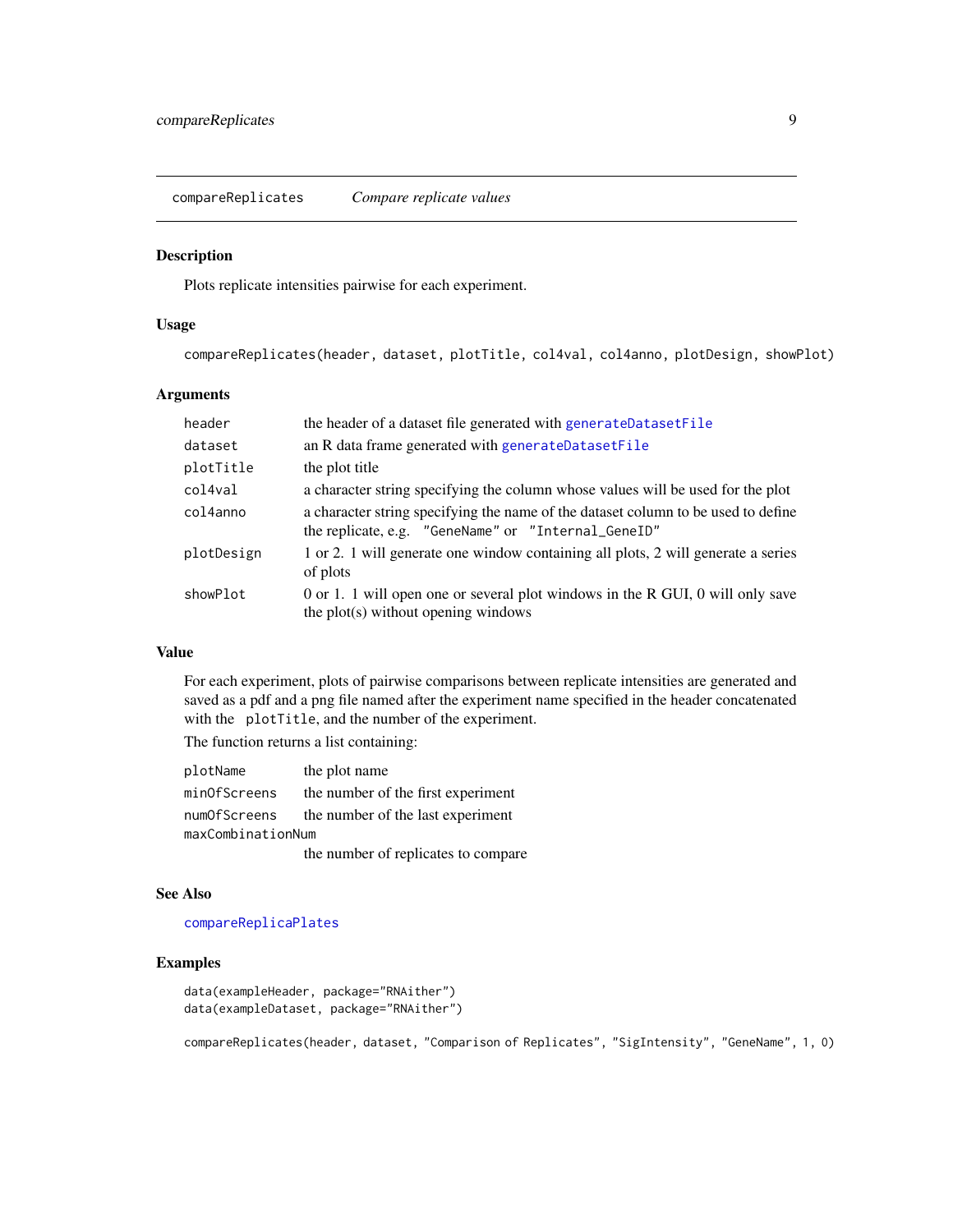<span id="page-9-1"></span><span id="page-9-0"></span>compareReplicateSD *Plot the standard deviation of replicates*

#### Description

In the same fashion as [spatialDistrib](#page-73-1), generates a plot of the standard deviation of replicate values.

#### Usage

```
compareReplicateSD(header, dataset, plotTitle, colname4SD, col4anno, showPlot)
```
#### **Arguments**

| header     | the header of a dataset file generated with generateDatasetFile                                                                          |
|------------|------------------------------------------------------------------------------------------------------------------------------------------|
| dataset    | an R data frame generated with generateDatasetFile                                                                                       |
| plotTitle  | the plot title                                                                                                                           |
| colname4SD | a character string specifying the column whose values will be used for the com-<br>putation of the replicate standard deviation          |
| col4anno   | a character string specifying the name of the dataset column to be used to define<br>the replicate, e.g. "GeneName" or "Internal_GeneID" |
| showPlot   | 0 or 1. 1 will open one or several plot windows in the R GUI, 0 will only save<br>the plot(s) without opening windows                    |

# Value

Generates a plot of the standard deviation of replicate values of all experiments. The plot is saved as a png file named after the experiment name specified in the header concatenated with the plotTitle.

Wells showing positive controls sd are marked with a "P", wells showing negative controls sd with an "N".

The plot will also be saved as an html file containing mouse-overs with the siRNA name for each well.

The function returns the plotname.

#### See Also

[spatialDistrib](#page-73-1), [compareReplicateSDPerScreen](#page-10-1)

#### Examples

```
data(exampleHeader, package="RNAither")
data(exampleDataset, package="RNAither")
compareReplicateSD(header, dataset, "Replicate standard intensity deviation",
"SigIntensity", "GeneName", 1)
```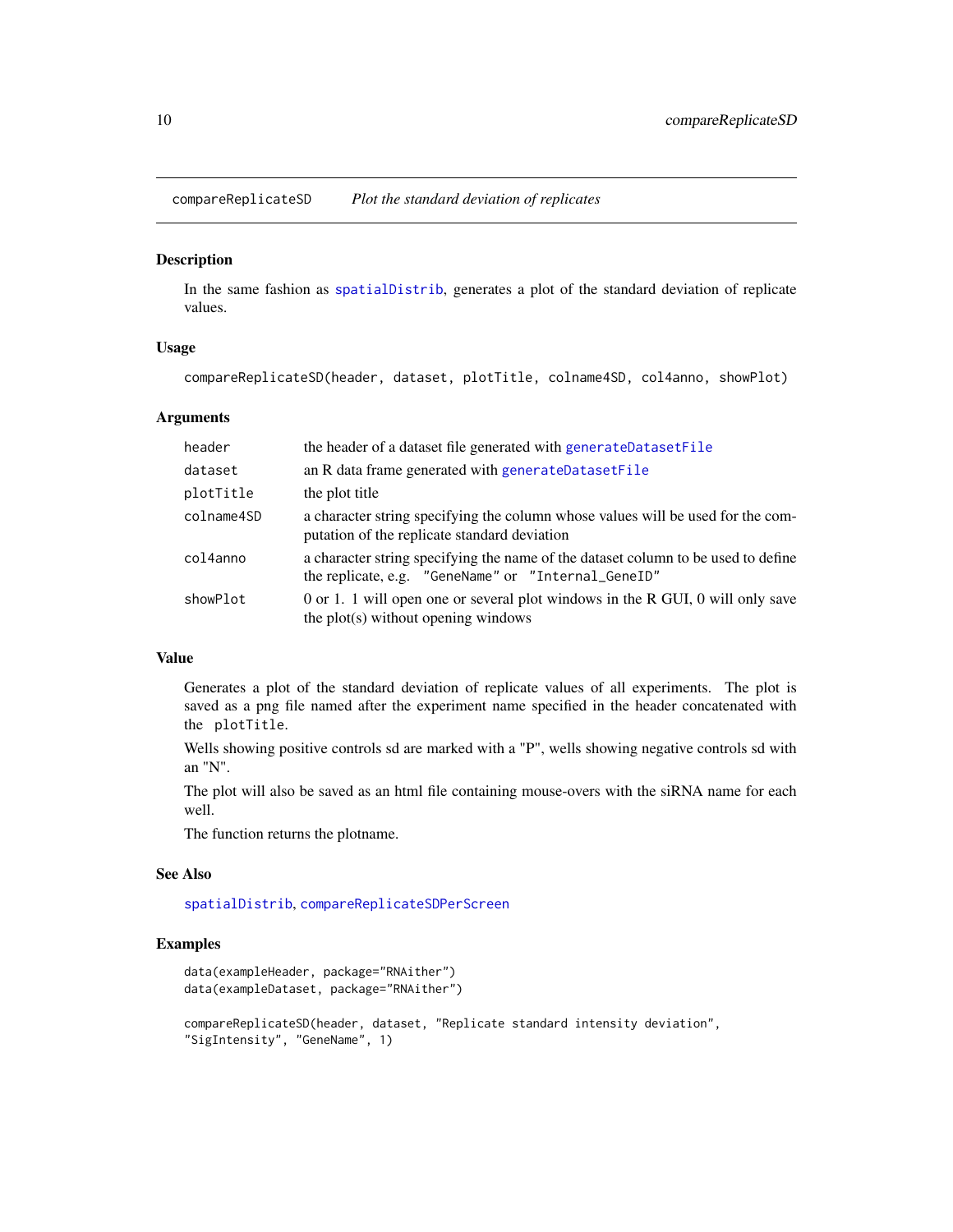<span id="page-10-1"></span><span id="page-10-0"></span>compareReplicateSDPerScreen

*Plot the standard deviation of replicates for each experiment*

# Description

In the same fashion as [spatialDistrib](#page-73-1), generates plots of the standard deviation of replicate values for each experiment.

#### Usage

compareReplicateSDPerScreen(header, dataset, plotTitle, colname4SD, col4anno, showPlot)

# Arguments

| header     | the header of a dataset file generated with generateDatasetFile                                                                          |
|------------|------------------------------------------------------------------------------------------------------------------------------------------|
| dataset    | an R data frame generated with generateDatasetFile                                                                                       |
| plotTitle  | the plot title                                                                                                                           |
| colname4SD | a character string specifying the column whose values will be used for the com-<br>putation of the replicate standard deviation          |
| col4anno   | a character string specifying the name of the dataset column to be used to define<br>the replicate, e.g. "GeneName" or "Internal_GeneID" |
| showPlot   | 0 or 1. 1 will open one or several plot windows in the R GUI, 0 will only save<br>the plot(s) without opening windows                    |

# Value

Generates plots of the standard deviation of replicate values for each experiment. The plots are saved as png files named after the experiment name specified in the header concatenated with the plotTitle and the number of the experiment.

Wells showing positive controls sd are marked with a "P", wells showing negative controls sd with an "N".

The plots will also be saved as html files containing mouse-overs with the siRNA name for each well.

The function returns a list of length 3 containing:

| basicPlotName | the plot name                      |
|---------------|------------------------------------|
| minOfScreens  | the number of the first experiment |
| numOfScreens  | the number of the last experiment  |

# See Also

[spatialDistrib](#page-73-1), [compareReplicateSD](#page-9-1)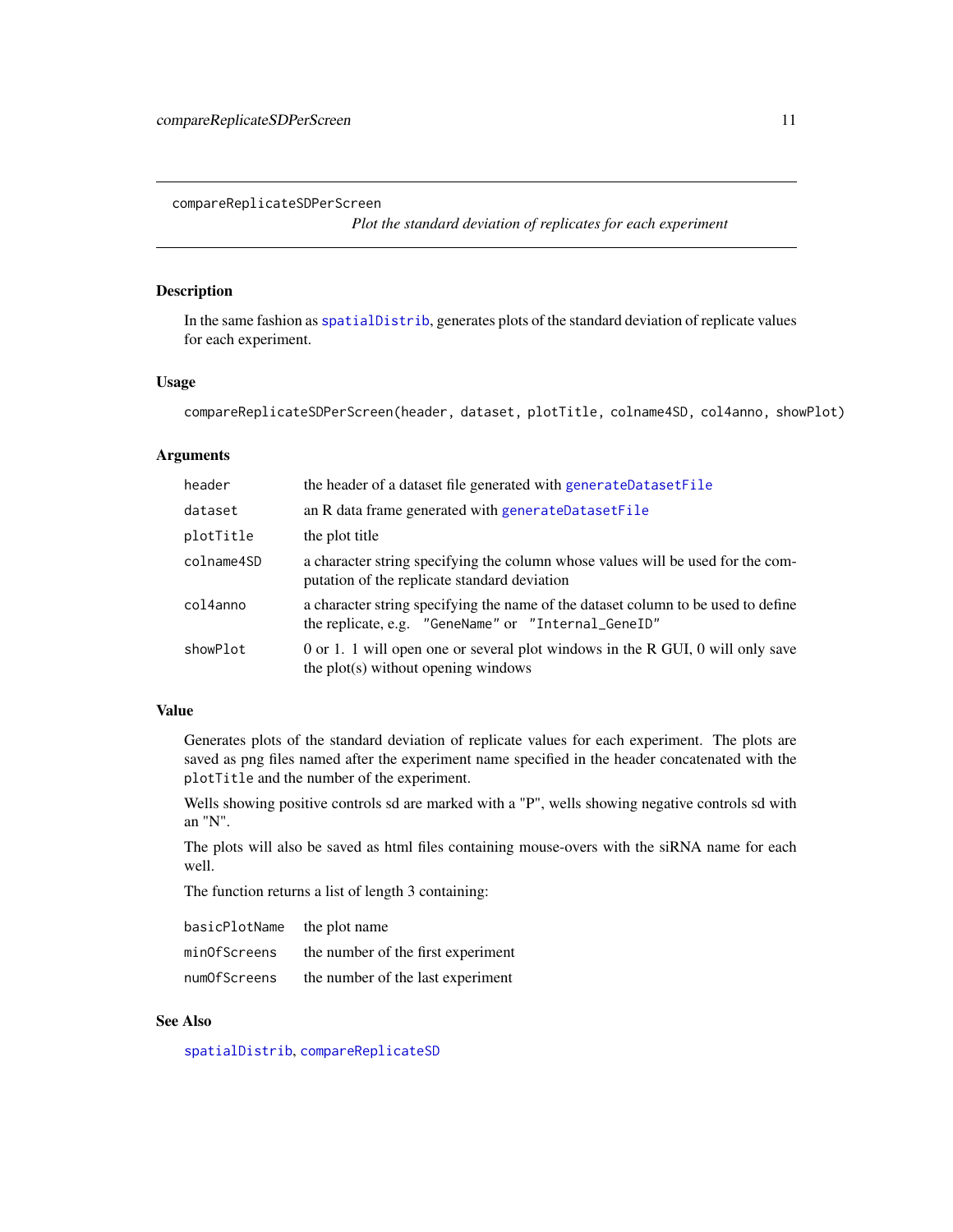```
data(exampleHeader, package="RNAither")
data(exampleDataset, package="RNAither")
```

```
compareReplicateSDPerScreen(header, dataset, "Replicate standard intensity deviation",
"SigIntensity", "GeneName", 1)
```
<span id="page-11-1"></span>controlDensity *Plotting the control density*

#### Description

Plots the density of positive and negative controls (if applicable) for all controls contained in the dataset.

# Usage

controlDensity(header, dataset, channel, plotTitle, showPlot, supHisto)

#### Arguments

| header    | the header of a dataset file generated with generateDatasetFile                                                                         |
|-----------|-----------------------------------------------------------------------------------------------------------------------------------------|
| dataset   | an R data frame generated with generateDatasetFile                                                                                      |
| channel   | a character string specifying the name of the column containing the values for<br>computing the density, e.g. "SigIntensity"            |
| plotTitle | the plot title                                                                                                                          |
| showPlot  | 0 or 1. 1 will open one or several plot windows in the R GUI, 0 will only save<br>the plot(s) without opening windows                   |
| supHisto  | 0 or 1. 1 will additionally superimpose a colour histogram of the values for the<br>positive and negative controls. Otherwise choose 0. |

#### Value

Plots the density of positive and negative controls (if applicable) for all controls contained in the dataset. The plot is saved as a pdf and a png file named after the experiment name specified in the header concatenated with the plotTitle.

The function returns the plot name.

#### See Also

[controlDensityPerScreen](#page-13-1), [controlDensityPerPlate](#page-12-1)

# Examples

```
data(exampleHeader, package="RNAither")
data(exampleDataset, package="RNAither")
controlDensity(header, dataset, "SigIntensity", "Control density", 1, 1)
```
<span id="page-11-0"></span>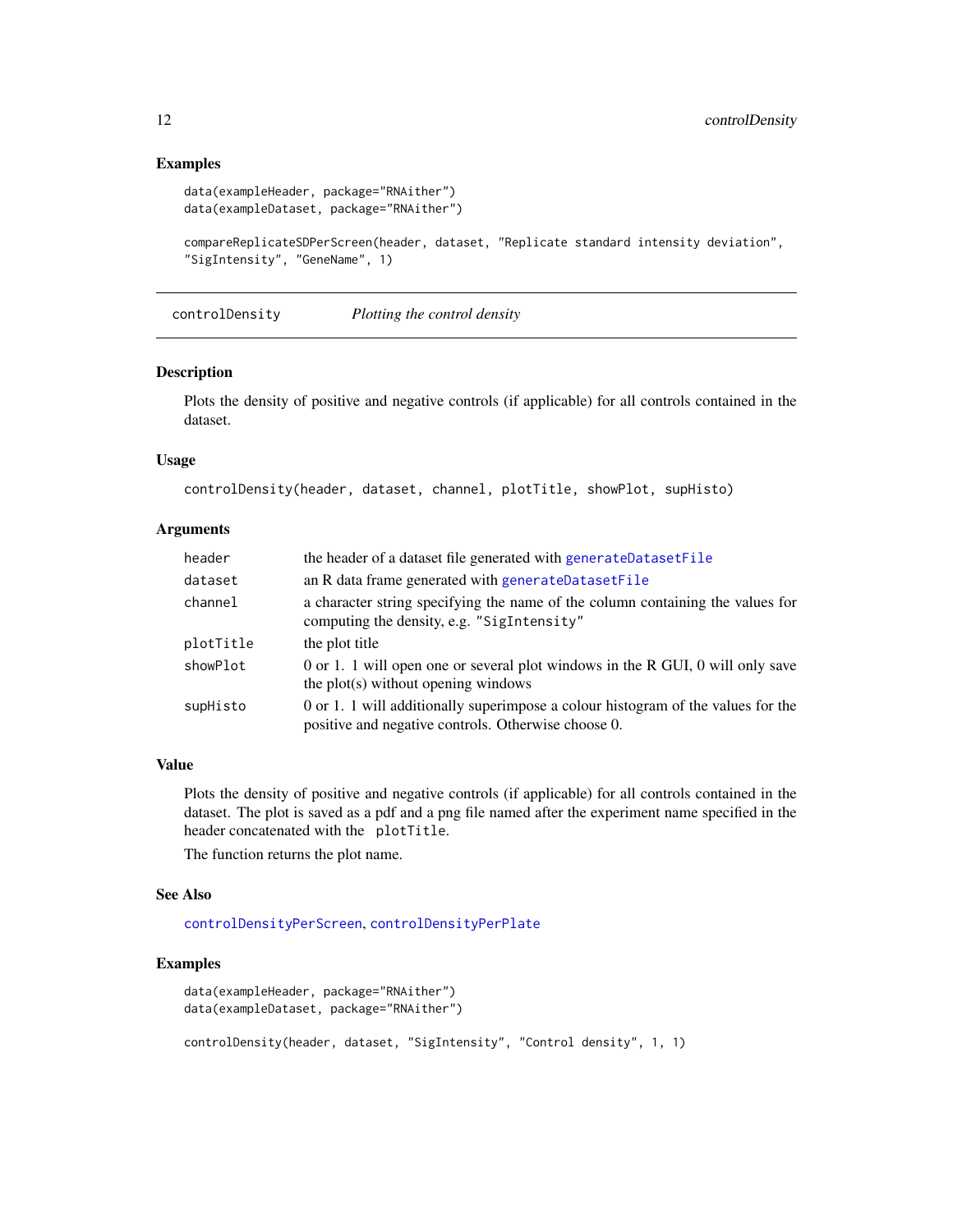<span id="page-12-1"></span><span id="page-12-0"></span>controlDensityPerPlate

*Plotting the control density per plate*

# Description

Plots the density of positive and negative controls (if applicable) for each plate.

### Usage

controlDensityPerPlate(header, dataset, channel, plotTitle, plotDesign, showPlot, supHisto)

# Arguments

| header     | the header of a dataset file generated with generateDatasetFile                                                                         |
|------------|-----------------------------------------------------------------------------------------------------------------------------------------|
| dataset    | an R data frame generated with generateDatasetFile                                                                                      |
| channel    | a character string specifying the name of the column containing the values for<br>computing the density, e.g. "SigIntensity"            |
| plotTitle  | the plot title                                                                                                                          |
| plotDesign | 1 or 2. 1 will generate one window containing all plots, 2 will generate a series<br>of plots                                           |
| showPlot   | 0 or 1. 1 will open one or several plot windows in the R GUI, 0 will only save<br>the plot(s) without opening windows                   |
| supHisto   | 0 or 1. 1 will additionally superimpose a colour histogram of the values for the<br>positive and negative controls. Otherwise choose 0. |

# Value

Generates a series of plots for each experiment and each plate, showing the density of positive and negative controls (if applicable). The plots are saved as pdf and png files named after the experiment name specified in the header concatenated with the plotTitle.

The function returns a list of length 3 containing:

| plotName                      | the plot name                                                                |
|-------------------------------|------------------------------------------------------------------------------|
| c(minOfScreens, numOfScreens) |                                                                              |
|                               | a vector with the number of the first experiment and of the last experiment  |
| c(minOfPlates, numOfPlates)   |                                                                              |
|                               | a vector with the number of the first plate and the number of the last plate |

# See Also

[controlDensity](#page-11-1), [controlDensityPerScreen](#page-13-1)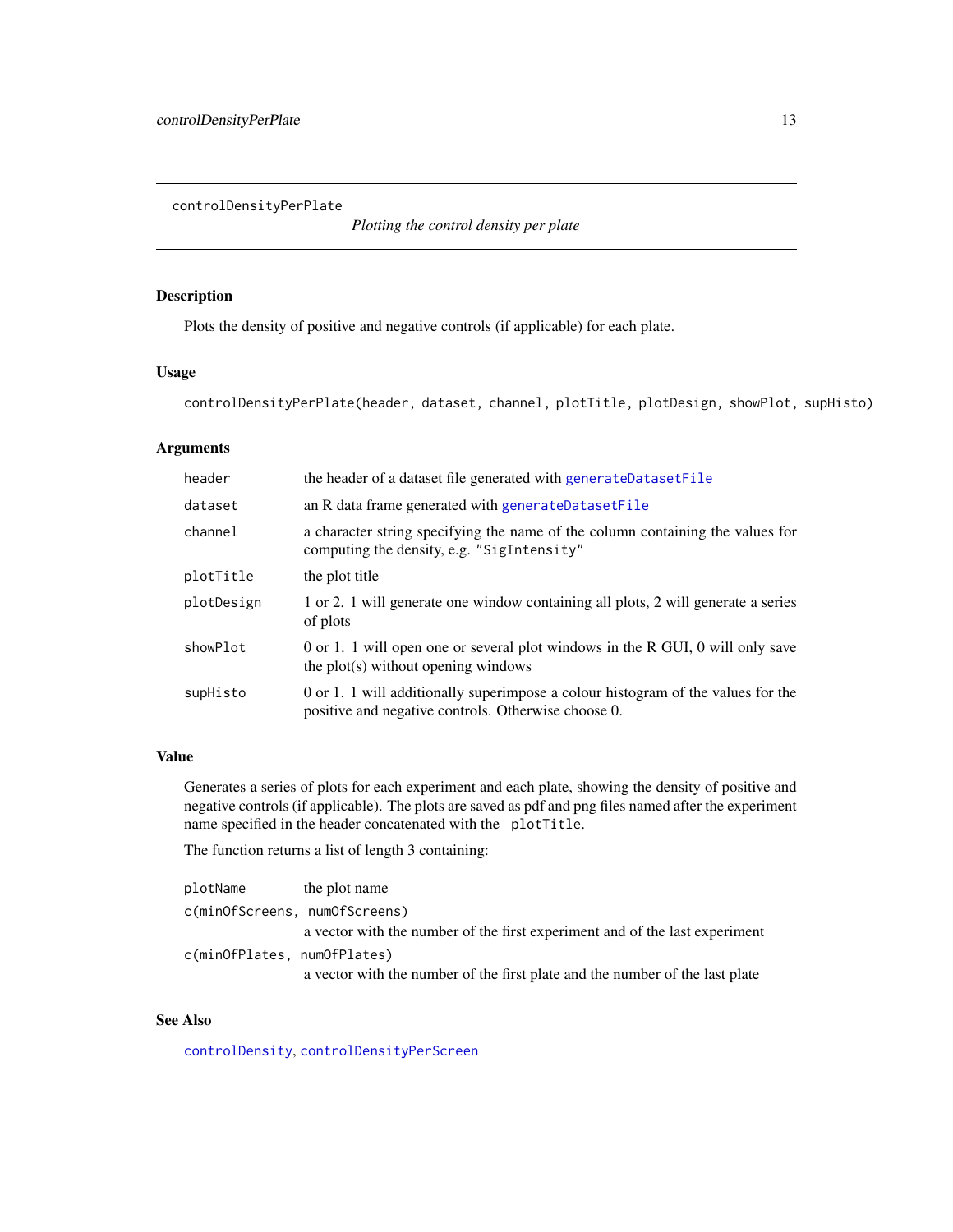```
data(exampleHeader, package="RNAither")
data(exampleDataset, package="RNAither")
```

```
controlDensityPerPlate(header, dataset, "SigIntensity", "Control density", 1, 1, 1)
```
<span id="page-13-1"></span>controlDensityPerScreen

*Plotting the control density per experiment*

# Description

Plots the density of positive and negative controls (if applicable) for each experiment.

#### Usage

controlDensityPerScreen(header, dataset, channel, plotTitle, showPlot, supHisto)

# Arguments

| header    | the header of a dataset file generated with generateDatasetFile                                                                         |
|-----------|-----------------------------------------------------------------------------------------------------------------------------------------|
| dataset   | an R data frame generated with generateDatasetFile                                                                                      |
| channel   | a character string specifying the name of the column containing the values for<br>computing the density, e.g. "SigIntensity"            |
| plotTitle | the plot title                                                                                                                          |
| showPlot  | 0 or 1. 1 will open one or several plot windows in the R GUI, 0 will only save<br>the plot(s) without opening windows                   |
| supHisto  | 0 or 1. 1 will additionally superimpose a colour histogram of the values for the<br>positive and negative controls. Otherwise choose 0. |

#### Value

Generates a series of plots for each experiment, showing the density of positive and negative controls (if applicable). The plots are saved as pdf and png files named after the experiment name specified in the header concatenated with the plotTitle and the number of the experiment.

The function returns a list of length 3 containing:

| plotName     | the plotname                       |
|--------------|------------------------------------|
| minOfScreens | the number of the first experiment |
| numOfScreens | the number of the last experiment  |

#### See Also

[controlDensity](#page-11-1), [controlDensityPerPlate](#page-12-1)

<span id="page-13-0"></span>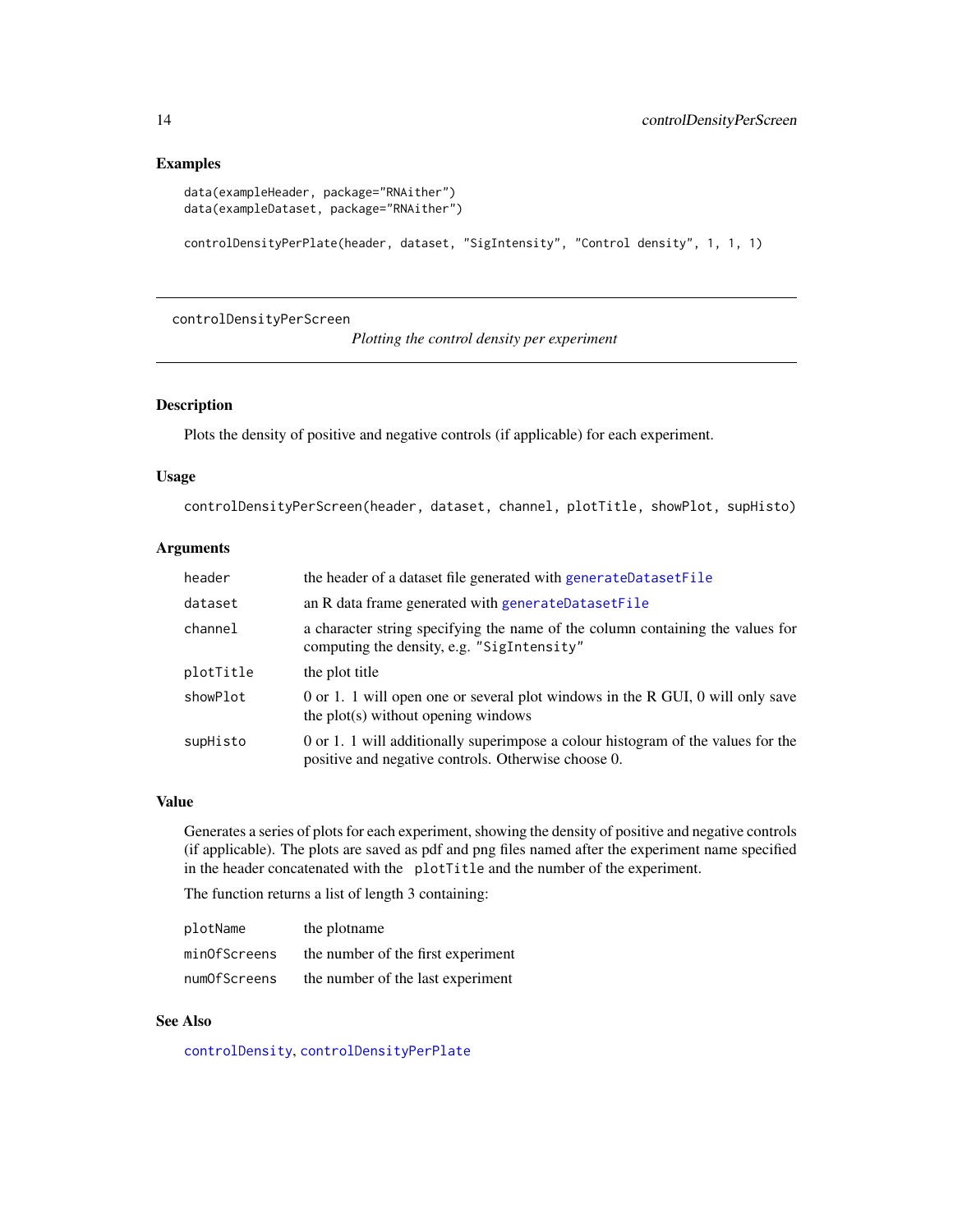# <span id="page-14-0"></span>controlNorm and the control of the control of the control Norm and the control Norm and the control Norm and the control Norm and the control Norm and the control Norm and the control Norm and the control Norm and the cont

# Examples

```
data(exampleHeader, package="RNAither")
data(exampleDataset, package="RNAither")
```

```
controlDensityPerScreen(header, dataset, "SigIntensity", "Control density", 1, 1)
```
controlNorm *Normalization on controls*

# Description

Performs a normalization on either positive or negative controls.

# Usage

controlNorm(header, dataset, listOfArgs)

# Arguments

|  | header     | the header of a dataset file generated with generateDatasetFile                                                                                                                                  |
|--|------------|--------------------------------------------------------------------------------------------------------------------------------------------------------------------------------------------------|
|  | dataset    | an R data frame generated with generateDatasetFile                                                                                                                                               |
|  | listOfArgs | a list containing:                                                                                                                                                                               |
|  |            | - a character string specifying the column whose values will be used for normal-<br>ization                                                                                                      |
|  |            | - 1 or 2, 1 meaning a normalization per experiment, 2 meaning a normalization<br>per plate                                                                                                       |
|  |            | - 0 or 1, 0 meaning a normalization on the median of negative controls, 1<br>meaning a normalization on the median of positive controls. Can also be the<br>GeneName of a specific control siRNA |
|  |            | - 1 or 2, 1 meaning the signal values are divided by the median, 2 meaning the<br>median is subtracted from the signal values                                                                    |

#### Value

Returns a list containing:

| header  | the new header (with an added entry about the normalization procedure in the<br>comments).                     |
|---------|----------------------------------------------------------------------------------------------------------------|
| dataset | the new dataset with normalized values. The old values are saved in an extra<br>column with the suffix ".old". |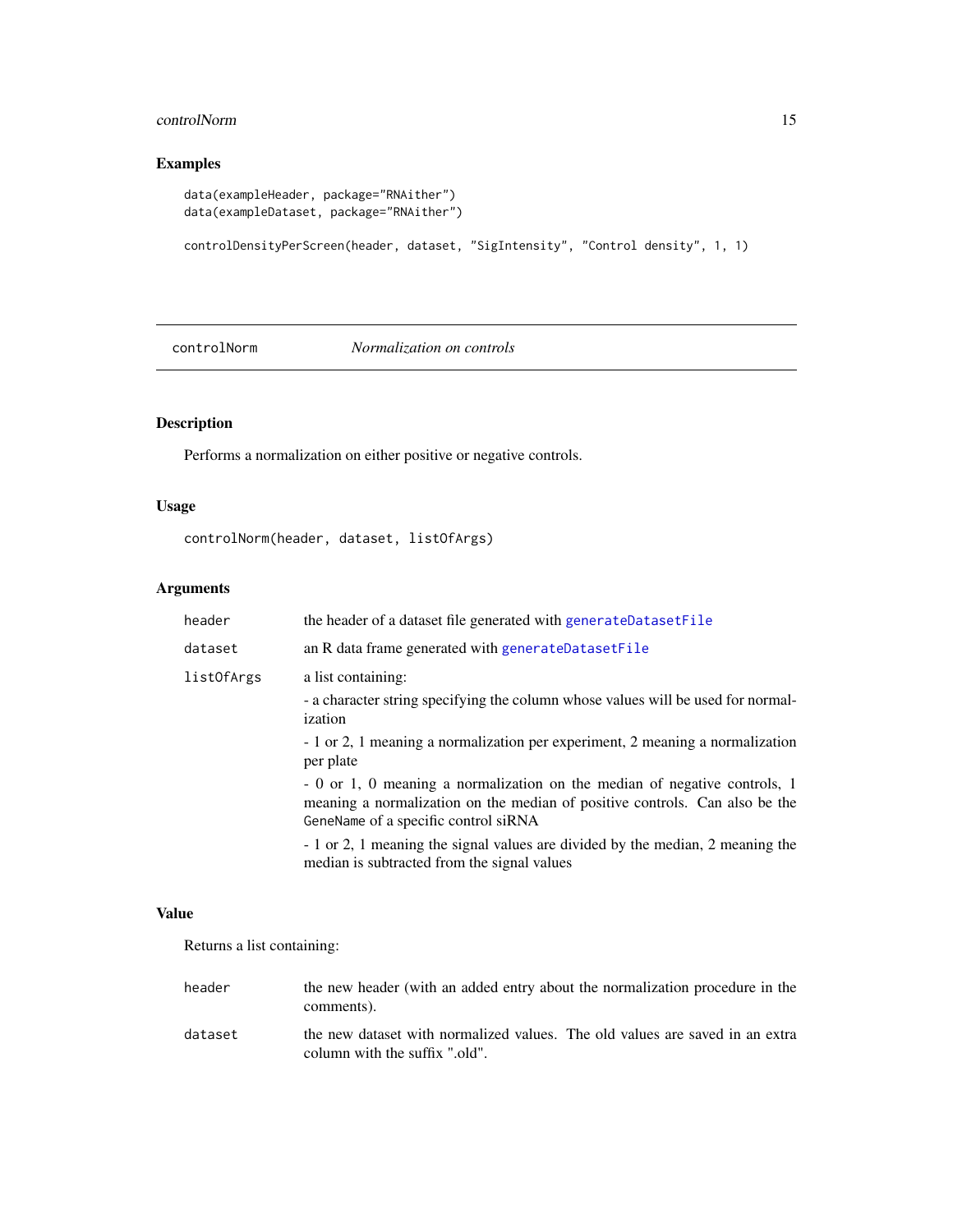```
data(exampleHeader, package="RNAither")
data(exampleDataset, package="RNAither")
normres <- controlNorm(header, dataset, list(2, 0, "SigIntensity", 1))
newheader <- normres[[1]]
newdataset <- normres[[2]]
```
<span id="page-15-1"></span>createSubset *Creating a subset of a dataset according to a certain column value*

# Description

Creates a subset of a dataset containing all wells/lines having a certain value in a specified column.

#### Usage

```
createSubset(dataset, listIDs, equalTo)
```
#### Arguments

#### Value

A subset of the dataset containing only the wells/lines having a certain value in a specified column.

# See Also

[indexSubset](#page-35-1)

# Examples

```
data(exampleDataset, package="RNAither")
```
subset <- createSubset(dataset, dataset\$LabtekNb, 2)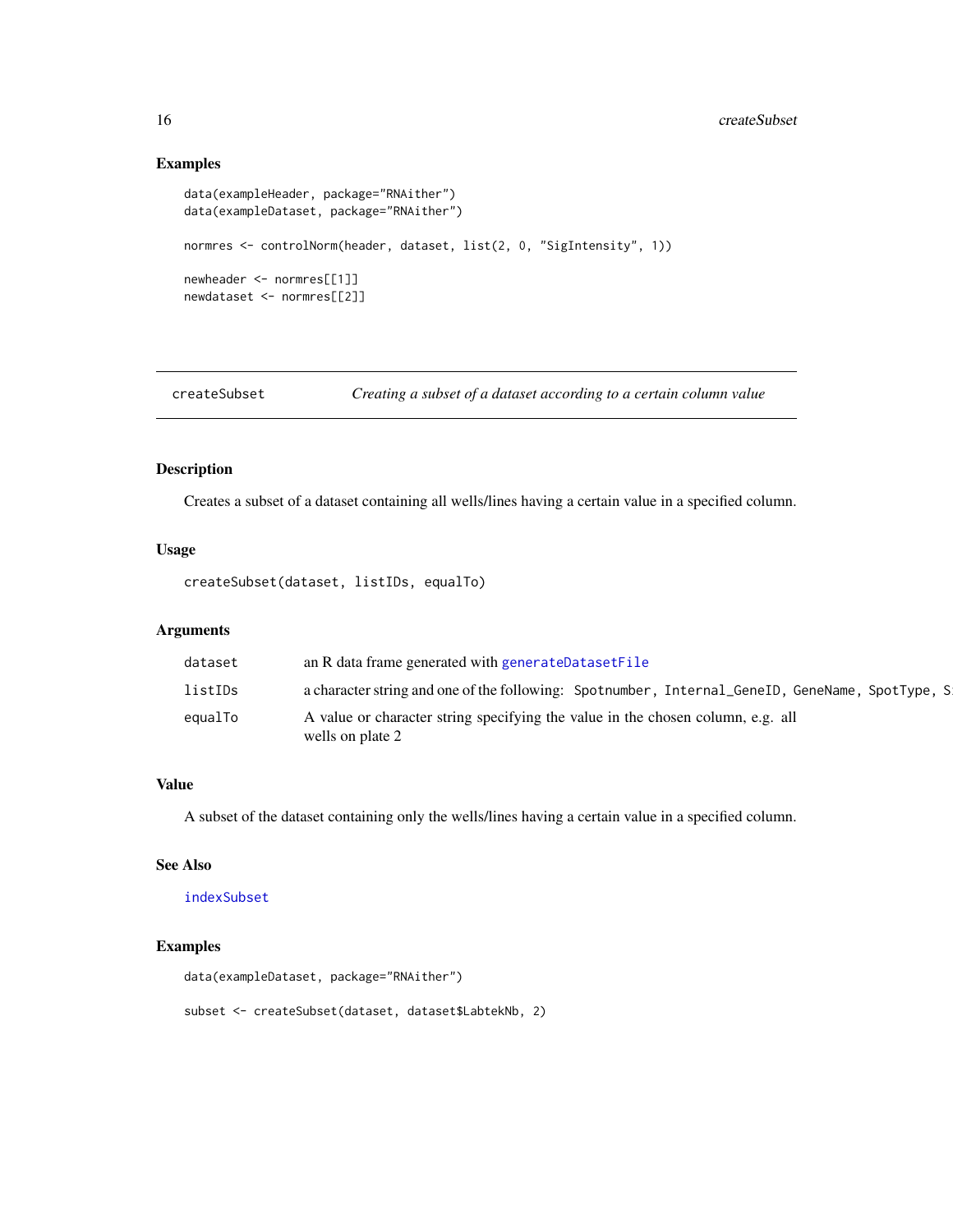<span id="page-16-0"></span>

See [generateDatasetFile](#page-23-1) for details

# Usage

dataset

# Format

See [generateDatasetFile](#page-23-1)

| datasetDrosophila | Genome-wide RNAi screen of cell viability in Drosophila Kc167 cells |
|-------------------|---------------------------------------------------------------------|
|                   | by Boutros et al.                                                   |

# Description

M. Boutros et al., Genome-wide RNAi analysis of growth and viability in Drosophila cells, Science, 303(5659):832-835, 2004. 3, 18

# Usage

datasetDrosophila

# Format

see [generateDatasetFile](#page-23-1) for details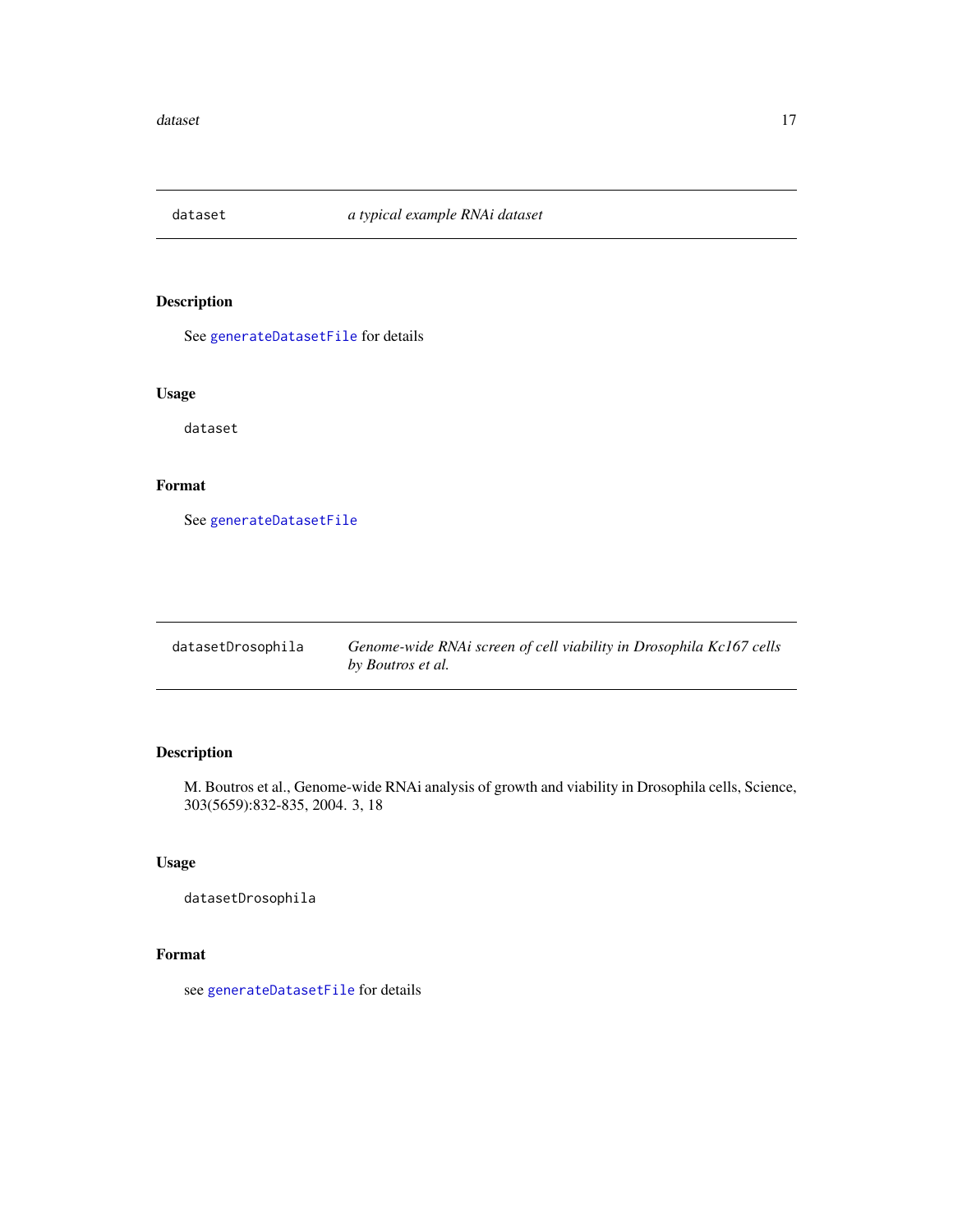<span id="page-17-2"></span><span id="page-17-0"></span>

Removes a plate/LabTek from the analysis by setting its spot type in the dataset to -1.

# Usage

discardLabtek(data, screenNr, labtekNr)

# Arguments

| data     | an R data frame generated with generateDatasetFile              |
|----------|-----------------------------------------------------------------|
| screenNr | the number of the experiment that contains the plate to discard |
| labtekNr | the number of the plate to discard                              |

#### Value

A new dataset that stil contains the specified plate/LabTek, but excludes it from the further analysis by setting its SpotTypes to -1.

#### See Also

[discardWells](#page-17-1)

#### Examples

```
data(exampleDataset, package="RNAither")
```
newdataset <- discardLabtek(dataset, 2, 2)

<span id="page-17-1"></span>discardWells *Remove wells from the analysis*

#### Description

Removes wells from the analysis by setting their spot type in the dataset to -1.

# Usage

```
discardWells(data, screenNr, labtekNr, vecPositions)
```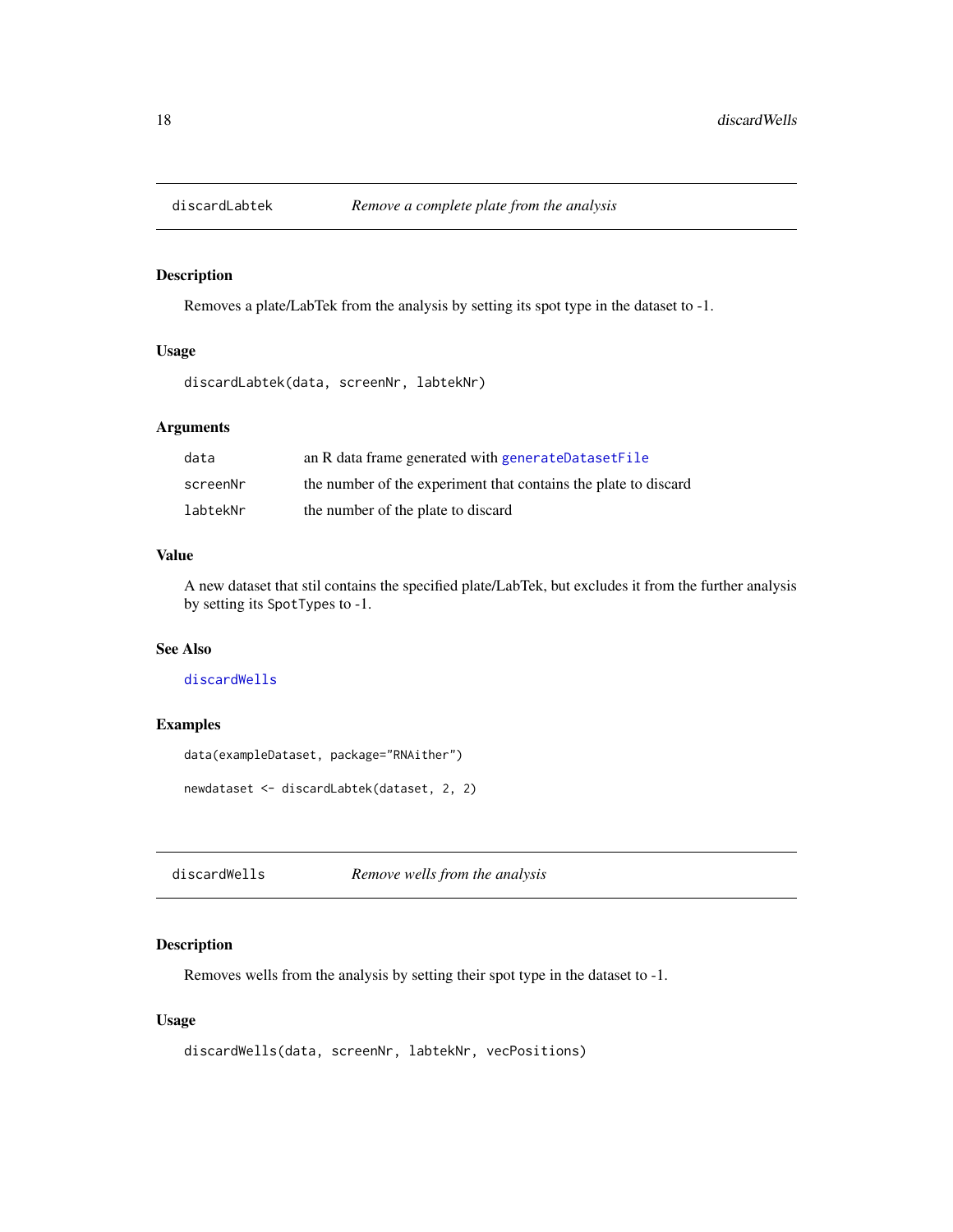#### <span id="page-18-0"></span>divideChannels 19

#### Arguments

| data         | an R data frame generated with generateDatasetFile              |
|--------------|-----------------------------------------------------------------|
| screenNr     | the number of the experiment that contains the plate to discard |
| labtekNr     | the number of the plate to discard                              |
| vecPositions | a vector specifying the numbers of the wells to discard         |

#### Value

A new dataset that does not contain the specified wells. A new dataset that stil contains the specified wells/spots, but excludes them from the further analysis by setting their SpotTypes to -1.

# See Also

[discardLabtek](#page-17-2)

# Examples

```
data(exampleDataset, package="RNAither")
```

```
newdataset <- discardWells(dataset, 2, 1, c(1, 10, 15))
```
divideChannels *Divide channel values*

# Description

Replace two channels by their ratio.

#### Usage

```
divideChannels(ch1, ch2)
```
#### Arguments

| ch1 | a vector giving all values from channel 1 |
|-----|-------------------------------------------|
| ch2 | a vector giving all values from channel 2 |

# Value

A vector of the ratio of channel 1 and channel 2.

#### See Also

[sumChannels](#page-76-1)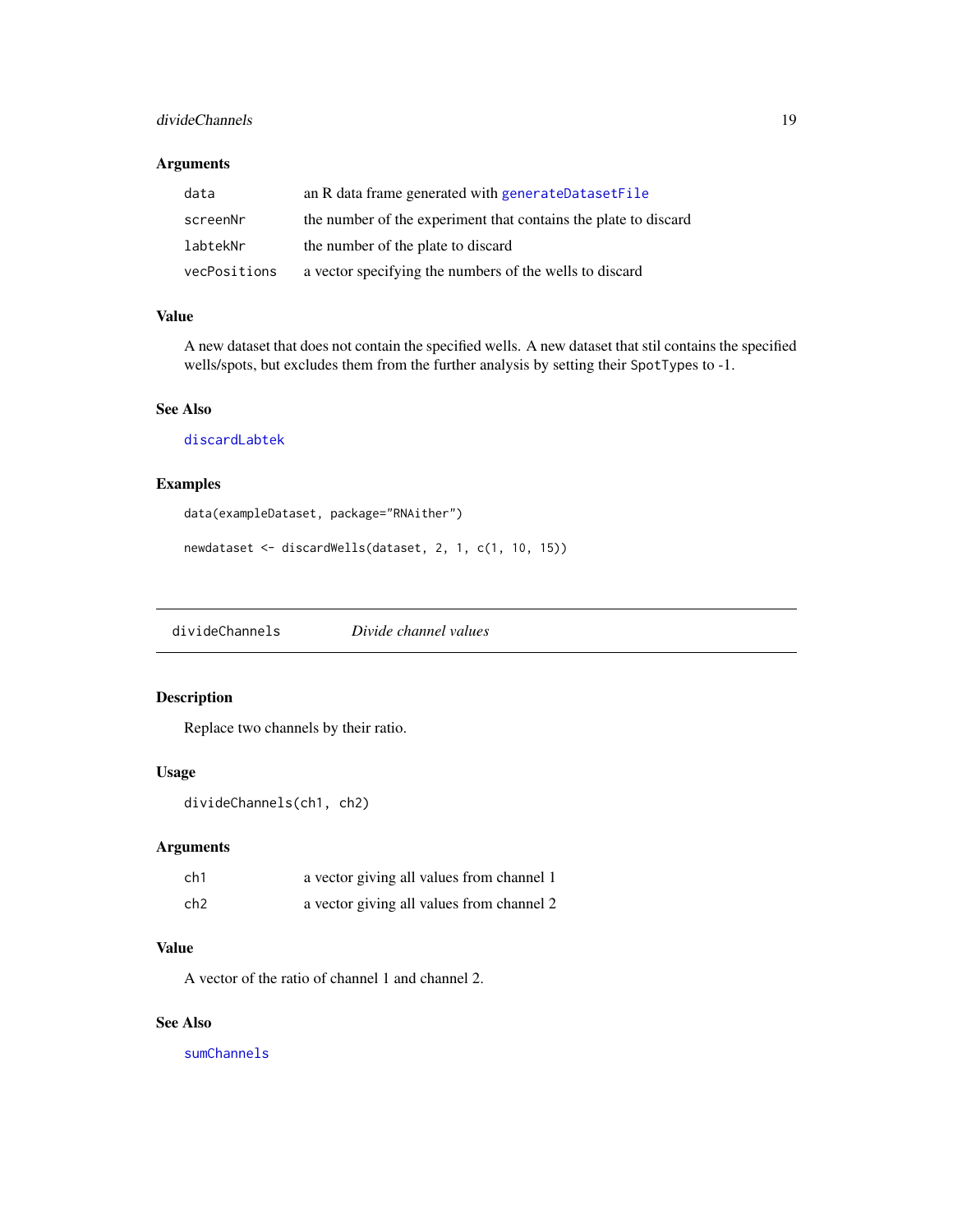```
data(exampleDataset, package="RNAither")
```

```
newch <- divideChannels(dataset$SigIntensity, dataset$NbCells)
```
# divNorm *Mean, median, ... , normalization*

# Description

Normalization with the mean, median, or any other function.

# Usage

divNorm(header, dataset, listOfArgs)

# Arguments

|                   | header                                                                                                            | the header of a dataset file generated with generateDatasetFile                                                                                                  |
|-------------------|-------------------------------------------------------------------------------------------------------------------|------------------------------------------------------------------------------------------------------------------------------------------------------------------|
|                   | dataset                                                                                                           | an R data frame generated with generateDatasetFile                                                                                                               |
| <i>listOfArgs</i> | a list containing:<br>- a character string specifying the column whose values will be used for normal-<br>ization |                                                                                                                                                                  |
|                   |                                                                                                                   | - a function to be used for the normalization, e.g. mean, median,<br>- 1 or 2, 1 meaning a normalization per experiment, 2 meaning a normalization<br>per plate  |
|                   |                                                                                                                   | - 1 or 2, 1 meaning the normalization is achieved by a division of the intensity<br>values by the outcome of funname, 2, meaning by a substraction               |
|                   |                                                                                                                   | - a flag specifying whether controls should be excluded for the computation of<br>the result of the function specified in the first element $(1)$ or not $(0)$ . |

#### Value

Returns a list containing:

| header  | the new header (with an added entry about the normalization procedure in the<br>comments)                     |
|---------|---------------------------------------------------------------------------------------------------------------|
| dataset | the new dataset with normalized values. The old values are saved in an extra<br>column with the suffix ".old" |

<span id="page-19-0"></span>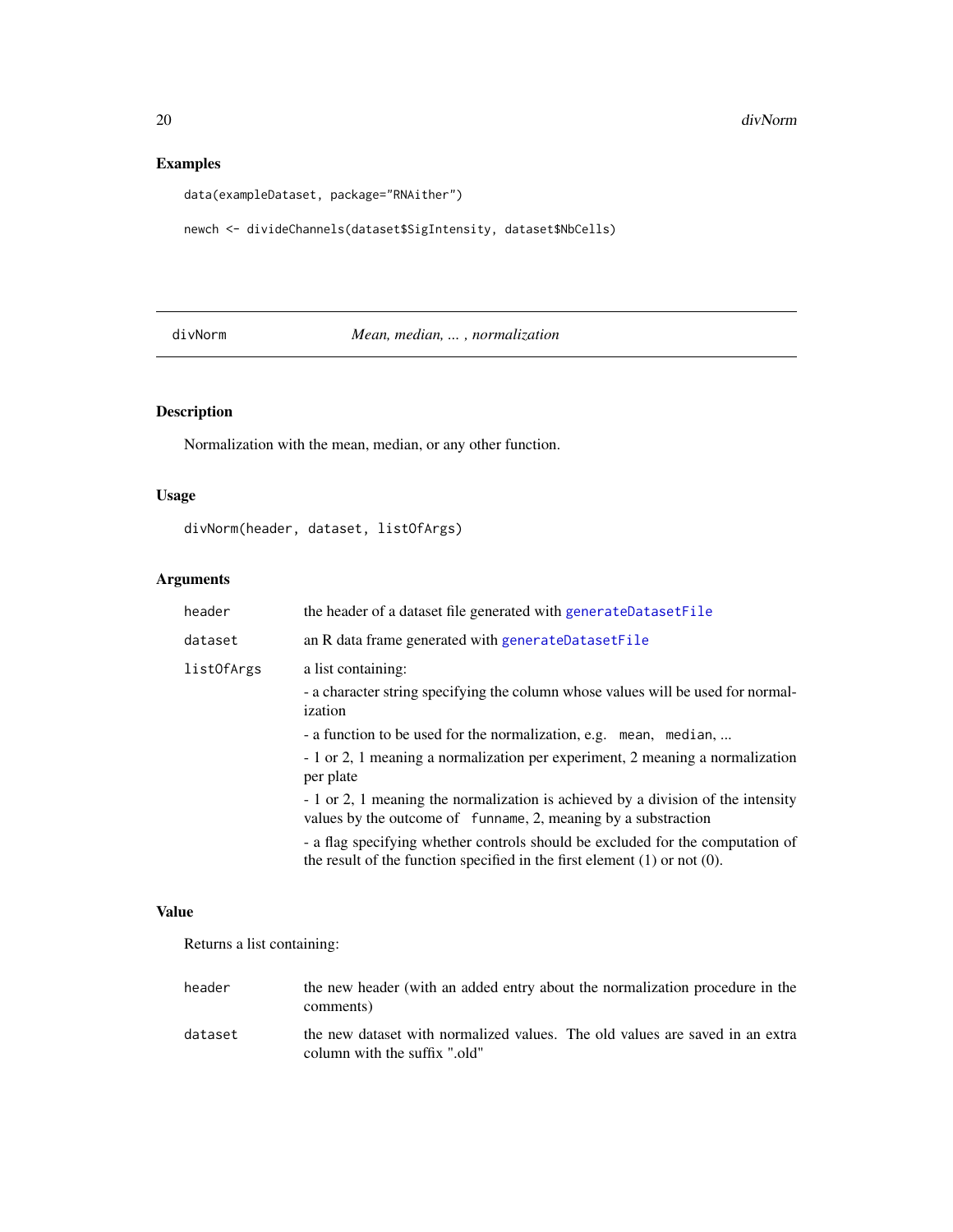# <span id="page-20-0"></span>DRQualControl 21

#### Examples

```
data(exampleHeader, package="RNAither")
data(exampleDataset, package="RNAither")
normres <- divNorm(header, dataset, list(median, 2, 1, "SigIntensity", 1))
newheader <- normres[[1]]
newdataset <- normres[[2]]
```
DRQualControl *Computing the dynamic range*

# Description

Computes the dynamic range per plate for a complete dataset file and plots the results.

#### Usage

DRQualControl(header, data, nbLinesHeader, channel, plotTitle, showPlot)

#### Arguments

| header        | the header of a dataset file generated with generateDatasetFile                                                                    |
|---------------|------------------------------------------------------------------------------------------------------------------------------------|
| data          | an R data frame generated with generateDatasetFile                                                                                 |
| nbLinesHeader | typically 3                                                                                                                        |
| channel       | A character string specifying the name of the column containing the values for<br>computing the dynamic range, e.g. "SigIntensity" |
| plotTitle     | the plot title                                                                                                                     |
| showPlot      | 0 or 1. 1 will open one or several plot windows in the R GUI, 0 will only save<br>the plot(s) without opening windows              |

#### Value

Returns the dynamic range for each plate in the shell and saves them in a text file. The name of the text file will be the concatenation of the experiment name specified in the header and the character string "DR.txt".

Shows a plot of the dynamic range values and saves it as a pdf file under the experiment name specified in the header concatenated with the function argument plotTitle.

#### References

M. Boutros, L. Bras, and W. Huber. Analysis of cell-based RNAi screens. *Genome Biol*, 7(7): R66, 2006.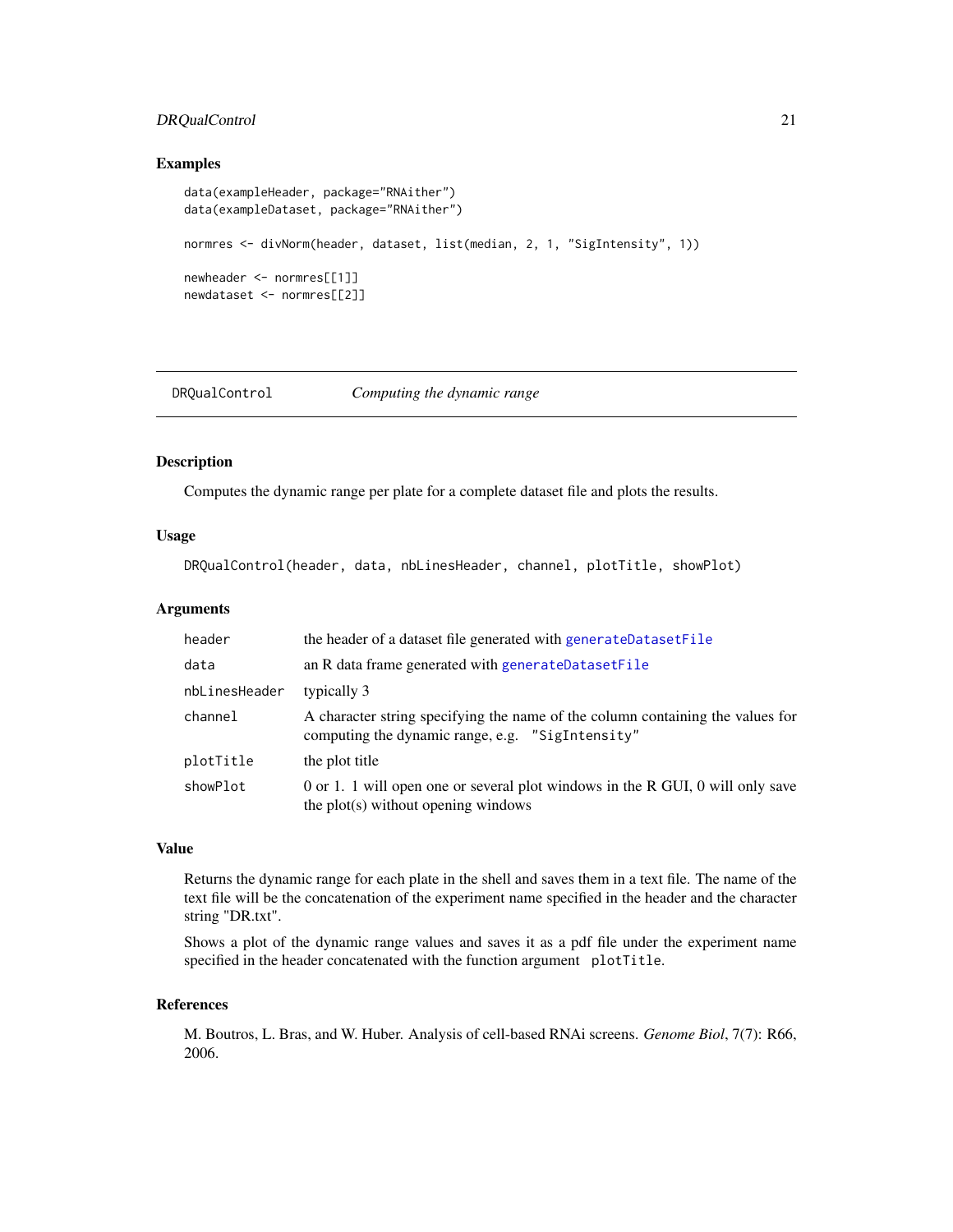```
data(exampleHeader, package="RNAither")
data(exampleDataset, package="RNAither")
DRQualControl(header, dataset, 3, "SigIntensity", "DR per plate", 1)
```
eraseDataSetColumn *Remove columns from dataset*

#### Description

Removes a specified column from a dataset.

# Usage

eraseDataSetColumn(dataset, colname)

# Arguments

| dataset | an R data frame generated with generateDatasetFile                 |
|---------|--------------------------------------------------------------------|
| colname | a character string specifying the name of the column to be removed |

# Value

An R data frame with the specified column removed.

# Examples

```
data(exampleDataset, package="RNAither")
```
newdataset <- eraseDataSetColumn(dataset, "SDSIntensity")

findReplicates *Find all replicates of a certain siRNA/gene in a dataset*

#### Description

Returns which lines in the dataset correspond to a given siRNA/gene ID.

# Usage

findReplicates(dataset, whichCol, replicateID)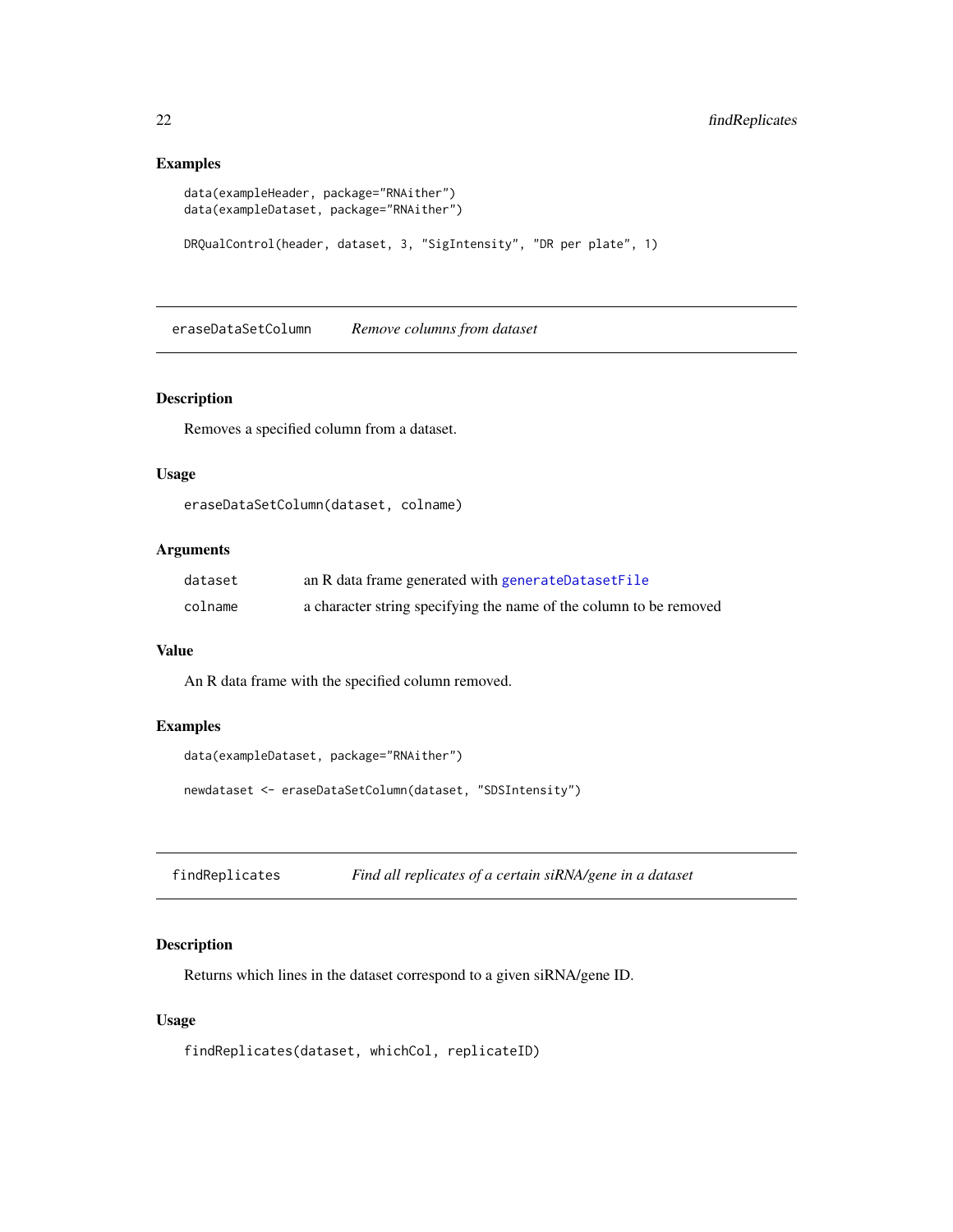# <span id="page-22-0"></span>furthestFromZero 23

#### Arguments

| dataset     | an R data frame generated with generateDatasetFile                                                            |
|-------------|---------------------------------------------------------------------------------------------------------------|
| whichCol    | a character string specifying the name of the column containing the ID, either<br>Internal GeneID or GeneName |
| replicateID | the siRNA/gene ID of interest                                                                                 |

# Value

An integer vector containing the indexes in the main dataset of all wells corresponding to a given siRNA/gene ID

#### Examples

```
data(exampleHeader, package="RNAither")
data(exampleDataset, package="RNAither")
```

```
Indexes <- findReplicates(dataset, "GeneName", "CPSF1")
```
<span id="page-22-1"></span>furthestFromZero *Return the replicate value furthest from zero*

# Description

Out of a set of replicate values, returns the one furthest from zero.

#### Usage

```
furthestFromZero(Ivec, na.rm = T)
```
### Arguments

| Ivec  | All channel values for a specific siRNA/gene |
|-------|----------------------------------------------|
| na.rm | Removes NA values                            |

#### Value

A double giving the value furthest from zero out of the given replicate values.

#### See Also

[rms](#page-66-1), [trim](#page-79-1), [closestToZero](#page-5-1), [summarizeReps](#page-77-1), [summarizeRepsNoFiltering](#page-78-1)

# Examples

```
data(exampleDataset, package="RNAither")
```
Indexes <- findReplicates(dataset, "GeneName", "CPSF1") replicateclosest <- furthestFromZero(dataset\$SigIntensity[Indexes])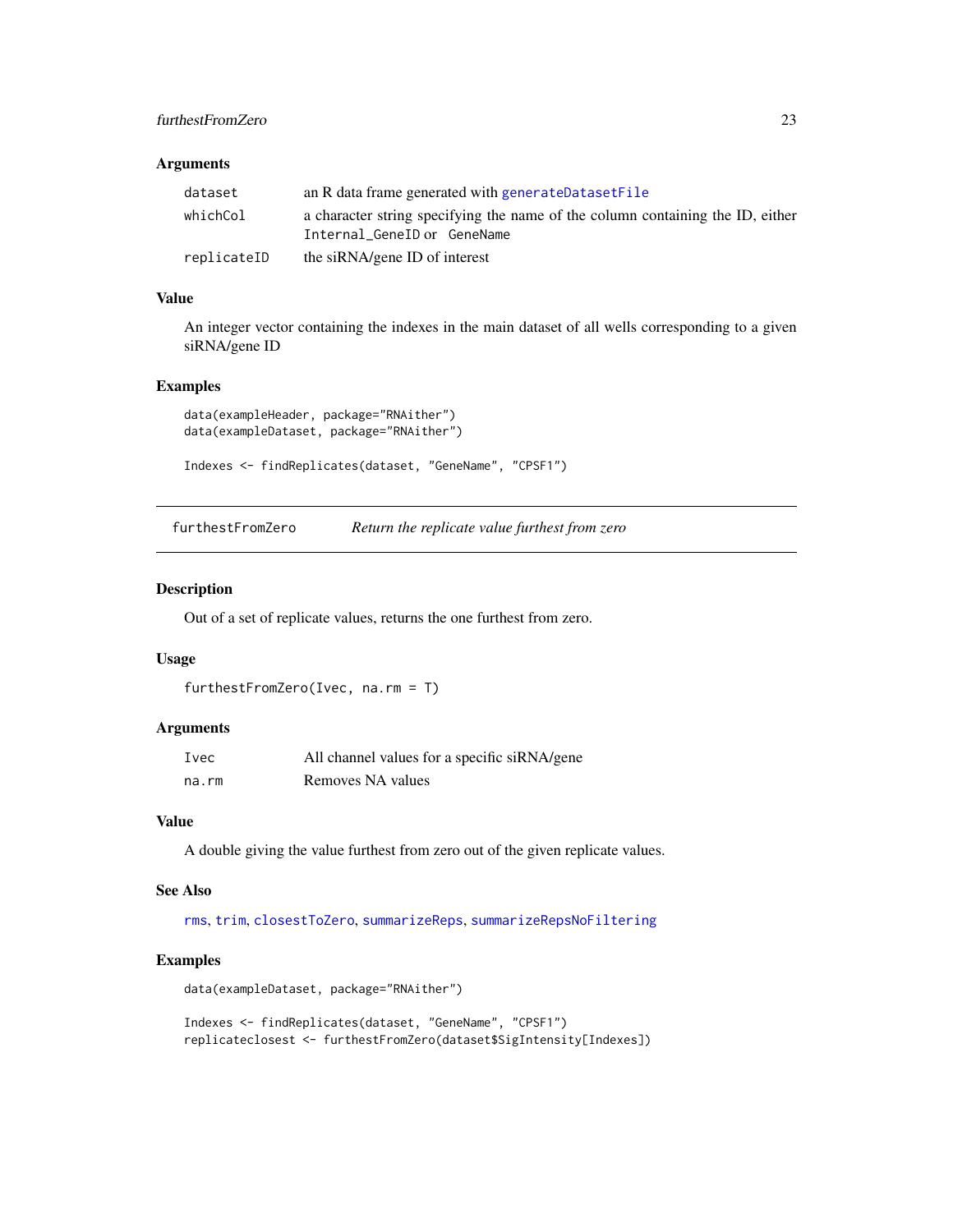<span id="page-23-1"></span><span id="page-23-0"></span>generateDatasetFile *Generate Dataset File*

# Description

Generates a text file containing all experimental data. Needed for all subsequent analysis functions.

# Usage

generateDatasetFile(externalExperimentName, typeOfData, comments, outputFile, plateLayoutInternal, plateLayoutNCBI, nbRowsPerPlate, nbColsPerPlate, screenNb\_pre, emptyWells, poorWells, controlCoordsOutput, backgroundValOutput, meanSignalOutput, SDmeanSignal, objNumOutput, cellNumOutput)

# Arguments

externalExperimentName

|                     | A character string specifying the experiment name, e.g. "Johns Experiment Nb.<br>1"                                                                                                                                                               |
|---------------------|---------------------------------------------------------------------------------------------------------------------------------------------------------------------------------------------------------------------------------------------------|
| type0fData          | A character string specifying the type of data, e.g. "364 well plate data for virus<br>screens"                                                                                                                                                   |
| comments            | A character string specifying comments. NA if not available.                                                                                                                                                                                      |
| outputFile          | A character string specifying the name of the text file containing the dataset.                                                                                                                                                                   |
| plateLayoutInternal |                                                                                                                                                                                                                                                   |
|                     | A matrix of internal siRNA IDs specifying their position on the plate (row-wise).<br>Each column of the matrix stands for one plate.                                                                                                              |
| plateLayoutNCBI     |                                                                                                                                                                                                                                                   |
|                     | A matrix of gene names specifying their position on the plate (row-wise). Each<br>column of the matrix stands for one plate.                                                                                                                      |
|                     | nbRowsPerPlate The number of rows per plate                                                                                                                                                                                                       |
| nbColsPerPlate      | The number of columns per plate                                                                                                                                                                                                                   |
| screenNb_pre        | The screen/experiment number                                                                                                                                                                                                                      |
| emptyWells          | A list containing, for each plate, an integer vector of the positions of empty<br>wells. NA if there are no empty wells on the plate.                                                                                                             |
| poorWells           | A list containing, for each plate, an integer vector of the positions of wells that,<br>for a certain reason, should not be taken into account during the analysis. NA if<br>there are no such wells on the plate.                                |
| controlCoordsOutput |                                                                                                                                                                                                                                                   |
|                     | A list containing, for each plate, a list of integer vectors specifying the positions<br>of positive (first element in sublist) and negative (second element in sublist)<br>controls. NA if there are no positive/negative controls on the plate. |
| backgroundValOutput |                                                                                                                                                                                                                                                   |
|                     |                                                                                                                                                                                                                                                   |

A list containing, for each plate, a vector of background values per well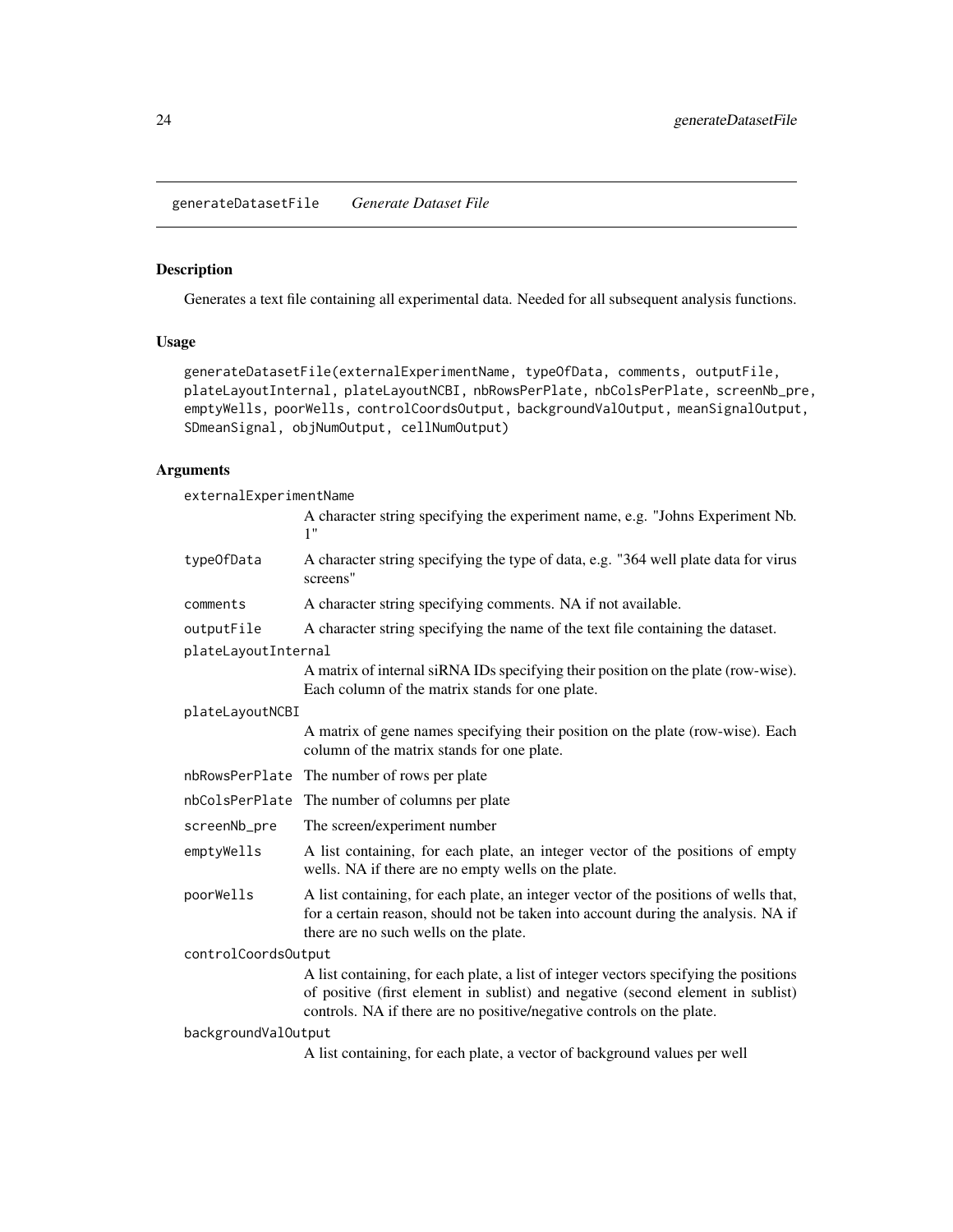| meanSignalOutput |                                                                                                                                                  |
|------------------|--------------------------------------------------------------------------------------------------------------------------------------------------|
|                  | A list containing, for each plate, a vector of intensity values for each well                                                                    |
| SDmeanSignal     | A list containing, for each plate, a vector of standard deviations of intensity<br>values for each well                                          |
| objNumOutput     | A list containing, for each plate, a vector of the number of identified objects for<br>each well                                                 |
| cellNumOutput    | A list containing, for each plate, a vector of intensity values for each well, e.g.<br>a vector of the number of identified cells for each well. |

# Details

Positions on plates are specified with one integer only. For example, the position of the well in row 2 and column 5 is (RowNo-1)\*(Number of columns on plate)+ColNo.

#### Value

The function generates a text file consisting of a header and a 'dataset'. The header contains the experiment description (ExternalExperimentName, TypeOfData and Comments). The dataset is an R data frame, each row corresponding to one well, with the following columns:

| Spotnumber      | The position of the well on the plate                                                                                                                             |
|-----------------|-------------------------------------------------------------------------------------------------------------------------------------------------------------------|
| Internal_GeneID |                                                                                                                                                                   |
|                 | The ID of the siRNA                                                                                                                                               |
| GeneName        | The gene name                                                                                                                                                     |
| SpotType        | Can be -1, 0, 1 or 2.                                                                                                                                             |
|                 | Type -1 wells (e.g. emtpy wells, wells with poor quality) are not considered in<br>subsequent analyses but are kept in the data set for the sake of completeness. |
|                 | Type 0 wells correspond to negative controls, type 1 wells to positive controls.                                                                                  |
|                 | Type 2 wells correspond to the standard data wells.                                                                                                               |
| SigIntensity    | The signal intensity (channel 1)                                                                                                                                  |
| SDSIntensity    | The standard deviation of the signal intensity, if available                                                                                                      |
| Background      | The background per well, if available                                                                                                                             |
| LabtekNb        | The plate number                                                                                                                                                  |
| RowNb           | The row number                                                                                                                                                    |
| ColNb           | The column number                                                                                                                                                 |
| ScreenNb        | The screen number                                                                                                                                                 |
| NbCells         | E.g. the number of cells identified in the well (channel 2)                                                                                                       |
| PercCells       | The ratio (number of identified cells)/(number of identified objects)                                                                                             |

# See Also

[joinDatasetFiles](#page-36-1), [joinDatasets](#page-36-2)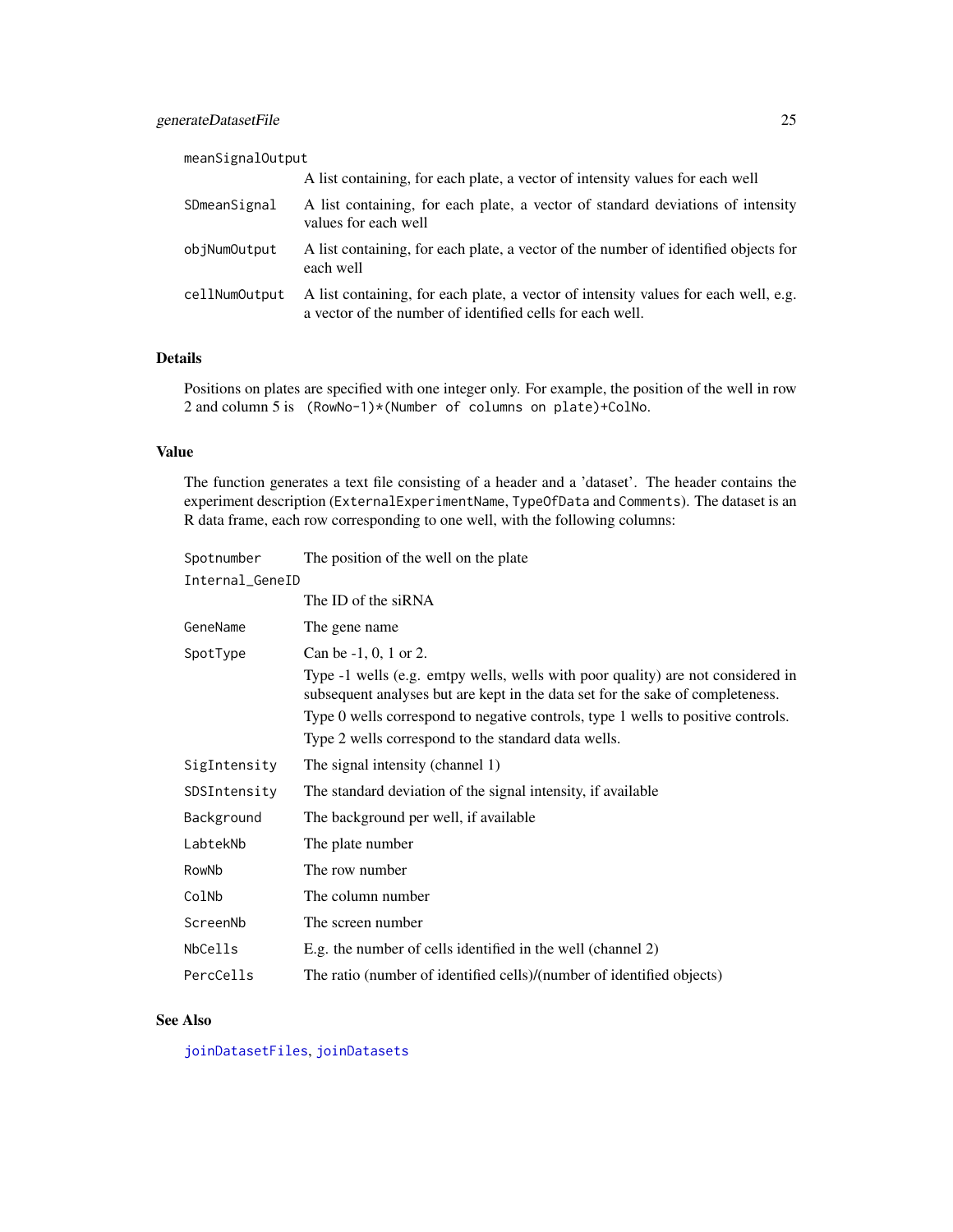```
##gene names
plateLayout1 <- c("test1", "empty", "test3", "test4", "test5",
"test6", "test7", "empty", "test9", "test10", "test11", "test12")
plateLayout2 <- c("test1", "test2", "test3", "test4", "test5",
"test6", "test7", "test8", "test9", "test10", "test11", "test12")
plateLayout <- cbind(plateLayout1, plateLayout2)
emptyWells <- list(c(2, 8), NA_integer_)
##the first plate has two empty wells at position 2 and 8,
##the second plate does not have any empty wells
poorWells <- NA_integer_
##no wells of poor quality
controlCoordsOutput <- list(list(NA_integer_, NA_integer_), list(NA_integer_, c(9,10)))
##the first plate does not have any control siRNAs,
##the second plate has two negative controls at position 9 and 10
backgroundValOutput<-NA_integer_
##no background signal intensities available
sigPlate1<-c(2578, NA_integer_, 3784, 3784, 2578, 5555, 5555, NA_integer_, 8154, 2578, 3784, 2578)
sigPlate2<-c(8154, 3784, 5555, 3784, 11969, 2578, 1196, 5555, 17568, 2578, 5555, 2578)
##the signal intensities on the plates
meanSignalOutput<-list(sigPlate1, sigPlate2)
SDmeansignal<-NA_integer_
##no standard deviation available
objnumOutput<-NA_integer_
##no cell count available
cellnumOutput<-NA_integer_
generateDatasetFile("First test screen", "RNAi in virus-infected cells",
NA_character_, "testscreen_output.txt", plateLayout, plateLayout, 3, 4,
1, emptyWells, poorWells, controlCoordsOutput, backgroundValOutput,
meanSignalOutput, SDmeansignal, objnumOutput, cellnumOutput)
##load the dataset into R:
header<-readLines("testscreen_output.txt",3)
dataset<-read.table("testscreen_output.txt", skip=3, colClasses=c(NA, NA, NA, NA,
"factor", NA, NA, NA, NA, NA, NA, NA, NA, NA), stringsAsFactors=FALSE)
```
<span id="page-25-1"></span>generateReplicateMat *Generate a matrix of replicates*

<span id="page-25-0"></span>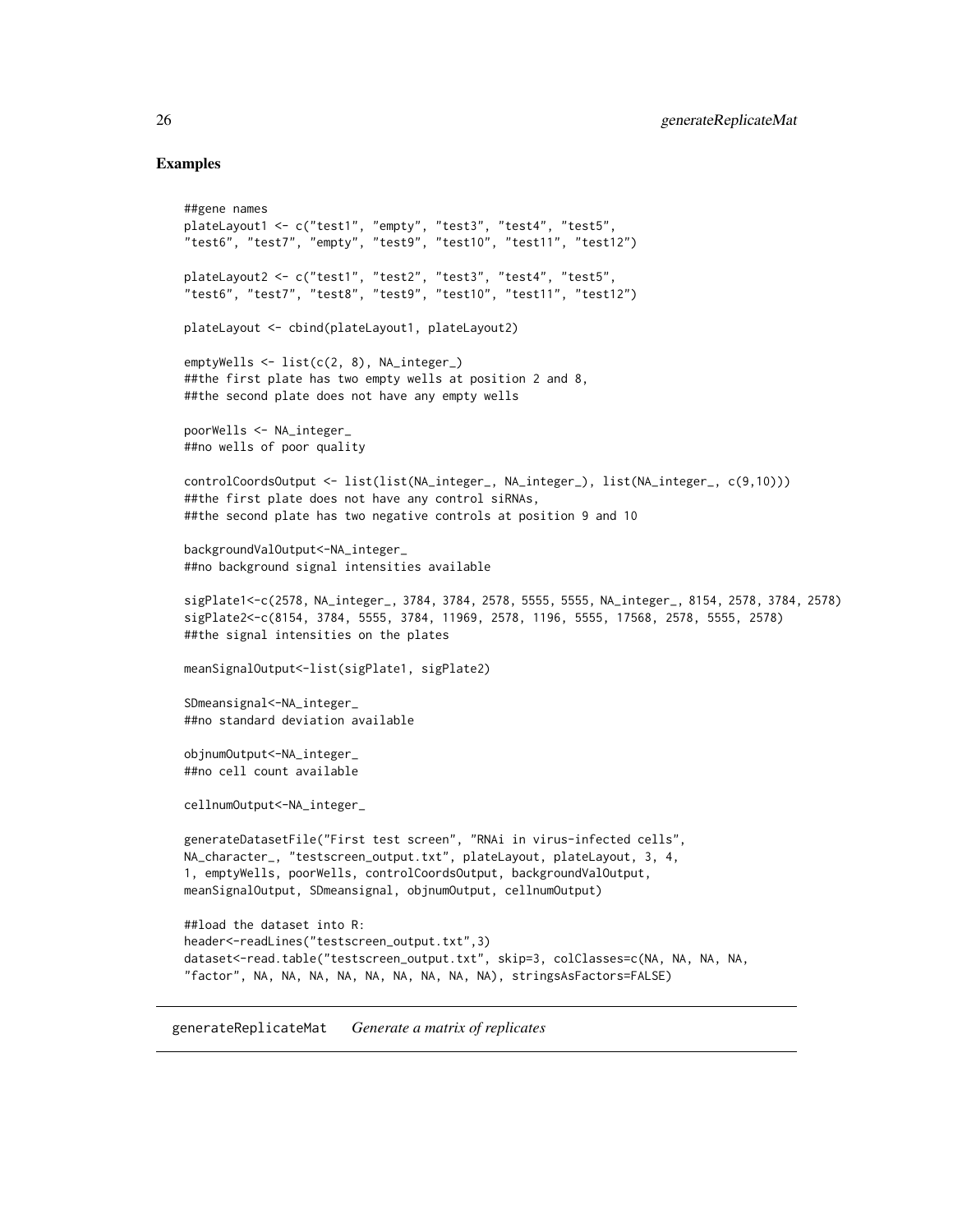Generates a matrix out of a dataset, each row corresponding to an siRNA/gene ID, each column to a channel value or its index in the dataset.

#### Usage

```
generateReplicateMat(data, minNbReps, IndexOrInt, col4val, col4anno)
```
#### Arguments

| data       | an R data frame generated with generateDatasetFile                                                                                                                                                         |
|------------|------------------------------------------------------------------------------------------------------------------------------------------------------------------------------------------------------------|
| minNbReps  | set to 2 if you want to exclude replicates occurring only once in the dataset,<br>otherwise 1.                                                                                                             |
| IndexOrInt | a character string - either "Index" or "Intensities" - specifying which<br>values are to be contained in the output matrix.                                                                                |
| col4val    | a character string specifying the name of the dataset column to be used for the<br>values of the output matrix (if IndexOrIntensities is set to "Intensities"),<br>for example "SigIntensity" or "NbCells" |
| col4anno   | a character string specifying the name of the dataset column to be used for the<br>output matrix' rows, for example "GeneName" or "Internal_GeneID".                                                       |

#### Details

The function will omit values or indexes of lines/wells whose value in the column specified by colname4val is set to NA, (which is the case if the spot type is set to -1). If you do not want to omit those, use [generateRepMatNoFilter](#page-27-1).

#### Value

A matrix with each row corresponding to an siRNA/gene ID (as reflected in rownames), each column to a channel value or its index in the dataset. Missing values (in case of different number of replicates occuring for different siRNAs/genes) are set to NA.

# See Also

# [generateRepMatNoFilter](#page-27-1)

#### Examples

```
data(exampleDataset, package="RNAither")
```
replicatematrix <- generateReplicateMat(dataset, 2, "Index", "SigIntensity", "GeneName")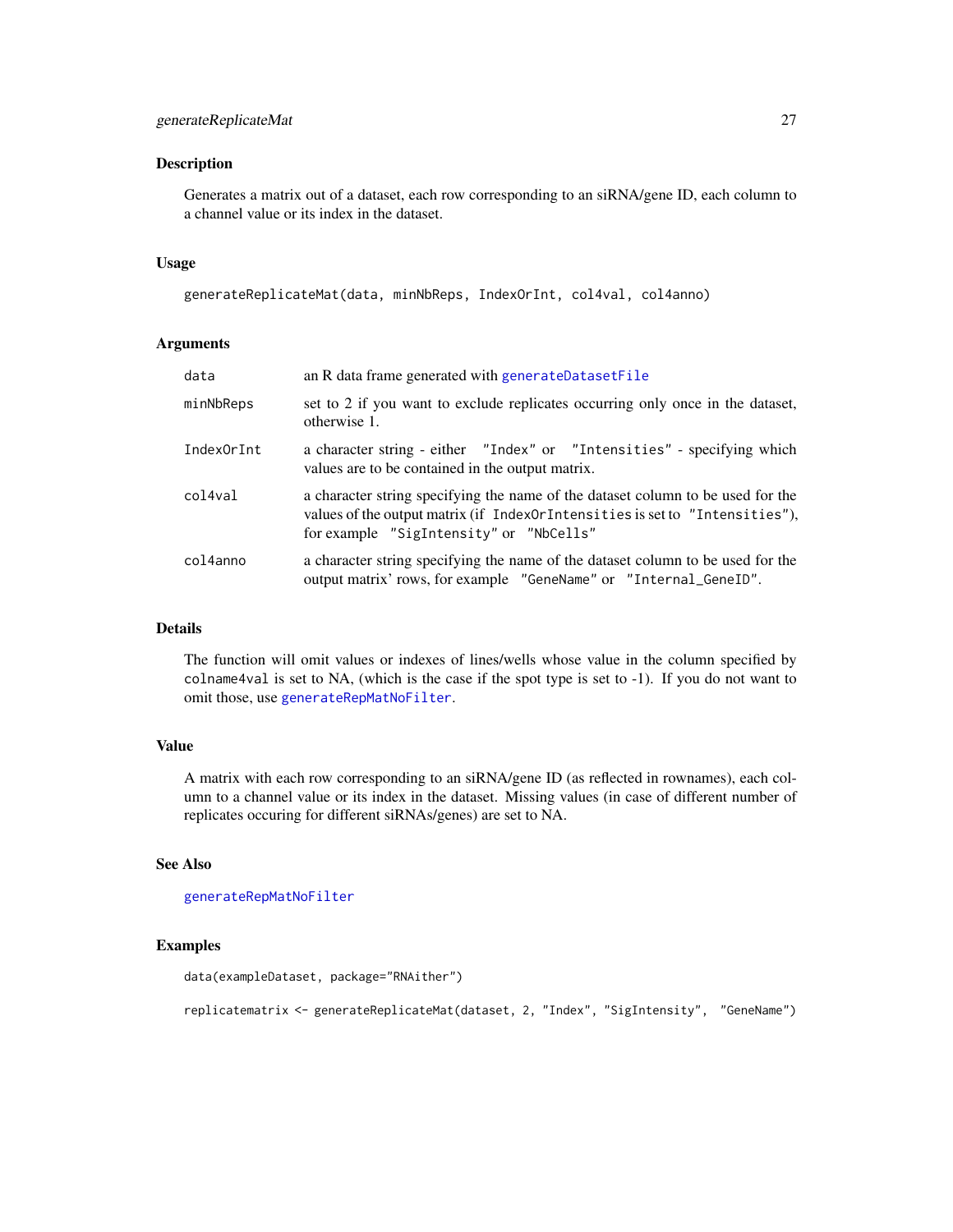<span id="page-27-1"></span><span id="page-27-0"></span>generateRepMatNoFilter

*Generate a matrix of replicates (II)*

#### Description

Generates a matrix out of a dataset, each row corresponding to an siRNA/gene ID, each column to a channel value or its index in the dataset.

#### Usage

```
generateRepMatNoFilter(data, minNbReps, IndexOrInt, col4val, col4anno)
```
#### Arguments

| data       | an R data frame generated with generateDatasetFile                                                                                                                                                         |
|------------|------------------------------------------------------------------------------------------------------------------------------------------------------------------------------------------------------------|
| minNbReps  | set to 2 if you want to exclude replicates occurring only once in the dataset,<br>otherwise 1.                                                                                                             |
| IndexOrInt | a character string - either "Index" or "Intensities" - specifying which<br>values are to be contained in the output matrix.                                                                                |
| col4val    | a character string specifying the name of the dataset column to be used for the<br>values of the output matrix (if IndexOrIntensities is set to "Intensities"),<br>for example "SigIntensity" or "NbCells" |
| col4anno   | a character string specifying the name of the dataset column to be used for the<br>output matrix' rows, for example "GeneName" or "Internal_GeneID".                                                       |

#### Details

The function will not omit values or indexes of lines/wells with spot type -1. If you want to omit those, use generateReplicatematrix.

#### Value

A matrix with each row corresponding to an siRNA/gene ID (as reflected in rownames), each column to a channel value or its index in the dataset. Missing values (in case of different number of replicates occuring for different siRNAs/genes) are set to NA.

#### See Also

[generateReplicateMat](#page-25-1)

#### Examples

data(exampleDataset, package="RNAither")

replicatematrix <- generateRepMatNoFilter(dataset, 2, "Index", "SigIntensity", "GeneName")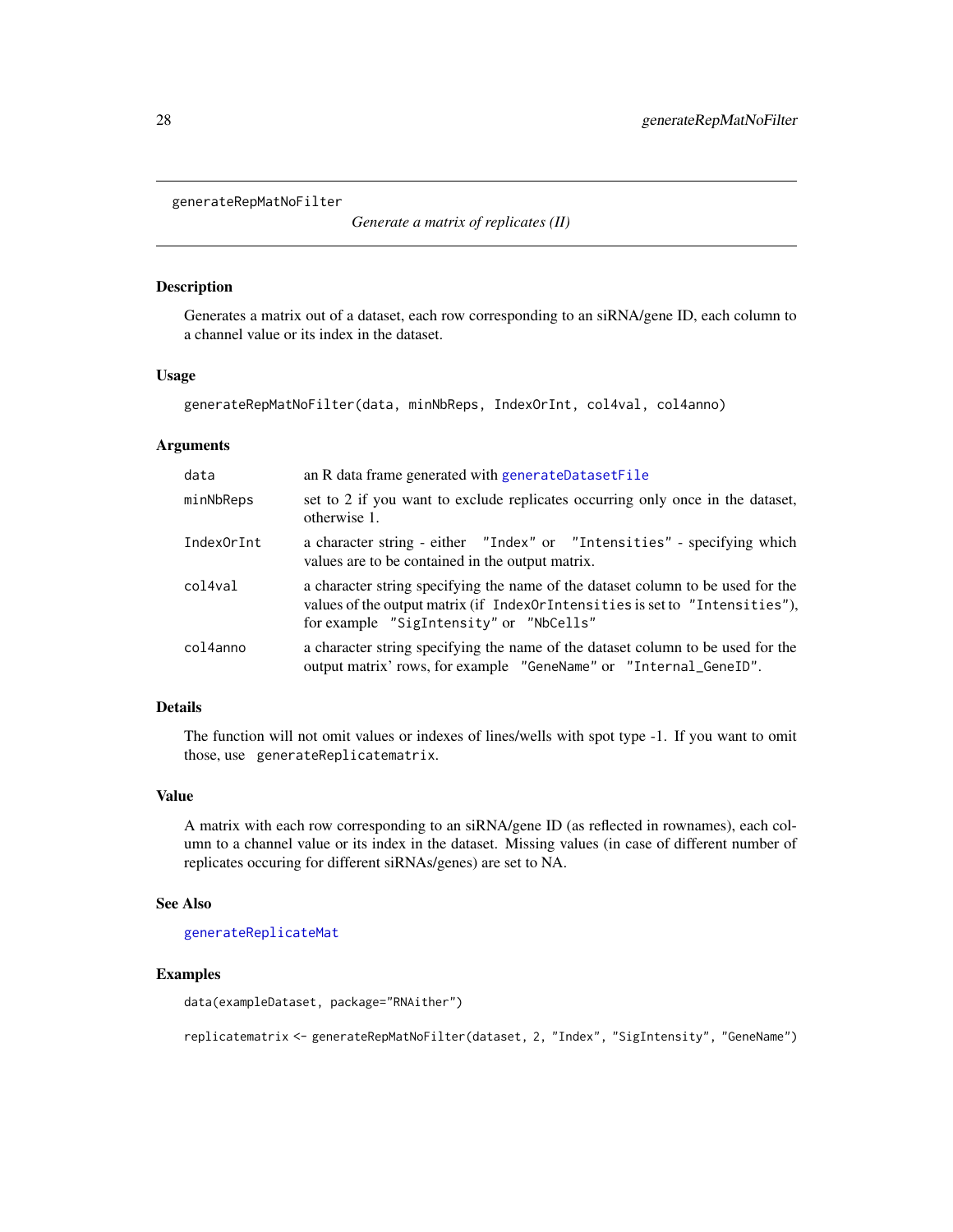<span id="page-28-0"></span>

Performs a GSEA analysis of a list of genes using the package topGO (see References).

#### Usage

gseaAnalysis(hitVector, whichOnto)

# Arguments

| hitVector | a named hit vector as generated by hit selection Z score or hit selection Pval                        |
|-----------|-------------------------------------------------------------------------------------------------------|
| whichOnto | One of the three GO ontologies: "biological_process", "molecular_function"<br>or "cellular_component" |

# Value

A table containing the enriched GO terms and their significance.

#### References

A. Alexa, J. Rahnenfuhrer and T. Lengauer. Improved scoring of functional groups from gene expression data by decorrelating GO graph structure. Bioinformatics, 22(13):1600-1607, 2006

Adrian Alexa and Jorg Rahnenfuhrer (2006). topGO: Enrichment analysis for Gene Ontology. R package version 1.4.0.

#### See Also

[Ttest](#page-80-1)

# Examples

```
data(scoredDataset1, package="RNAither")
data(pValVec1, package="RNAither")
```
##for details on the generation of pValVec1 and scoredDataset1, see the example of the Ttest function linked above.

```
scoredHits1 <- hitselectionPval(scoredDataset1, pValVec1, "SigIntensity", "Hits1", 0.1,
"GeneName", "pvalue_testfile1.txt")
hitVector1 <- scoredHits1[[2]]
gseaTable <- gseaAnalysis(hitVector1, "biological_process")
```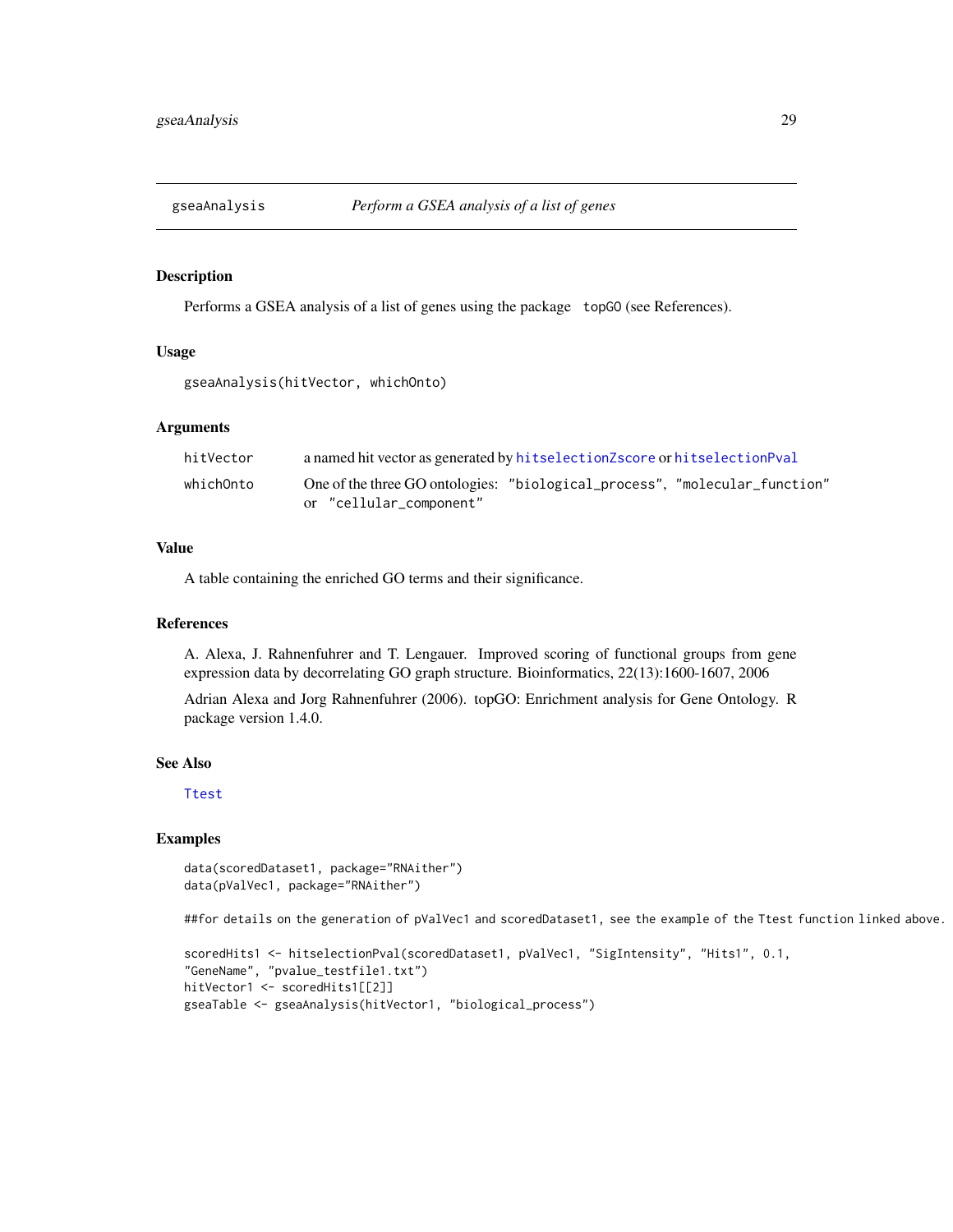<span id="page-29-0"></span>

See [generateDatasetFile](#page-23-1) for details

# Usage

header

# Format

See [generateDatasetFile](#page-23-1)

| headerDrosophila | the header of the genome-wide RNAi screen of cell viability in |  |
|------------------|----------------------------------------------------------------|--|
|                  | Drosophila Kc167 cells by Boutros et al.                       |  |

# Description

M. Boutros et al., Genome-wide RNAi analysis of growth and viability in Drosophila cells, Science, 303(5659):832-835, 2004. 3, 18

# Usage

headerDrosophila

# Format

See [generateDatasetFile](#page-23-1)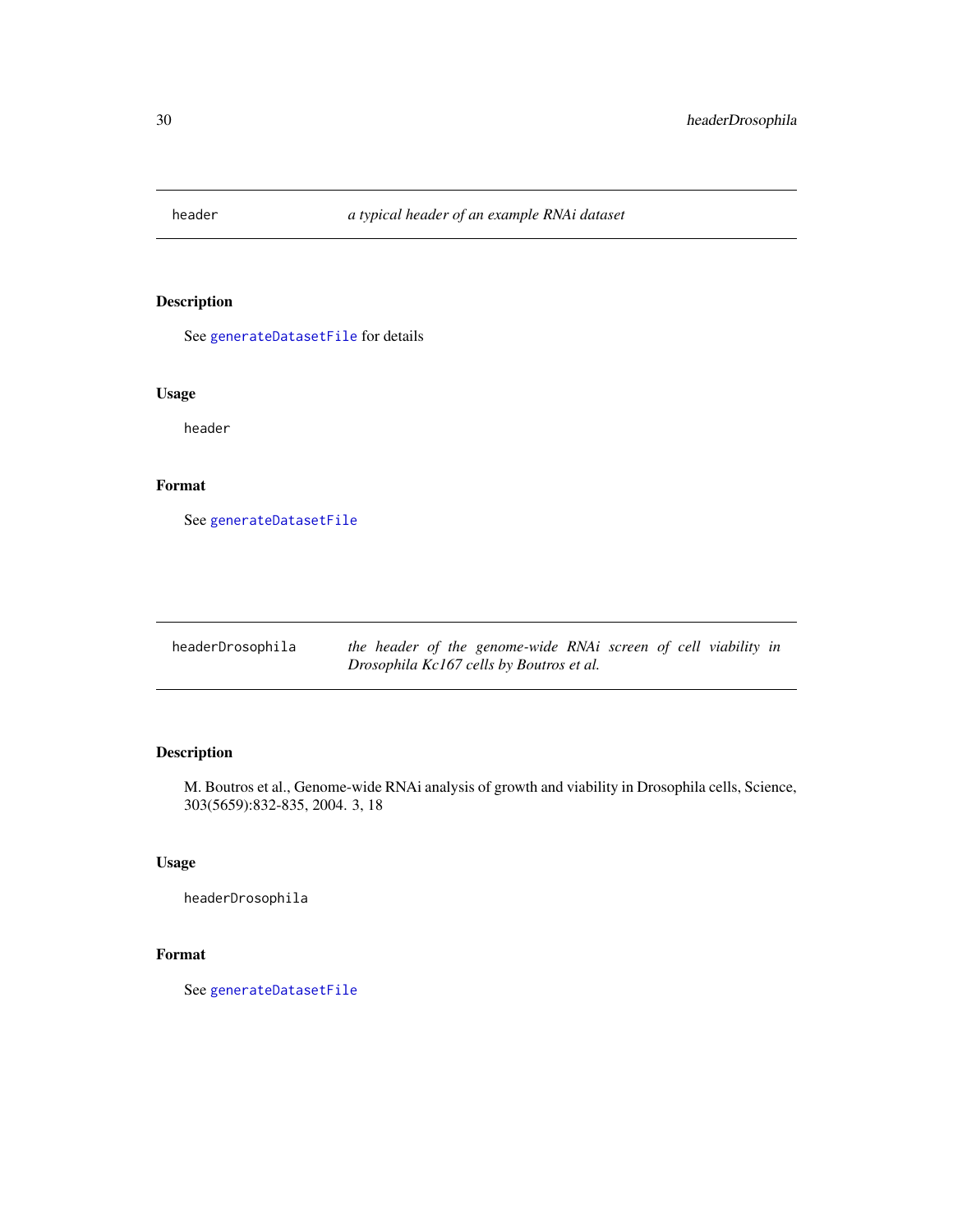<span id="page-30-1"></span><span id="page-30-0"></span>hitselectionPval *Selecting hits according to p-values*

# Description

Selects significant genes according to their p-value.

# Usage

hitselectionPval(dataset, pValVec, col4val, col4sel, thresh, col4anno, file4hits)

# Arguments

| dataset   | an R data frame generated with generateDatasetFile                                                                                       |
|-----------|------------------------------------------------------------------------------------------------------------------------------------------|
| pValVec   | a vector of p-values, as generated by one of the test functions Ttest, MannWhitney<br>or RankProduct                                     |
| col4val   | a character vector specifying a column of intensity values                                                                               |
| col4sel   | a character vector specifying the name of the new dataset column where hits will<br>be stored                                            |
| thresh    | the threshold for the p-values, typically 0.05                                                                                           |
| col4anno  | a character string specifying the name of the dataset column to be used to define<br>the replicate, e.g. "GeneName" or "Internal_GeneID" |
| file4hits | the name of the file to store the results in                                                                                             |

#### Details

If there are no p-values under the defined threshold thresh, the threshold is increased to min(pvalvec).

# Value

A list containing:

| dataset   | the dataset with an added column defining the hits in the form of a binary vector                     |
|-----------|-------------------------------------------------------------------------------------------------------|
| hitVector | the binary vector itself                                                                              |
|           | replicaMatrix a matrix of replicates with corresponding values (as generated by generateReplicateMat) |
| thresh    | the threshold for the p-values                                                                        |

P-values and the intensity values for each siRNA are stored in a text output file.

# See Also

[hitselectionZscore](#page-31-1), [hitselectionZscorePval](#page-32-1), [Ttest](#page-80-1)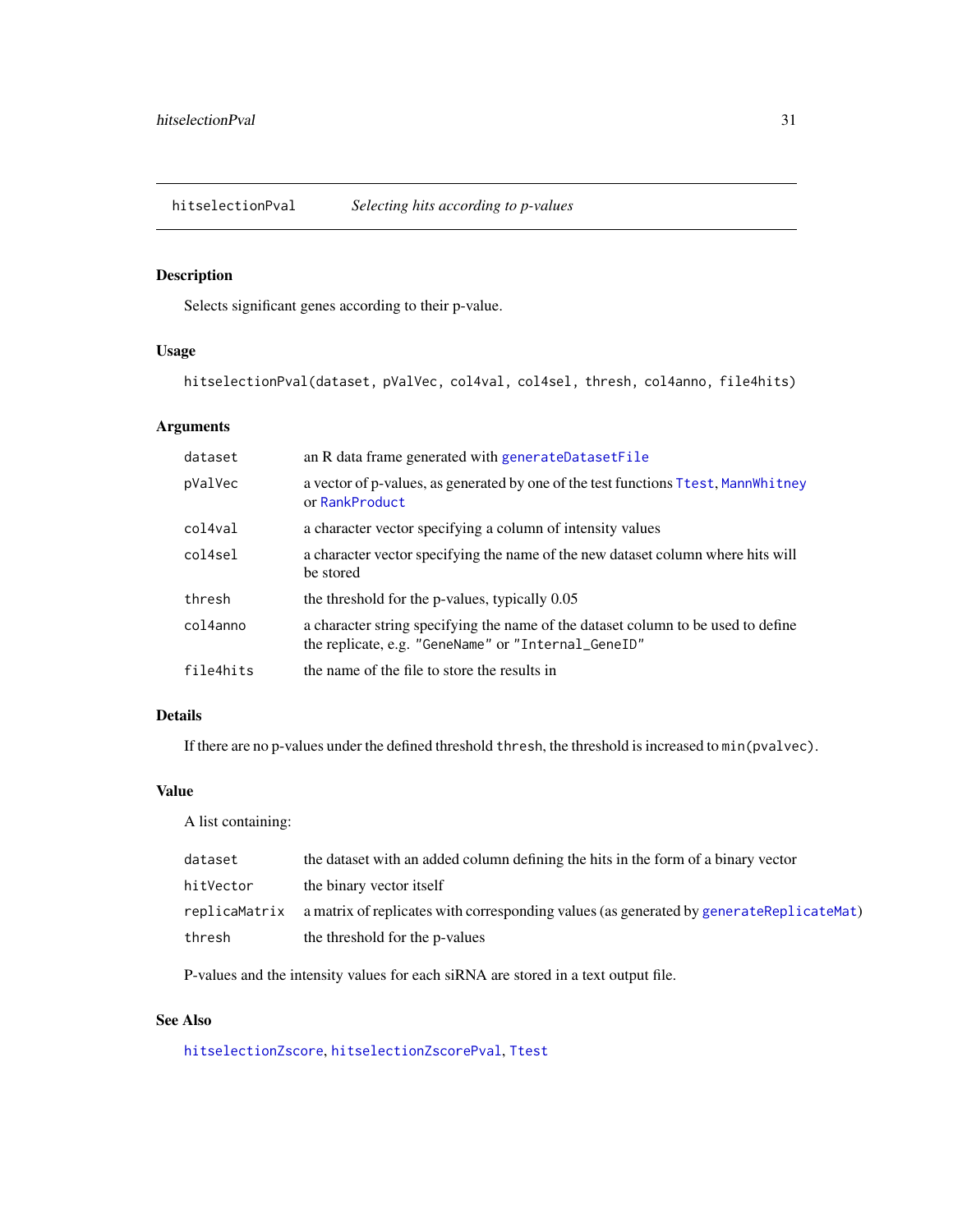```
data(scoredDataset1, package="RNAither")
data(pValVec1, package="RNAither")
```
##for details on the generation of pValVec1 and scoredDataset1, see the example of the Ttest function linked above.

```
scoredHits1 <- hitselectionPval(scoredDataset1, pValVec1, "SigIntensity", "Pval_hits", 0.05,
"GeneName", "pvalue_testfile1.txt")
```
newdataset <- scoredHits1[[1]] hitvector <- scoredHits1[[2]]

<span id="page-31-1"></span>hitselectionZscore *Selecting hits according to ZScores*

# Description

Selects significant genes according to their ZScore.

# Usage

hitselectionZscore(dataset, col4zscore, col4sel, thresh, flag, flag2, col4anno, sumFunc, file4hits)

#### Arguments

| dataset    | an R data frame generated with generateDatasetFile                                                                                              |
|------------|-------------------------------------------------------------------------------------------------------------------------------------------------|
| col4zscore | a character vector specifying the name of the column containing the ZScores,<br>usually SigIntensity                                            |
| col4sel    | a character vector specifying the name of the new dataset column where hits will<br>be stored                                                   |
| thresh     | the threshold for the ZScores. The interpretation depends on the choice of the<br>parameter flag2.                                              |
| flag       | 1 or 2. 1 means the ZScores are kept per well, 2 that they are summarized<br>according to the parameter sumFunc.                                |
| flag2      | $1, 2$ or $-2$ .                                                                                                                                |
|            | If 1 is chosen and thresh $== n$ , then the n greatest Zscores are chosen as hits.                                                              |
|            | If 1 is chosen and thresh $==$ -n, then the n smallest Zscores are chosen.                                                                      |
|            | If 1 is chosen and thresh $== 0$ , all ZScores are chosen and written to the output<br>file.                                                    |
|            | If 2 is chosen, all Zscores greater than or equal to thresh are chosen.                                                                         |
|            | If -2 is chosen, all Zscores smaller than or equal to thresh are chosen.                                                                        |
| col4anno   | a character string specifying the name of the dataset column to be used to define<br>the replicate, for example "GeneName" or "Internal_GeneID" |
| sumFunc    | the function used to summarize ZScore values, e.g. mean or median.                                                                              |
| file4hits  | the name of the file to store the results in                                                                                                    |

<span id="page-31-0"></span>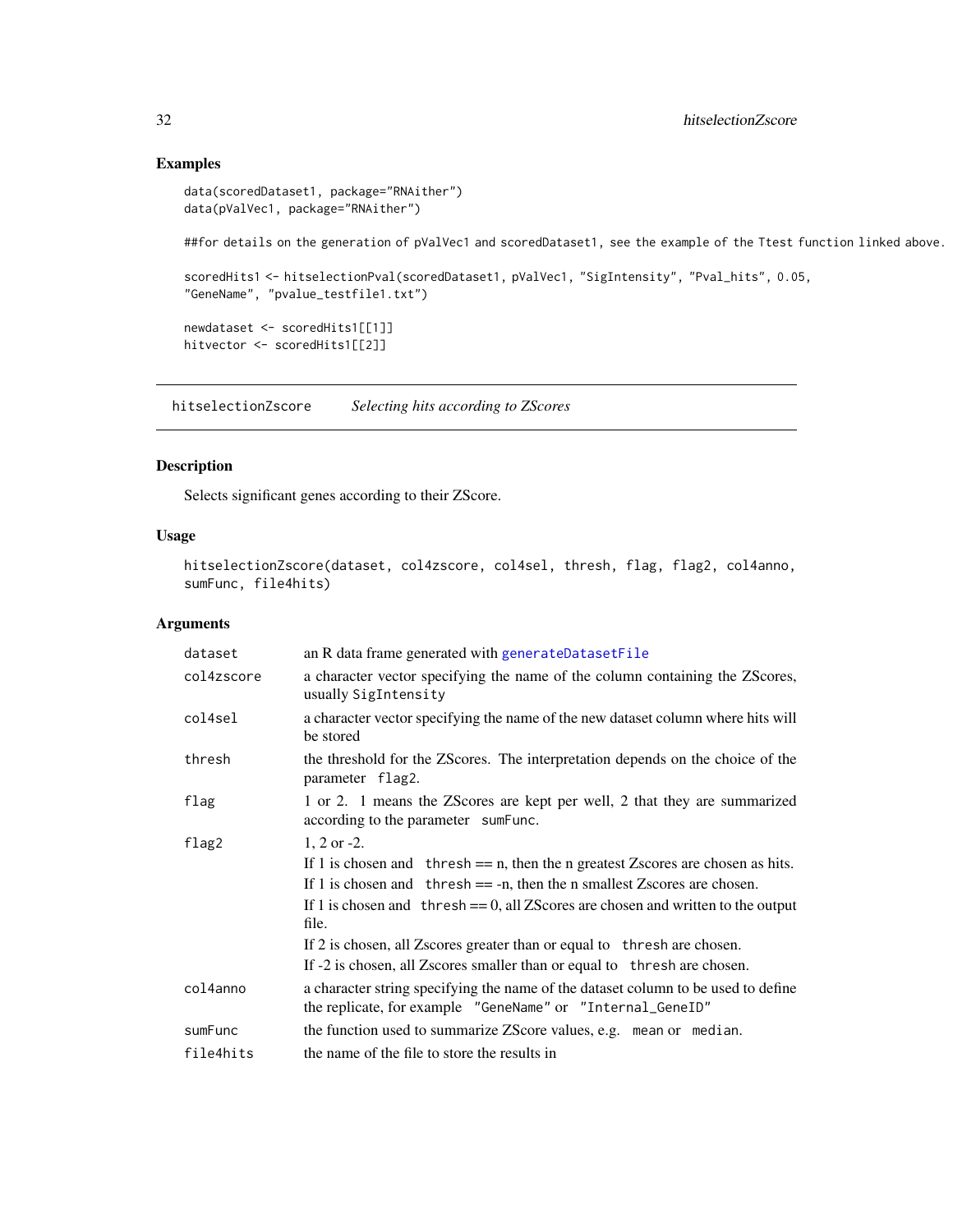#### <span id="page-32-0"></span>Details

If  $flag2 = -2$ , and there are no ZScores under the defined threshold thresh, the threshold is increased to min(ZScores).

If  $flag2 == 2$ , and there are no ZScores over the defined threshold thresh, the threshold is increased to max(ZScores).

# Value

A list containing:

| dataset   | the dataset with an added column defining the hits in the form of a binary vector |
|-----------|-----------------------------------------------------------------------------------|
| hitVector | the binary vector itself                                                          |
| thresh    | the threshold for the ZScores                                                     |

ZScores are stored in a text output file.

#### References

N. Malo et al. Statistical practice in high-throughput screening data analysis. Nature Biotech, 24(2): 167-175, 2006.

#### See Also

[hitselectionPval](#page-30-1), [hitselectionZscorePval](#page-32-1), [Ttest](#page-80-1)

#### Examples

data(scoredDataset1, package="RNAither") data(pValVec1, package="RNAither")

##for details on the generation of pValVec1 and scoredDataset1, see the example of the Ttest function linked above.

```
scoredHits1 <- hitselectionZscore(scoredDataset1, "SigIntensity", "Zscore_hits", -10,
2, 1, "GeneName", median, "Zscores_testfile1.txt")
```
newdataset <- scoredHits1[[1]] hitvector <- scoredHits1[[2]]

<span id="page-32-1"></span>hitselectionZscorePval

*Selecting hits according to ZScores and p-values*

#### Description

Selects significant genes according to their ZScore (summarized with the gene median) and pvalues.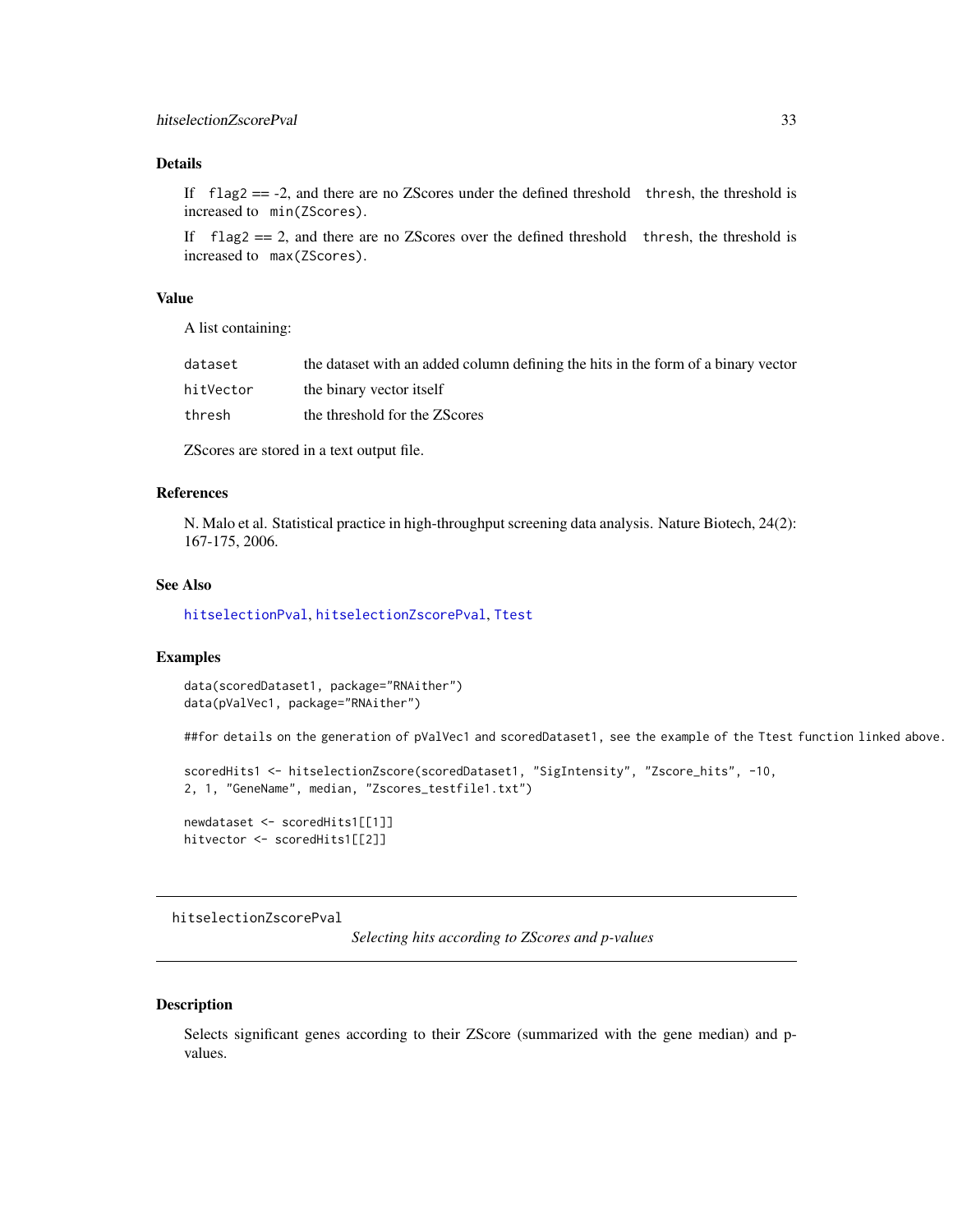# Usage

```
hitselectionZscorePval(dataset, pValVec, col4zscore, col4sel, thresh, thresh2,
flag2, col4anno, sumFunc, file4hits)
```
# Arguments

| dataset    | an R data frame generated with generateDatasetFile                                                                                                            |
|------------|---------------------------------------------------------------------------------------------------------------------------------------------------------------|
| pValVec    | a vector of p-values, as generated by one of the test functions Ttest, MannWhitney<br>or RankProduct                                                          |
| col4zscore | a character vector specifying the name of the column containing the ZScores,<br>usually "SigIntensity"                                                        |
| col4sel    | a character vector specifying the name of the new dataset column where hits will<br>be stored                                                                 |
| thresh     | the threshold for the ZScores. The interpretation depends on the choice of the<br>parameter flag2.                                                            |
| thresh2    | the threshold for the p-values                                                                                                                                |
| flag2      | 2 or -2. If 2 is chosen, all Zscores greater than or equal to thresh are chosen.<br>If -2 is chosen, all Z scores smaller than or equal to thresh are chosen. |
| col4anno   | a character string specifying the name of the dataset column to be used to define<br>the replicate, for example "GeneName" or "Internal_GeneID".              |
| sumFunc    | the function used to summarize ZScore values, e.g. mean or median.                                                                                            |
| file4hits  | the name of the file to store the results in                                                                                                                  |

# Details

If there are no p-values under the defined threshold thresh2, it is increased to min(pvalvec).

If flag2 == -2 and there are no ZScores under the defined threshold thresh, it is increased to min(ZScores).

If  $flag2 == 2$  and there are no ZScores over the defined threshold thresh, it is increased to max(ZScores).

If there are not hits for the combined threshold of p-values and ZScores, the ZScore threshold is changed until there is a hit.

# Value

A list containing:

| dataset   | the dataset with an added column defining the hits in the form of a binary vector |
|-----------|-----------------------------------------------------------------------------------|
| hitVector | the binary vector itself                                                          |
| thresh    | the threshold for the ZScores                                                     |
| thresh2   | he threshold for the p-values                                                     |
|           |                                                                                   |

ZScores and p-values are stored in a text output file.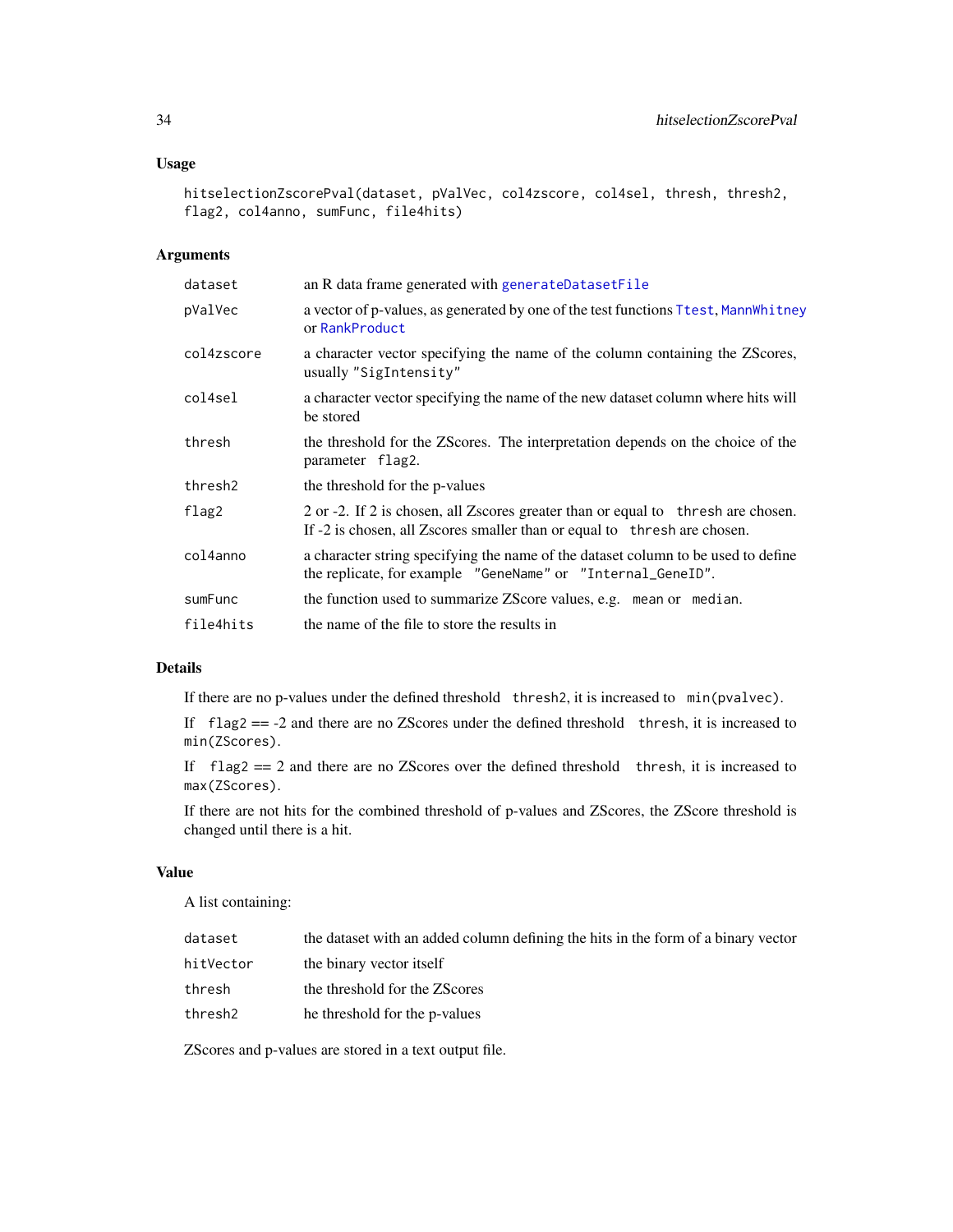# <span id="page-34-0"></span>incorporatepValVec 35

#### See Also

[hitselectionPval](#page-30-1), [hitselectionZscore](#page-31-1), [Ttest](#page-80-1)

#### Examples

```
data(scoredDataset1, package="RNAither")
data(pValVec1, package="RNAither")
```
##for details on the generation of pValVec1 and scoredDataset1, see the example of the Ttest function linked above.

```
scoredHits1 <- hitselectionZscorePval(scoredDataset1, pValVec1, "SigIntensity",
"Zscore_pval_hits", -1.5, 0.05, -2, "GeneName", median, "Zscores_pvals_testfile1.txt")
newdataset <- scoredHits1[[1]]
```

```
hitvector <- scoredHits1[[2]]
```
incorporatepValVec *Incorporate a vector of p-values into a dataset*

#### Description

Incorporates a vector of p-values into a dataset. Also works with a dataset containing values per well (non summarized), or with a hit vector.

#### Usage

incorporatepValVec(dataset, pValVec, replicaMatrix, col4anno, colname4pval)

#### Arguments

| dataset       | an R data frame generated with generateDatasetFile                                                                                              |
|---------------|-------------------------------------------------------------------------------------------------------------------------------------------------|
| pValVec       | a vector of p-values                                                                                                                            |
| replicaMatrix | a matrix of replicate values, as generated by generateReplicateMat                                                                              |
| col4anno      | a character string specifying the name of the dataset column to be used to define<br>the replicate, for example "GeneName" or "Internal_GeneID" |
| colname4pval  | a character string specifying the name of the dataset column the p-values will be<br>stored in                                                  |

#### Value

Returns the dataset with an added column of p-values.

# See Also

[multTestAdjust](#page-48-1), [Ttest](#page-80-1)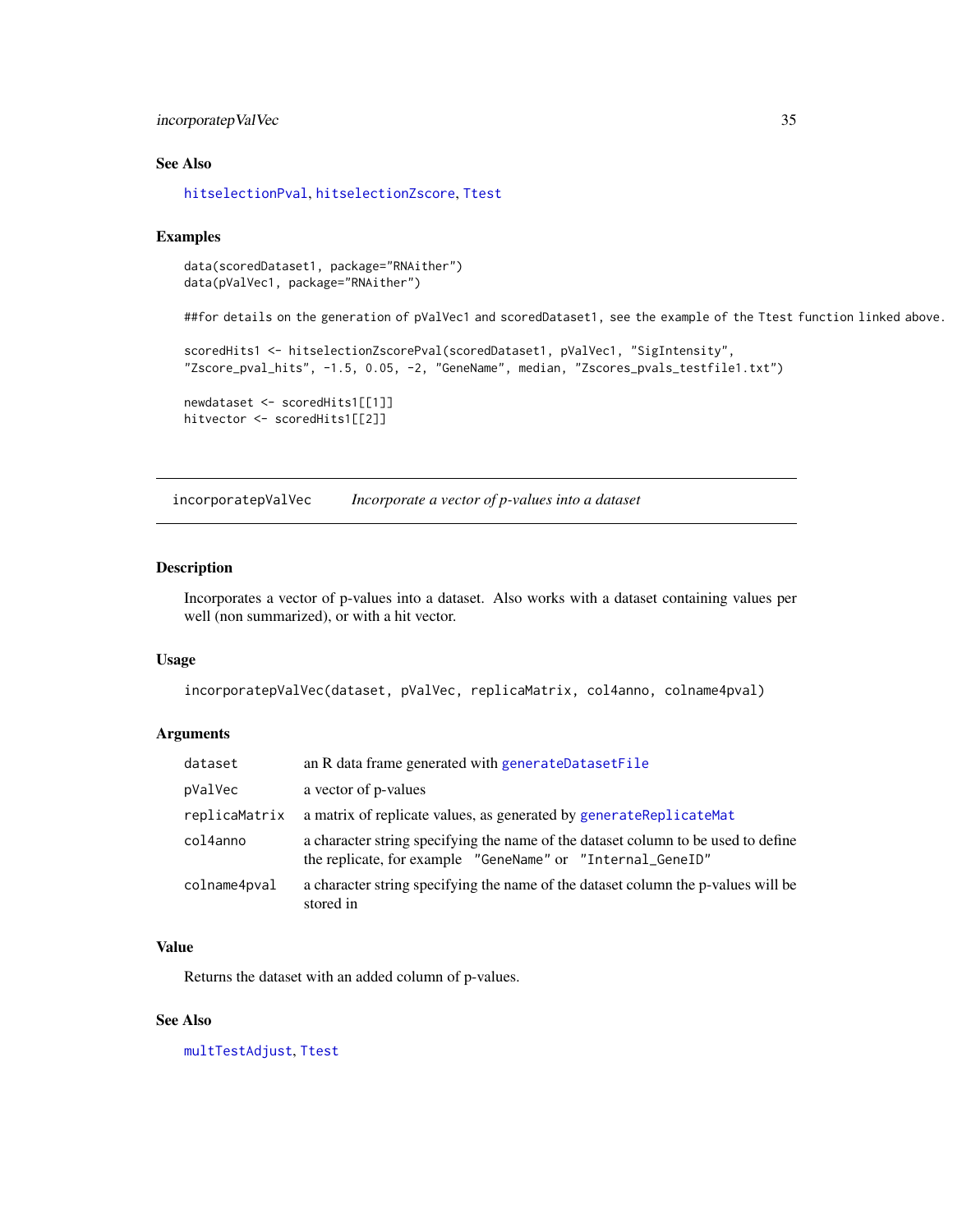<span id="page-35-0"></span>36 indexSubset

#### Examples

```
data(exampleDataset, package="RNAither")
data(scoredDataset1, package="RNAither")
##scoredDataset1 already contains the p-value column
data(pValVec1, package="RNAither")
##for details on the generation of pValVec1 and scoredDataset1, see the example of the Ttest function linked above.
temp <- generateReplicateMat(dataset, 1, "Intensities", "SigIntensity", "GeneName")
replicamatrix <- temp[[1]]
```

```
newdataset <- incorporatepValVec(dataset, pValVec1, replicamatrix, "GeneName", "pvals")
##newdataset and scoredDataset1 are now equivalent
```
<span id="page-35-1"></span>indexSubset *Saving the indexes of a subset in the main dataset*

#### Description

Used together with [createSubset](#page-15-1), returns the indexes in the main dataset of the wells chosen as a subset by the previous call of [createSubset](#page-15-1).

#### Usage

```
indexSubset(listIDs, equalTo)
```
#### Arguments

| listIDs | a character string and one of the following: Spotnumber, Internal_GeneID, GeneName, SpotType, S |
|---------|-------------------------------------------------------------------------------------------------|
| equalTo | A value or character string specifying the value in the chosen column, e.g. all                 |
|         | wells on plate 2                                                                                |

#### Value

An integer vector containing the indexes in the main dataset of the wells chosen as a subset by the previous call of [createSubset](#page-15-1).

#### See Also

[createSubset](#page-15-1)

# Examples

data(exampleDataset, package="RNAither")

subset <- createSubset(dataset, dataset\$LabtekNb, 2) indexOfSubsetInDataset <- indexSubset(dataset\$LabtekNb, 2)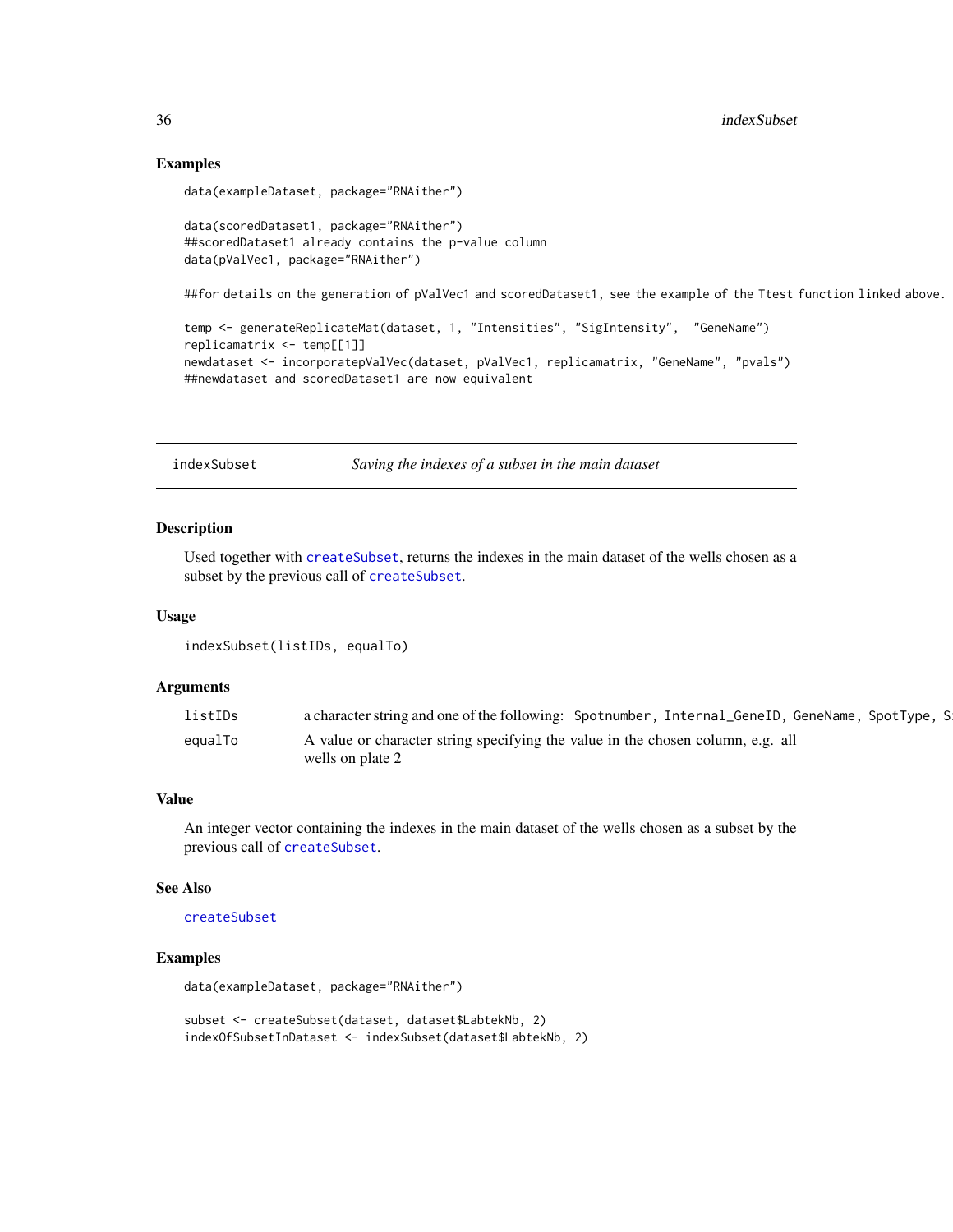<span id="page-36-1"></span>joinDatasetFiles *Join dataset files*

#### Description

Merges two or more dataset files into one, with one common header.

## Usage

```
joinDatasetFiles(listOfFiles, nbOfLinesInHeader, newHead, outputFile)
```
# Arguments

| listOfFiles       | a list of the names of the files to join                            |
|-------------------|---------------------------------------------------------------------|
| nbOfLinesInHeader |                                                                     |
|                   | typically 3                                                         |
| newHead           | the new header                                                      |
| outputFile        | the name of the file to save the header and concatenated dataset in |

# See Also

[generateDatasetFile](#page-23-0), [joinDatasets](#page-36-0)

#### Examples

```
data(exampleHeader, package="RNAither")
data(exampleDataset, package="RNAither")
saveDataset(header, dataset, "save_testfile1.txt")
header[[1]] <- "external_experiment_name,Test screen"
header[[2]] <- "comments, contains twice Screen Nb 1"
joinDatasetFiles(list( "save_testfile1.txt", "save_testfile1.txt"), 3, header,
"concatenated_testfile.txt")
```
<span id="page-36-0"></span>joinDatasets *Join datasets*

## Description

Merges two or more datasets into one.

#### Usage

joinDatasets(listOfDatasets)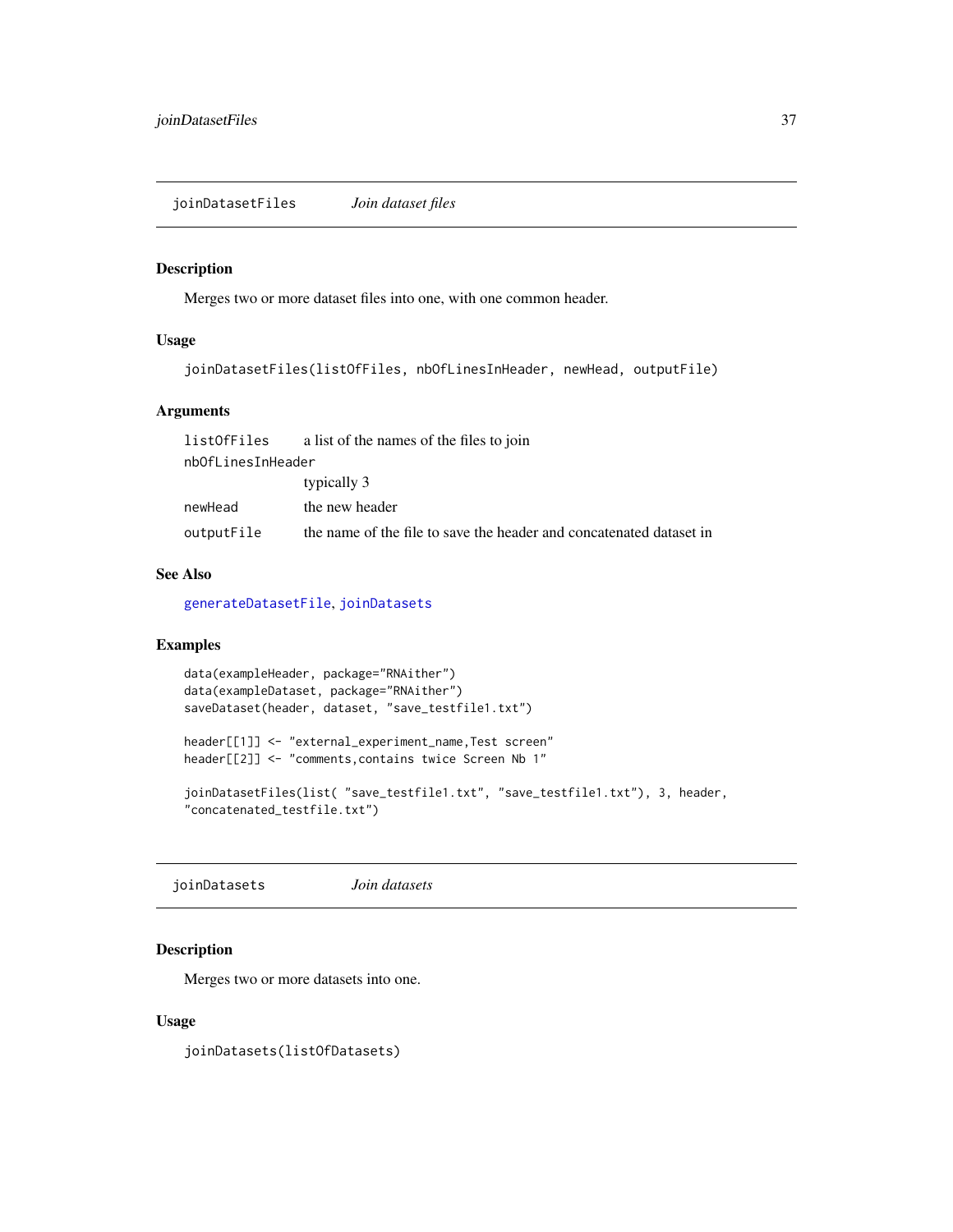## Arguments

listOfDatasets a list of the datasets to join

#### Value

The joined datasets.

#### See Also

[generateDatasetFile](#page-23-0), [joinDatasetFiles](#page-36-1)

#### Examples

```
data(exampleDataset, package="RNAither")
doubledataset <- joinDatasets(list(dataset, dataset))
```
<span id="page-37-0"></span>LiWongRank *Li Wong rank / invariant probeset normalization*

#### Description

Performs a Li Wong rank / invariant probeset normalization (see References).

#### Usage

LiWongRank(header, dataset, listOfArgs)

#### Arguments

| header     | the header of a dataset file generated with generateDatasetFile                                                          |
|------------|--------------------------------------------------------------------------------------------------------------------------|
| dataset    | an R data frame generated with generateDatasetFile                                                                       |
| listOfArgs | a list containing:                                                                                                       |
|            | - a character string specifying the column whose values will be used for normal-<br>ization                              |
|            | - a character string specifying the name of the dataset column to be used for the<br>computation of the siRNA/gene ranks |

#### Details

For each plate type/layout in each experiment, generates a ranked list of siRNAs according to their intensity values. Only siRNAs occuring only once on the plate are allowed in the list. The normalization is performed only if all plate types have a maximum of 20

For each "unique" siRNA on a plate type, the variance of its ranks across plates is computed. A histogram of variances is plotted and allows the user to choose a threshold. A list of siRNAs with rank variances under the given threshold is then returned for each plate type so that the user can choose an siRNA to normalize the plate with.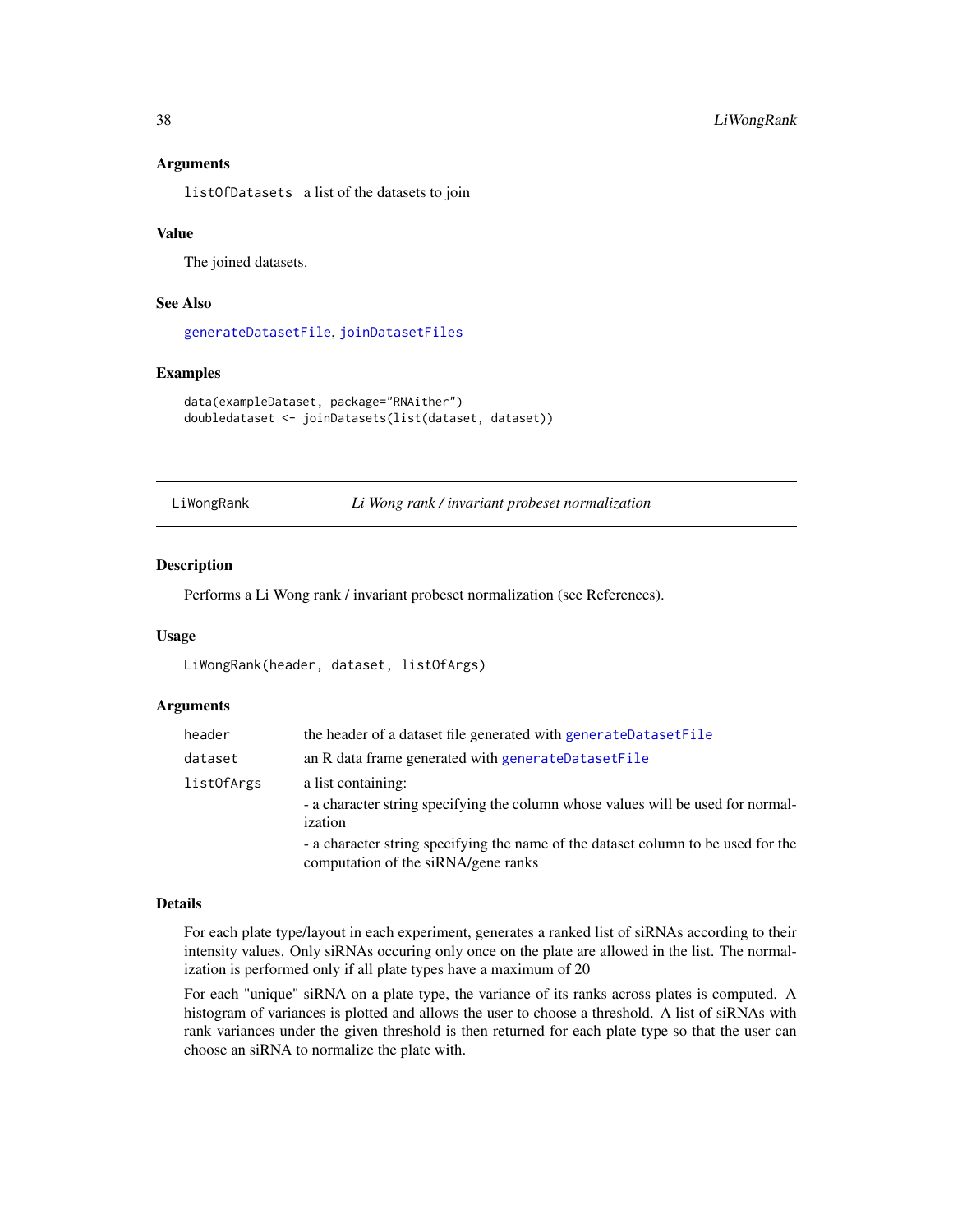#### lowessNorm 39

#### Value

Returns a list containing:

| header  | the new header (with an added entry about the normalization procedure in the<br>comments)                     |
|---------|---------------------------------------------------------------------------------------------------------------|
| dataset | the new dataset with normalized values. The old values are saved in an extra<br>column with the suffix ".old" |

#### References

C. Li and WH Wong. Model-based analysis of oligonucleotide arrays: model validation, design issues and standard error application. Genome Biol, 2(8):research0032.1-0032.11, 2001.

E. Schadt, C. Li, B. Ellis, and WH Wong. Feature Extraction and Normalization Algorithms for High-Density Oligonucleotide Gene Expression Array Data. J Cell Biochem Suppl, 37:120-125, 2001.

# Examples

```
data(exampleHeader, package="RNAither")
data(exampleDataset, package="RNAither")
normres <- LiWongRank(header, dataset, list("SigIntensity", "GeneName"))
newheader=normres[[1]]
newdataset=normres[[2]]
```
<span id="page-38-0"></span>lowessNorm *Lowess normalization*

# Description

Performs a plate-wise lowess normalization of the data.

## Usage

```
lowessNorm(header, dataset, listOfArgs)
```
# Arguments

| header     | the header of a dataset file generated with generateDatasetFile                                                                                                                                           |
|------------|-----------------------------------------------------------------------------------------------------------------------------------------------------------------------------------------------------------|
| dataset    | an R data frame generated with generateDatasetFile                                                                                                                                                        |
| listOfArgs | a list containing:                                                                                                                                                                                        |
|            | - a character string specifying the column used as channel 1 (colname4ch1)                                                                                                                                |
|            | - a character string specifying the column used as channel 2 (colname4ch2)                                                                                                                                |
|            | - optionally: the smoother span (smSpan) of the lowess function. This gives the<br>proportion of points which influence the smooth at each value. Larger values<br>give more smoothness. Defaults to 2/3. |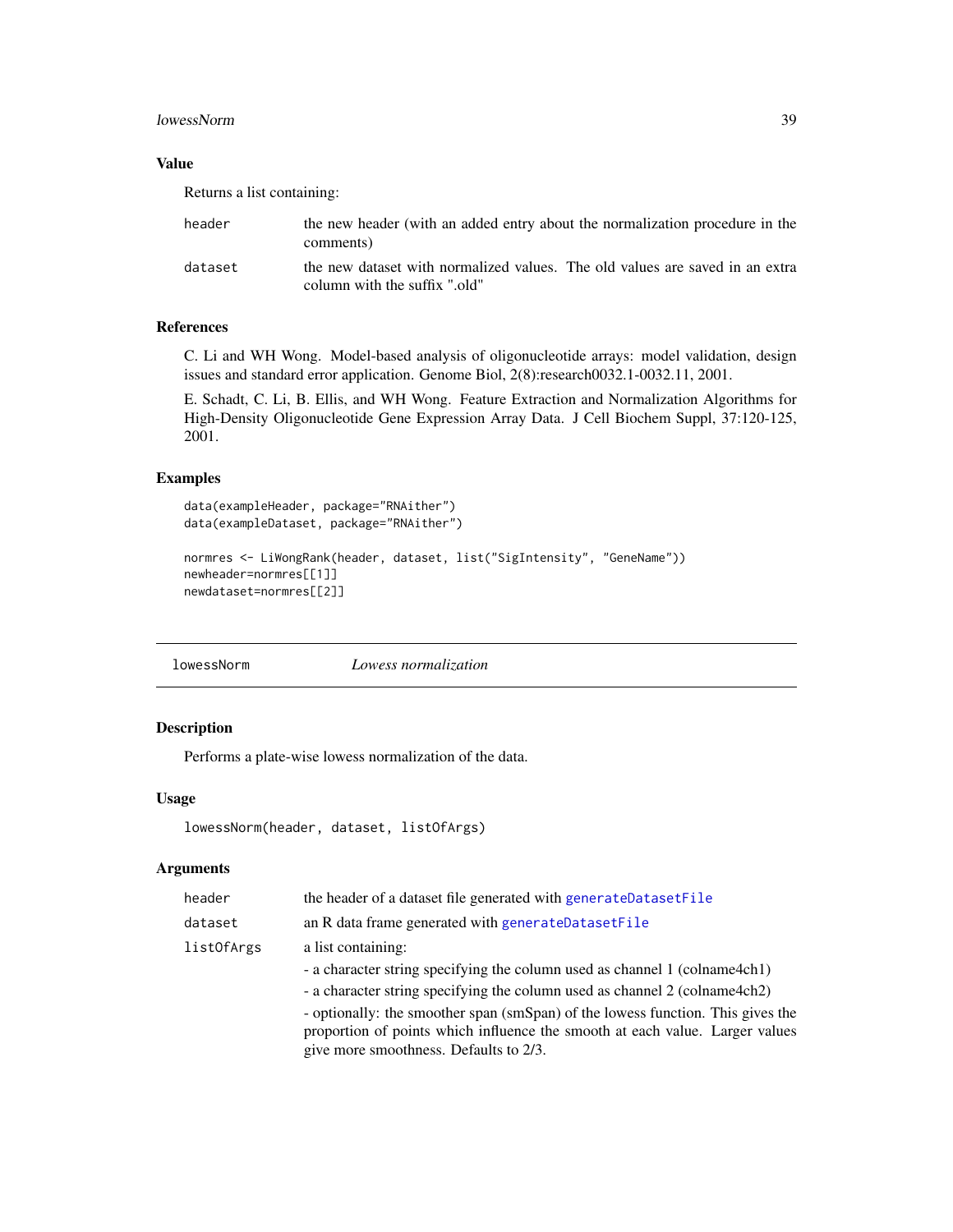#### Value

Corrects intensity values in case the values of ch2 decrease with the increase of ch1 values.

Returns a list containing:

| header  | the new header (with an added entry about the normalization procedure in the<br>comments)                     |
|---------|---------------------------------------------------------------------------------------------------------------|
| dataset | the new dataset with normalized values. The old values are saved in an extra<br>column with the suffix ".old" |

# Examples

```
data(exampleHeader, package="RNAither")
data(exampleDataset, package="RNAither")
normres <- lowessNorm(header, dataset, list("NbCells","SigIntensity"))
newheader <- normres[[1]]
```

```
newdataset <- normres[[2]]
```
mainAnalysis *Wrapper function for full automated analysis*

#### Description

Performs a standard analysis of the data (quality and statistics) from a dataset file.

#### Usage

```
mainAnalysis(header, dataset, flagForSameExp, listOfNormalizations, listOfArgs4norm,
listOfStatTests, listOfArgs4stat, multTestAdj, hitScoringVec1, hitScoringVec2,
posNegFlag, flag4Gsea, vecOfChannels, whichOnto)
```
# Arguments

| header               | the header of a dataset file generated with generateDatasetFile                                                                                                                                                                                                                                                                         |  |
|----------------------|-----------------------------------------------------------------------------------------------------------------------------------------------------------------------------------------------------------------------------------------------------------------------------------------------------------------------------------------|--|
| dataset              | an R data frame generated with generateDatasetFile                                                                                                                                                                                                                                                                                      |  |
|                      | flagForSameExp either 0 or 1. If 1, all experiments defined in the column ScreenNb in the<br>dataset file must have the same design (same type and same number of replicates<br>- exact plate layout is irrelevant) so that Spearman's correlation coefficient can<br>be computed between experiments (each with summarized replicates) |  |
| list0fNormalizations |                                                                                                                                                                                                                                                                                                                                         |  |
|                      | a list of the normalization function to apply. Can be Liwong Rank, varadjust,                                                                                                                                                                                                                                                           |  |
|                      | divNorm, quantileNormalization, BScore, ZScore, ZScorePerScreen, subtractBackground,<br>lowessNorm.controlNorm                                                                                                                                                                                                                          |  |
| list0fArgs4norm      |                                                                                                                                                                                                                                                                                                                                         |  |
|                      | a list containing, for each element of listofnormalizations, the arguments<br>to be passed on                                                                                                                                                                                                                                           |  |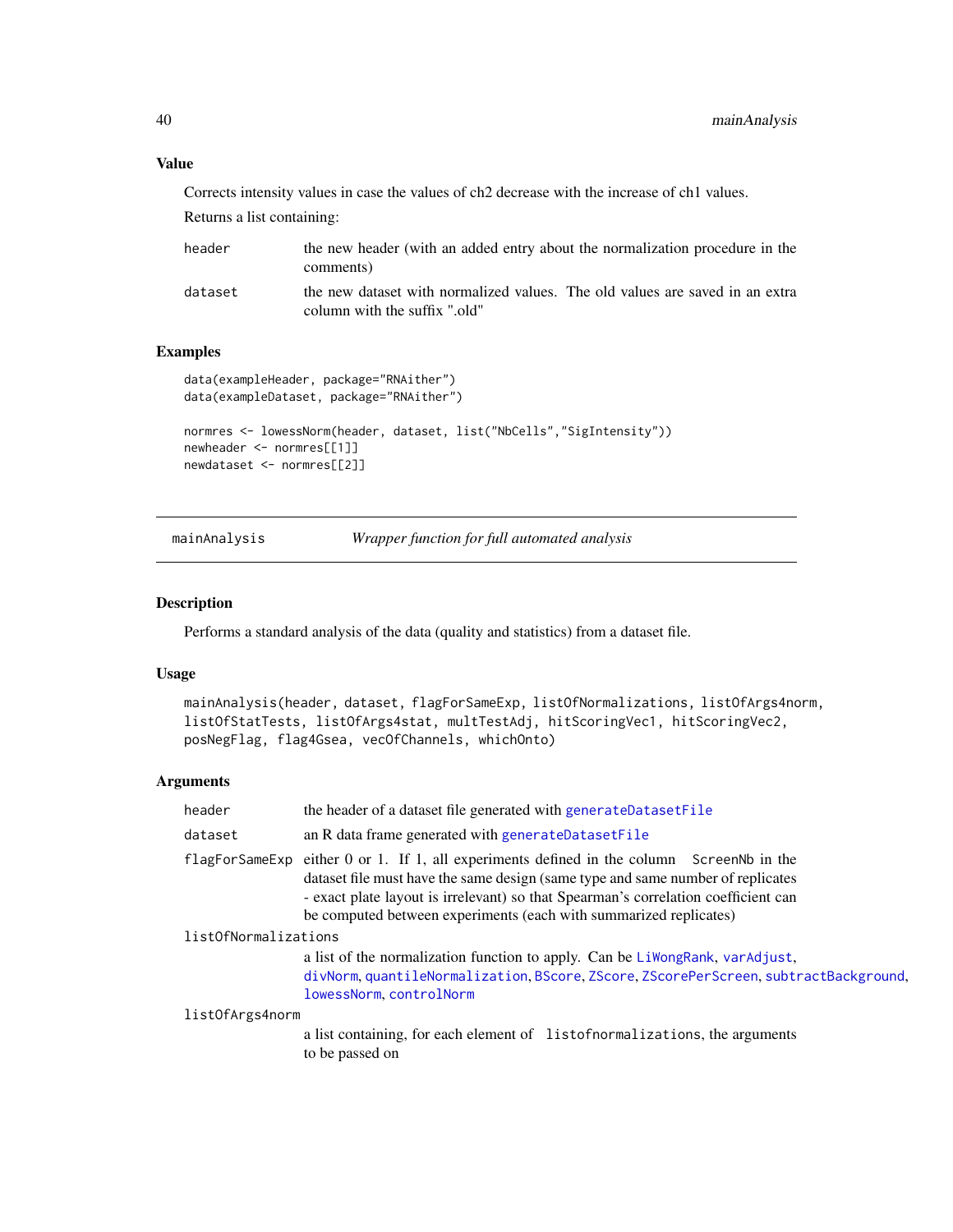| list0fStatTests |                                                                                                                                                                                                                                                                                                                                                                                                                                                                                                                                                     |  |
|-----------------|-----------------------------------------------------------------------------------------------------------------------------------------------------------------------------------------------------------------------------------------------------------------------------------------------------------------------------------------------------------------------------------------------------------------------------------------------------------------------------------------------------------------------------------------------------|--|
|                 | a list of the statistical tests to perform. Can be Ttest, MannWhitney, RankProduct                                                                                                                                                                                                                                                                                                                                                                                                                                                                  |  |
| listOfArgs4stat |                                                                                                                                                                                                                                                                                                                                                                                                                                                                                                                                                     |  |
|                 | a list containing, for each element of listofstattests, the arguments to be<br>passed on                                                                                                                                                                                                                                                                                                                                                                                                                                                            |  |
| multTestAdj     | indicates the p-value correction for multiple testing - one of "holm", "hochberg",<br>"hommel", "bonferroni", "BH", "BY", "fdr", or "none" (Type ?p. adjust<br>for details))                                                                                                                                                                                                                                                                                                                                                                        |  |
| hitScoringVec1  | a vector of length 3 indicating (in that order):                                                                                                                                                                                                                                                                                                                                                                                                                                                                                                    |  |
|                 | - scoring according to p-value (0: no, 1: yes)                                                                                                                                                                                                                                                                                                                                                                                                                                                                                                      |  |
|                 | - scoring according to ZScore with ZScore < threshold (0: no, 1: yes), or ac-<br>cording to $ZScore$ < threshold and p-value < hitScoringVec2[1] (2)                                                                                                                                                                                                                                                                                                                                                                                                |  |
|                 | - scoring according to ZScore with ZScore > threshold (0: no, 1: yes), or ac-<br>cording to $ZScore$ > threshold and p-value < hit $ScoringVec2[1]$ (2).                                                                                                                                                                                                                                                                                                                                                                                            |  |
|                 | If hitScoringVec1[2] or hitScoringVec1[3] are equal to 2, hitScoringVec1[1]<br>must be equal to one, otherwise p-values will not be computed.                                                                                                                                                                                                                                                                                                                                                                                                       |  |
|                 | hitScoringVec2 a vector of length 3 indicating the thresholds for hitscoringvec1                                                                                                                                                                                                                                                                                                                                                                                                                                                                    |  |
| posNegFlag      | either 0 (no controls available) or 1 (controls available)                                                                                                                                                                                                                                                                                                                                                                                                                                                                                          |  |
| flag4Gsea       | Can be:                                                                                                                                                                                                                                                                                                                                                                                                                                                                                                                                             |  |
|                 | - either 0: No GSEA analysis is performed                                                                                                                                                                                                                                                                                                                                                                                                                                                                                                           |  |
|                 | - or 1: A GSEA analysis is performed for each hit scoring method                                                                                                                                                                                                                                                                                                                                                                                                                                                                                    |  |
|                 | - or a binary vector that allows to choose which hit scoring method(s) will be<br>used for a GSEA analysis. Hit scoring methods are sorted as follows: first, hits<br>are scored according to the p-values of each test specified in list Of StatTests.<br>Then, if the option of scoring hits according to p-values and Intensities is cho-<br>sen (see hitScoringVec1, for each test, a hit vector is generated. Finally, if<br>the option of scoring hits according to Intensities only is chosen, hit vectors are<br>generated for this option. |  |
| vecOfChannels   | a character vector containing the names of the channels to be used for quality<br>plots, for example "SigIntensity" or "NbCells"                                                                                                                                                                                                                                                                                                                                                                                                                    |  |
| whichOnto       | one of the three GO hierarchies: "biological_process", "molecular_function" or<br>"cellular_component" - used for the GSEA analysis                                                                                                                                                                                                                                                                                                                                                                                                                 |  |

# Value

Generates the html output files index.html and indexnorm.html containing the quality analysis of raw and normalized data, respectively, and stats.html, containing the statistical analysis. If several normalization methods are applied, an indexnorm file is generated after each.

## Note

This function is deprecated and kept only for backwards compatibility. Please use the "rnaiter" function instead.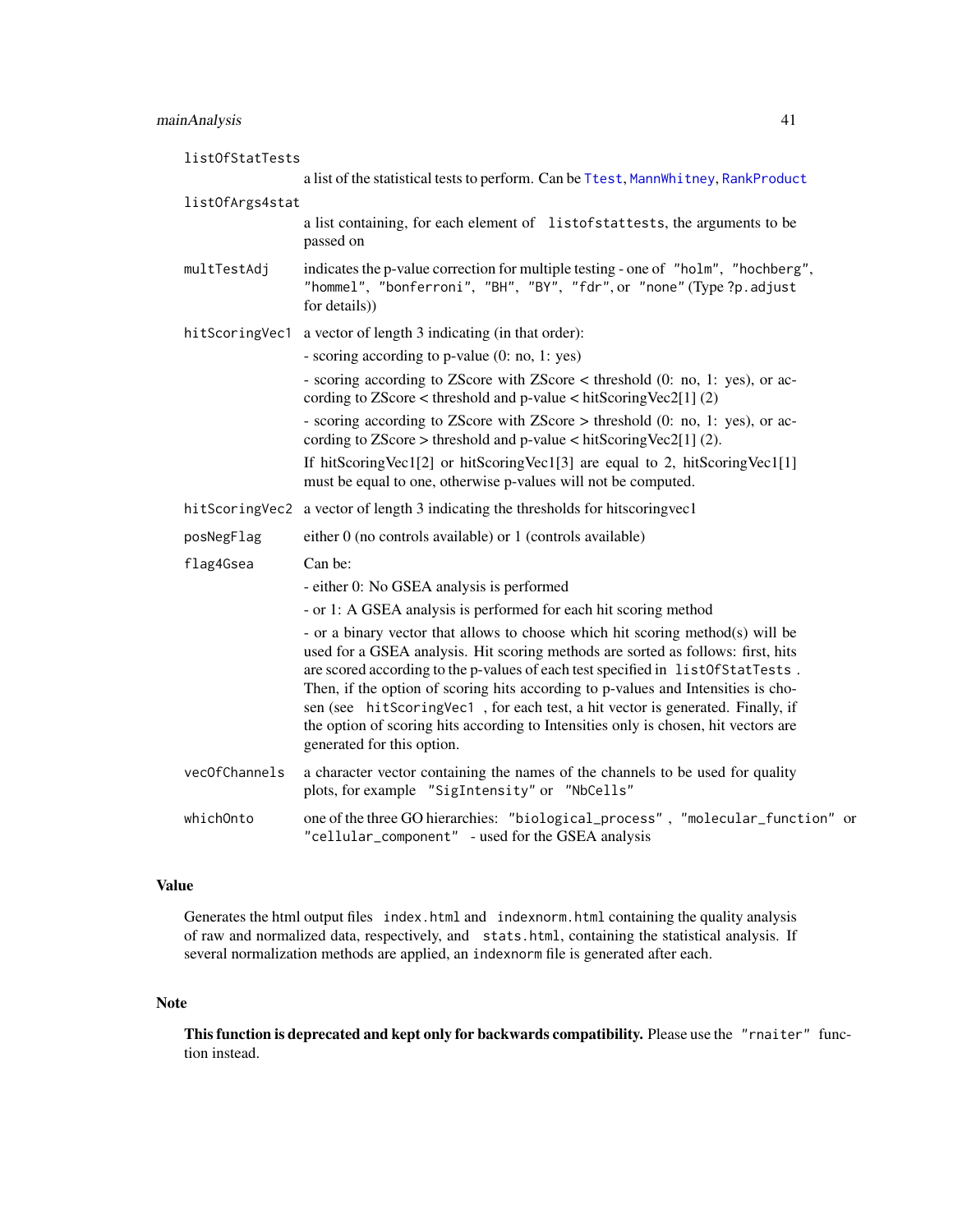## Examples

```
data(exampleHeader, package="RNAither")
data(exampleDataset, package="RNAither")
mainAnalysis(header, dataset, 0, list(controlNorm), list(list(1, 0, "SigIntensity", 1)),
list(Ttest, MannWhitney), list(list("l", 1, "SigIntensity", "GeneName"),
list("l", 1, "SigIntensity", "GeneName")), "none", c(1, 0, 0), c(0.05, 0, 0), 1,
1, c("SigIntensity", "NbCells"), "biological_process")
```
makeBoxplot4PlateType *Generate a boxplot of the data per plate*

# Description

Generates a boxplot comparing the same plates in different experiments.

#### Usage

```
makeBoxplot4PlateType(header, dataset, channel, plotTitle, showPlot)
```
#### Arguments

| header    | the header of a dataset file generated with generateDatasetFile                                                        |
|-----------|------------------------------------------------------------------------------------------------------------------------|
| dataset   | an R data frame generated with generateDatasetFile                                                                     |
| channel   | a character string specifying the column whose values will be used for the box-<br>plot                                |
| plotTitle | the plot title                                                                                                         |
| showPlot  | 0 or 1. 1 will open one or several plot windows in the R GUI, 0 will only save<br>the plot(s) without opening windows. |

#### Value

For each plate type, a boxplot of intensity values per experiment will be saved as a pdf and a png file named after the experiment name specified in the header concatenated with the plotTitle and the number of the plate.

The function returns a list containing:

| plotName    | the plotname                       |
|-------------|------------------------------------|
| minOfPlates | the number of the first experiment |
| numOfPlates | the number of the last experiment  |

# See Also

[makeBoxplotControls](#page-42-0), [makeBoxplotControlsPerScreen](#page-44-0), [makeBoxplotControlsPerPlate](#page-43-0), [makeBoxplotPerPlate](#page-45-0), [makeBoxplotPerScreen](#page-46-0)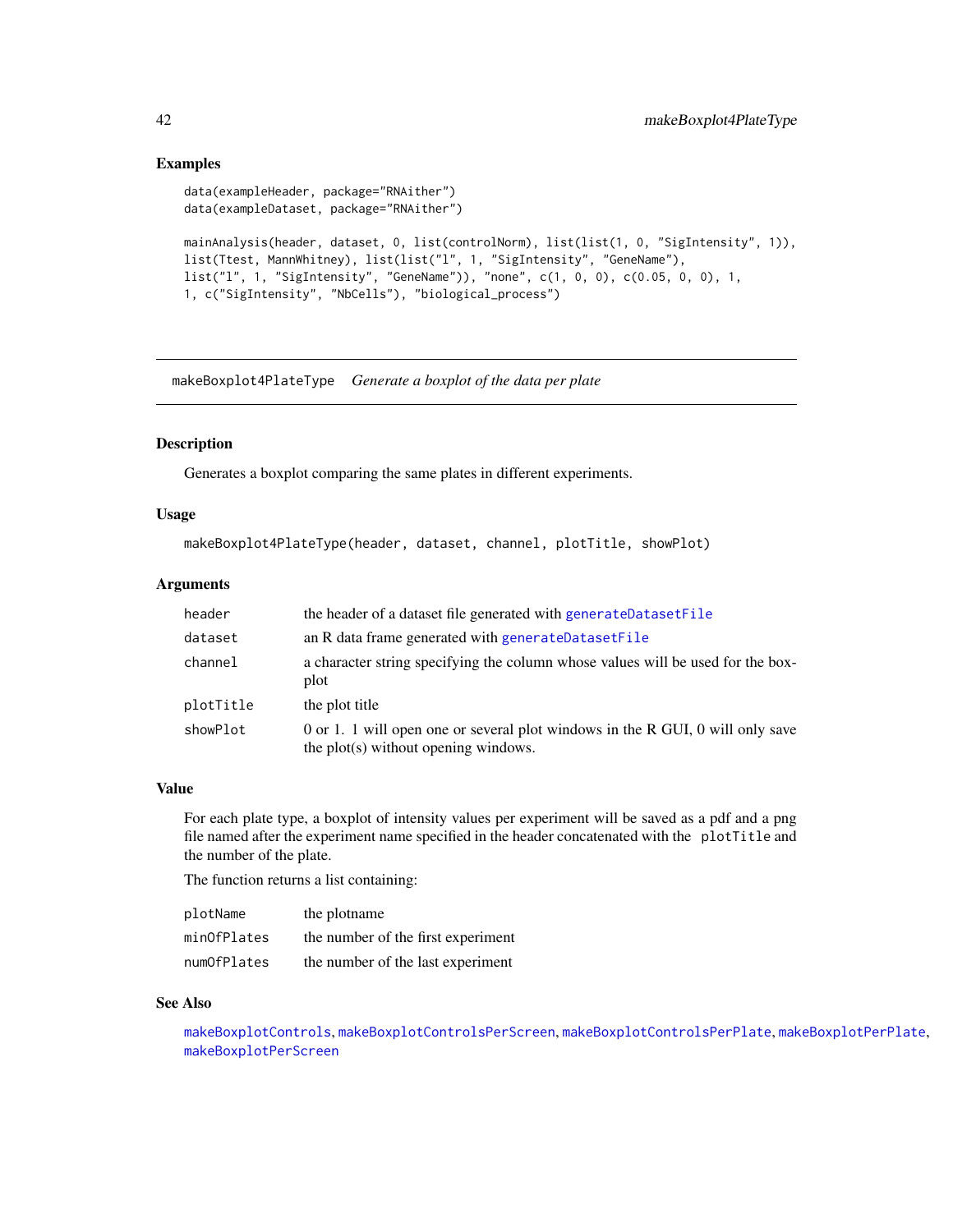# makeBoxplotControls 43

#### Examples

```
data(exampleHeader, package="RNAither")
data(exampleDataset, package="RNAither")
makeBoxplot4PlateType(header, dataset, "SigIntensity", "Data vs. Controls", 1)
```
<span id="page-42-0"></span>makeBoxplotControls *Generate a boxplot of the data vs. the controls*

#### Description

Generates a boxplot of intensity values of negative controls, positive controls and experimental data.

#### Usage

makeBoxplotControls(header, dataset, channel, plotTitle, showPlot)

# Arguments

| header    | the header of a dataset file generated with generateDatasetFile                                                        |
|-----------|------------------------------------------------------------------------------------------------------------------------|
| dataset   | an R data frame generated with generateDatasetFile                                                                     |
| channel   | a character string specifying the column whose values will be used for the box-<br>plot                                |
| plotTitle | the plot title                                                                                                         |
| showPlot  | 0 or 1. 1 will open one or several plot windows in the R GUI, 0 will only save<br>the plot(s) without opening windows. |

## Value

A boxplot of intensity values of negative controls, positive controls and experimental data will be saved as a pdf and a png file named after the experiment name specified in the header concatenated with the plotTitle.

The function returns the plot name.

#### See Also

[makeBoxplotControlsPerScreen](#page-44-0), [makeBoxplotControlsPerPlate](#page-43-0), [makeBoxplotPerPlate](#page-45-0), [makeBoxplotPerScreen](#page-46-0)

```
data(exampleHeader, package="RNAither")
data(exampleDataset, package="RNAither")
makeBoxplotControls(header, dataset, "SigIntensity", "Data vs. Controls", 1)
```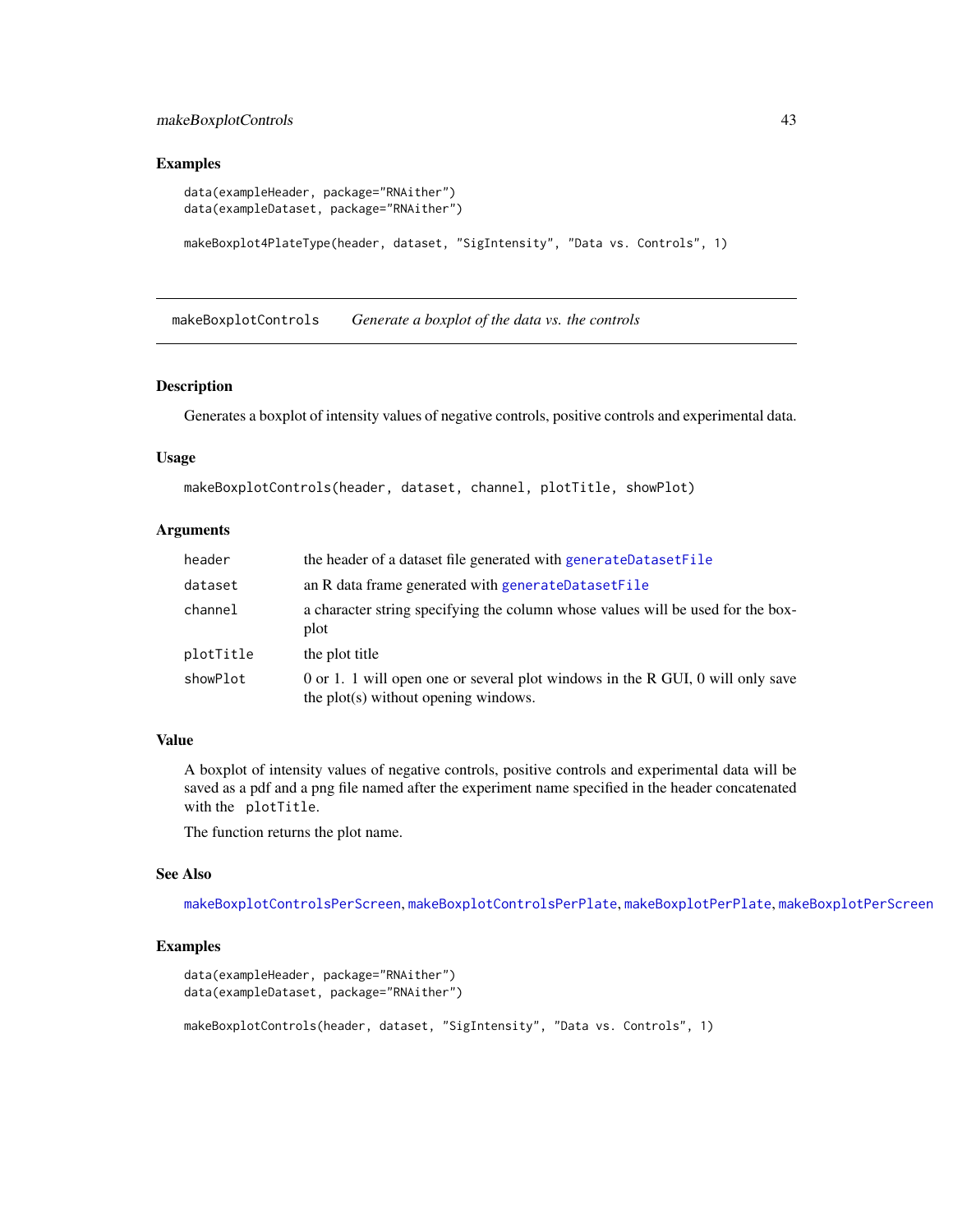#### <span id="page-43-0"></span>makeBoxplotControlsPerPlate

*Generate a boxplot of the data vs. the controls for each plate*

# Description

Generates a boxplot of intensity values of negative controls, positive controls and experimental data for each plate of each experiment available in the dataset.

#### Usage

```
makeBoxplotControlsPerPlate(header, dataset, channel, plotTitle, plotDesign, showPlot)
```
# Arguments

| header     | the header of a dataset file generated with generateDatasetFile                                                        |
|------------|------------------------------------------------------------------------------------------------------------------------|
| dataset    | an R data frame generated with generateDatasetFile                                                                     |
| channel    | a character string specifying the column whose values will be used for the box-<br>plot                                |
| plotTitle  | the plot title                                                                                                         |
| plotDesign | 1 or 2. 1 will generate one window containing all plots, 2 will generate a series<br>of plots.                         |
| showPlot   | 0 or 1. 1 will open one or several plot windows in the R GUI, 0 will only save<br>the plot(s) without opening windows. |

# Value

For each experiment, a series of boxplots of intensity values of negative controls, positive controls and experimental data will be saved as a pdf and a png file named after the experiment name specified in the header concatenated with the plotTitle and the number of the experiment.

The function returns a list containing:

| plotName                      | the plotname                                                                 |
|-------------------------------|------------------------------------------------------------------------------|
| c(minOfScreens, numOfScreens) |                                                                              |
|                               | a vector with the number of the first experiment and of the last experiment  |
| c(minOfPlates, numOfPlates)   |                                                                              |
|                               | a vector with the number of the first plate and the number of the last plate |

# See Also

[makeBoxplotControls](#page-42-0), [makeBoxplotControlsPerScreen](#page-44-0), [makeBoxplotPerPlate](#page-45-0), [makeBoxplotPerScreen](#page-46-0)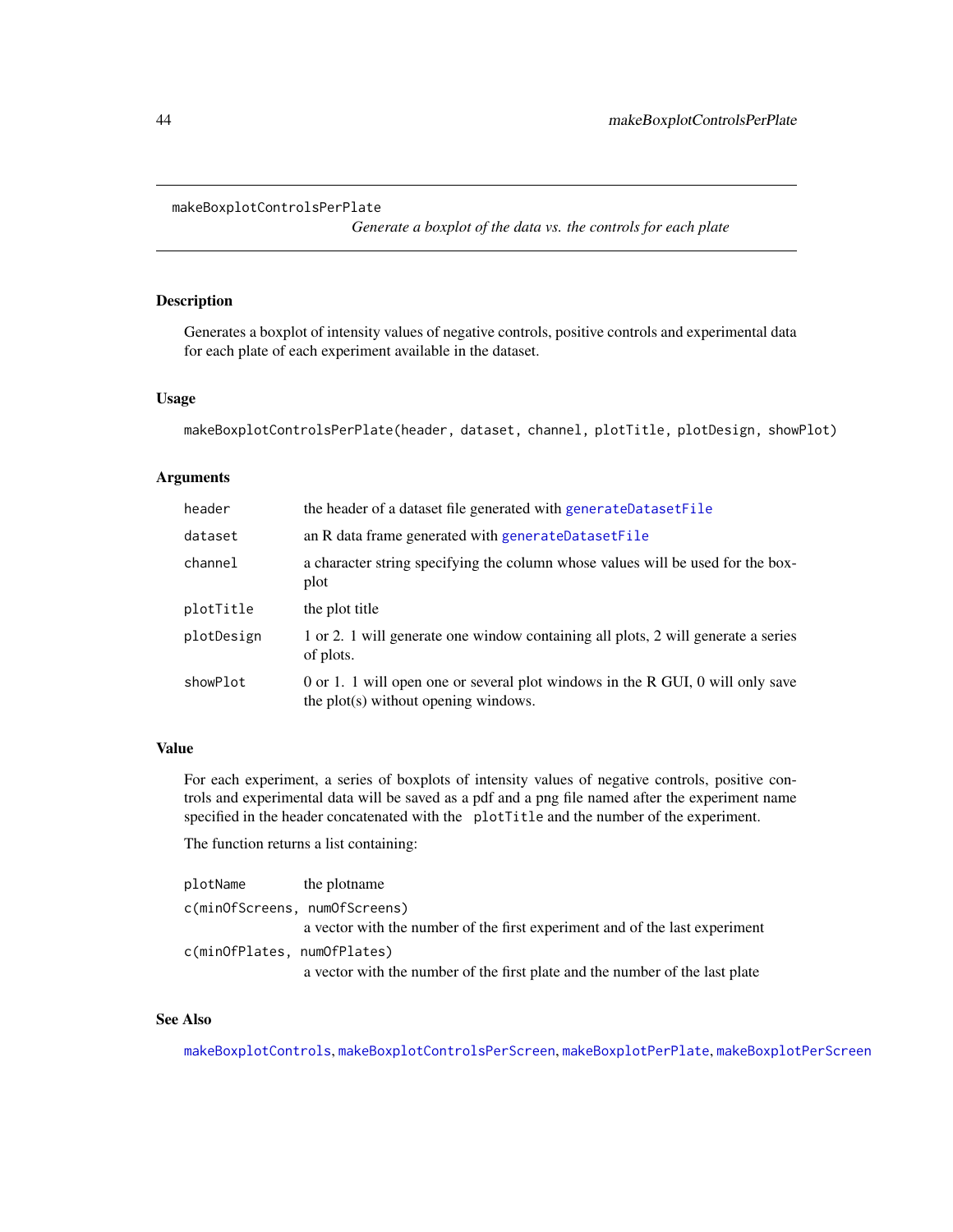#### Examples

```
data(exampleHeader, package="RNAither")
data(exampleDataset, package="RNAither")
```
makeBoxplotControlsPerPlate(header, dataset, "SigIntensity", "Data vs. Controls", 1, 1)

<span id="page-44-0"></span>makeBoxplotControlsPerScreen

*Generate a boxplot of the data vs. the controls for each experiment*

#### Description

Generates a boxplot of intensity values of negative controls, positive controls and experimental data for each experiment available in the dataset.

#### Usage

makeBoxplotControlsPerScreen(header, dataset, channel, plotTitle, plotDesign, showPlot)

#### Arguments

| header     | the header of a dataset file generated with generateDatasetFile                                                        |
|------------|------------------------------------------------------------------------------------------------------------------------|
| dataset    | an R data frame generated with generateDatasetFile                                                                     |
| channel    | a character string specifying the column whose values will be used for the box-<br>plot                                |
| plotTitle  | the plot title                                                                                                         |
| plotDesign | 1 or 2. 1 will generate one window containing all plots, 2 will generate a series<br>of plots.                         |
| showPlot   | 0 or 1. 1 will open one or several plot windows in the R GUI, 0 will only save<br>the plot(s) without opening windows. |

#### Value

A series of boxplots of intensity values of negative controls, positive controls and experimental data will be saved as a pdf and a png file named after the experiment name specified in the header concatenated with the plotTitle.

The function returns a list containing:

| plotName     | the plotname                       |
|--------------|------------------------------------|
| minOfScreens | the number of the first experiment |
| numOfScreens | he number of the last experiment   |

#### See Also

[makeBoxplotControls](#page-42-0), [makeBoxplotControlsPerPlate](#page-43-0), [makeBoxplotPerPlate](#page-45-0), [makeBoxplotPerScreen](#page-46-0)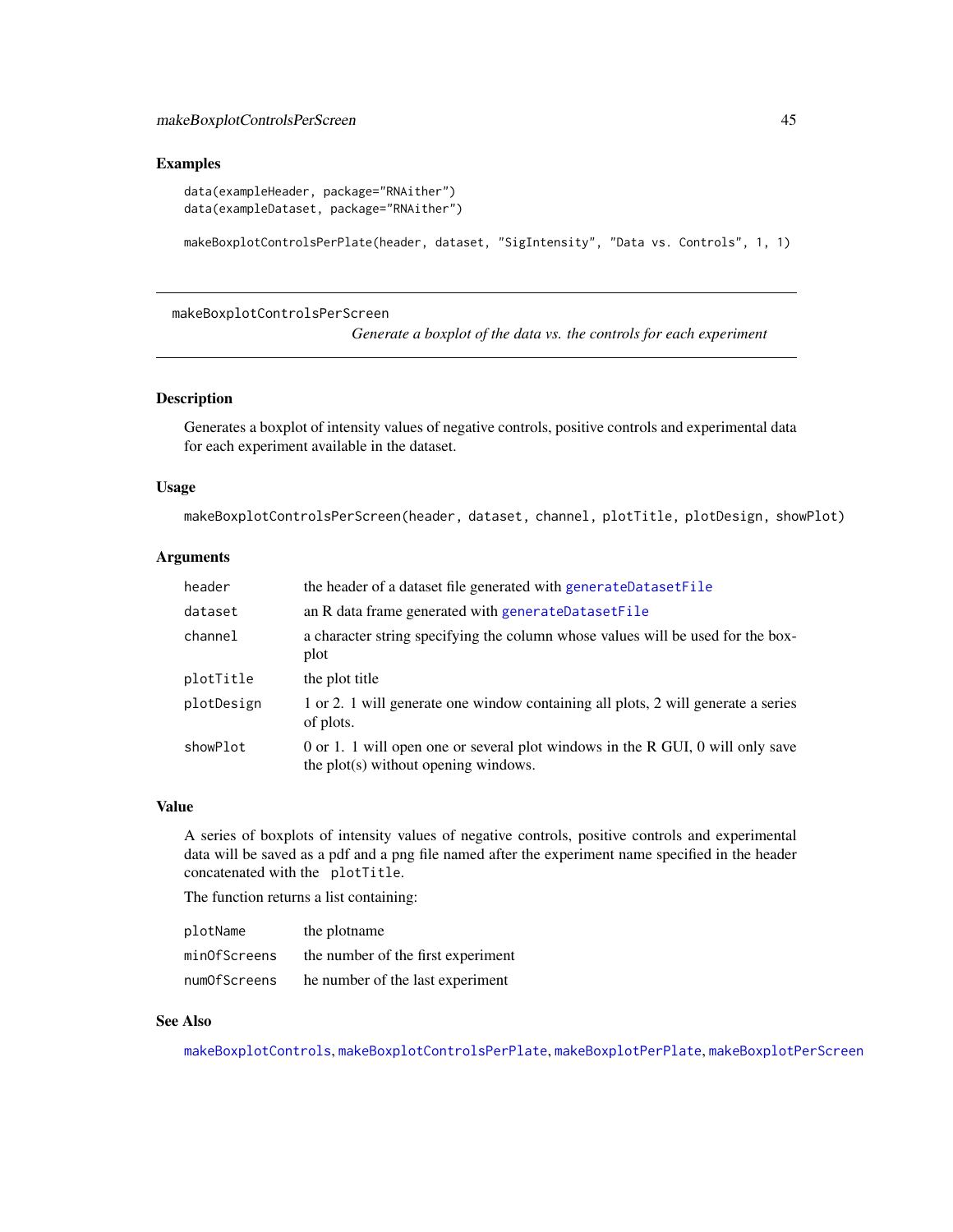#### Examples

```
data(exampleHeader, package="RNAither")
data(exampleDataset, package="RNAither")
```
makeBoxplotControlsPerScreen(header, dataset, "SigIntensity", "Data vs. Controls", 1, 1)

<span id="page-45-0"></span>makeBoxplotPerPlate *Generate a boxplot of the data per plate*

#### Description

Generates a boxplot of intensity values per plate for each experiment available in the dataset.

## Usage

```
makeBoxplotPerPlate(header, dataset, channel, plotTitle, plotDesign, showPlot)
```
## Arguments

| header     | the header of a dataset file generated with generateDatasetFile                                                        |
|------------|------------------------------------------------------------------------------------------------------------------------|
| dataset    | an R data frame generated with generateDatasetFile                                                                     |
| channel    | a character string specifying the column whose values will be used for the box-<br>plot                                |
| plotTitle  | the plot title                                                                                                         |
| plotDesign | 1 or 2. 1 will generate one window containing all plots, 2 will generate a series<br>of plots.                         |
| showPlot   | 0 or 1. 1 will open one or several plot windows in the R GUI, 0 will only save<br>the plot(s) without opening windows. |

#### Value

For each experiment, a boxplot of intensity values per plate will be saved as a pdf and a png file named after the experiment name specified in the header concatenated with the plotTitle.

The function returns a list containing:

| plotName     | the plotname                       |
|--------------|------------------------------------|
| minOfScreens | the number of the first experiment |
| numOfScreens | the number of the last experiment  |

# See Also

[makeBoxplotControls](#page-42-0), [makeBoxplotControlsPerPlate](#page-43-0), [makeBoxplotControlsPerScreen](#page-44-0), [makeBoxplotPerScreen](#page-46-0)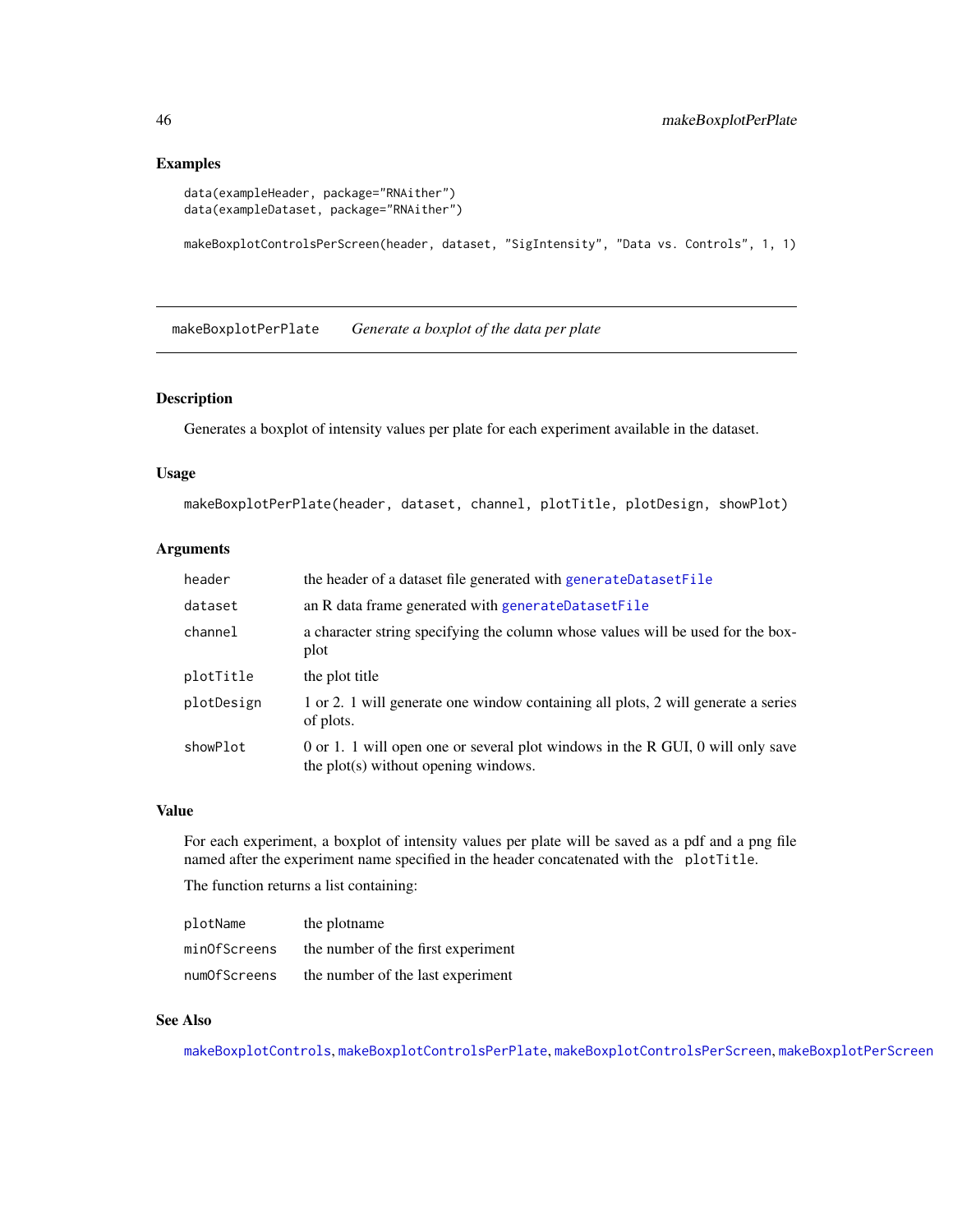# makeBoxplotPerScreen 47

#### Examples

```
data(exampleHeader, package="RNAither")
data(exampleDataset, package="RNAither")
```
makeBoxplotPerPlate(header, dataset, "SigIntensity", "Data vs. Controls", 1, 1)

<span id="page-46-0"></span>makeBoxplotPerScreen *Generate a boxplot of the data per experiment*

#### Description

Generates a boxplot of intensity values per experiment.

#### Usage

```
makeBoxplotPerScreen(header, dataset, channel, plotTitle, showPlot)
```
# Arguments

| header    | the header of a dataset file generated with generateDatasetFile                                                        |
|-----------|------------------------------------------------------------------------------------------------------------------------|
| dataset   | an R data frame generated with generateDatasetFile                                                                     |
| channel   | a character string specifying the column whose values will be used for the box-<br>plot                                |
| plotTitle | the plot title                                                                                                         |
| showPlot  | 0 or 1. 1 will open one or several plot windows in the R GUI, 0 will only save<br>the plot(s) without opening windows. |

# Value

A boxplot of intensity values per experiment will be saved as a pdf and a png file named after the experiment name specified in the header concatenated with the plotTitle.

# See Also

[makeBoxplotControls](#page-42-0), [makeBoxplotControlsPerPlate](#page-43-0), [makeBoxplotControlsPerScreen](#page-44-0), [makeBoxplotPerPlate](#page-45-0)

```
data(exampleHeader, package="RNAither")
data(exampleDataset, package="RNAither")
makeBoxplotPerScreen(header, dataset, "SigIntensity", "Data vs. Controls", 1)
```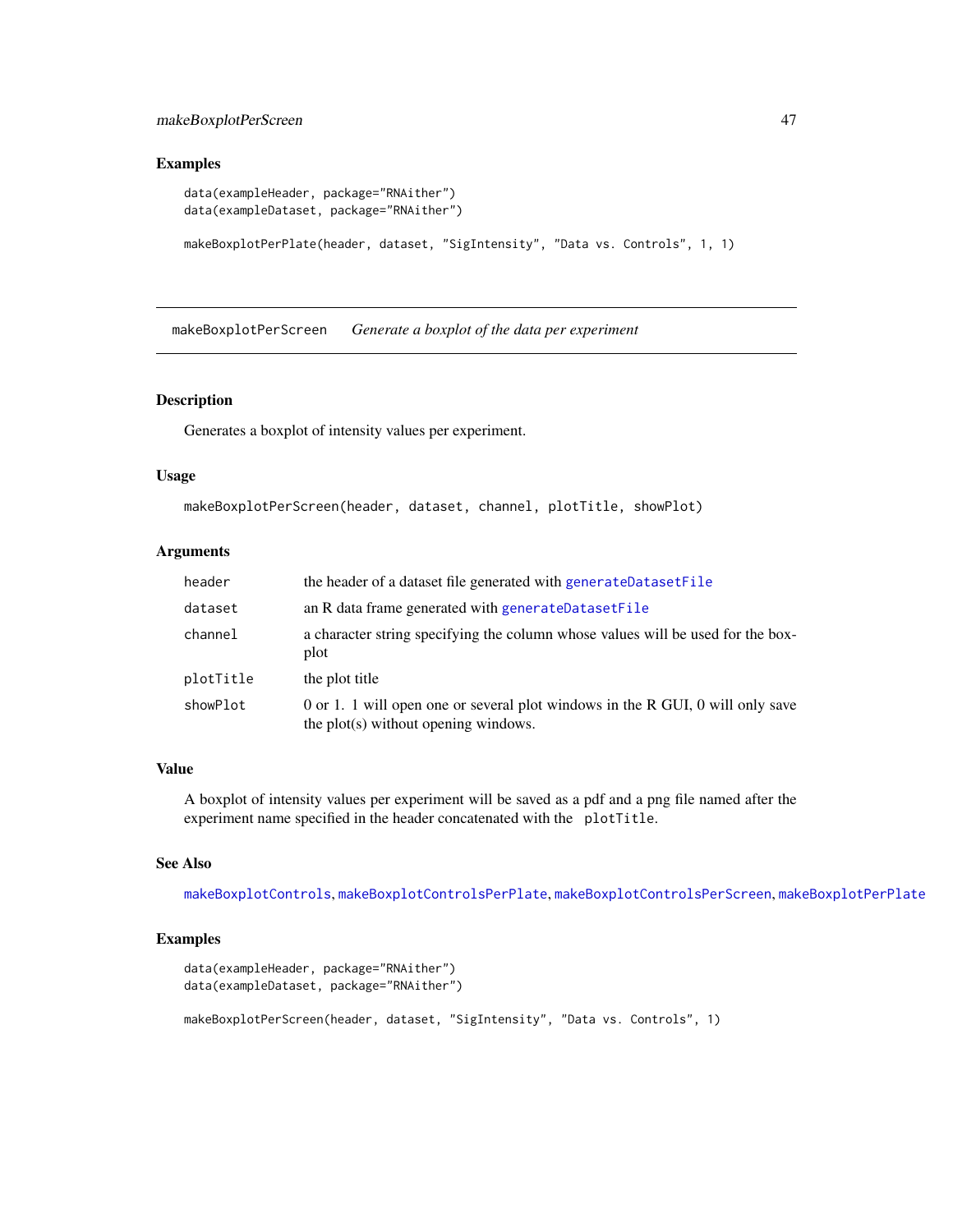<span id="page-47-0"></span>

Performs the non-parametric Mann-Whitney test on the intensity data.

# Usage

```
MannWhitney(dataset, listofargs)
```
# Arguments

| dataset    | an R data frame generated with generateDatasetFile                                 |
|------------|------------------------------------------------------------------------------------|
| listofargs | a list containing:                                                                 |
|            | - "g" (greater) for significant increase, "1" (lower) for significant decrease, or |
|            | "two.sided" for both                                                               |
|            | - either a number indicating the true value of the mean, or a character string     |
|            | indicating the name of the gene to compare with                                    |
|            | - a character string specifying the column whose values will be used for the test  |
|            | - a character string specifying the name of the dataset column to be used to       |
|            | define the replicate, e.g. "GeneName" or "Internal_GeneID"                         |

## Value

Returns a list containing:

| pValVec             | a named vector of p-values                                                |
|---------------------|---------------------------------------------------------------------------|
| dataset             | the dataset with an added column "p.value.mannwhitney"                    |
|                     | paste("pValue.mannwhitney", testType, sep="_")                            |
|                     | the character string "p.value.mannwhitney" concatenated with the testType |
|                     | (first element of listofargs)                                             |
| "Mann-Whitney test" |                                                                           |
|                     | the character string "Mann-Whitney test"                                  |

#### See Also

[Ttest](#page-80-0), [RankProduct](#page-62-0)

```
data(exampleHeader, package="RNAither")
data(exampleDataset, package="RNAither")
pvals1 <- MannWhitney(dataset, list("l", median(dataset$SigIntensity, na.rm=TRUE),
"SigIntensity", "GeneName"))
pValVec1 <- pvals1[[1]]
scoredDataset1 <- pvals1[[2]]
```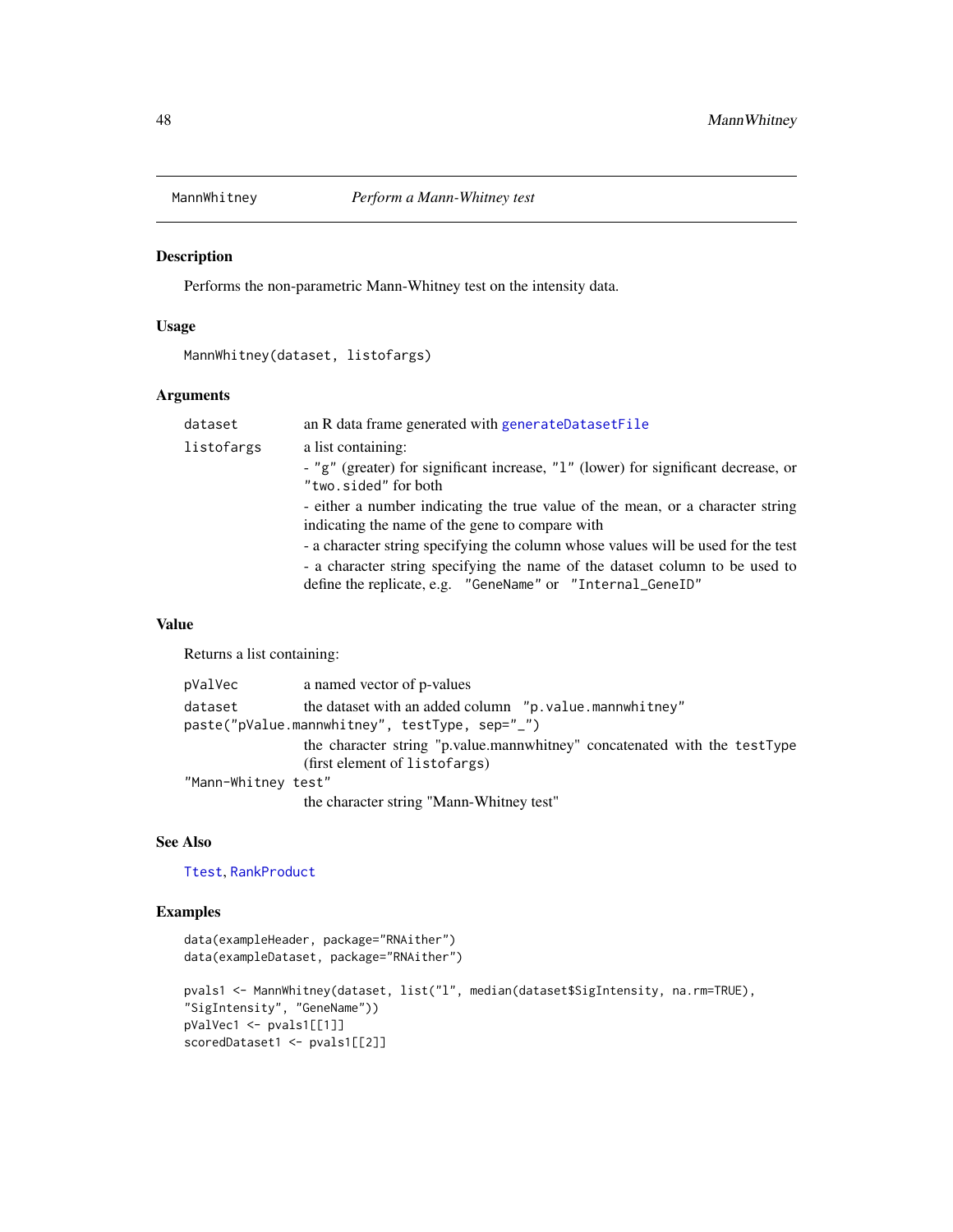multTestAdjust *Adjust p-values for multiple testing*

#### Description

Adjusts p-values for multiple testing.

# Usage

multTestAdjust(pValVec, adjustMethod)

# Arguments

| pValVec      | a vector of p-values                                                                        |
|--------------|---------------------------------------------------------------------------------------------|
| adjustMethod | one of the following: "holm", "hochberg", "hommel", "bonferroni", "BH", "BY", "fdr", "none" |
|              | For details type ?p. adjust                                                                 |

# Value

Returns a vector of corrected p-values. Can be integrated into a dataframe with the function [incorporatepValVec](#page-34-0).

## See Also

[incorporatepValVec](#page-34-0), [Ttest](#page-80-0)

# Examples

data(pValVec1, package="RNAither")

##for details on the generation of pValVec1, see the example of the Ttest function linked above.

newpvalvec <- multTestAdjust(pValVec1,"fdr")

<span id="page-48-0"></span>numCellQualControl *Quality control of the number of cells*

## Description

Plots a histogram of the cell number per well and allows the user to set an upper and a lower threshold so as to exclude wells from the analysis.

#### Usage

```
numCellQualControl(DataSetFile, nbLinesHeader, plotTitle)
```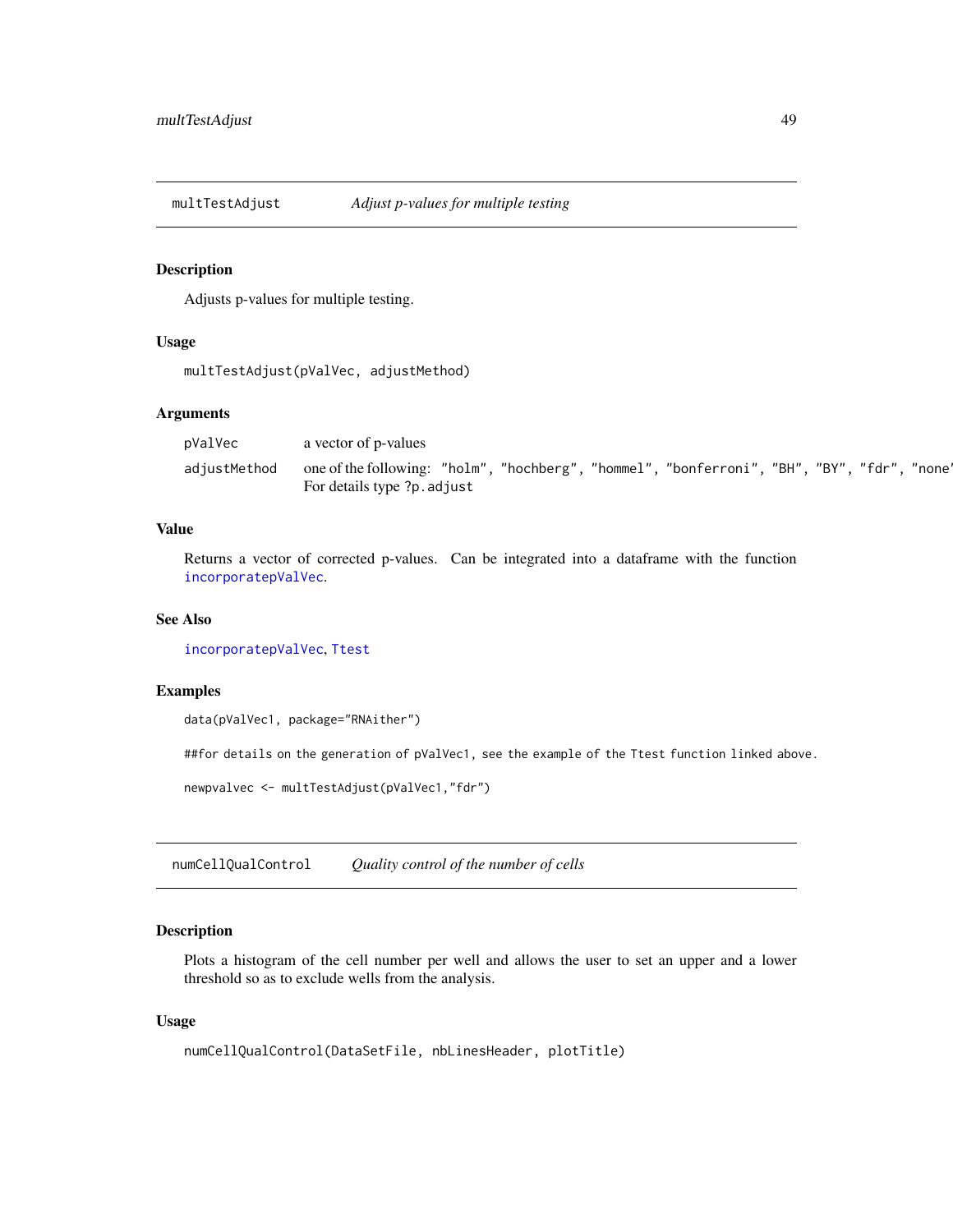50 orderGeneIDs

#### **Arguments**

| DataSetFile               | a dataset file generated with generateDatasetFile |
|---------------------------|---------------------------------------------------|
| nbLinesHeader typically 3 |                                                   |
| plotTitle                 | the plot title                                    |

# Value

Prints out the list of wells under and over the predefined thresholds in the shell.

Saves a list of discarded siRNA values (if applicable) in a text file named after the experiment name specified in the header concatenated with either "numCellQualControl\\_discarded\\_higher.txt" or "numCellQualControl\\_discarded\\_lower.txt".

Saves the histogram with the applied thresholds in a pdf file named after the experiment name specified in the header concatenated with the plotTitle.

Overwrites the given DataSetFile with the new dataset.

#### See Also

[percCellQualControl](#page-50-0)

#### Examples

```
data(exampleHeader, package="RNAither")
data(exampleDataset, package="RNAither")
saveDataset(header, dataset, "save_testfile1.txt")
```
numCellQualControl("save\_testfile1.txt", 3, "Histogram of the number of cells")

orderGeneIDs *Order a dataset*

# Description

Orders dataset according to one of its columns.

# Usage

```
orderGeneIDs(dataset, ID1)
```
# **Arguments**

| dataset | an R data frame generated with generateDatasetFile                                                    |
|---------|-------------------------------------------------------------------------------------------------------|
| ID1     | a character string specifying the name of the column according to which the<br>dataset will be sorted |

# Value

An R data frame ('dataset') ordered according to its values in the specified column.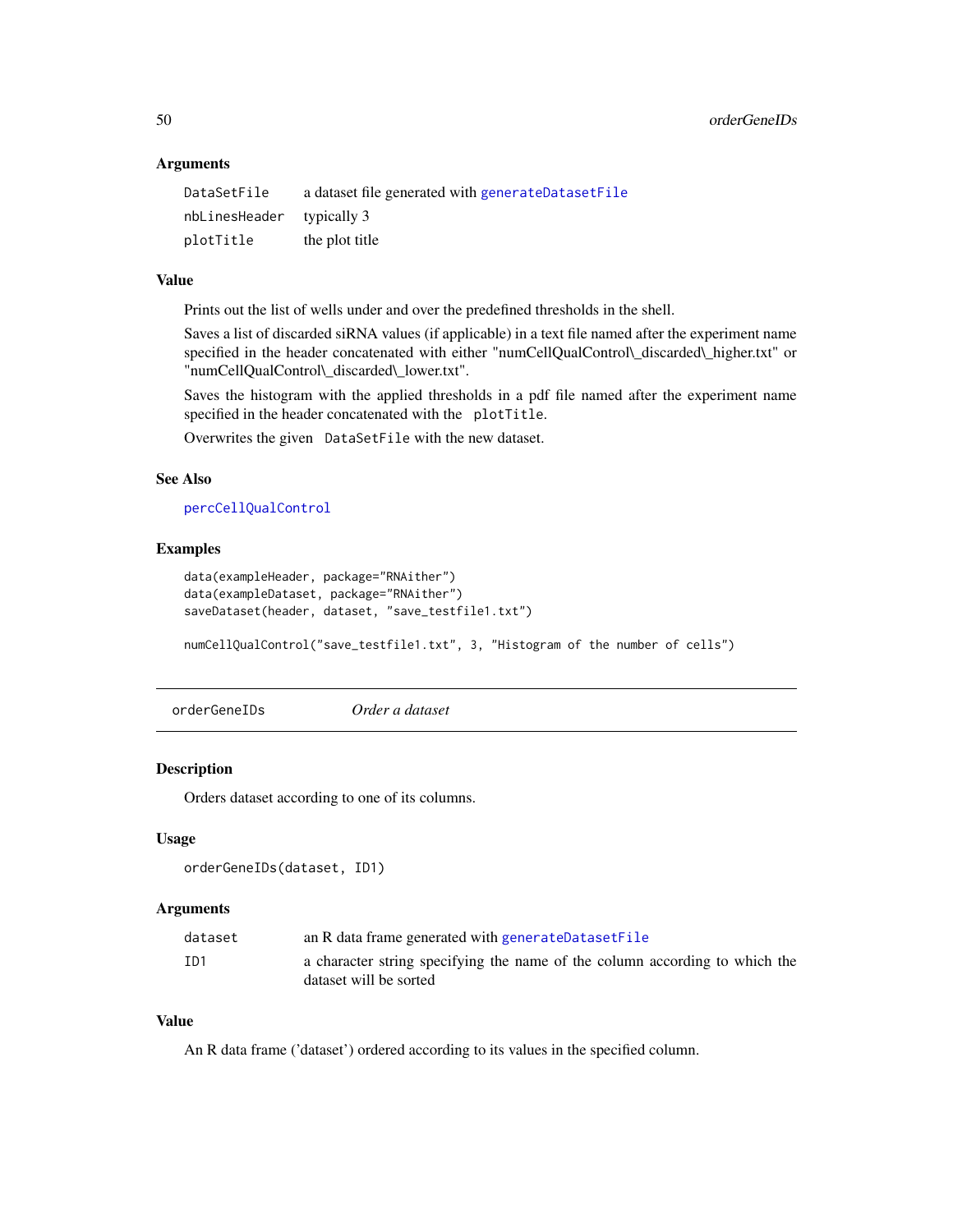# percCellQualControl 51

#### See Also

[order](#page-0-0)

## Examples

```
data(exampleHeader, package="RNAither")
data(exampleDataset, package="RNAither")
```

```
orderedDataset=orderGeneIDs(dataset,"SigIntensity")
```
<span id="page-50-0"></span>percCellQualControl *Quality control of the percentage of cells*

#### Description

Plots a histogram of the percentage of cells per well (ratio of the number of identified cells and the number of identified objects) and allows the user to set an upper and a lower threshold so as to exclude wells from the analysis.

# Usage

```
percCellQualControl(DataSetFile, nbLinesHeader, plotTitle)
```
#### Arguments

| DataSetFile               | a dataset file generated with generateDatasetFile |
|---------------------------|---------------------------------------------------|
| nbLinesHeader typically 3 |                                                   |
| plotTitle                 | the plot title                                    |

#### Value

Prints out the list of wells under and over the predefined thresholds in the shell.

Saves a list of discarded siRNA values (if applicable) in a text file named after the experiment name specified in the header concatenated with either "percCellQualControl\\_discarded\\_higher.txt" or "percCellQualControl\\_discarded\\_lower.txt".

Saves the histogram with the applied thresholds in a pdf file named after the experiment name specified in the header concatenated with the plotTitle.

Overwrites the given DataSetFile with the new dataset.

# See Also

[numCellQualControl](#page-48-0)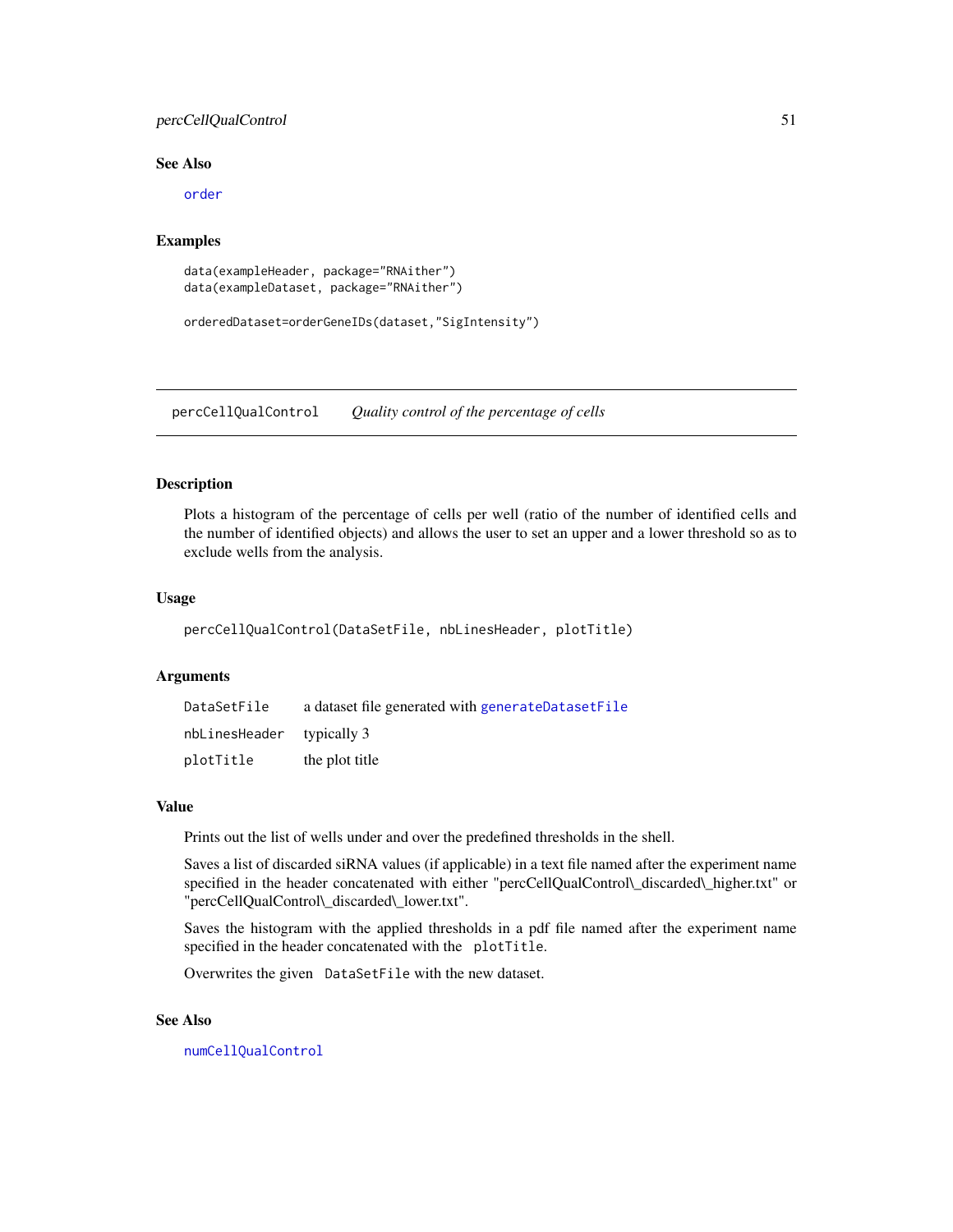## Examples

```
data(exampleHeader, package="RNAither")
data(exampleDataset, package="RNAither")
saveDataset(header, dataset, "save_testfile1.txt")
percCellQualControl("save_testfile1.txt", 3, "Histogram of the number of cells")
```
#### plotBar *Plot signal intensities per well*

#### Description

Plots signal intensity values for each well, a blue line showing the median, two green lines showing one median absolute deviation, two red lines showing two median absolute deviations.

#### Usage

plotBar(header, dataset, col4val, flag, plotTitle, showPlot)

# Arguments

| header    | the header of a dataset file generated with generateDatasetFile                                                                            |
|-----------|--------------------------------------------------------------------------------------------------------------------------------------------|
| dataset   | an R data frame generated with generateDatasetFile                                                                                         |
| col4val   | a character string specifying the column whose intensity values will be used for<br>the plot                                               |
| flag      | $0, 1,$ or 2. 0 uses the data from the complete dataset, 1 generates one plot for<br>each experiment, 2 generates one plot for each plate. |
| plotTitle | the plot title                                                                                                                             |
| showPlot  | 0 or 1. 1 will open one or several plot windows in the R GUI, 0 will only save<br>the plot(s) without opening windows.                     |

#### Value

Saves the plots in pdf and png files named after the experiment name specified in the header concatenated with the plotTitle and if applicable the experiment number and/or the plate number.

When  $flag == 0$ , returns the plot name (plotName).

When  $flag == 1$ , returns a list containing:

| plotName     | The plot name                      |
|--------------|------------------------------------|
| minOfScreens | The number of the first experiment |
| numOfScreens | The number of the last experiment  |

When  $flag = 2$ , returns a list containing: the plot name, a vector with the number of the first experiment and of the last experiment, and a vector with the number of the first plate and the number of the last plate.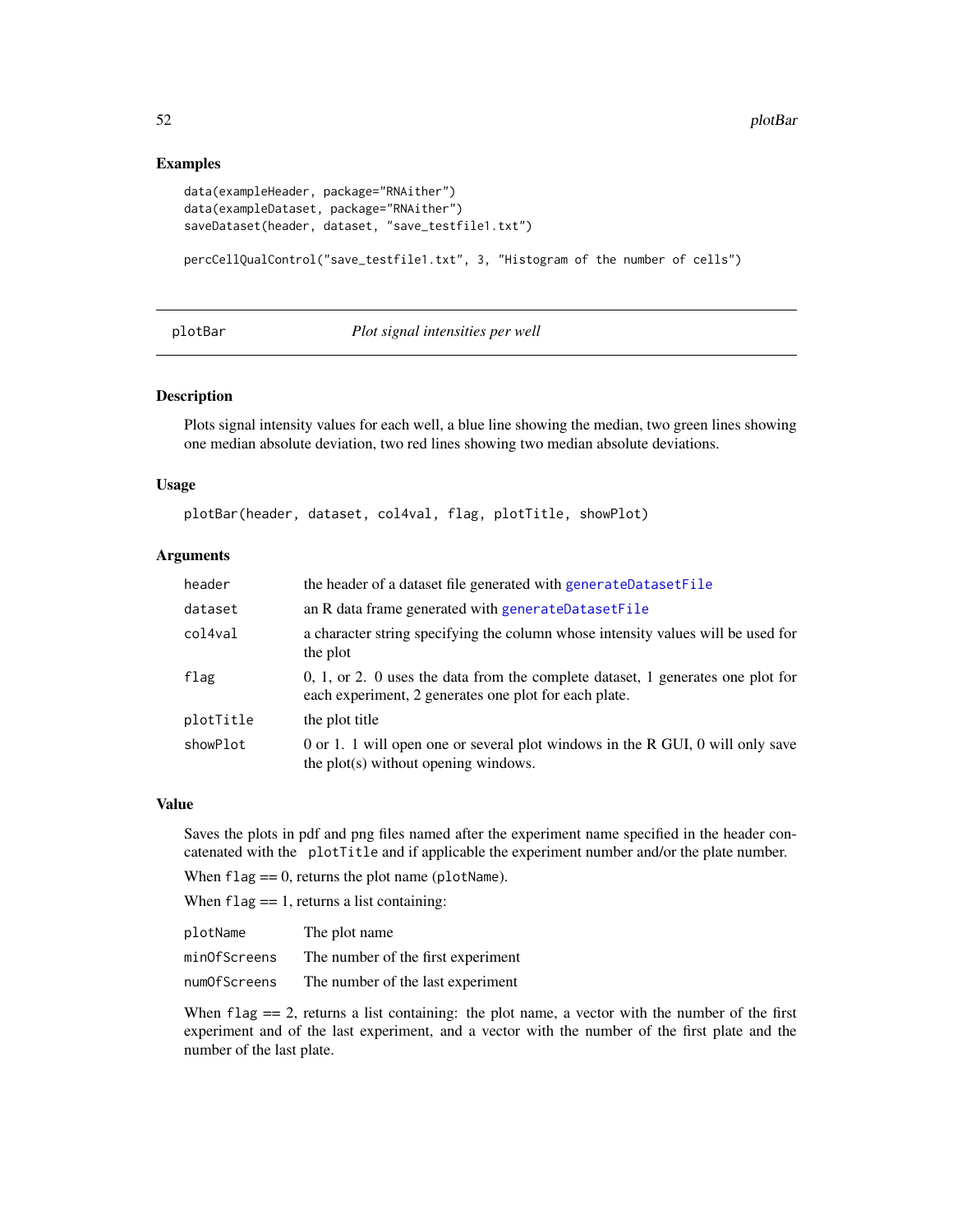# plotControlHisto 53

# See Also

[ZScorePlot](#page-87-0), [ZScorePlotTwo](#page-88-0)

#### Examples

```
data(exampleHeader, package="RNAither")
data(exampleDataset, package="RNAither")
```
plotname <- plotBar(header, dataset, "SigIntensity", 0, "Data per well", 1)

<span id="page-52-0"></span>plotControlHisto *Plot a histogram of the data values and controls*

#### Description

Plots and saves a histogram of data values and shows the controls, if available, in color.

#### Usage

```
plotControlHisto(header, dataset, channel, plotTitle, showPlot)
```
# Arguments

| header    | the header of a dataset file generated with generateDatasetFile                                                        |
|-----------|------------------------------------------------------------------------------------------------------------------------|
| dataset   | an R data frame generated with generateDatasetFile                                                                     |
| channel   | a character string specifying the name of the column containing the values to be<br>plotted, e.g. "SigIntensity"       |
| plotTitle | the plot title                                                                                                         |
| showPlot  | 0 or 1. 1 will open one or several plot windows in the R GUI, 0 will only save<br>the plot(s) without opening windows. |

#### Value

Saves the histogram in a pdf and a png file named after the experiment name specified in the header concatenated with the plotTitle.

Positive controls are plotted in green, negative controls in red.

The funtion returns the plot name.

#### See Also

[plotControlHistoPerplate](#page-53-0), [plotControlHistoPerscreen](#page-54-0)

## Examples

```
data(exampleHeader, package="RNAither")
data(exampleDataset, package="RNAither")
```
plotControlHisto(header, dataset, "SigIntensity", "Distribution of Data and Controls", 1)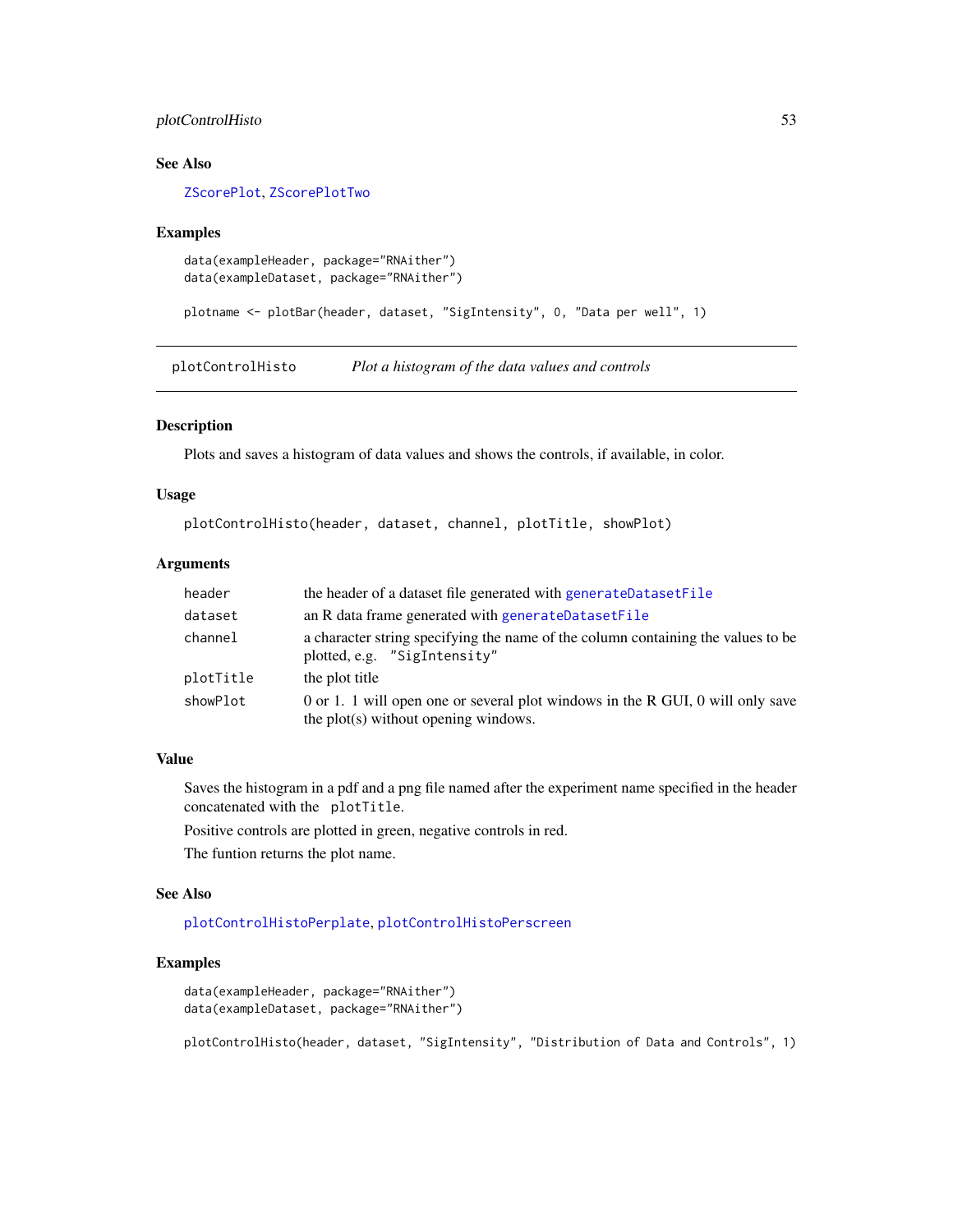#### <span id="page-53-0"></span>plotControlHistoPerplate

*Plot a histogram of the data values and controls per plate*

# Description

Plots and saves a histogram of data values per experiment and per plate and shows the controls, if available, in color.

# Usage

```
plotControlHistoPerplate(header, dataset, channel, plotTitle, plotDesign, showPlot)
```
# Arguments

| header     | the header of a dataset file generated with generateDatasetFile                                                        |
|------------|------------------------------------------------------------------------------------------------------------------------|
| dataset    | an R data frame generated with generateDatasetFile                                                                     |
| channel    | a character string specifying the name of the column containing the values to be<br>plotted, e.g. "SigIntensity"       |
| plotTitle  | the plot title                                                                                                         |
| plotDesign | 1 or 2. 1 will generate one window containing all plots, 2 will generate a series<br>of plots.                         |
| showPlot   | 0 or 1. 1 will open one or several plot windows in the R GUI, 0 will only save<br>the plot(s) without opening windows. |

# Value

Saves the histograms in a pdf and a png file named after the experiment name specified in the header concatenated with the plotTitle.

Positive controls are plotted in green, negative controls in red.

The function returns a list containing:

| histoName                     | the plotname                                                                 |
|-------------------------------|------------------------------------------------------------------------------|
| c(minOfScreens, numOfScreens) |                                                                              |
|                               | a vector with the number of the first experiment and of the last experiment  |
| c(minOfPlates, numOfPlates)   |                                                                              |
|                               | a vector with the number of the first plate and the number of the last plate |

# See Also

[plotControlHisto](#page-52-0), [plotControlHistoPerscreen](#page-54-0)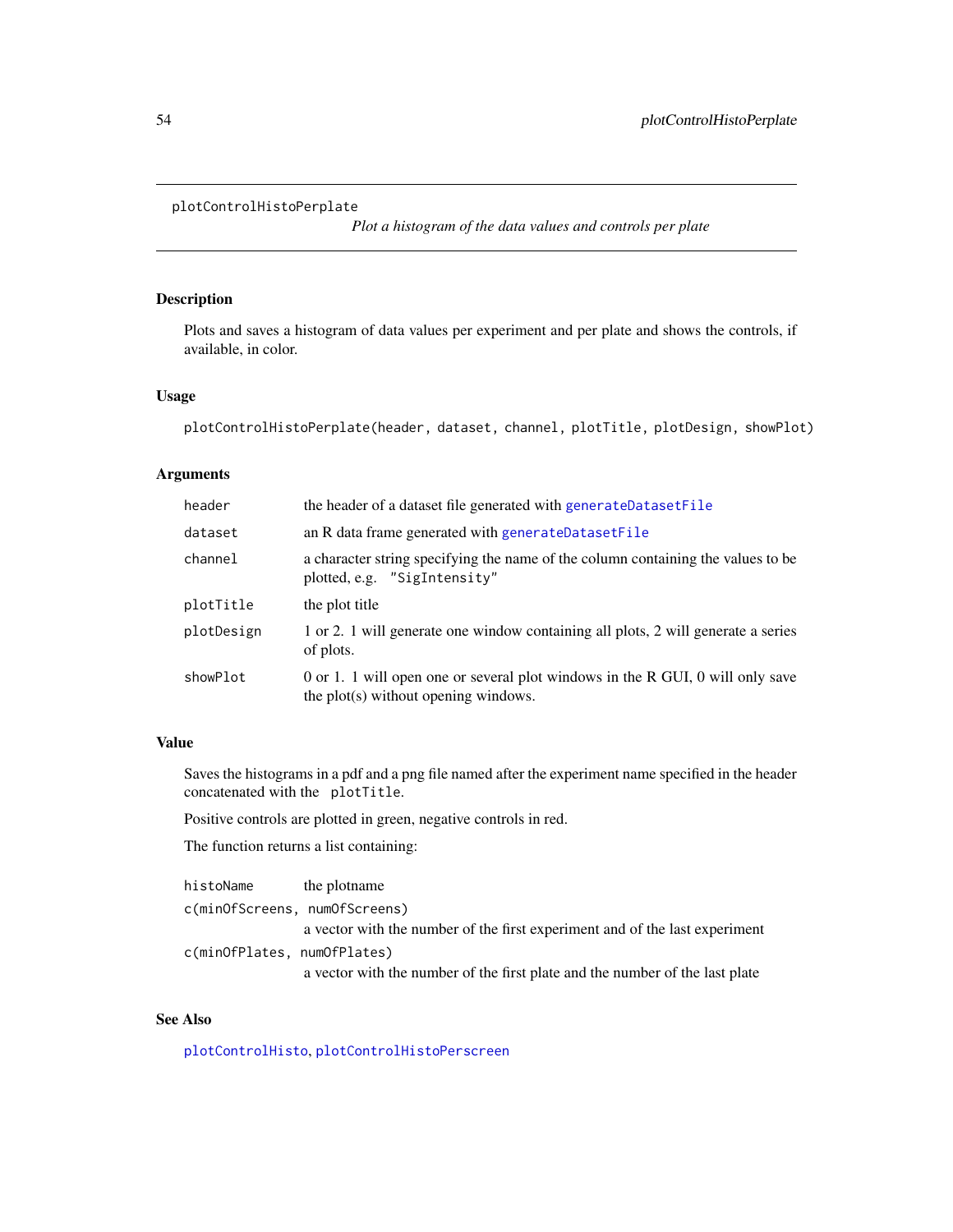#### Examples

```
data(exampleHeader, package="RNAither")
data(exampleDataset, package="RNAither")
```
plotControlHistoPerplate(header, dataset, "SigIntensity", "Distribution of Data and Controls", 1, 1)

<span id="page-54-0"></span>plotControlHistoPerscreen

*Plot a histogram of the data values and controls per experiment*

# Description

Plots and saves a histogram of data values per experiment and shows the controls, if available, in color.

#### Usage

plotControlHistoPerscreen(header, dataset, channel, plotTitle, plotDesign, showPlot)

# Arguments

| header     | the header of a dataset file generated with generateDatasetFile                                                        |
|------------|------------------------------------------------------------------------------------------------------------------------|
| dataset    | an R data frame generated with generateDatasetFile                                                                     |
| channel    | a character string specifying the name of the column containing the values to be<br>plotted, e.g. "SigIntensity"       |
| plotTitle  | the plot title                                                                                                         |
| plotDesign | 1 or 2. 1 will generate one window containing all plots, 2 will generate a series<br>of plots.                         |
| showPlot   | 0 or 1. 1 will open one or several plot windows in the R GUI, 0 will only save<br>the plot(s) without opening windows. |

# Value

Saves the histograms in a pdf and a png file named after the experiment name specified in the header concatenated with the plotTitle.

Positive controls are plotted in green, negative controls in red.

The function returns a list containing:

| histoName    | the plotname                       |
|--------------|------------------------------------|
| minOfScreens | the number of the first experiment |
| numOfScreens | the number of the last experiment  |

#### See Also

[plotControlHisto](#page-52-0),[plotControlHistoPerplate](#page-53-0)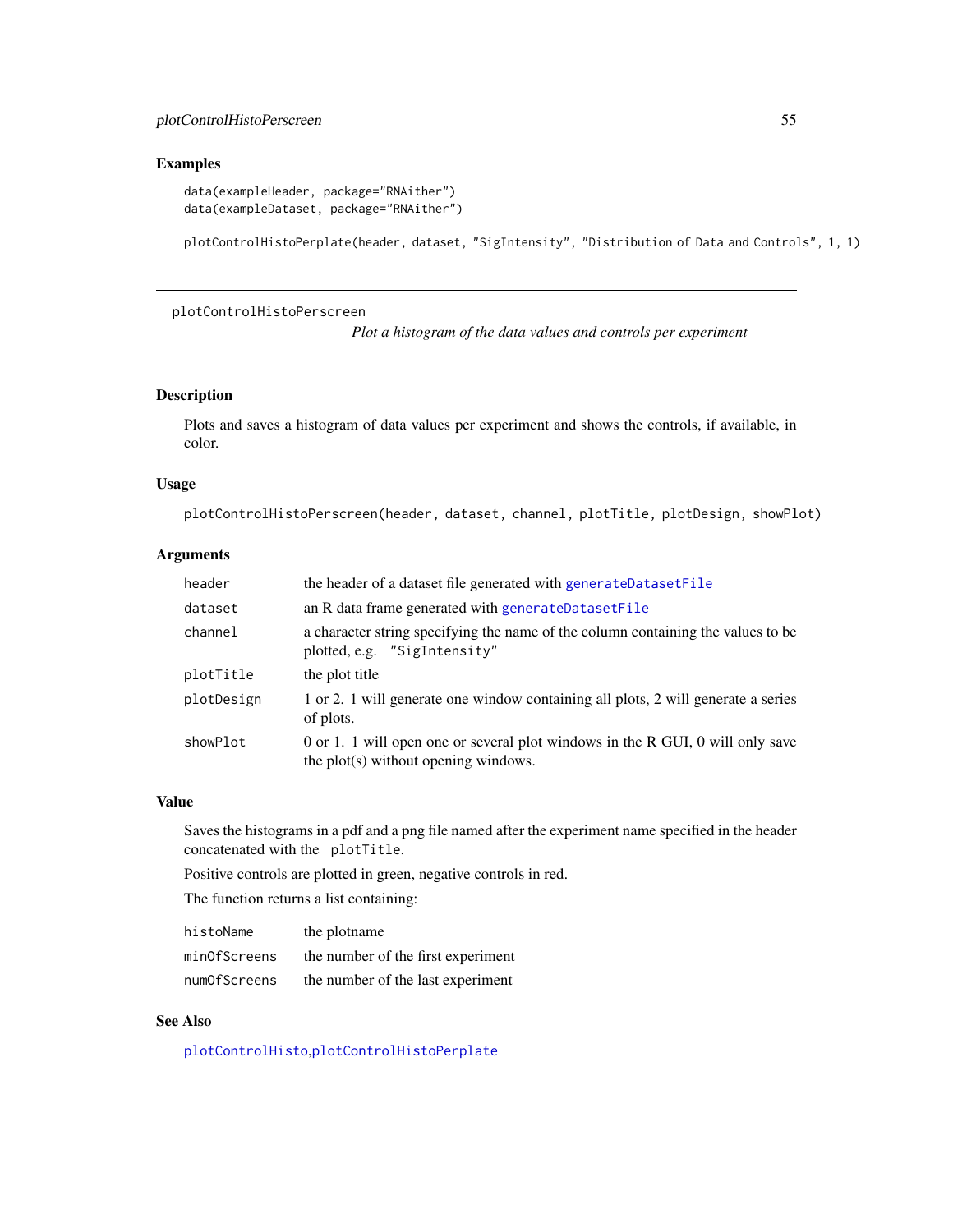#### Examples

```
data(exampleHeader, package="RNAither")
data(exampleDataset, package="RNAither")
```
plotControlHistoPerscreen(header, dataset, "SigIntensity", "Distribution of Data and Controls", 1, 1)

<span id="page-55-0"></span>plotHisto *Plot a histogram of the data values*

#### Description

Plots and saves a histogram of the chosen data values.

#### Usage

```
plotHisto(header, dataset, channel, plotTitle, showPlot)
```
# Arguments

| header    | the header of a dataset file generated with generateDatasetFile                                                        |
|-----------|------------------------------------------------------------------------------------------------------------------------|
| dataset   | an R data frame generated with generateDatasetFile                                                                     |
| channel   | a character string specifying the name of the column containing the values to be<br>plotted, e.g. "SigIntensity"       |
| plotTitle | the plot title                                                                                                         |
| showPlot  | 0 or 1. 1 will open one or several plot windows in the R GUI, 0 will only save<br>the plot(s) without opening windows. |

## Value

Saves the histogram in a pdf and a png file named after the experiment name specified in the header concatenated with the plotTitle.

The function returns the plot name.

#### See Also

[plotHistoPerplate](#page-56-0), [plotHistoPerscreen](#page-57-0)

```
data(exampleHeader, package="RNAither")
data(exampleDataset, package="RNAither")
plotHisto(header, dataset, "SigIntensity", "Distribution of Data and Controls", 1)
```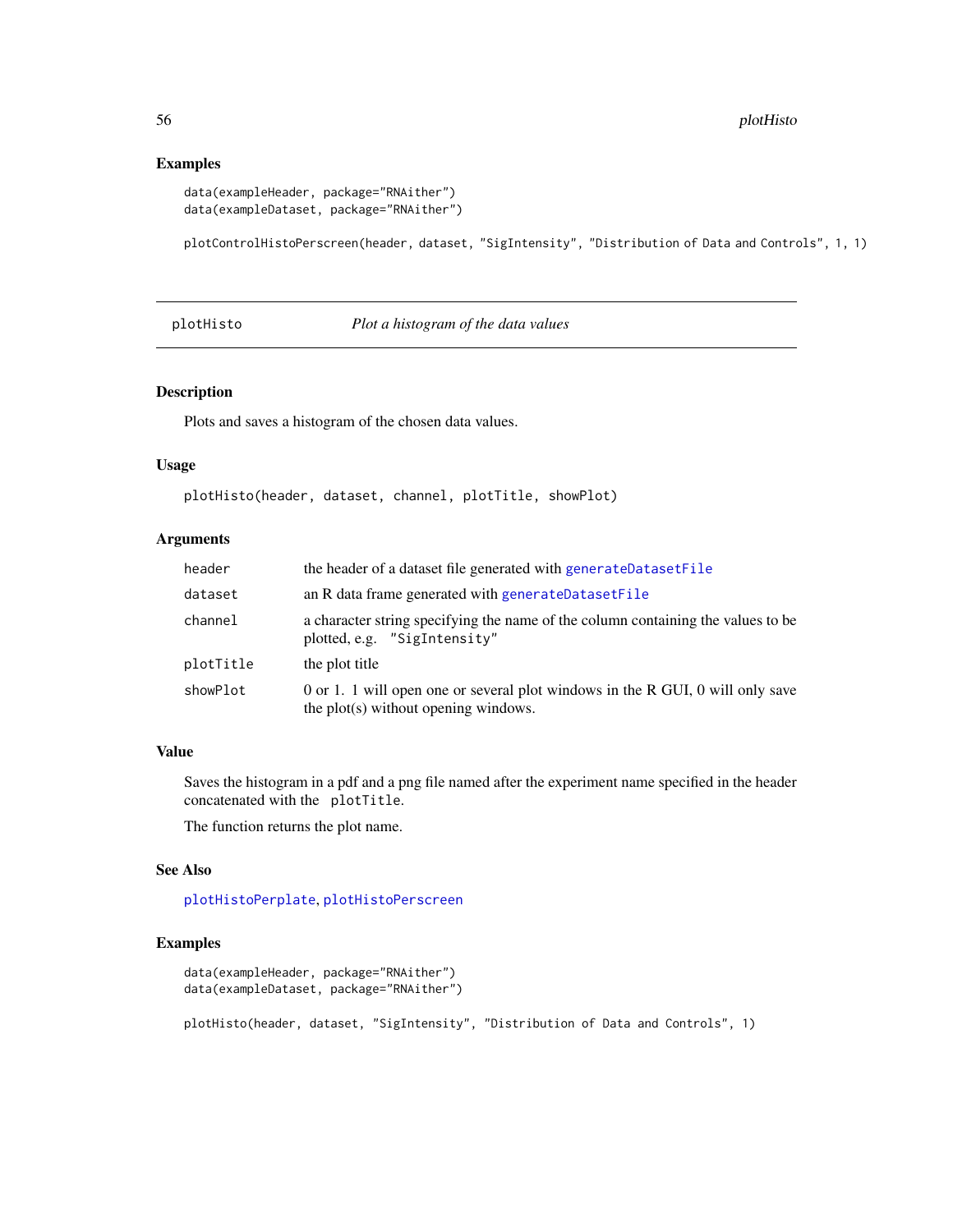<span id="page-56-0"></span>plotHistoPerplate *Plot a histogram of the data values per plate*

# Description

Plots and saves a histogram of the chosen data values per experiment and per plate.

#### Usage

plotHistoPerplate(header, dataset, channel, plotTitle, plotDesign, showPlot)

# Arguments

| header     | the header of a dataset file generated with generateDatasetFile                                                        |
|------------|------------------------------------------------------------------------------------------------------------------------|
| dataset    | an R data frame generated with generateDatasetFile                                                                     |
| channel    | a character string specifying the name of the column containing the values to be<br>plotted, e.g. "SigIntensity"       |
| plotTitle  | the plot title                                                                                                         |
| plotDesign | 1 or 2. 1 will generate one window containing all plots, 2 will generate a series<br>of plots.                         |
| showPlot   | 0 or 1. 1 will open one or several plot windows in the R GUI, 0 will only save<br>the plot(s) without opening windows. |

# Value

Saves the histograms in a pdf and a png file named after the experiment name specified in the header concatenated with the plotTitle.

The function returns a list containing:

| histoName                     | the plotname                                                                 |
|-------------------------------|------------------------------------------------------------------------------|
| c(minOfScreens, numOfScreens) |                                                                              |
|                               | a vector with the number of the first experiment and of the last experiment  |
| c(minOfPlates, numOfPlates)   |                                                                              |
|                               | a vector with the number of the first plate and the number of the last plate |

# See Also

[plotHisto](#page-55-0), [plotHistoPerscreen](#page-57-0)

# Examples

```
data(exampleHeader, package="RNAither")
data(exampleDataset, package="RNAither")
```
plotHistoPerplate(header, dataset, "SigIntensity", "Distribution of Data and Controls", 1, 1)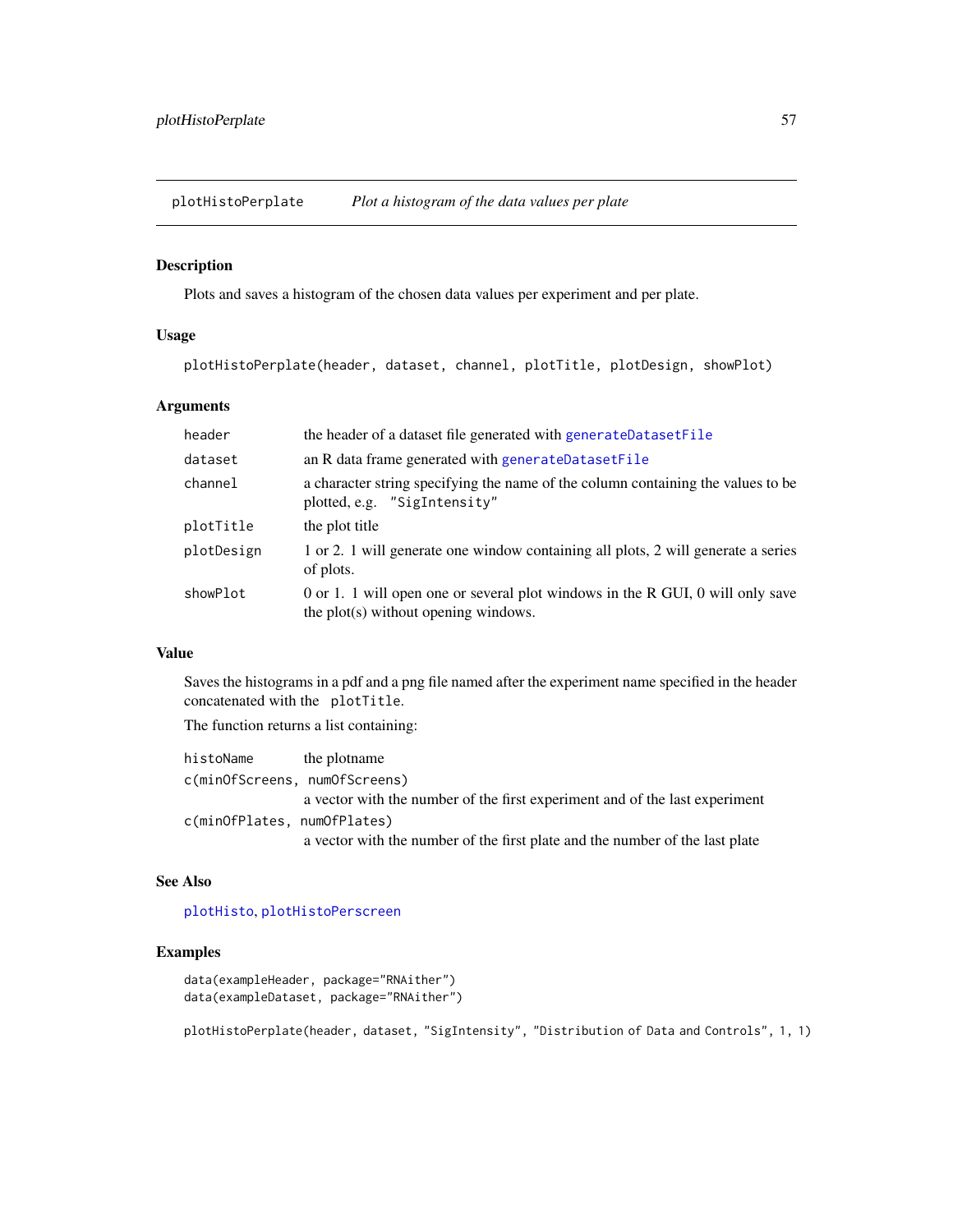<span id="page-57-0"></span>plotHistoPerscreen *Plot a histogram of the data values per experiment*

#### Description

Plots and saves a histogram of the chosen data values.

# Usage

plotHistoPerscreen(header, dataset, channel, plotTitle, plotDesign, showPlot)

# Arguments

| header     | the header of a dataset file generated with generateDatasetFile                                                        |
|------------|------------------------------------------------------------------------------------------------------------------------|
| dataset    | an R data frame generated with generateDatasetFile                                                                     |
| channel    | a character string specifying the name of the column containing the values to be<br>plotted, e.g. "SigIntensity"       |
| plotTitle  | the plot title                                                                                                         |
| plotDesign | 1 or 2. 1 will generate one window containing all plots, 2 will generate a series<br>of plots.                         |
| showPlot   | 0 or 1. 1 will open one or several plot windows in the R GUI, 0 will only save<br>the plot(s) without opening windows. |

#### Value

Saves the histograms in a pdf and a png file named after the experiment name specified in the header concatenated with the plotTitle.

The function returns a list containing:

| histoName    | the plotname                       |
|--------------|------------------------------------|
| minOfScreens | the number of the first experiment |
| numOfScreens | the number of the last experiment  |

## See Also

#### [plotHisto](#page-55-0), [plotHistoPerplate](#page-56-0)

# Examples

```
data(exampleHeader, package="RNAither")
data(exampleDataset, package="RNAither")
```
plotHistoPerscreen(header, dataset, "SigIntensity", "Distribution of Data and Controls", 1, 1)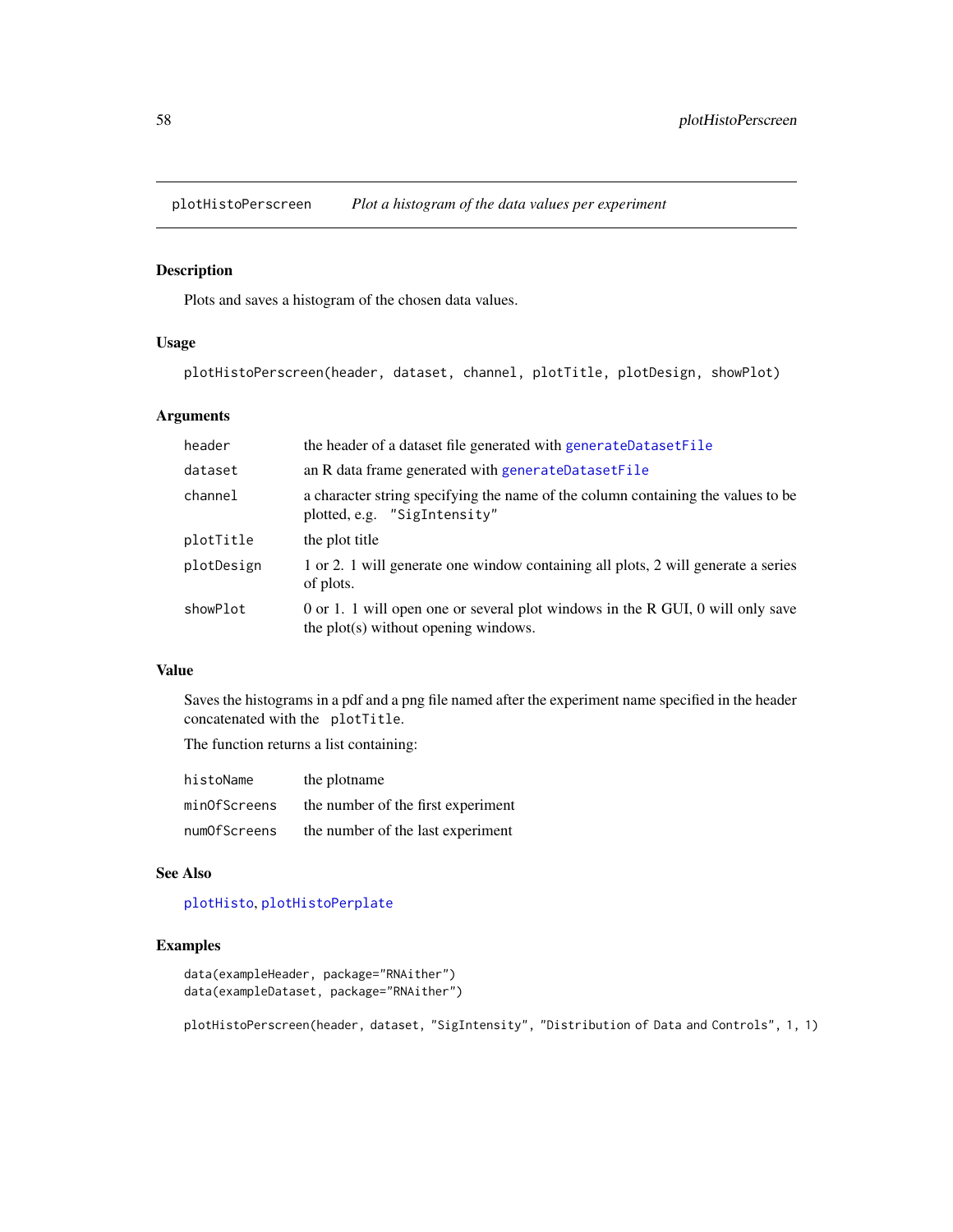<span id="page-58-0"></span>

Shows and saves a QQ plot of the data.

# Usage

plotQQ(header, dataset, channel, plotTitle, showPlot)

# Arguments

| header    | the header of a dataset file generated with generateDatasetFile                                                        |  |
|-----------|------------------------------------------------------------------------------------------------------------------------|--|
| dataset   | an R data frame generated with generateDatasetFile                                                                     |  |
| channel   | a character string specifying the name of the column containing the values to be<br>plotted, e.g. "SigIntensity"       |  |
| plotTitle | the plot title                                                                                                         |  |
| showPlot  | 0 or 1. 1 will open one or several plot windows in the R GUI, 0 will only save<br>the plot(s) without opening windows. |  |

## Value

Saves the QQ plot in a pdf and a png file named after the experiment name specified in the header concatenated with the plotTitle.

The function returns the plot name.

# See Also

[plotQQperscreen](#page-60-0), [plotQQperplate](#page-59-0)

```
data(exampleHeader, package="RNAither")
data(exampleDataset, package="RNAither")
plotQQ(header, dataset, "SigIntensity", "QQplot", 1)
```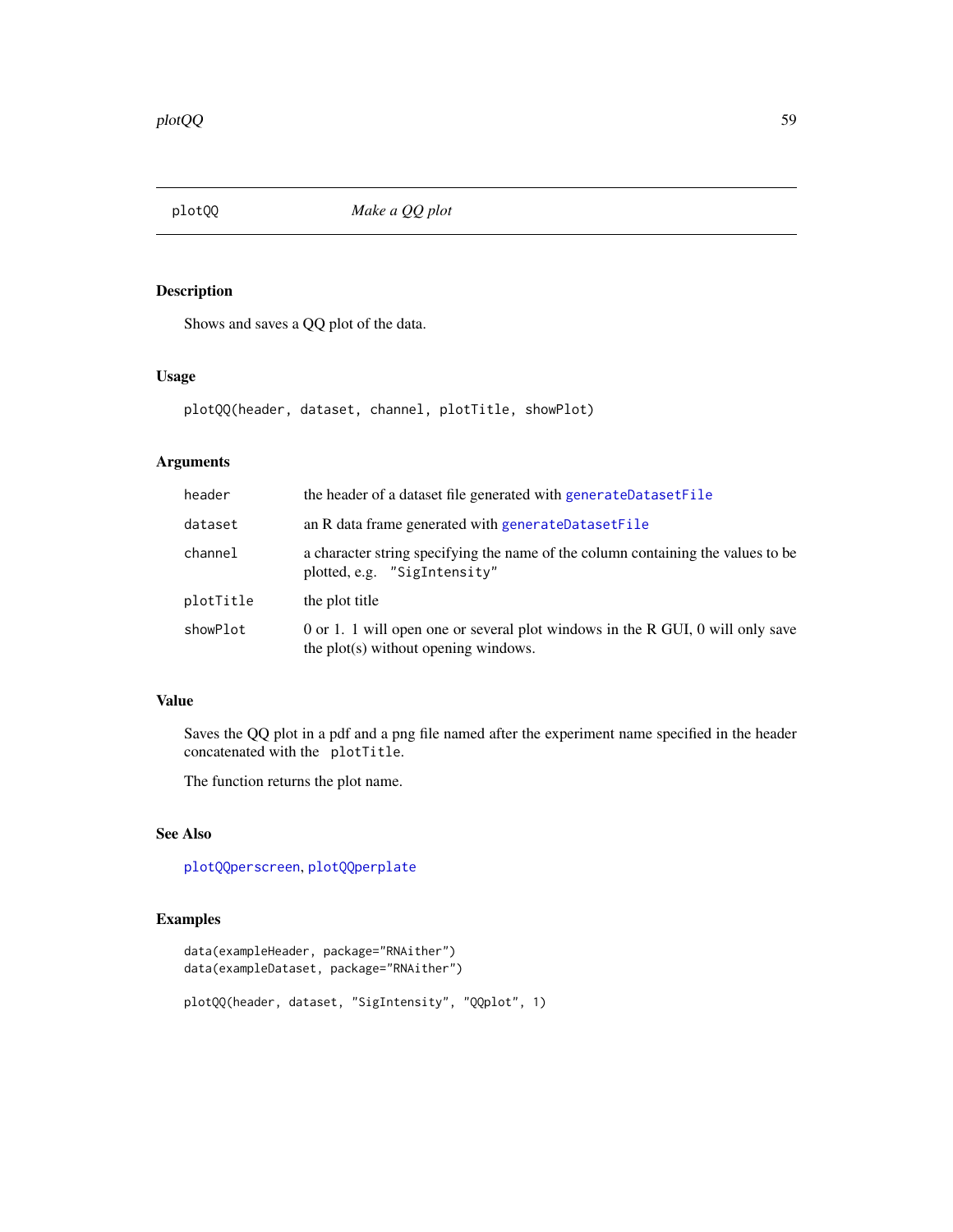<span id="page-59-0"></span>

Shows and saves a QQ plot of the data for each experiment and each plate in the dataset.

### Usage

plotQQperplate(header, dataset, channel, plotTitle, plotDesign, showPlot)

# Arguments

| header     | the header of a dataset file generated with generateDatasetFile                                                        |
|------------|------------------------------------------------------------------------------------------------------------------------|
| dataset    | an R data frame generated with generateDatasetFile                                                                     |
| channel    | a character string specifying the name of the column containing the values to be<br>plotted, e.g. "SigIntensity"       |
| plotTitle  | the plot title                                                                                                         |
| plotDesign | 1 or 2. 1 will generate one window containing all plots, 2 will generate a series<br>of plots.                         |
| showPlot   | 0 or 1. 1 will open one or several plot windows in the R GUI, 0 will only save<br>the plot(s) without opening windows. |

# Value

Saves the QQ plots in a pdf and a png file named after the experiment name specified in the header concatenated with the plotTitle.

The function returns a list containing:

| histoName                     | the plotname                                                                 |
|-------------------------------|------------------------------------------------------------------------------|
| c(minOfScreens, numOfScreens) |                                                                              |
|                               | a vector with the number of the first experiment and of the last experiment  |
| c(minOfPlates, numOfPlates)   |                                                                              |
|                               | a vector with the number of the first plate and the number of the last plate |

# See Also

[plotQQ](#page-58-0), [plotQQperscreen](#page-60-0)

# Examples

```
data(exampleHeader, package="RNAither")
data(exampleDataset, package="RNAither")
```
plotQQperplate(header, dataset, "SigIntensity", "QQplot", 1, 1)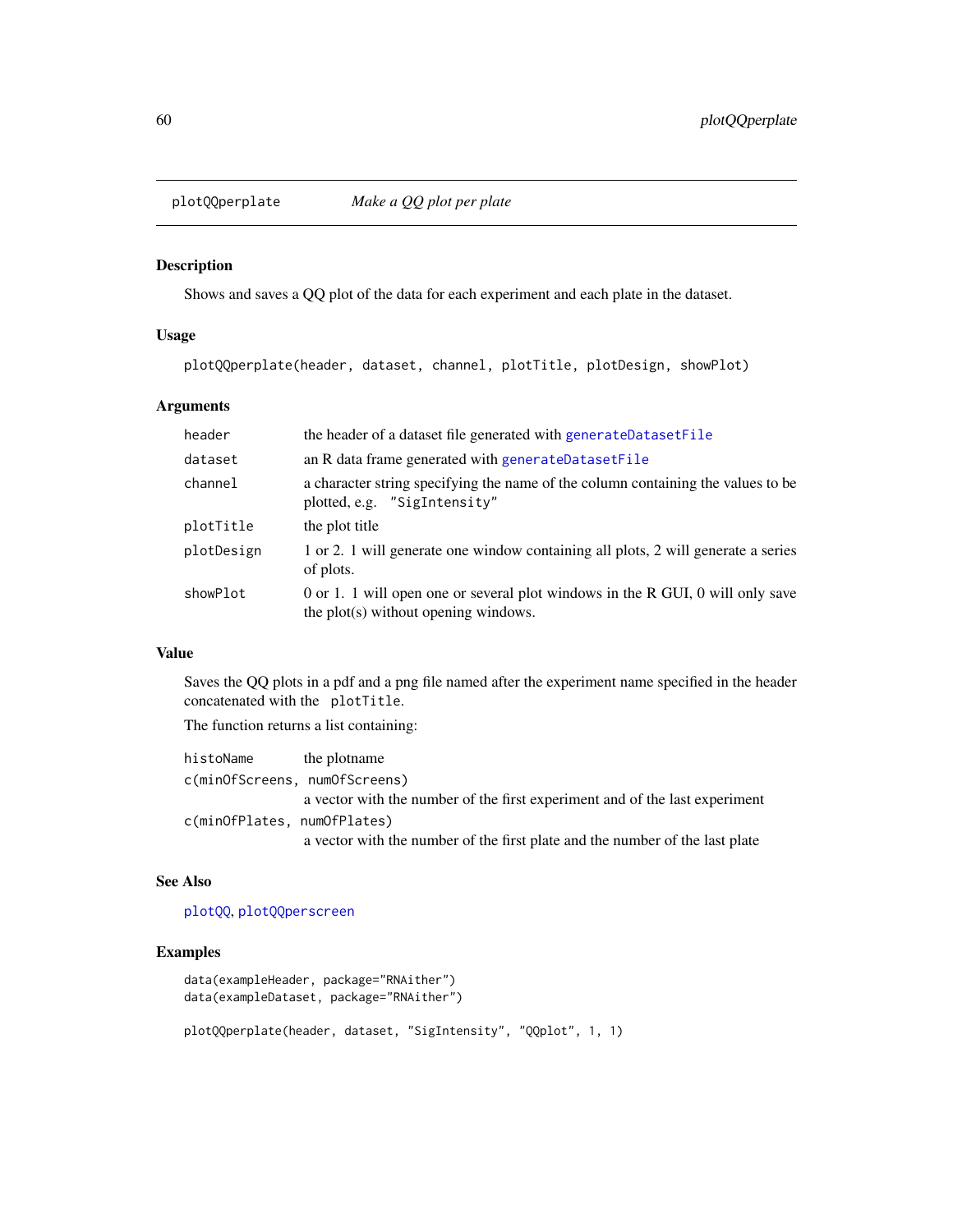<span id="page-60-0"></span>

Shows and saves a QQ plot of the data for each experiment in the dataset.

# Usage

plotQQperscreen(header, dataset, channel, plotTitle, plotDesign, showPlot)

# Arguments

| header     | the header of a dataset file generated with generateDatasetFile                                                        |
|------------|------------------------------------------------------------------------------------------------------------------------|
| dataset    | an R data frame generated with generateDatasetFile                                                                     |
| channel    | a character string specifying the name of the column containing the values to be<br>plotted, e.g. "SigIntensity"       |
| plotTitle  | the plot title                                                                                                         |
| plotDesign | 1 or 2. 1 will generate one window containing all plots, 2 will generate a series<br>of plots.                         |
| showPlot   | 0 or 1. 1 will open one or several plot windows in the R GUI, 0 will only save<br>the plot(s) without opening windows. |

#### Value

Saves the QQ plots in a pdf and a png file named after the experiment name specified in the header concatenated with the plotTitle.

The function returns a list containing:

| histoName    | the plotname                       |
|--------------|------------------------------------|
| minOfScreens | the number of the first experiment |
| numOfScreens | the number of the last experiment  |

#### See Also

#### [plotQQ](#page-58-0), [plotQQperplate](#page-59-0)

```
data(exampleHeader, package="RNAither")
data(exampleDataset, package="RNAither")
plotQQperscreen(header, dataset, "SigIntensity", "QQplot", 1, 1)
```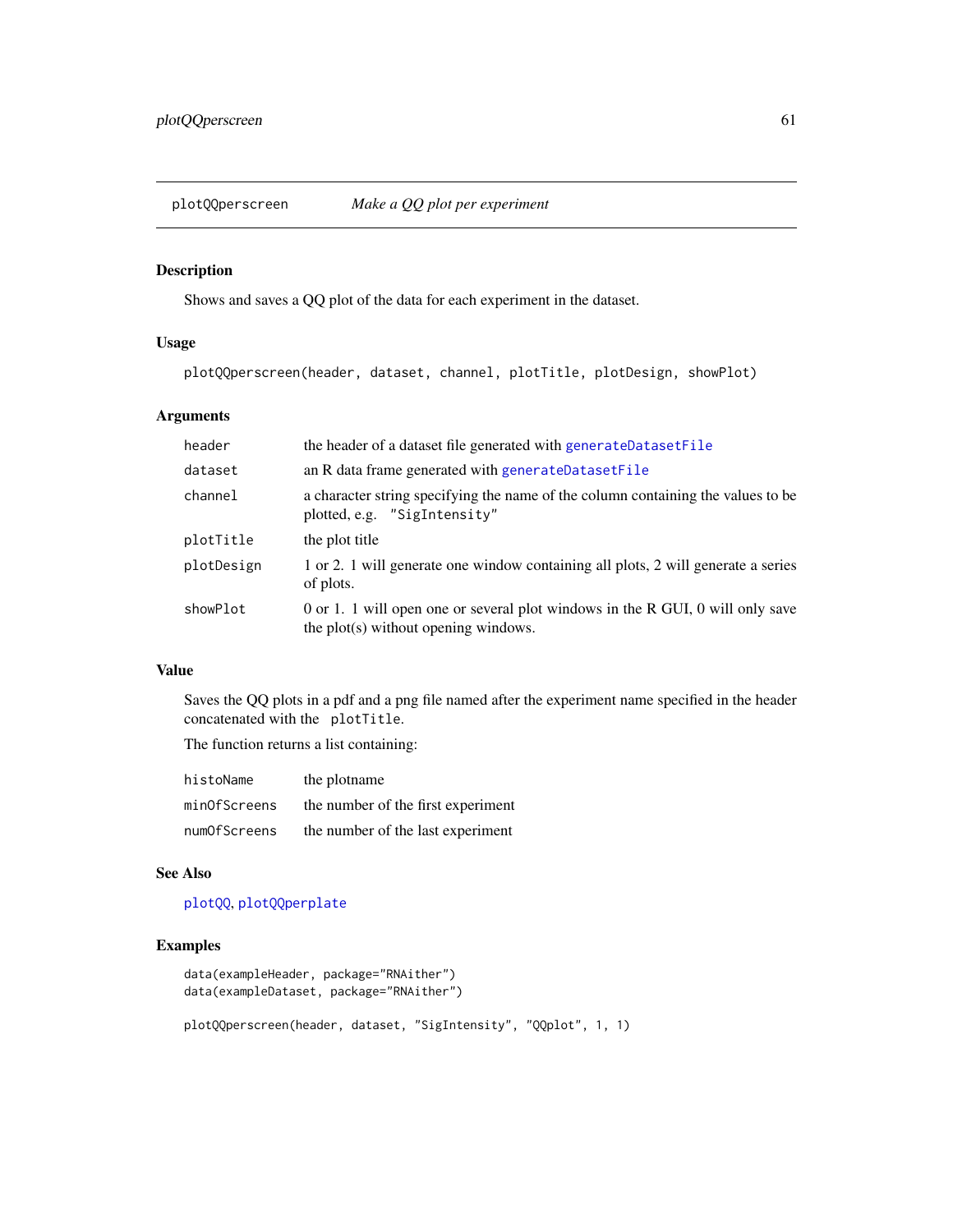See [divNorm](#page-19-0) and [Ttest](#page-80-0) for details

# Usage

pValVec1

#### Format

vector

pValVec2 *A vector of p-values after a Mann-Whitney test*

# Description

See [MannWhitney](#page-47-0) for details

# Usage

pValVec2

# Format

vector

<span id="page-61-0"></span>quantileNormalization *Quantile normalization*

# Description

Quantile normalization (see References)

# Usage

quantileNormalization(header, dataset, listOfArgs)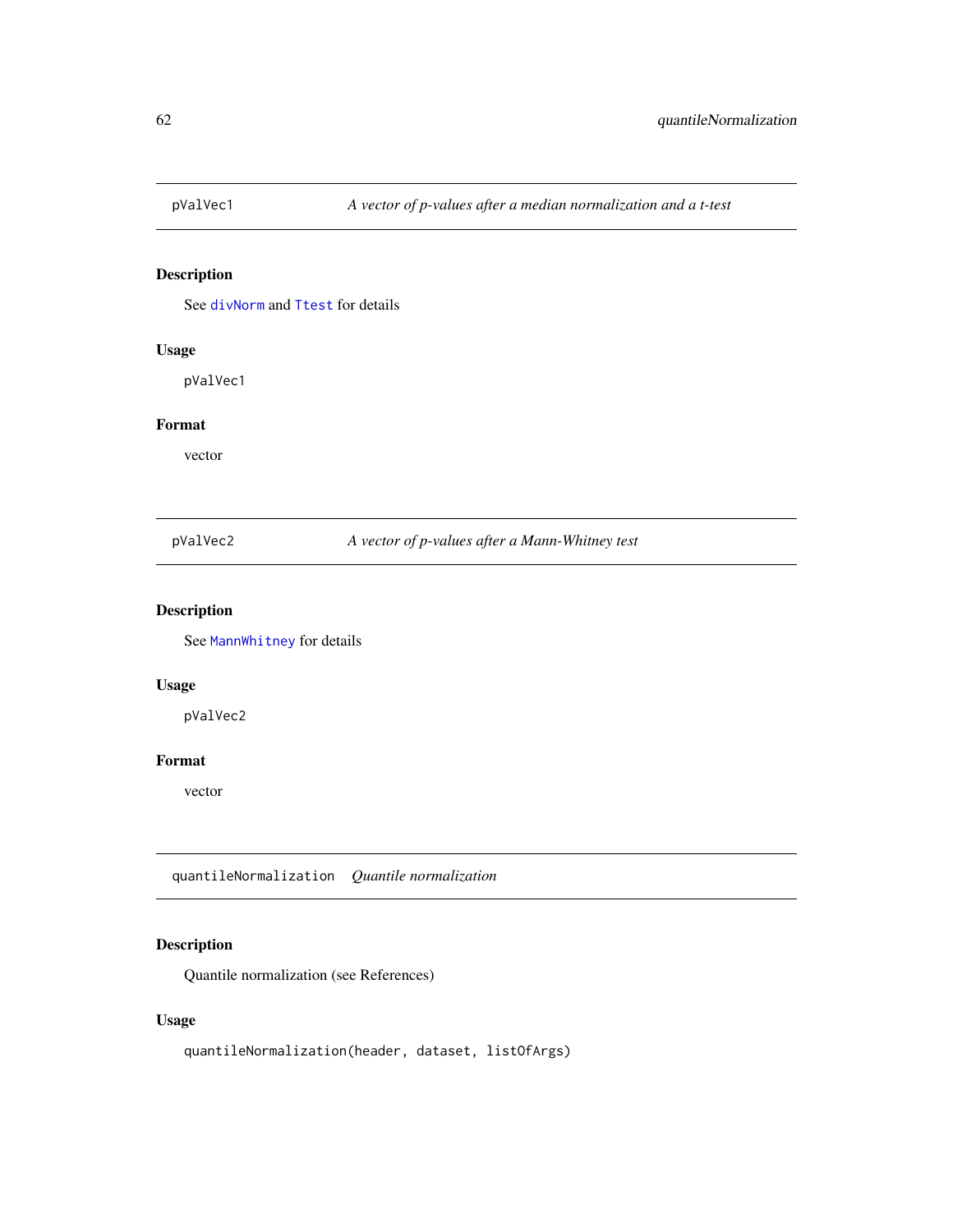#### RankProduct 63

## Arguments

| header     | the header of a dataset file generated with generateDatasetFile                                                   |
|------------|-------------------------------------------------------------------------------------------------------------------|
| dataset    | an R data frame generated with generateDatasetFile                                                                |
| listOfArgs | a list containing:<br>- a character string specifying the column whose values will be used for normal-<br>ization |
|            | - 1 or 2, 1 meaning a normalization per experiment, 2 meaning a normalization<br>per plate                        |

### Value

Returns a list, containing:

| header  | the new header (with an added entry about the normalization procedure in the<br>comments)                     |
|---------|---------------------------------------------------------------------------------------------------------------|
| dataset | the new dataset with normalized values. The old values are saved in an extra<br>column with the suffix ".old" |

# References

B.M. Bolstad, R.A. Irizarry, M. Astrand, and T.P. Speed. A Comparison of Normalization Methods for High Density Oligonucleotide Array Data Based on Variance and Bias. Bioinformatics, 19(2): 185-193, 2003

# Examples

```
data(exampleHeader, package="RNAither")
data(exampleDataset, package="RNAither")
normres <- quantileNormalization(header, dataset, list(2, "SigIntensity"))
newheader <- normres[[1]]
newdataset <- normres[[2]]
```
<span id="page-62-0"></span>RankProduct *Perform a Rank Product test*

## Description

Performs the non-parametric rank product test on the intensity data.

# Usage

RankProduct(dataset, listofargs)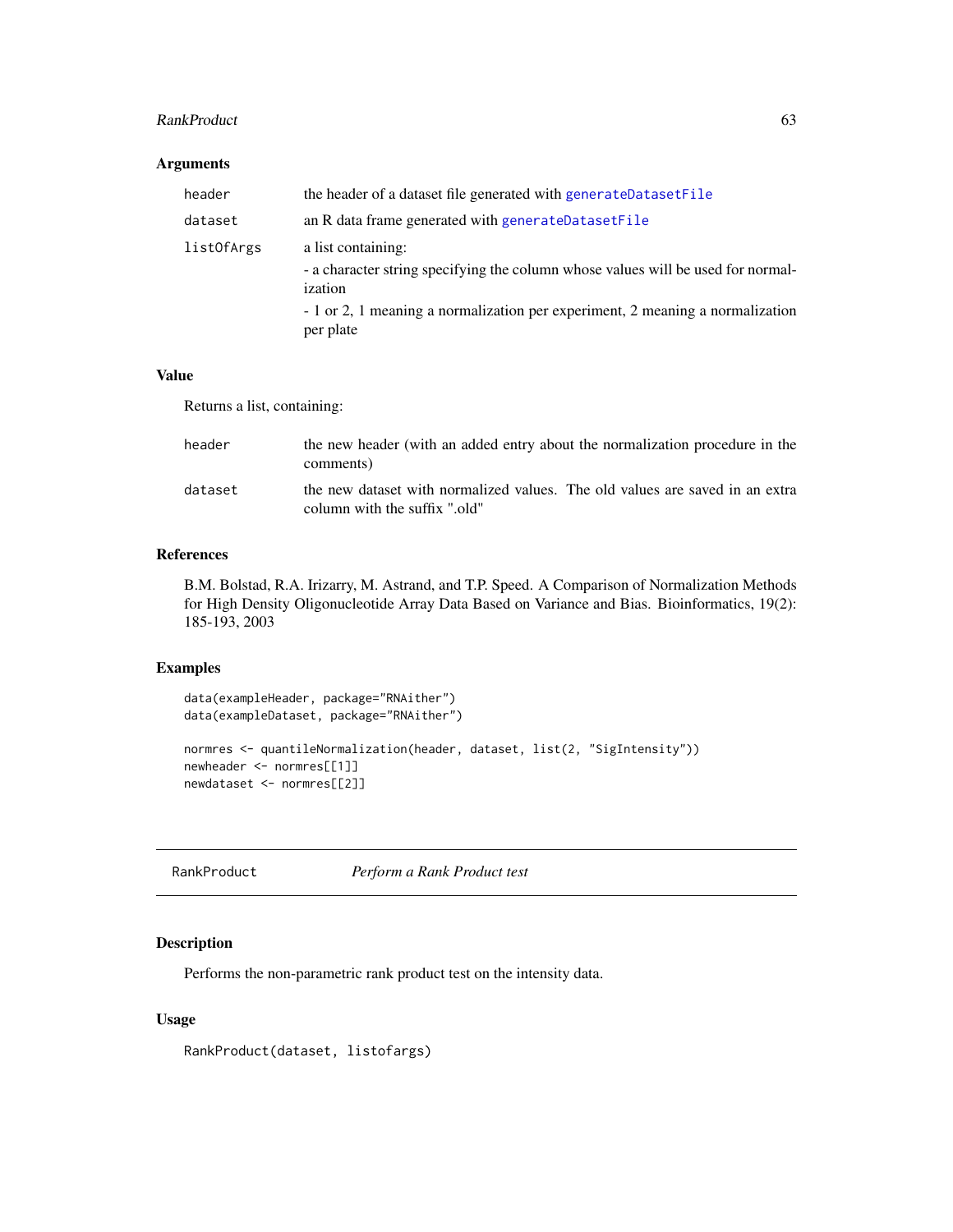# Arguments

| dataset    | an R data frame generated with generateDatasetFile                                |
|------------|-----------------------------------------------------------------------------------|
| listofargs | a list containing:                                                                |
|            | - the number of permutations to perform to compute the p-values (usually 100)     |
|            | - 1 or 2, depending if the search is for a significant decrease or increase       |
|            | - a character string specifying the column whose values will be used for the test |
|            | - a character string specifying the name of the dataset column to be used to      |
|            | define the replicate, for example "GeneName" or "Internal_GeneID"                 |

#### Value

Returns a list containing

| pValVec             | a named vector of p-values                               |  |
|---------------------|----------------------------------------------------------|--|
| dataset             | the dataset with an added column "p. value. rankproduct" |  |
|                     | paste("pValue.rankproduct", testType, sep="_")           |  |
|                     | the character string "p.value.rankproduct"               |  |
| "Rank product test" |                                                          |  |
|                     | the character string "Rank product test"                 |  |
|                     |                                                          |  |

The p values returned are equivalent to the percentage of false prediction (pfp), which in theory is the equivalent of false discovery rate (FDR). It is possible that they are larger than 1.

#### See Also

[Ttest](#page-80-0), [MannWhitney](#page-47-0)

# Examples

```
data(exampleHeader, package="RNAither")
data(exampleDataset, package="RNAither")
pvals1 <- RankProduct(dataset, list(100, 1, "SigIntensity", "GeneName"))
pValVec1 <- pvals1[[1]]
scoredDataset1 <- pvals1[[2]]
```
replicatesCV *Compute the correlation of variation (CV)*

# Description

Computes the correlation of variation as defined in Tseng et al. (see References)

#### Usage

replicatesCV(header, dataset, PlotTitle, col4val, col4anno, plotDesign, showPlot)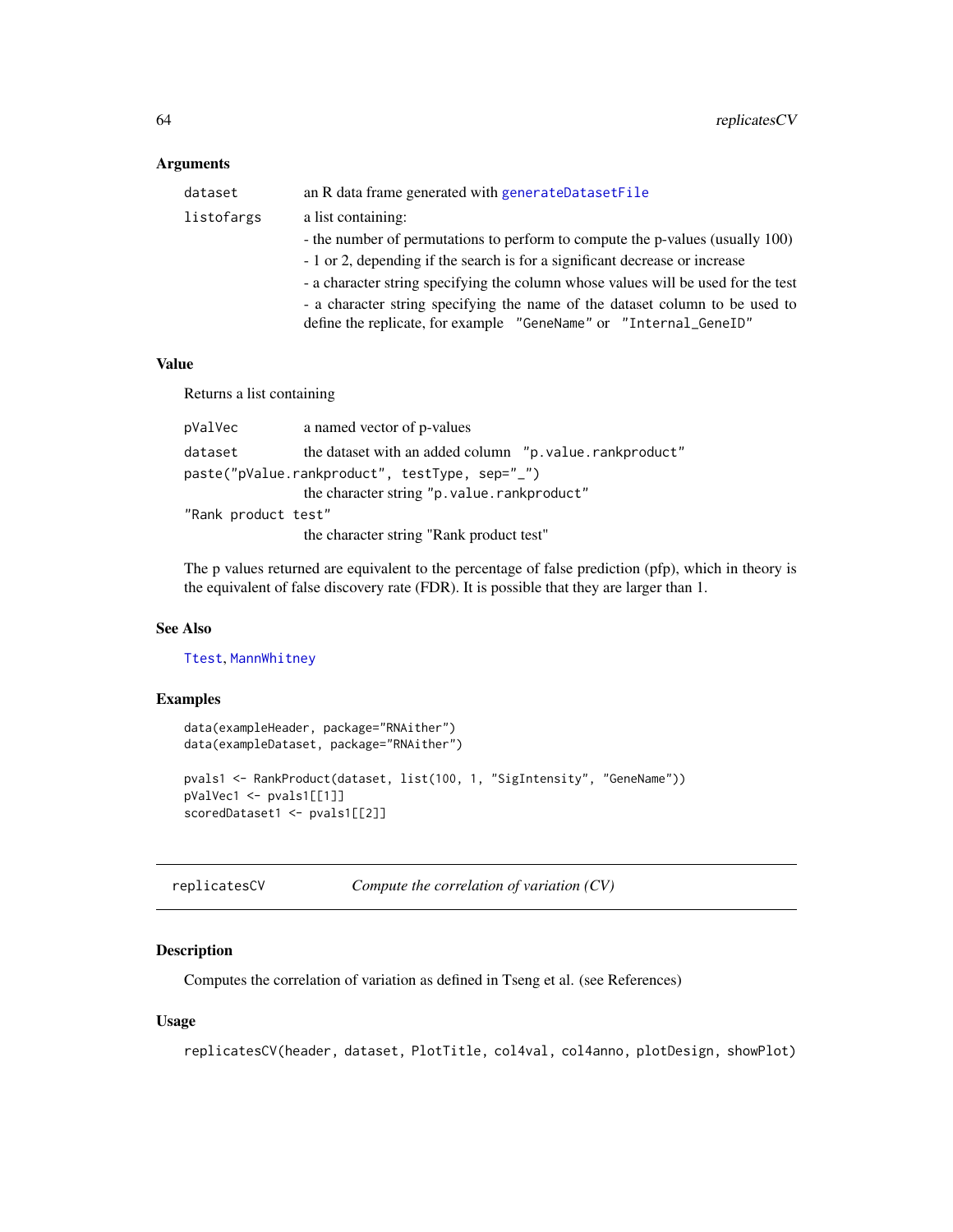# replicatesCV 65

# Arguments

| header     | the header of a dataset file generated with generateDatasetFile                                                                          |
|------------|------------------------------------------------------------------------------------------------------------------------------------------|
| dataset    | an R data frame generated with generateDatasetFile                                                                                       |
| PlotTitle  | the plot title                                                                                                                           |
| col4val    | a character string specifying the column whose values will be used to compute<br>the correlation of variation                            |
| col4anno   | a character string specifying the name of the dataset column to be used to define<br>the replicate, e.g. "GeneName" or "Internal_GeneID" |
| plotDesign | 1 or 2. 1 will generate one window containing all plots, 2 will generate a series<br>of plots.                                           |
| showPlot   | 0 or 1. 1 will open one or several plot windows in the R GUI, 0 will only save<br>the plot(s) without opening windows.                   |

## Value

The correlation of variation of an siRNA is defined as the standard deviation of its values divided by their mean.

The function generates a plot of the average intensity against the CV for each experiment. The plot will be saved as a pdf and a png file named after the experiment name specified in the header concatenated with the PlotTitle.

The function returns a list containing:

| histoName    | the plotname                       |
|--------------|------------------------------------|
| minOfScreens | the number of the first experiment |
| numOfScreens | the number of the last experiment  |

## References

G. C. Tseng et al. Issues in cDNA microarray analysis: quality filtering, channel normalization, models of variations and assessment of gene effects. Nucleic Acids Res, 29(12): 2549-2557, 2001.

```
data(exampleHeader, package="RNAither")
data(exampleDataset, package="RNAither")
replicatesCV(header, dataset, "Correlation of Variation versus Mean Intensity",
"SigIntensity", "GeneName", 1, 0)
```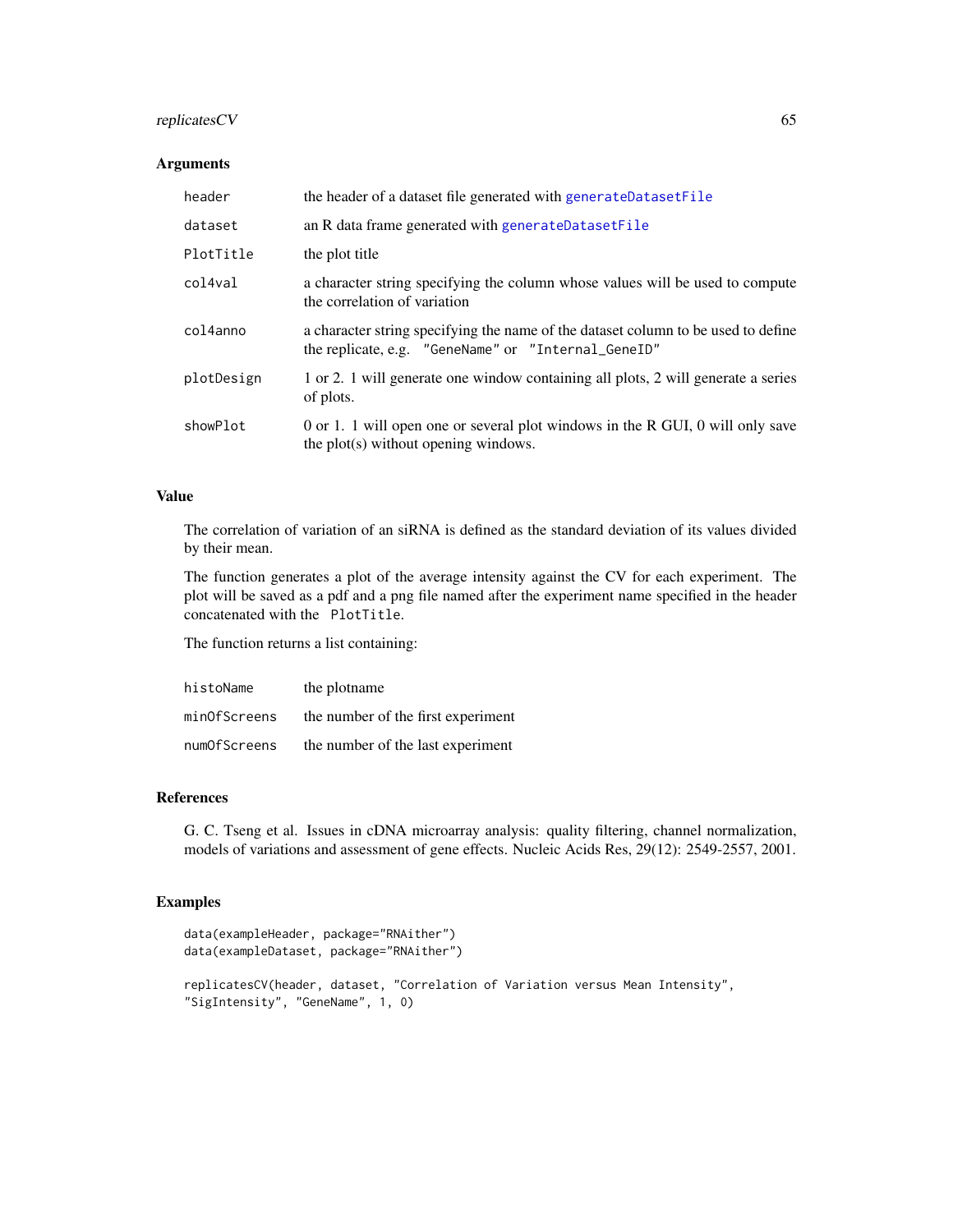replicatesSpearmancor *Compute the correlation coefficient betwenn replicates or experiments*

#### Description

Computes Spearman's rank correlation coefficient for each replicate - either inside each experiment, or between experiments.

#### Usage

replicatesSpearmancor(header, dataset, flag, col4val, col4anno, fileNameSuffix)

#### Arguments

| header   | the header of a dataset file generated with generateDatasetFile                                                                                                                                                                                                            |
|----------|----------------------------------------------------------------------------------------------------------------------------------------------------------------------------------------------------------------------------------------------------------------------------|
| dataset  | an R data frame generated with generateDatasetFile                                                                                                                                                                                                                         |
| flag     | 1 or 2. 1 will compute the coefficient for a maximum of 3 replicates, for each<br>experiment available in the dataset. 2 will summarize the replicates from each<br>experiment with their root mean square and compute the correlation coefficient<br>between experiments. |
| col4val  | a character string specifying the column whose values will be used to compute<br>the correlation coefficient                                                                                                                                                               |
| col4anno | a character string specifying the name of the dataset column to be used to define<br>the replicate, e.g. "GeneName" or "Internal_GeneID"                                                                                                                                   |
|          | fileNameSuffix a character string that will be used to name the output file containing a table with<br>the correlation coefficients.                                                                                                                                       |

#### Value

For flag==1, the correlation coefficients are printed out to the shell and saved in a text file named after the experiment name specified in the header concatenated with the character string filenamesuffix and "Spearmancor.txt".

For flag==2, the correlation coefficients are printed out to the shell and saved in a text file named after the experiment name specified in the header concatenated with the character string filenamesuffix and "Spearmancor\\_AllExp.txt".

The function returns a table containing the correlation coefficients.

```
data(exampleHeader, package="RNAither")
data(exampleDataset, package="RNAither")
replicatesSpearmancor(header, dataset, 1, "SigIntensity", "GeneName", "testfile1_")
```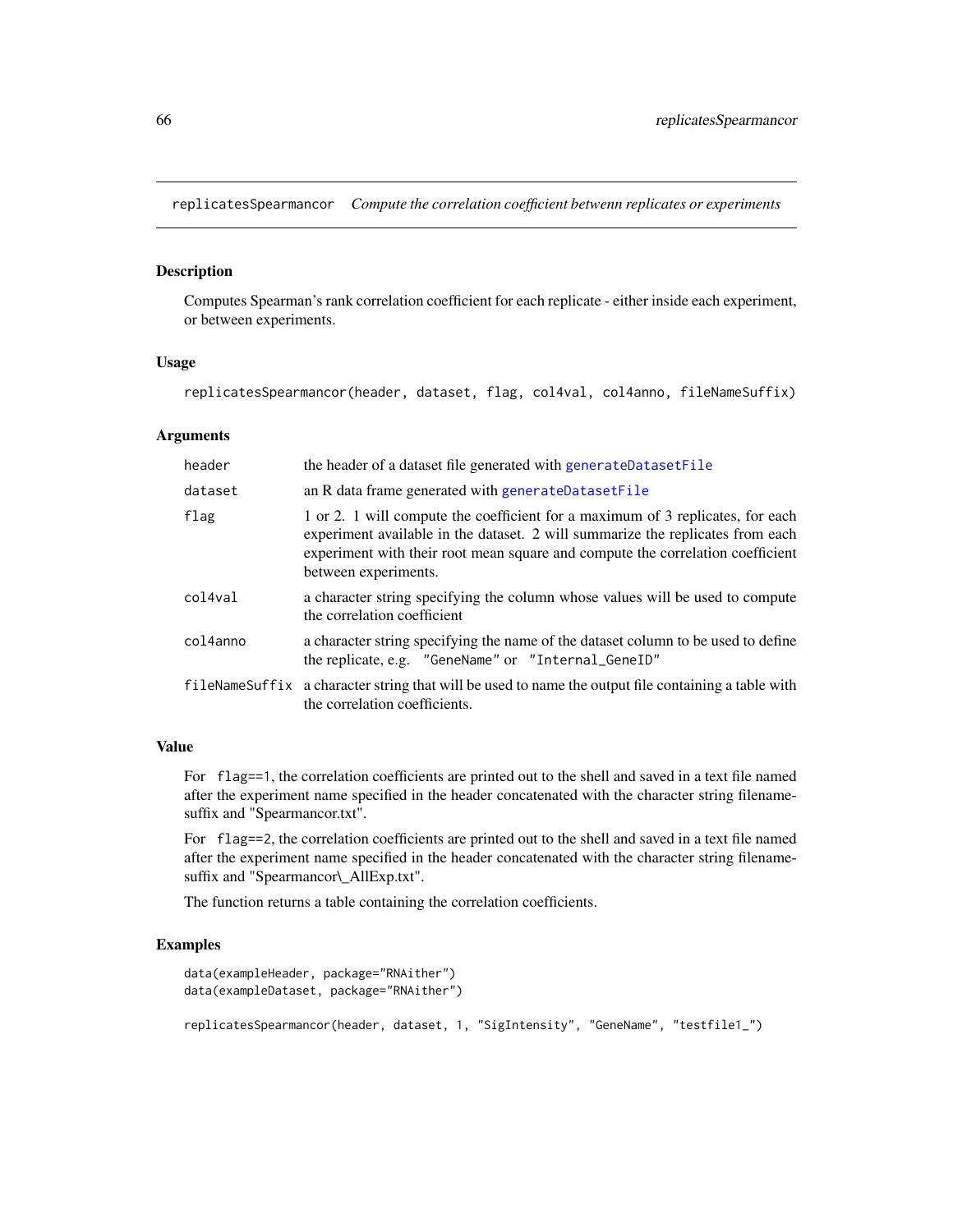Computes the root mean square of replicate values

# Usage

 $rms(Ivec, na.rm = T)$ 

# Arguments

| Ivec  | All channel values for a specific siRNA/gene |
|-------|----------------------------------------------|
| na.rm | Removes NA values                            |

# Value

A double giving the root mean square of the given replicate values.

#### See Also

[trim](#page-79-0), [closestToZero](#page-5-0), [furthestFromZero](#page-22-0), [summarizeReps](#page-77-0), [summarizeRepsNoFiltering](#page-78-0)

# Examples

```
data(exampleDataset, package="RNAither")
```

```
Indexes <- findReplicates(dataset, "GeneName", "CPSF1")
rmsval <- rms(dataset$SigIntensity[Indexes])
```
rnaither *Wrapper function for full automated analysis*

# Description

Performs a standard analysis of the data (quality and statistics) from a dataset file.

# Usage

rnaither(data, expname, excludeCellcounts="none", logtransform=FALSE, normalization=c("lowess","bsco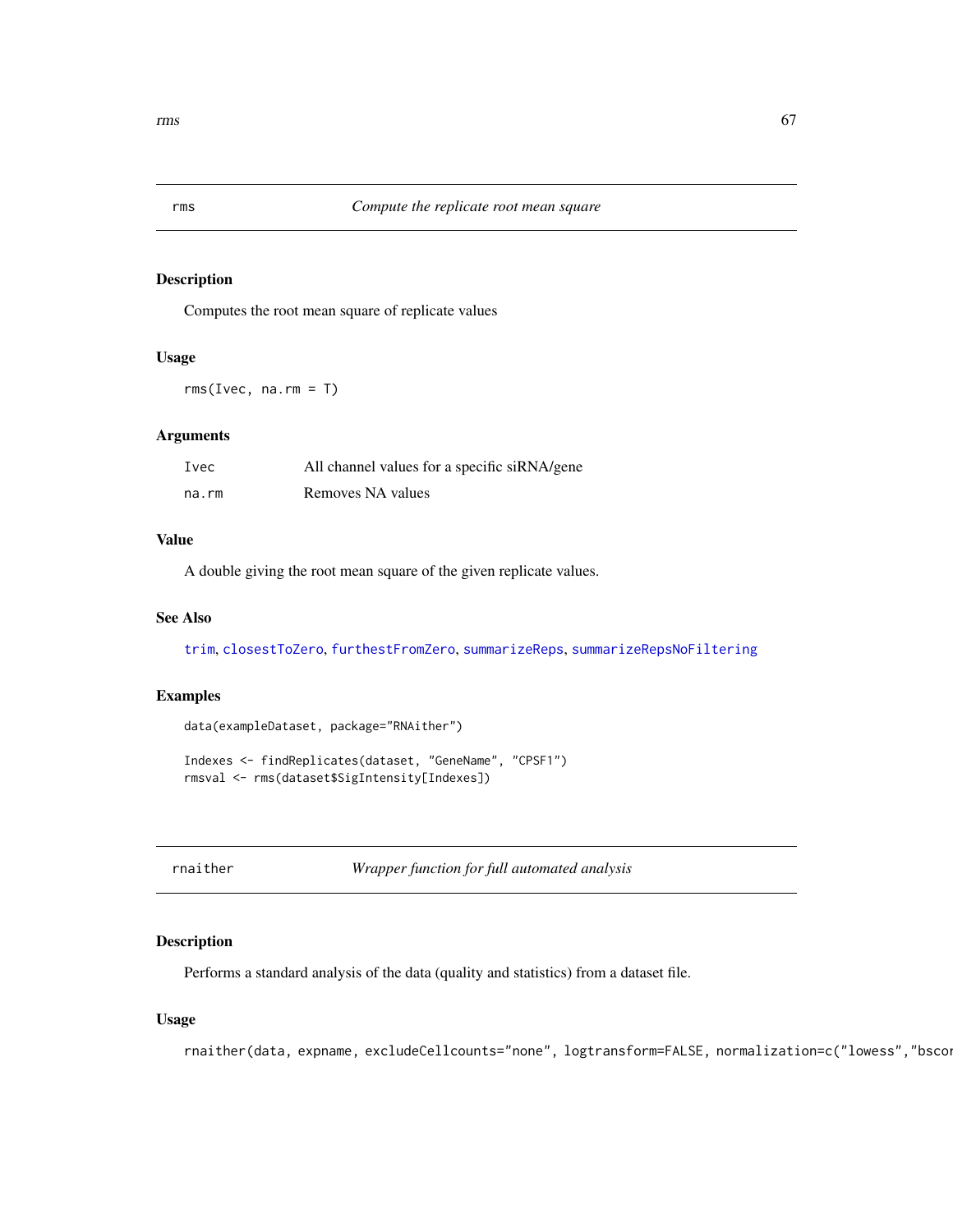#### Arguments

data A data frame containing the experimental data to analyze. Each row is corresponding to one well, with the following columns:

- Spotnumber The position of the well on the plate
- Internal GeneID The ID of the siRNA
- GeneName The gene name
- SpotType Can be -1, 0, 1 or 2. Type -1 wells (e.g. emtpy wells, wells with poor quality) are not considered in subsequent analyses but are kept in the data set for the sake of completeness. Type 0 wells correspond to negative controls, type 1 wells to positive controls. Type 2 wells correspond to the standard data wells.
- SigIntensity The signal intensity (channel 1)
- SDSIntensity The standard deviation of the signal intensity, if available
- Background The background per well, if available
- LabtekNb The plate number
- RowNb The row number
- ColNb The column number
- ScreenNb The screen number
- NbCells E.g. the number of cells identified in the well (channel 2)
- PercCells The ratio (number of identified cells)/(number of identified objects)
- expname A character string, assigning a name to the experiment. This will be used as title in the html output generated by rnaither.
- excludeCellcounts

a string constant, one of "none", "lowest", "both", "lowestperplate" or "bothperplate". The default is "none". This parameter can be used to exclude wells from the analysis that have very low or very high numbers of cells.

- "none"No wells will be excluded based on the number of cells they contain.
- "lowest", "lowestperplate"The wells with the lowest 5 percent of cellcounts will be excluded from further analysis. "lowest" will consider the entire screen at once, and exclude the wells that are overall the lowest 5 percent. "lowestperplate" will consider each plate separately, excluding on each plate the 5 percent of wells having the lowest cellcounts.
- "both", "bothperplate"The wells with the lowest and highest 5 percent of cellcounts will be excluded from further analysis. Excluding wells with high cell counts may be useful for image based screens, if it is suspected that cells overlap in images, which might cause problems for image processing. "both" will consider the entire screen at once, and exclude the wells that are overall the lowest and highest 5 percent. "bothperplate" will consider each plate separately, excluding on each plate the 5 percent of wells having the lowest and highest cellcounts.
- logtransform A logical variable, specifying whether or not the signal intensities should be log-transformed. Default is FALSE.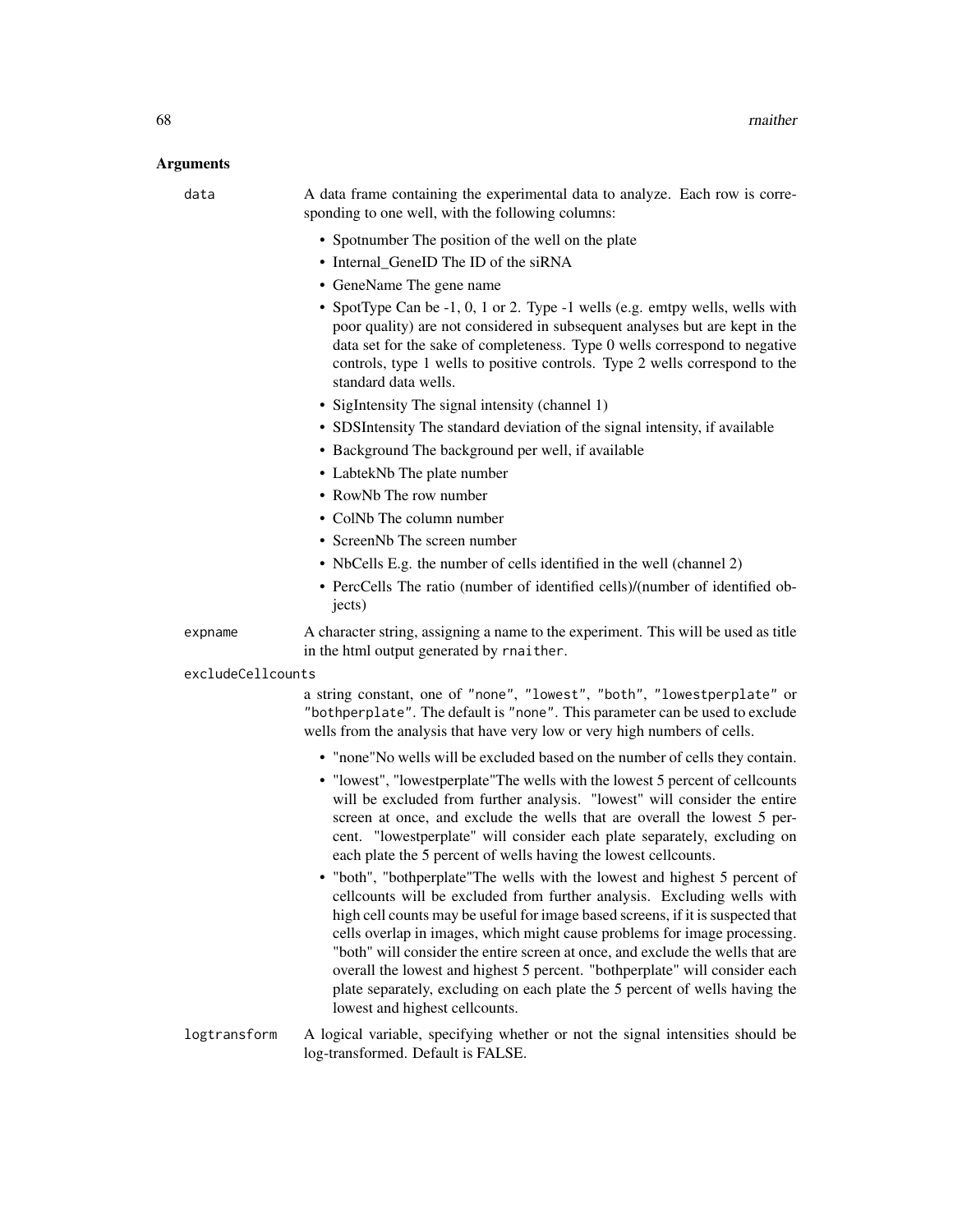#### rnaither **69**

| normalization | A list of strings containing the normalization steps to carry out. The default<br>are is c("lowess", "bscore"). The following normalization procedures are<br>available:                                                                                                                                                                                          |
|---------------|-------------------------------------------------------------------------------------------------------------------------------------------------------------------------------------------------------------------------------------------------------------------------------------------------------------------------------------------------------------------|
|               | • "lowess" To carry out lowess normalization. This corrects for effects of cell<br>counts on the signal intensities.                                                                                                                                                                                                                                              |
|               | • "liwong"To carry out Li-Wong rank normalization of the signal intensities.                                                                                                                                                                                                                                                                                      |
|               | • "varadjust" To divide each signal intensity value by the variance of the signal<br>intensities on the respective plate.                                                                                                                                                                                                                                         |
|               | • "divnorm" To divide each signal intensity value by the median signal inten-<br>sity of the respective plate.                                                                                                                                                                                                                                                    |
|               | • "quantile"To carry out a quantile normalization on the signal intensities.                                                                                                                                                                                                                                                                                      |
|               | • "bscore"To carry out a bscore normalization on the signal intensities (cor-<br>rects for spatial effects on a plate.                                                                                                                                                                                                                                            |
|               | · "zscore"To carry out a zscore normalization (subtract median of plate, di-<br>vide by median absolute deviation per plate).                                                                                                                                                                                                                                     |
|               | • "negcontrol"To normalize on the negative controls - subtract median of neg-<br>ative controls, divide by MAD of negative controls, per plate.                                                                                                                                                                                                                   |
|               | • "percontrol"To do a percentage of controls normalization - Rescale signal<br>intensities so that mean of negative controls is 100, mean of positive con-<br>trols is 0.                                                                                                                                                                                         |
|               | • "percneg"To do a percentage of negative controls normalization - set mean<br>of negative controls to 100, zero signal intensity remains at 0. Normaliza-<br>tion routines will be executed in the order as they occur in the list.                                                                                                                              |
| test          | Specify what statistical test should be used to identify hits. One of                                                                                                                                                                                                                                                                                             |
|               | • "ttest" to carry out a t-test if the mean score for a given siRNA / Gene is 0.                                                                                                                                                                                                                                                                                  |
|               | • "wilcox" to carry out a Wilcoxon test if the mean score for a given siRNA /<br>Gene is 0.                                                                                                                                                                                                                                                                       |
|               | • "none"to carry out no statistical test.                                                                                                                                                                                                                                                                                                                         |
|               | The default is "ttest".                                                                                                                                                                                                                                                                                                                                           |
| scorethresh   | The threshold on the normalized score to be used to identify hits. The default is<br>2.0, hence siRNAs with score $> +2$ or score $< -2$ are considered hits.                                                                                                                                                                                                     |
| pvalthresh    | The threshold on the p-value from the statistical test to be used to identify hits.<br>The default is 0.05                                                                                                                                                                                                                                                        |
| dogo          | A logical variable, specifies whether or not a Gene Ontology-based analysis<br>should be carried out. This parameter is currently ignored, GO is presently not<br>supported nby the rnaither wrapper.                                                                                                                                                             |
| outdir        | a string specifying the directory in which the results should be stored. Can be<br>an absolute or relative path.                                                                                                                                                                                                                                                  |
| layoutnames   | A list of strings, that can be used to assign names to different layouts in the<br>screen. The list should contain the same number of elements as there are differ-<br>ent layouts in the screen. These names will be used as labels for the layouts in<br>the html output. If this parameter is not specified, layouts will be numbered in<br>the canonical way. |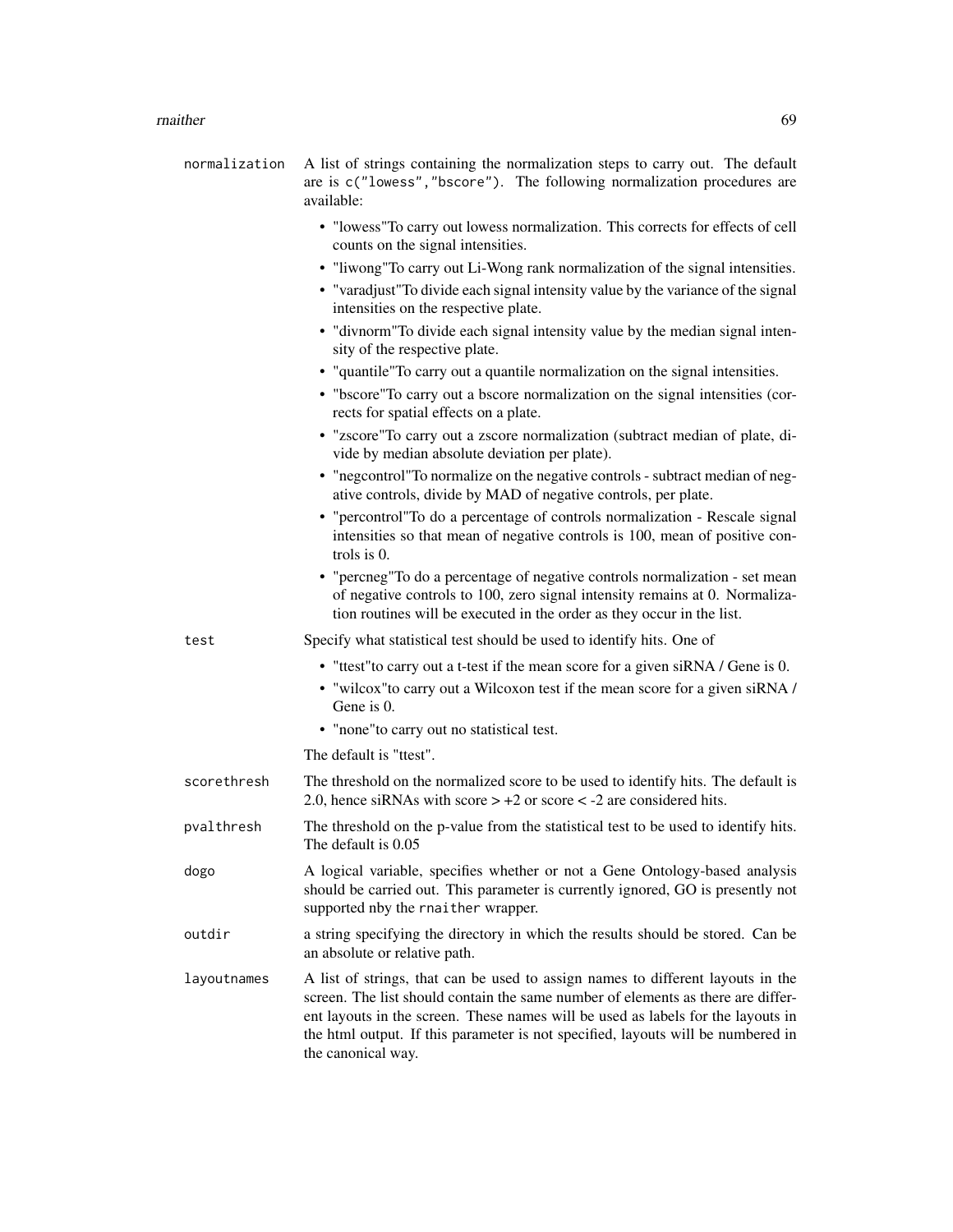| makeplots | TRUE or FALSE, if set to FALSE, only a subset of the quality control plots will<br>be generated. This speeds up processing, but will result in missing images in the<br>html output.                                                                              |
|-----------|-------------------------------------------------------------------------------------------------------------------------------------------------------------------------------------------------------------------------------------------------------------------|
| reorder   | logical variable, indicating whether dataset should be reordered prior to process-<br>ing further. This is recommended if the data frame is incomplete, i.e. if wells<br>or plates are missing completely. reorder=T will considerably slow down the<br>analysis. |

#### Value

Generates the html output file index.html in the directory specified by the outdir parameter.

#### Examples

```
data(exampleDataset, package="RNAither")
```
rnaither(dataset, expname="Example", excludeCellcounts="none", logtransform=FALSE, normalization=c("lowess","zso

saveDataset *Save the normalized dataset into a dataset text file*

#### Description

Saves the normalized dataset and corresponding header into the specified dataset text file.

#### Usage

```
saveDataset(header, data, dataSetFile)
```
#### Arguments

| header      | the header of a dataset file generated with generateDatasetFile                                                                 |
|-------------|---------------------------------------------------------------------------------------------------------------------------------|
| data        | an R data frame generated with generateDatasetFile                                                                              |
| dataSetFile | the name of the text file the data will be saved in; can be the same as the old file<br>(will be overwritten without prompting) |

```
data(exampleHeader, package="RNAither")
data(exampleDataset, package="RNAither")
normres <- divNorm(header, dataset, list(median, 2, 1, "SigIntensity", 1))
newheader <- normres[[1]]
newdataset <- normres[[2]]
saveDataset(newheader, newdataset, "save_testfile1.txt")
```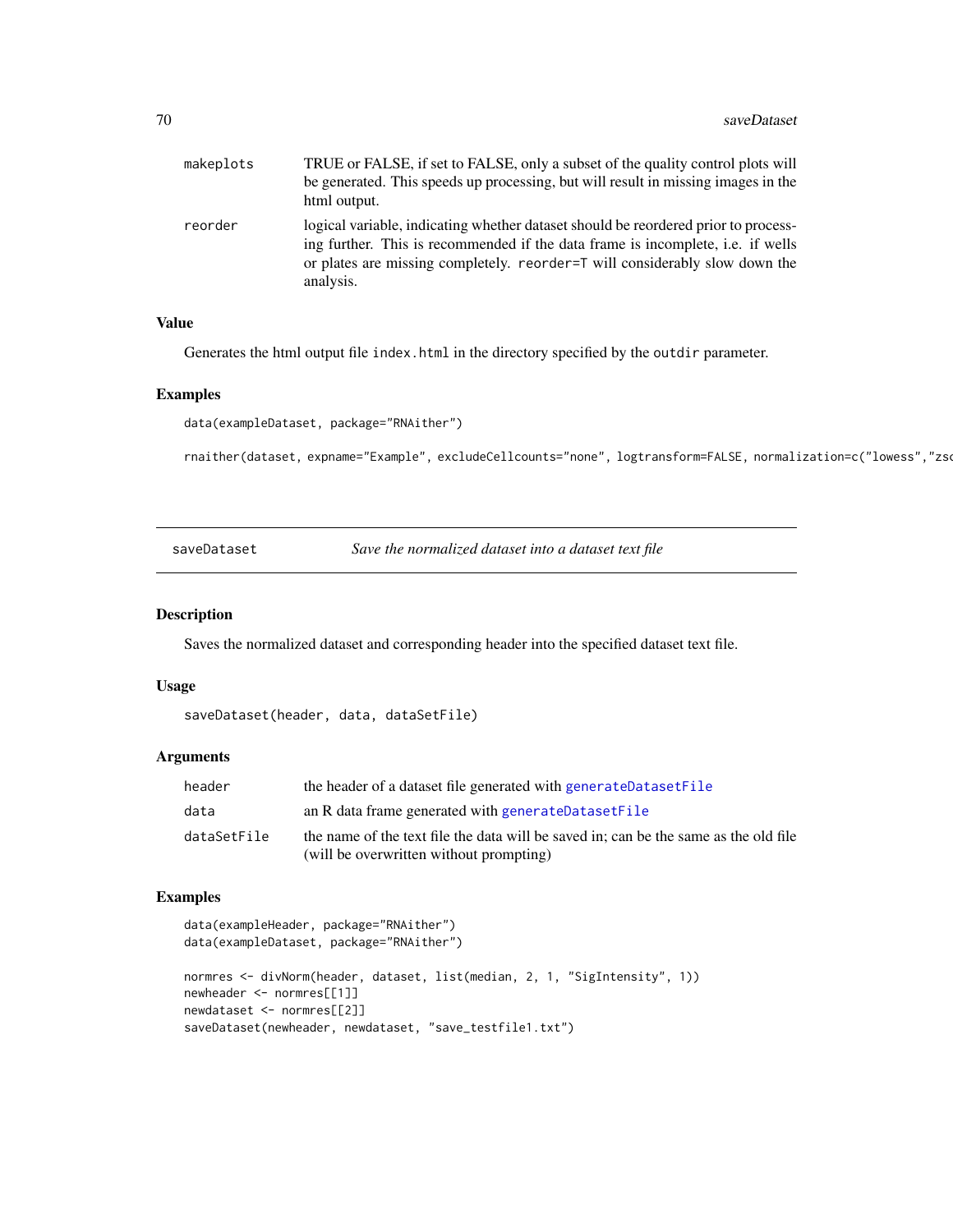saveOldIntensityColumns

*Save old intensity value columns*

## Description

Duplicates the specified column and adds it to the end of the dataset.

#### Usage

saveOldIntensityColumns(dataset, col4val)

# Arguments

| dataset | an R data frame generated with generateDatasetFile                              |
|---------|---------------------------------------------------------------------------------|
| col4val | a character string specifying the column whose values will be saved as an extra |
|         | column before normalization                                                     |

# Value

The values in the chosen column are saved in an extra column with the suffix ".old".

#### Examples

```
data(exampleDataset, package="RNAither")
newdataset <- saveOldIntensityColumns(dataset, "SigIntensity")
```
savepValVec *Save p-values to file*

## Description

Saves a vector of p-values to a text file.

# Usage

```
savepValVec(pValVec, filename)
```
# Arguments

| pValVec  | a vector of p-values                               |
|----------|----------------------------------------------------|
| filename | the name of the text file to save the p-values to. |

# See Also

[Ttest](#page-80-0)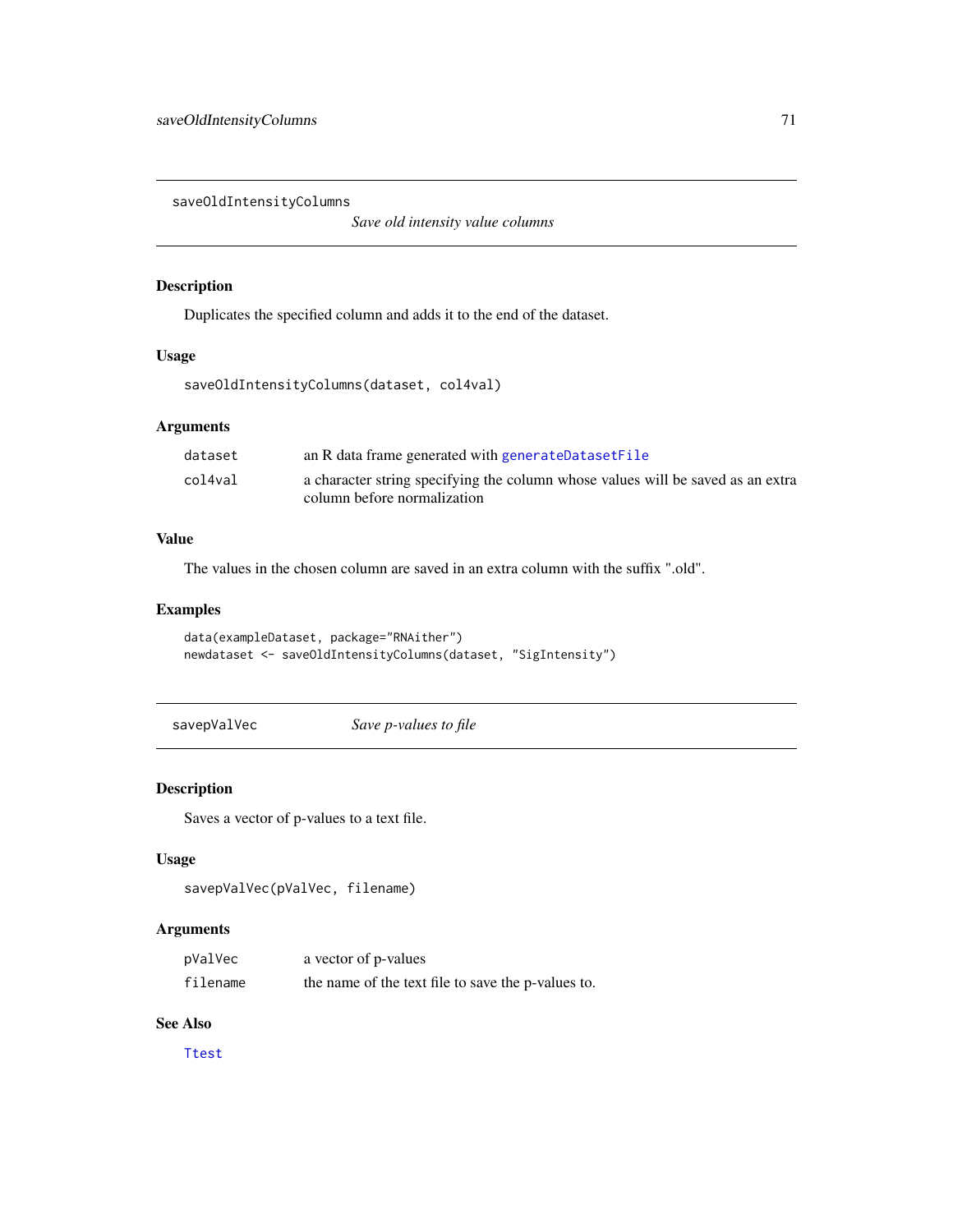# Examples

data(pValVec1, package="RNAither")

##for details on the generation of pValVec1, see the example of the Ttest function linked above.

```
savepValVec(pValVec1, "pvals_testfile1.txt")
```

| scoredDataset1 | A dataset containing an additional column showing the p-values, after |
|----------------|-----------------------------------------------------------------------|
|                | a median normalization and a t-test                                   |

# Description

See [divNorm](#page-19-0) and [Ttest](#page-80-0) for details

# Usage

scoredDataset1

# Format

see [generateDatasetFile](#page-23-0) for details

| scoredDataset2 | A dataset containing an additional column showing the p-values after |
|----------------|----------------------------------------------------------------------|
|                | a Mann-Whitney test                                                  |

# Description

See [MannWhitney](#page-47-0) for details

# Usage

scoredDataset1

#### Format

see [generateDatasetFile](#page-23-0) for details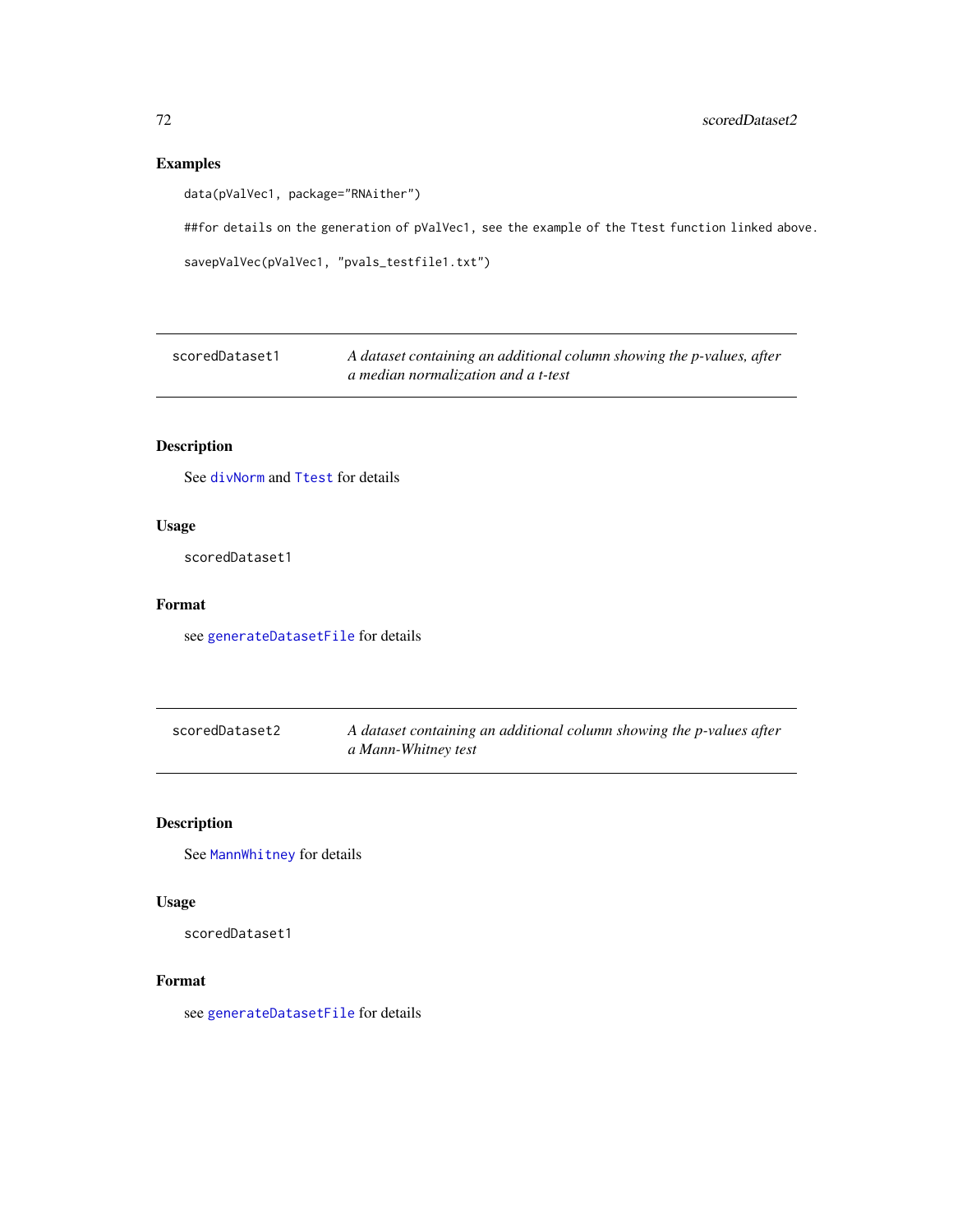<span id="page-72-0"></span>Computes the signal to noise ratio for all data, per experiment and per plate for a complete dataset file and plots histograms of the results.

#### Usage

```
SNRQualControl(dataSetFile, nbLinesHeader, channel, noise, plotTitle, showPlot)
```
# Arguments

| dataSetFile   | a dataset file generated with generateDatasetFile                                                                        |
|---------------|--------------------------------------------------------------------------------------------------------------------------|
| nbLinesHeader | typically 3                                                                                                              |
| channel       | a character string specifying the name of the column containing the values for<br>computing the SNR, e.g. "SigIntensity" |
| noise         | A character string specifying the name of the column containing the values for<br>computing the SNR, e.g. "Background"   |
| plotTitle     | the plot title                                                                                                           |
| showPlot      | 0 or 1. 1 will open one or several plot windows in the R GUI, 0 will only save<br>the plot(s) without opening windows    |

#### Value

Shows histogram plots of the SNR for the whole dataset file, per experiment and per plate and saves them in a pdf file. The name of the file will be the concatenation of the experiment name specified in the header and the function argument plotTitle.

```
data(exampleHeader, package="RNAither")
data(exampleDataset, package="RNAither")
saveDataset(header, dataset, "save_testfile1.txt")
SNRQualControl("save_testfile1.txt", 3, "SigIntensity", "Background", "SNR", 1)
```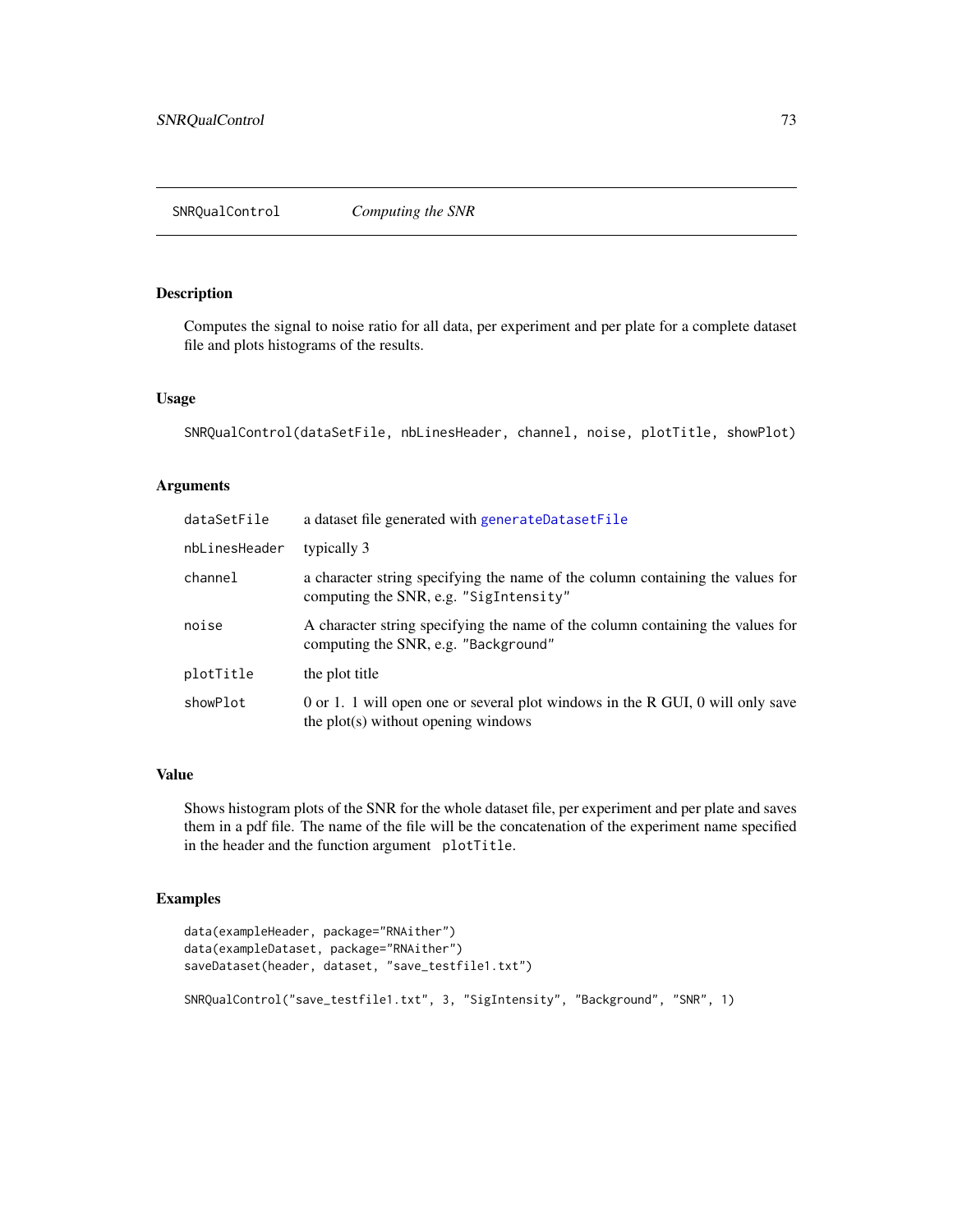<span id="page-73-0"></span>

Generate plots of plates and their intensity values.

# Usage

spatialDistrib(header, dataset, plotTitle, col4plot, col4anno, showPlot)

#### Arguments

| header    | the header of a dataset file generated with generateDatasetFile                                                        |
|-----------|------------------------------------------------------------------------------------------------------------------------|
| dataset   | an R data frame generated with generateDatasetFile                                                                     |
| plotTitle | the plot title                                                                                                         |
| col4plot  | a character string specifying the column whose values will be used for the plot                                        |
| col4anno  | a character string specifying the column whose values will be used for the an-<br>notation of the plot                 |
| showPlot  | 0 or 1. 1 will open one or several plot windows in the R GUI, 0 will only save<br>the plot(s) without opening windows. |

#### Value

For each plate, the plot will be saved as a png file named after the experiment name specified in the header concatenated with the plotTitle, the number of the experiment, and the number of the plate.

Wells containing positive controls are marked with a "P", wells containing negative controls with an "N".

Each plate will also be saved as an html file containing mouse-overs with the siRNA name for each well.

The function returns a list containing:

| histoName                     | the plotname                                                                 |
|-------------------------------|------------------------------------------------------------------------------|
| c(minOfScreens, numOfScreens) |                                                                              |
|                               | a vector with the number of the first experiment and of the last experiment  |
| c(minOfPlates, numOfPlates)   |                                                                              |
|                               | a vector with the number of the first plate and the number of the last plate |

# See Also

[compareReplicateSD](#page-9-0), [compareReplicateSDPerScreen](#page-10-0)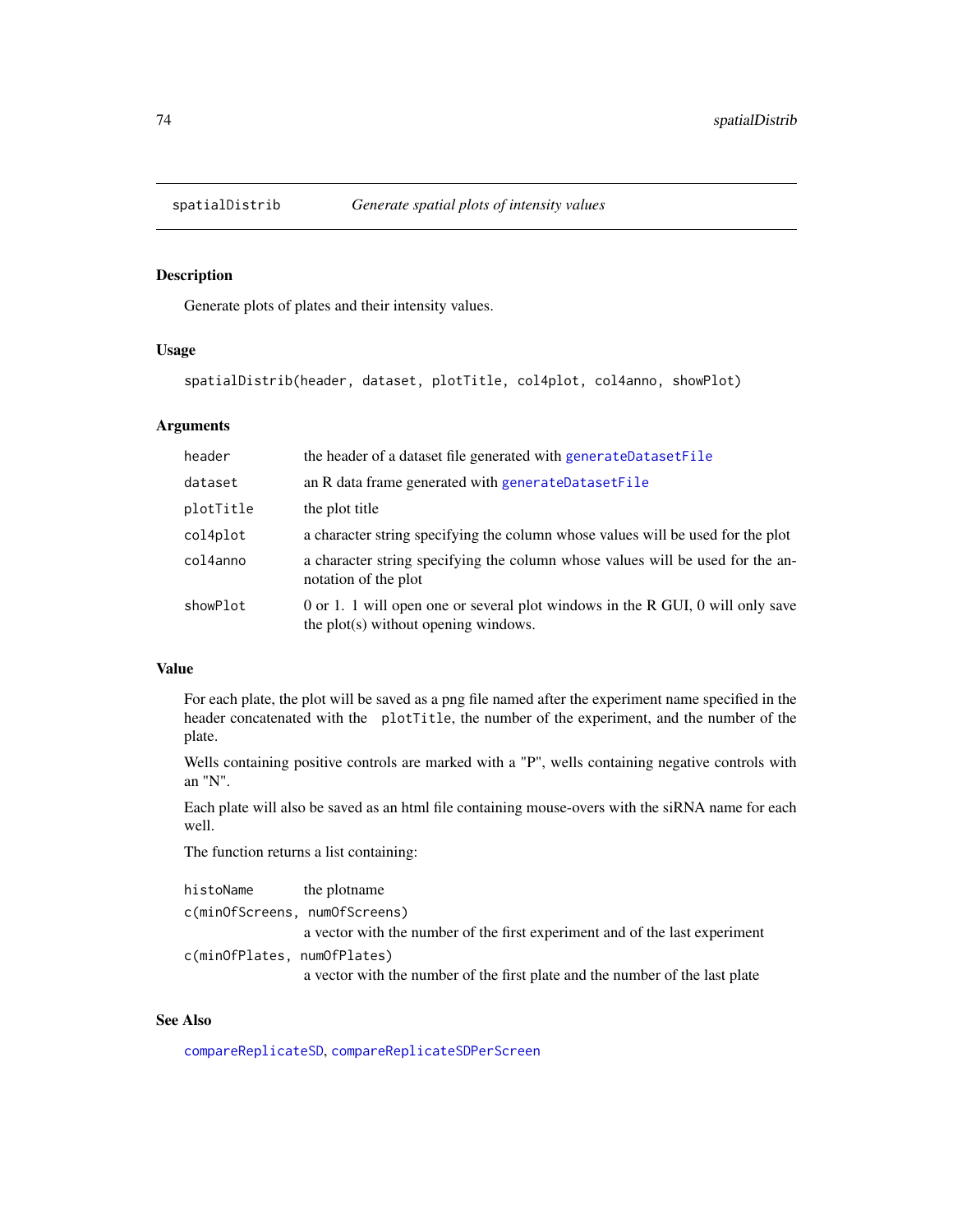# <span id="page-74-0"></span>spatialDistribHits 75

#### Examples

```
data(exampleHeader, package="RNAither")
data(exampleDataset, package="RNAither")
```
spatialDistrib(header, dataset, "Spatial distribution of cell counts", "NbCells", "GeneName", 1)

spatialDistribHits *Plotting the spatial distribution of the hits*

#### Description

Plots the plates showing the spatial distribution of the hits using the plotPlate function of the prada package.

# Usage

```
spatialDistribHits(header, dataset, plotTitle, col4hits, col4anno, showPlot)
```
# Arguments

| header    | the header of a dataset file generated with generateDatasetFile                                                                          |
|-----------|------------------------------------------------------------------------------------------------------------------------------------------|
| dataset   | an R data frame generated with generateDatasetFile                                                                                       |
| plotTitle | the plot title                                                                                                                           |
| col4hits  | a character vector specifying the name of the dataset column containing the<br>binary hit vector                                         |
| col4anno  | a character string specifying the name of the dataset column to be used to define<br>the replicate, e.g. "GeneName" or "Internal_GeneID" |
| showPlot  | 0 or 1. 1 will open one or several plot windows in the R GUI, 0 will only save<br>the plot(s) without opening windows.                   |

#### Value

For each plate, the plot will be saved as a png file named after the experiment name specified in the header concatenated with the plotTitle, the number of the experiment, and the number of the plate.

Wells containing positive controls are marked with a "P", wells containing negative controls with an "N".

Each plate will also be saved as an html file containing mouse-overs with the siRNA name for each well.

The function returns a list containing:

```
histoName the plotname
c(minOfScreens, numOfScreens)
                 a vector with the number of the first experiment and of the last experiment
c(minOfPlates, numOfPlates)
                 a vector with the number of the first plate and the number of the last plate
```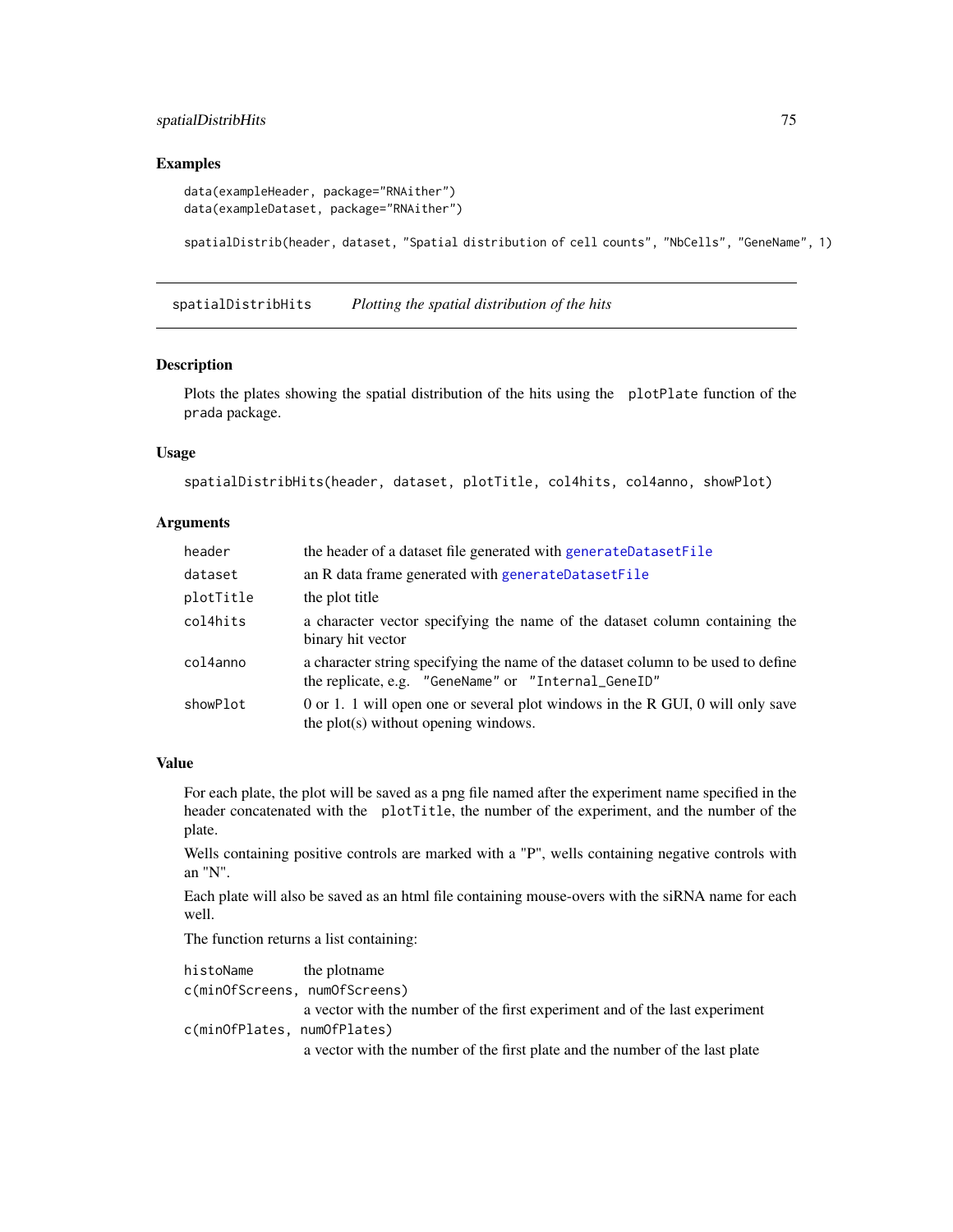# See Also

[Ttest](#page-80-0)

#### Examples

```
data(exampleHeader, package="RNAither")
data(pValVec1, package="RNAither")
data(scoredDataset1, package="RNAither")
```
##for details on the generation of pValVec1 and scoredDataset1, see the example of the Ttest function linked above.

```
scoredHits1 <- hitselectionPval(scoredDataset1, pValVec1, "SigIntensity", "Hits1", 0.05,
"GeneName", "pvalue_testfile1.txt")
```

```
hitDataset1 <- scoredHits1[[1]]
```
spatialDistribHits(header, hitDataset1, "Spatial distribution of hits", "Hits1", "GeneName", 1)

subtractBackground *Background substraction*

# Description

Substracts a specified background value from the intensity values.

# Usage

```
subtractBackground(header, dataset, listOfArgs)
```
# Arguments

| header     | the header of a dataset file generated with generateDatasetFile                                                                                                                                              |
|------------|--------------------------------------------------------------------------------------------------------------------------------------------------------------------------------------------------------------|
| dataset    | an R data frame generated with generateDatasetFile                                                                                                                                                           |
| listOfArgs | a list containing:<br>- a character string specifying the column whose values will be used for back-<br>ground substraction<br>- a character string specifying the column whose values will be used as back- |
|            | ground                                                                                                                                                                                                       |

# Value

A list containing:

| header  | The new header (with an added entry about the normalization procedure in the<br>comments)                                    |
|---------|------------------------------------------------------------------------------------------------------------------------------|
| dataset | The new dataset with normalized values. The old values are saved in an extra<br>column of the dataset with the suffix ".old" |

<span id="page-75-0"></span>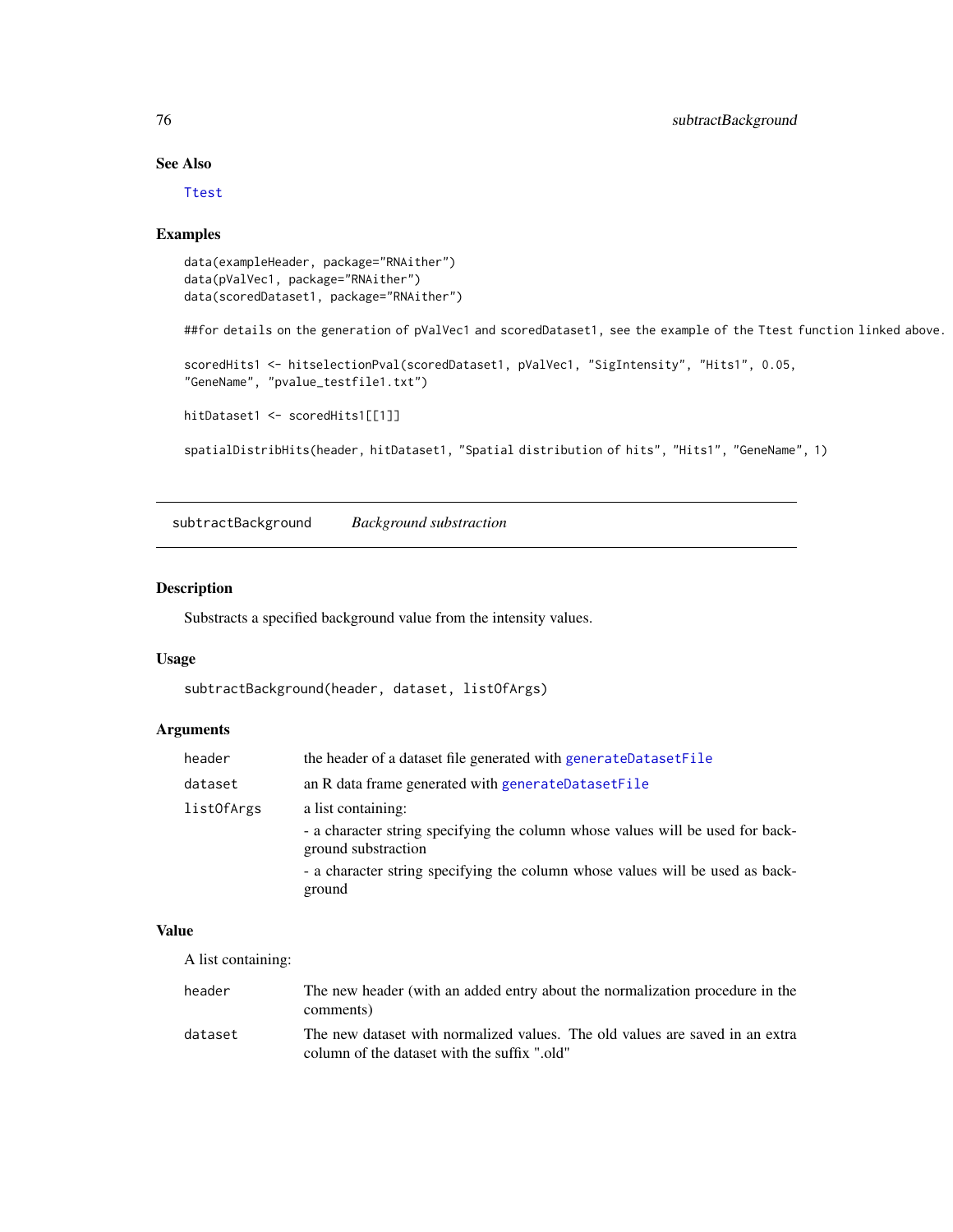# <span id="page-76-0"></span>sumChannels 77

# Examples

```
data(exampleHeader, package="RNAither")
data(exampleDataset, package="RNAither")
normres <- subtractBackground(header, dataset, list("SigIntensity", "Background"))
newheader <- normres[[1]]
newdataset <- normres[[2]]
```
sumChannels *Summarize channels*

# Description

Summarizes two channels, for example by computing their ratio.

#### Usage

sumChannels(header, dataset, funName, colname4ch1, colname4ch2)

# Arguments

| header      | the header of a dataset file generated with generateDatasetFile                                 |
|-------------|-------------------------------------------------------------------------------------------------|
| dataset     | an R data frame generated with generateDatasetFile                                              |
| funName     | the function used to summarize the two channels, for example divideChannels                     |
| colname4ch1 | a character string specifying the name of the dataset column containing the first<br>channel    |
| colname4ch2 | a character string specifying the name of the dataset column containing the sec-<br>ond channel |

# Details

The original dataset columns are saved as extra columns with the suffix ".old" by the function [saveOldIntensityColumns](#page-70-0).

# Value

A list containing:

| header     | the header with an entry about the channel summarization added in the com- |
|------------|----------------------------------------------------------------------------|
|            | ments section                                                              |
| newDataset | the new dataset                                                            |

# See Also

[eraseDataSetColumn](#page-21-0), [divideChannels](#page-18-0), [saveOldIntensityColumns](#page-70-0)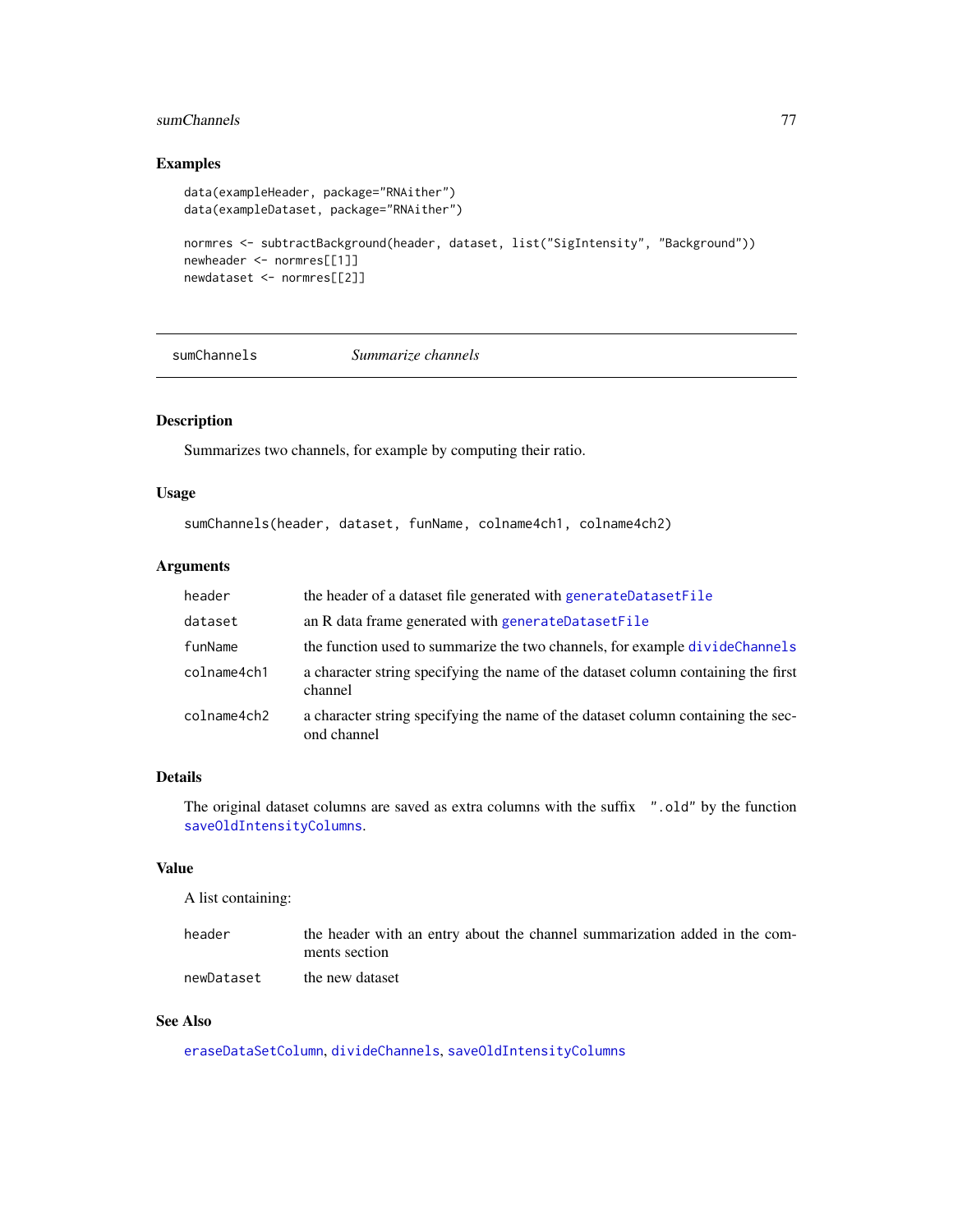#### Examples

```
data(exampleHeader, package="RNAither")
data(exampleDataset, package="RNAither")
```
newdataset=sumChannels(header, dataset, divideChannels, "SigIntensity", "NbCells")

<span id="page-77-0"></span>summarizeReps *Generate a new dataset with summarized replicates*

#### Description

Generates a new dataset with summarized replicates.

# Usage

```
summarizeReps(data, funSum, col4val, col4anno, cols2del)
```
#### Arguments

| data     | an R data frame generated with generateDatasetFile                                                                                                          |
|----------|-------------------------------------------------------------------------------------------------------------------------------------------------------------|
| funSum   | a function used to summarize the values of a replicate, e.g.<br>median.<br>mean.<br>rms, trim, max, min, closestToZero, furthestFromZero,                   |
| col4val  | a character vector (containing for example "SigIntensity", Background,<br>NbCells, PercCells, ) specifying the columns that will be summarized by<br>funSum |
| col4anno | a character string specifying the name of the dataset column to be used to define<br>the replicate, e.g. "GeneName" or "Internal_GeneID"                    |
| cols2del | a character vector containing the columns to delete, for example "SDSIntensity"                                                                             |

#### Details

All columns containing replicate values will be summarized by funSum. For all columns containing positions, screen numbers, plate numbers, etc., all information for different replicates will be kept, comma-separated. All columns containing standard deviations of channels should be specified in colnames2delete.

# Value

Returns the summarized dataset.

#### See Also

```
summarizeRepsNoFiltering, eraseDataSetColumn, generateReplicateMat, generateRepMatNoFilter,
mean, median, rms, trim, max, min, closestToZero, furthestFromZero
```
<span id="page-77-1"></span>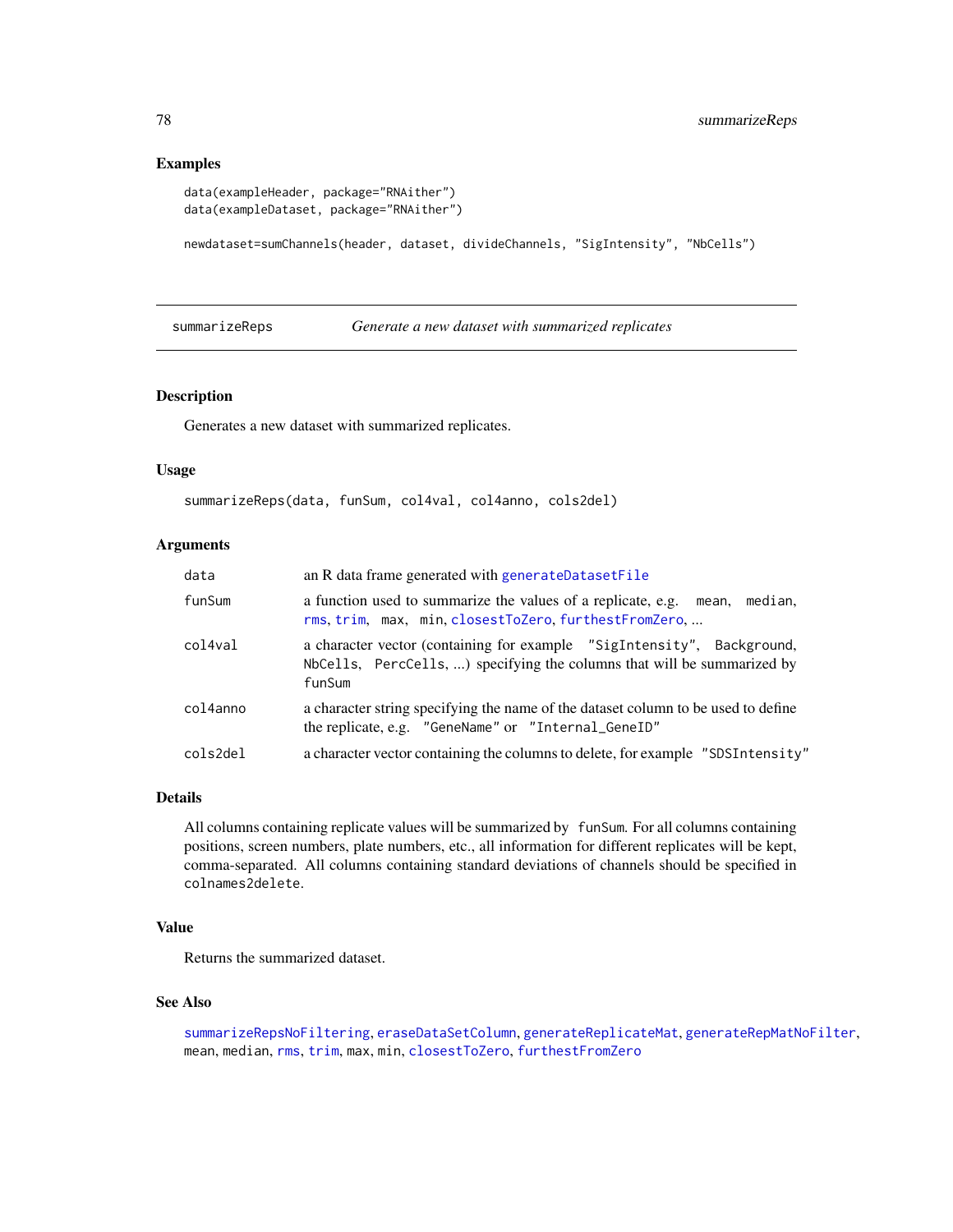#### <span id="page-78-1"></span>Examples

```
data(exampleDataset, package="RNAither")
```

```
colname4val <- c("SigIntensity", "Background", "NbCells", "PercCells")
summarizeddataset <- summarizeReps(dataset, mean, colname4val, "GeneName", "SDSIntensity")
```
<span id="page-78-0"></span>summarizeRepsNoFiltering

*Generate a new dataset with summarized replicates*

# Description

Generates a new dataset with summarized replicates. Keeps wells/spots with SpotType -1 in the dataset, but intensity values are replaced with NA.

#### Usage

```
summarizeRepsNoFiltering(data, funSum, col4val, col4anno, cols2del)
```
#### Arguments

| data     | an R data frame generated with generateDatasetFile                                                                                                          |
|----------|-------------------------------------------------------------------------------------------------------------------------------------------------------------|
| funSum   | a function used to summarize the values of a replicate, e.g.<br>median,<br>mean.<br>rms, trim, max, min, closestToZero, furthestFromZero,                   |
| col4val  | a character vector (containing for example "SigIntensity", Background,<br>NbCells, PercCells, ) specifying the columns that will be summarized by<br>funSum |
| col4anno | a character string specifying the name of the dataset column to be used to define<br>the replicate, e.g. "GeneName" or "Internal_GeneID"                    |
| cols2del | a character vector containing the columns to delete, for example "SDSIntensity"                                                                             |

#### Details

All columns containing replicate values will be summarized by funSum. For all columns containing positions, screen numbers, plate numbers, etc., all information for different replicates will be kept, comma-separated. All columns containing standard deviations of channels should be specified in colnames2delete.

# Value

Returns the summarized dataset.

# See Also

```
summarizeReps, eraseDataSetColumn, generateReplicateMat, generateRepMatNoFilter, mean,
median, rms, trim, max, min, closestToZero, furthestFromZero
```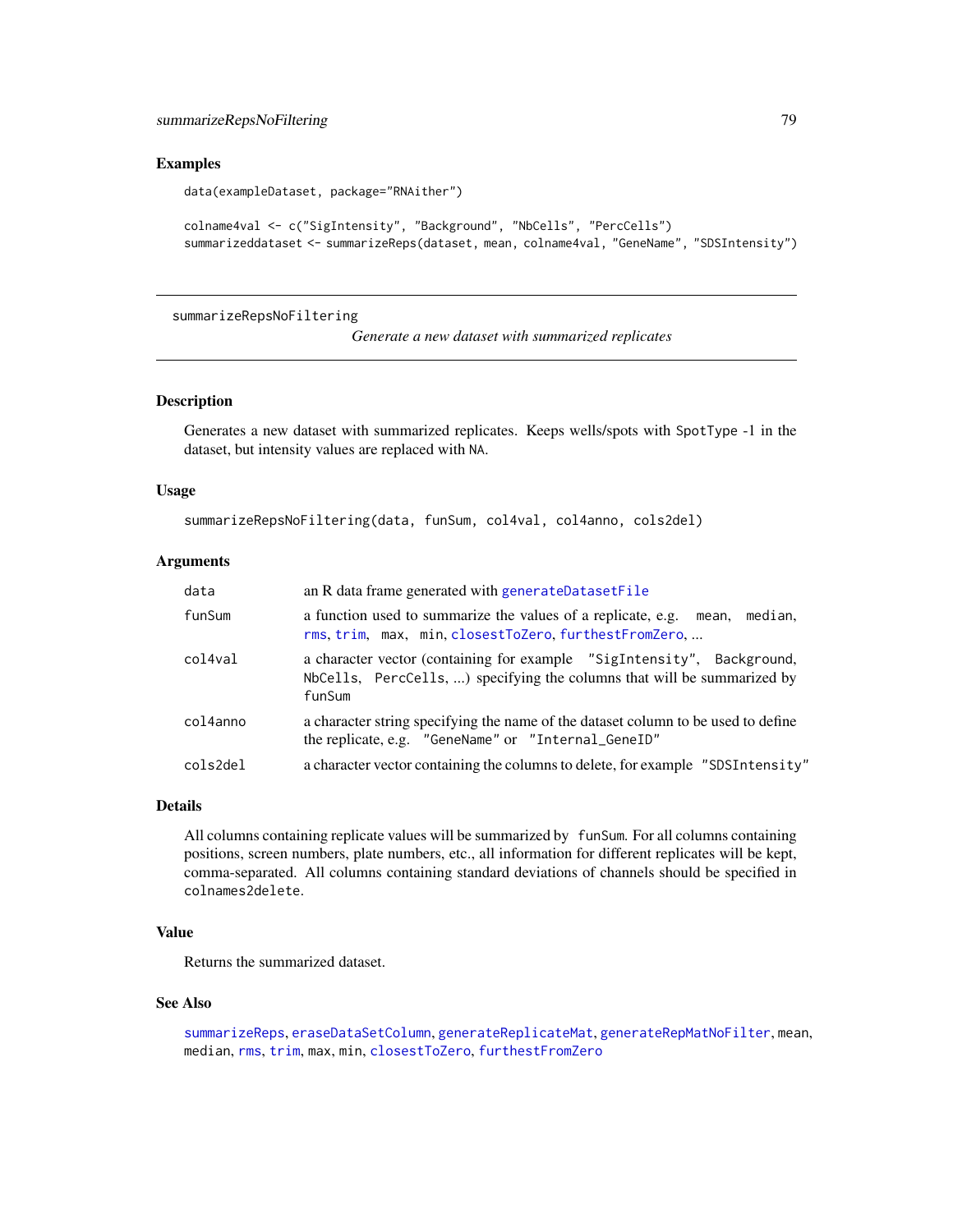# <span id="page-79-1"></span>Examples

```
data(exampleDataset, package="RNAither")
```

```
colname4val <- c("SigIntensity", "Background", "NbCells", "PercCells")
summarizeddataset <- summarizeRepsNoFiltering(dataset, mean, colname4val, "GeneName", "SDSIntensity")
```
<span id="page-79-0"></span>trim *Compute the replicate mean with trimmed values*

# Description

Computes the mean of replicate values, omitting the highest and the lowest 5

### Usage

trim(Ivec, na.rm = T)

# Arguments

| Ivec  | All channel values for a specific siRNA/gene |
|-------|----------------------------------------------|
| na.rm | Removes NA values                            |

# Value

A double giving the trimmed mean of the given replicate values, i.e. omitting the highest and the lowest 5

# See Also

[rms](#page-66-0), [closestToZero](#page-5-0), [furthestFromZero](#page-22-0), [summarizeReps](#page-77-0), [summarizeRepsNoFiltering](#page-78-0)

```
data(exampleHeader, package="RNAither")
data(exampleDataset, package="RNAither")
Indexes <- findReplicates(dataset, "GeneName", "CPSF1")
replicatemean <- trim(dataset$SigIntensity[Indexes])
```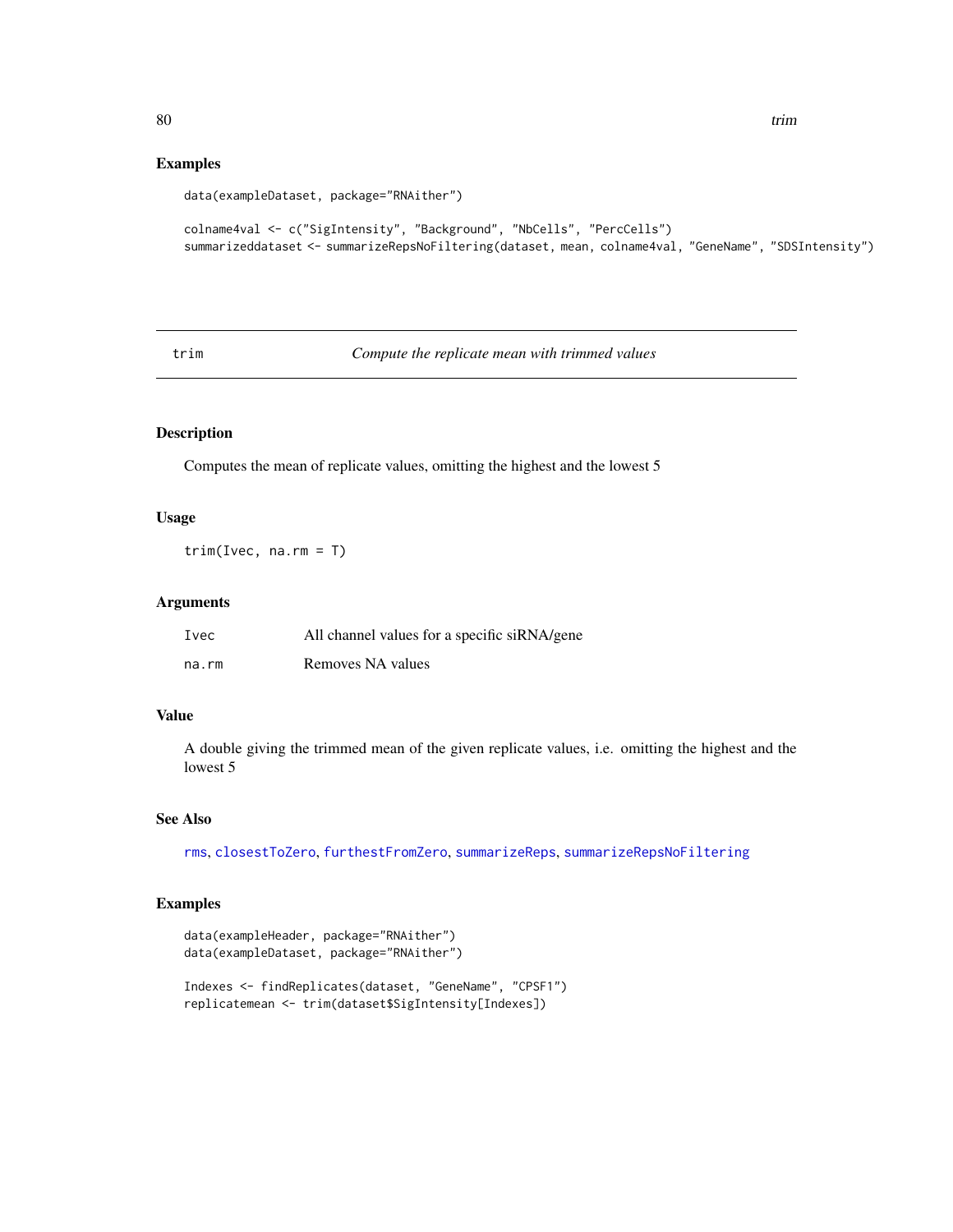<span id="page-80-1"></span><span id="page-80-0"></span>

Performs a Student's t-test on the intensity data.

# Usage

Ttest(dataset, listofargs)

# Arguments

| dataset    | an R data frame generated with generateDatasetFile                                                                                         |
|------------|--------------------------------------------------------------------------------------------------------------------------------------------|
| listofargs | a list containing:                                                                                                                         |
|            | - "g" (greater) for significant increase, "1" (lower) for significant decrease,<br>or "two.sided" for both                                 |
|            | - either a number indicating the true value of the mean, or a character string<br>indicating the name of the gene to compare with          |
|            | - a character string specifying the column whose values will be used for the test                                                          |
|            | - a character string specifying the name of the dataset column to be used to<br>define the replicate, e.g. "GeneName" or "Internal_GeneID" |
|            |                                                                                                                                            |

# Value

Returns a list containing:

| pValVec  | a named vector of p-values                                                                             |
|----------|--------------------------------------------------------------------------------------------------------|
| dataset  | the dataset with an added column "p.value.mannwhitney"                                                 |
|          | paste("pValue.ttest", testType, sep="_")                                                               |
|          | the character string "pValue. ttest" concatenated with the testType (first el-<br>ement of listofargs) |
| "t test" | the character string "t test"                                                                          |

# See Also

[MannWhitney](#page-47-0), [RankProduct](#page-62-0)

```
data(exampleHeader, package="RNAither")
data(exampleDataset, package="RNAither")
```

```
pvals1 <- Ttest(dataset, list("l", median(dataset$SigIntensity, na.rm=TRUE), "SigIntensity", "GeneName"))
pValVec1 <- pvals1[[1]]
scoredDataset1 <- pvals1[[2]]
```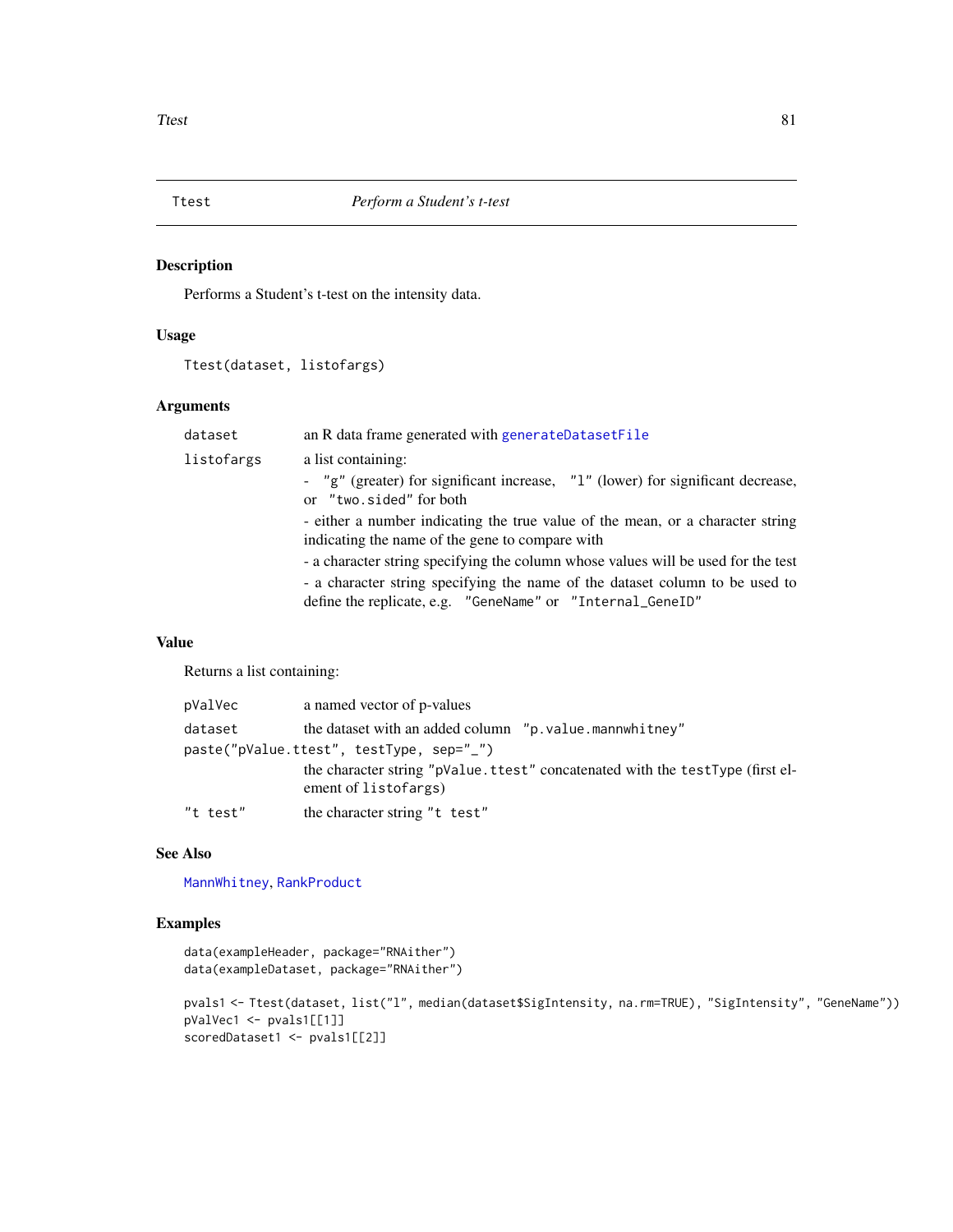<span id="page-81-0"></span>

Divides the intensity values by their median absolute deviation (of the experiment or of the plate)

# Usage

varAdjust(header, dataset, listOfArgs)

# Arguments

| header     | the header of a dataset file generated with generateDatasetFile                                                                      |
|------------|--------------------------------------------------------------------------------------------------------------------------------------|
| dataset    | an R data frame generated with generateDatasetFile                                                                                   |
| listOfArgs | a list containing:<br>- a character string specifying the column whose values will be used for normal-<br>ization                    |
|            | - 1 or 2, 1 meaning a normalization per screen, 2 a normalization per plate                                                          |
|            | - a flag specifying whether controls should be excluded for the computation of<br>the median absolute deviation $(1)$ or not $(0)$ . |

#### Value

Divides the intensity values by their median absolute deviation (of the experiment or of the plate).

Returns a list containing:

| header  | The new header (with an added entry about the normalization procedure in the<br>comments)                                    |
|---------|------------------------------------------------------------------------------------------------------------------------------|
| dataset | The new dataset with normalized values. The old values are saved in an extra<br>column of the dataset with the suffix ".old" |

```
data(exampleHeader, package="RNAither")
data(exampleDataset, package="RNAither")
normres <- varAdjust(header, dataset, list(1, "SigIntensity", 1))
newheader <- normres[[1]]
newdataset <- normres[[2]]
```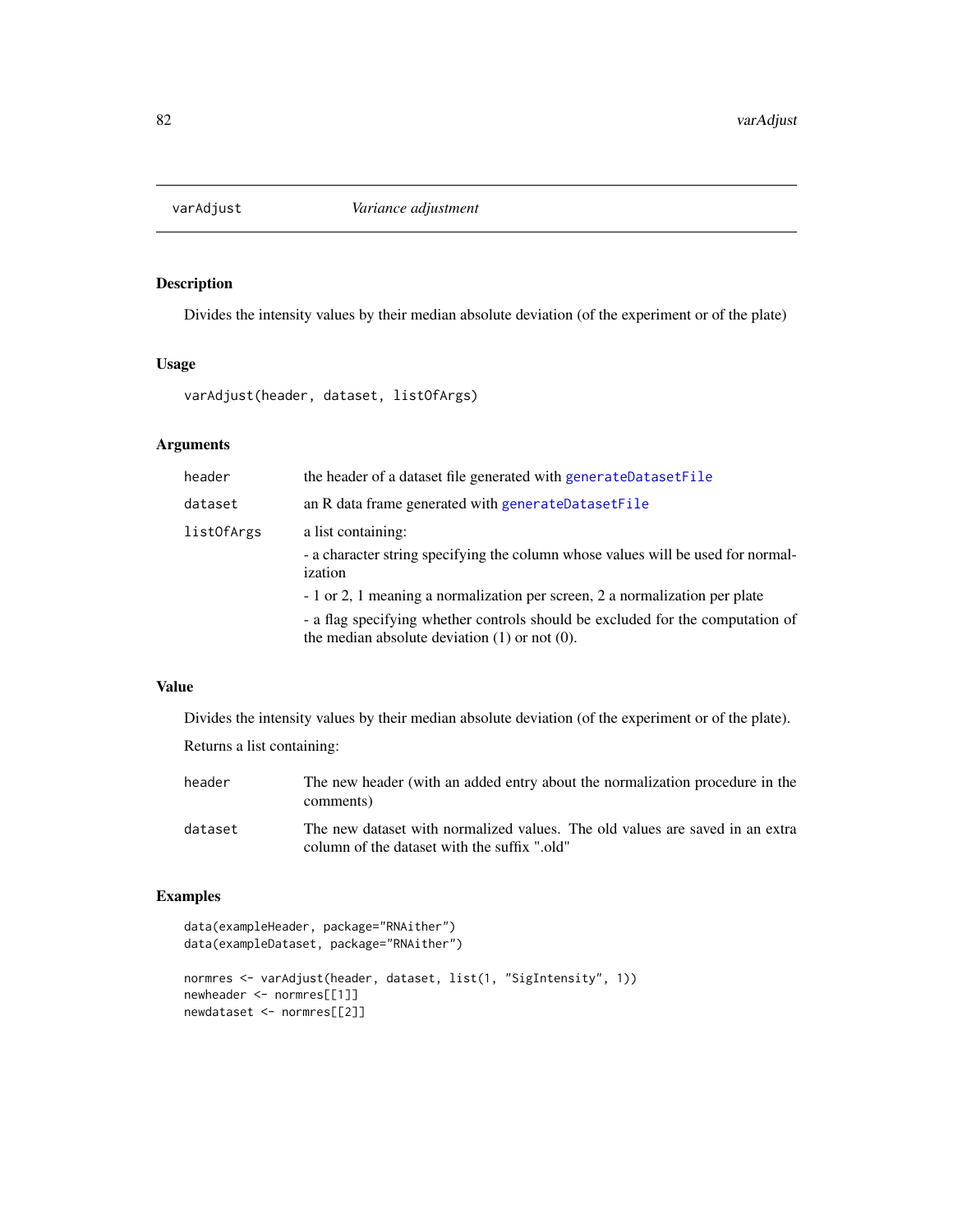<span id="page-82-0"></span>

Plots a Venn Diagram of up to three binary hit vectors.

# Usage

vennDiag(header, listOfCols, listOfNames, plotTitle, showPlot)

# Arguments

| header      | the header of a dataset file generated with generateDatasetFile                                                       |
|-------------|-----------------------------------------------------------------------------------------------------------------------|
| listOfCols  | a list of binary hit vectors to compare                                                                               |
| listOfNames | a list of character strings for the annotation of the Venn Diagram                                                    |
| plotTitle   | the plot title                                                                                                        |
| showPlot    | 0 or 1. 1 will open one or several plot windows in the R GUI, 0 will only save<br>the plot(s) without opening windows |

# Value

The plot is saved in a pdf and a png file named after the experiment name specified in the header concatenated with the plotTitle.

The function returns the plot name.

#### See Also

[Ttest](#page-80-0), [MannWhitney](#page-47-0)

```
data(exampleHeader, package="RNAither")
```

```
data(pValVec1, package="RNAither")
data(pValVec2, package="RNAither")
data(scoredDataset1, package="RNAither")
data(scoredDataset2, package="RNAither")
```

```
##for details on the generation of pValVec and scoredDataset,
##see the examples of the functions Ttest and MannWhitney linked above.
```

```
scoredHits1 <- hitselectionPval(scoredDataset1, pValVec1, "SigIntensity", "pValue.ttest_l", 0.05,
"GeneName", "pvalue_testfile1.txt")
```

```
scoredHits2 <- hitselectionPval(scoredDataset2, pValVec2, "SigIntensity", "pValue.mannwhitney_l", 0.05,
"GeneName", "pvalue_testfile2.txt")
```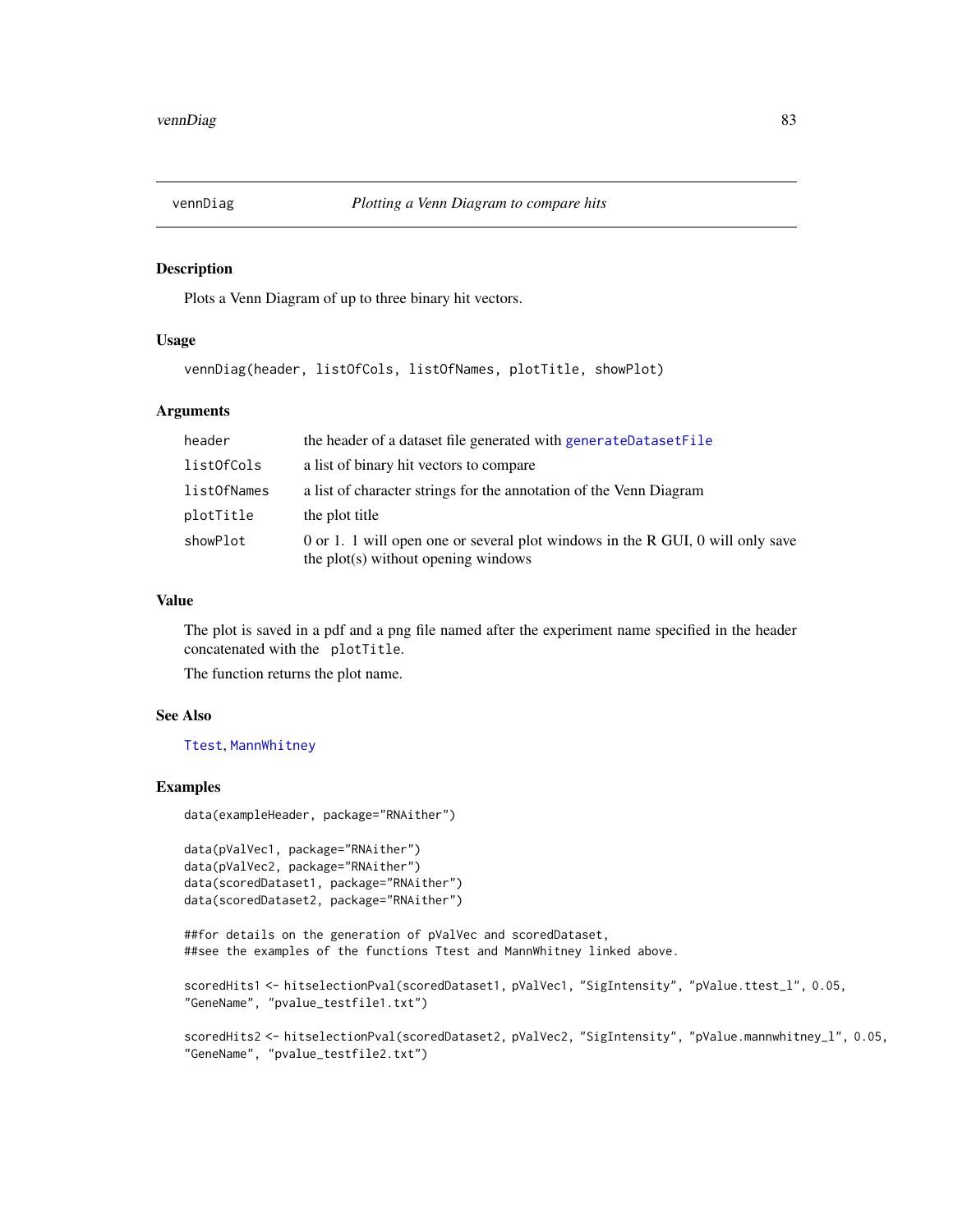```
hitvector1 <- scoredHits1[[2]]
hitvector2 <- scoredHits2[[2]]
```
plot\_name <- vennDiag(header, list(hitvector1, hitvector2), list("t test", "Mann-Whitney test"), "Venn diagram", 1)

volcanoPlot *Making a volcano plot*

#### Description

Makes a volcano plot of the data.

#### Usage

volcanoPlot(header, dataset, col4plotx, col4ploty, col4anno, plotTitle, sigLevel, showPlot)

# Arguments

| header    | the header of a dataset file generated with generateDatasetFile                                                                           |
|-----------|-------------------------------------------------------------------------------------------------------------------------------------------|
| dataset   | an R data frame generated with generateDatasetFile                                                                                        |
| col4plotx | a character vector specifying the name of the column containing the intensity<br>values, usually SigIntensity                             |
| col4ploty | a character vector specifying the name of the dataset column containing the<br>corresponding p-values                                     |
| col4anno  | a character string specifying the name of the dataset column to be used to define<br>the replicate, e.g. "GeneName" or "Internal_GeneID". |
| plotTitle | the plot title                                                                                                                            |
| sigLevel  | the significance level for the p-value, indicating where a horizontal green line<br>will be drawn                                         |
| showPlot  | 0 or 1. 1 will open one or several plot windows in the R GUI, 0 will only save<br>the plot(s) without opening windows                     |

#### Value

Plots the intensity values against the negative decadic logarithm of the p-values. A green horizontal line is drawn at the specified significance level.

The plot is saved in a pdf and a png file named after the experiment name specified in the header concatenated with the plotTitle.

The function returns the plot name.

# See Also

[Ttest](#page-80-0)

<span id="page-83-0"></span>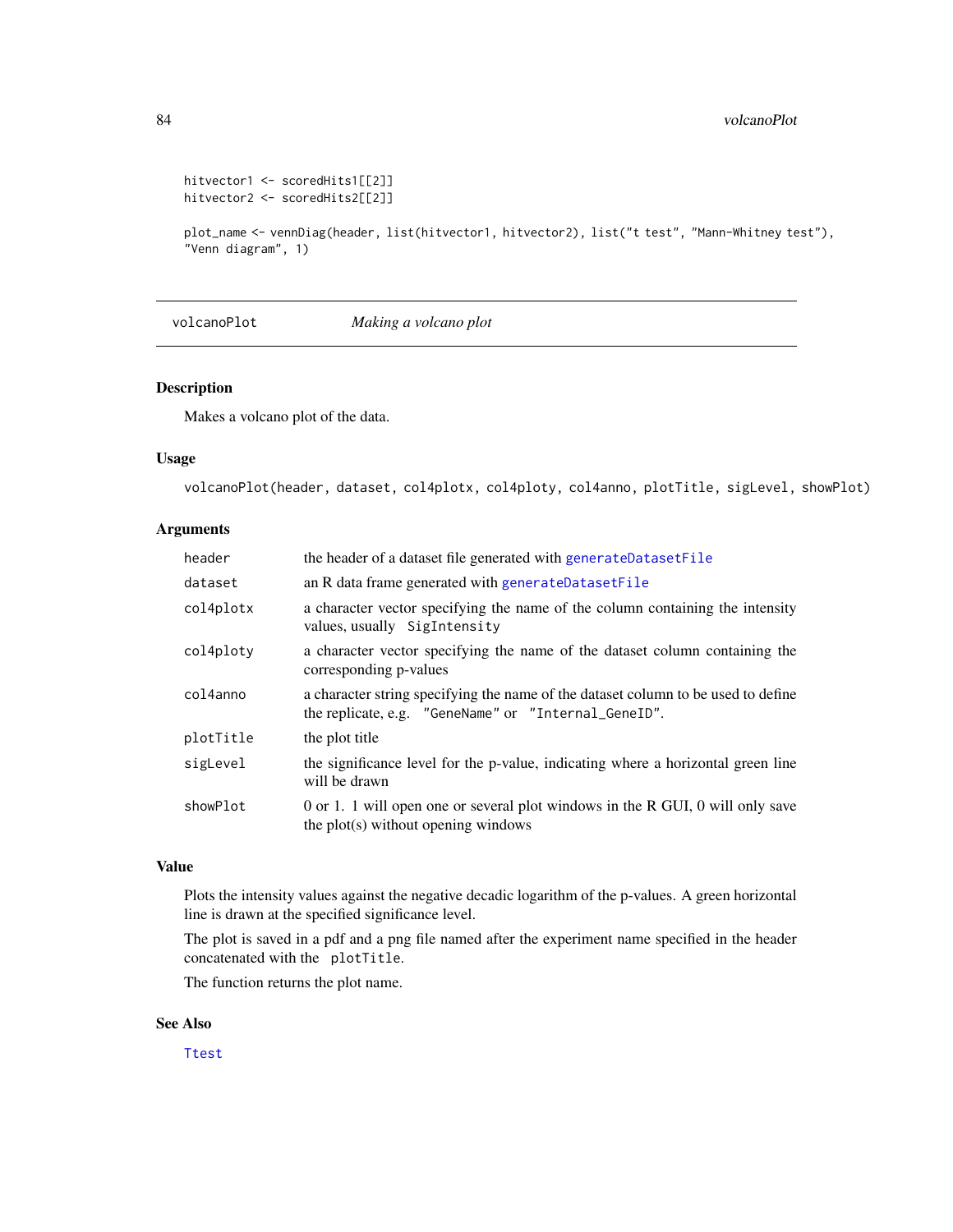# <span id="page-84-0"></span>ZPRIMEQualControl 85

#### Examples

```
data(exampleHeader, package="RNAither")
data(pValVec1, package="RNAither")
data(scoredDataset1, package="RNAither")
##for details on the generation of pValVec1 and scoredDataset1, see the example of the Ttest function linked above.
scoredHits1 <- hitselectionPval(scoredDataset1, pValVec1, "SigIntensity", "pValue.ttest_l", 0.05,
"GeneName", "pvalue_testfile1.txt")
hitDataset1 <- scoredHits1[[1]]
hitvector1 <- scoredHits1[[2]]
volcano_name <- volcanoPlot(header, hitDataset1, "SigIntensity", "pValue.ttest_l", "GeneName",
"Volcano Plot", 0.05, 1)
```
ZPRIMEQualControl *Computing the Z' factor*

#### Description

Computes the Z' factor per plate for a complete dataset file and plots the results.

#### Usage

```
ZPRIMEQualControl(header, data, channel, plotTitle, showPlot)
```
# Arguments

| header    | the header of a dataset file generated with generateDatasetFile                                                                |
|-----------|--------------------------------------------------------------------------------------------------------------------------------|
| data      | an R data frame generated with generateDatasetFile                                                                             |
| channel   | a character string specifying the name of the column containing the values for<br>computing the Z' factor, e.g. "SigIntensity" |
| plotTitle | the plot title                                                                                                                 |
| showPlot  | 0 or 1. 1 will open one or several plot windows in the R GUI, 0 will only save<br>the plot(s) without opening windows.         |

# Value

Returns the Z' values in the shell for each plate and saves them in a text file. The name of the text file will be the concatenation of the experiment name specified in the header and the character string "Z'Scores.txt".

Shows a plot of the Z' factor values and saves it as a png and a pdf file under the experiment name specified in the header concatenated with the function argument plotTitle.

The function returns a list containing:

plotName the plot name ZPrimeTabelle table containing the Z' values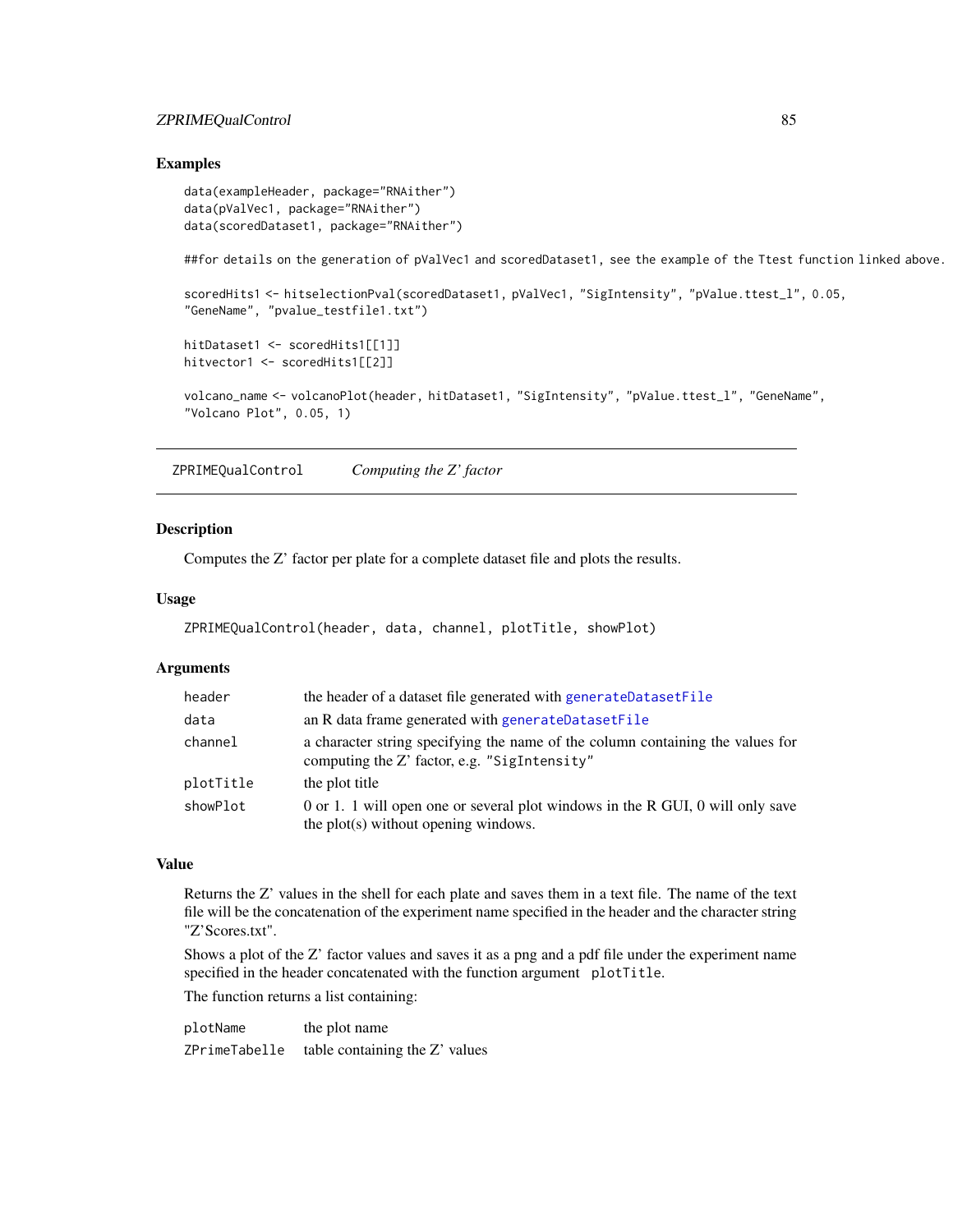# References

J. Zhang, T. Chung, and K. Oldenburg. A simple statistical parameter for use in evaluation and validation of high throughput screening assays. J Biomol Screen, 4:67-73, 1999.

# Examples

```
data(exampleHeader, package="RNAither")
data(exampleDataset, package="RNAither")
res <- ZPRIMEQualControl(header, dataset, "SigIntensity", "Z factors per plate", 1)
zprime_plot <- res[[1]]
zprime_table <- res[[2]]
```
<span id="page-85-0"></span>ZScore *ZScore normalization*

# Description

ZScore normalization (see Value and References)

# Usage

ZScore(header, dataset, listOfArgs)

#### Arguments

| header     | the header of a dataset file generated with generateDatasetFile                                                                                 |
|------------|-------------------------------------------------------------------------------------------------------------------------------------------------|
| dataset    | an R data frame generated with generateDatasetFile                                                                                              |
| listOfArgs | a list containing:<br>- a character string specifying the column whose values will be used for normal-<br>ization                               |
|            | - a flag specifying whether controls should be excluded for the computation of<br>the median and median absolute deviation $(1)$ or not $(0)$ . |

# Value

The ZScore is defined as the quotient of the difference between an intensity value and the median of the plate, and of the median absolute deviation.

Returns a list containing:

| header  | The new header (with an added entry about the normalization procedure in the<br>comments)                                    |
|---------|------------------------------------------------------------------------------------------------------------------------------|
| dataset | The new dataset with normalized values. The old values are saved in an extra<br>column of the dataset with the suffix ".old" |

<span id="page-85-1"></span>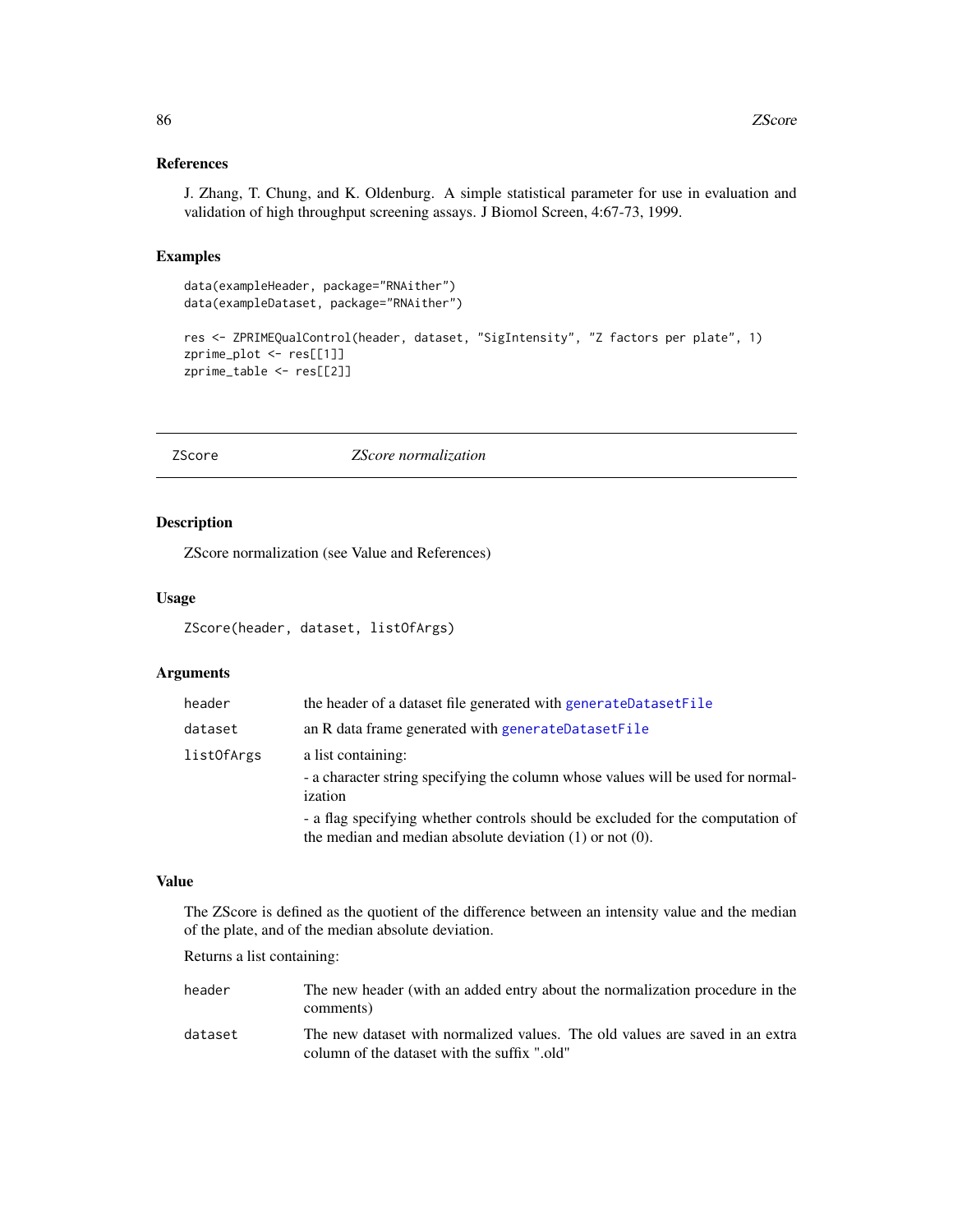# <span id="page-86-1"></span>zScorePerScreen 87

# References

N. Malo et al. Statistical practice in high-throughput screening data analysis. Nature Biotech, 24(2): 167-175, 2006.

# See Also

[ZScorePerScreen](#page-86-0), [BScore](#page-3-0)

# Examples

```
data(exampleHeader, package="RNAither")
data(exampleDataset, package="RNAither")
normres <- ZScore(header, dataset, list("SigIntensity", 1))
newheader <- normres[[1]]
newdataset <- normres[[2]]
```
<span id="page-86-0"></span>ZScorePerScreen *ZScore normalization per experiment*

#### Description

ZScore normalization not per plate, but per experiment (see Value and References)

#### Usage

ZScorePerScreen(header, dataset, listOfArgs)

# Arguments

| header            | the header of a dataset file generated with generateDatasetFile                             |
|-------------------|---------------------------------------------------------------------------------------------|
| dataset           | an R data frame generated with generateDatasetFile                                          |
| <i>listOfArgs</i> | a list containing:                                                                          |
|                   | - a character string specifying the column whose values will be used for normal-<br>ization |
|                   | - a flag specifying whether controls should be excluded for the computation of              |
|                   | the median and median absolute deviation $(1)$ or not $(0)$ .                               |

#### Value

The ZScore is defined as the quotient of the difference between an intensity value and the median of the experiment, and of the median absolute deviation.

Returns a list containing:

| header  | The new header (with an added entry about the normalization procedure in the |
|---------|------------------------------------------------------------------------------|
|         | comments)                                                                    |
| dataset | The new dataset with normalized values. The old values are saved in an extra |
|         | column of the dataset with the suffix ".old"                                 |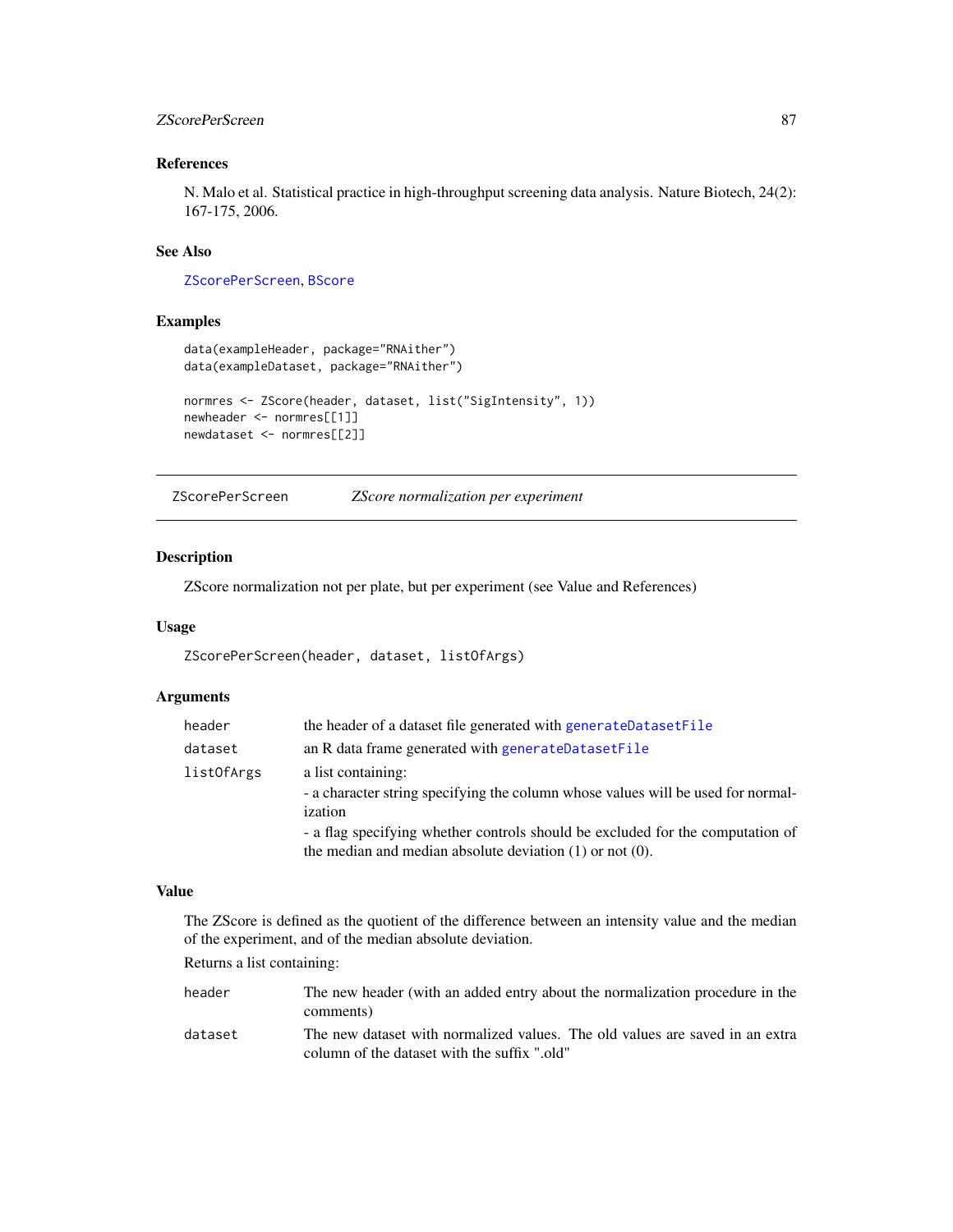# <span id="page-87-1"></span>References

N. Malo et al. Statistical practice in high-throughput screening data analysis. Nature Biotech, 24(2): 167-175, 2006.

#### See Also

[ZScore](#page-85-0), [BScore](#page-3-0)

# Examples

```
data(exampleHeader, package="RNAither")
data(exampleDataset, package="RNAither")
normres <- ZScorePerScreen(header, dataset, list("SigIntensity", 1))
newheader <- normres[[1]]
newdataset <- normres[[2]]
```
# <span id="page-87-0"></span>ZScorePlot *Plot normalized intensity values per well*

# Description

Plots the normalized intensity values for each well, together with a black line showing the mean, two green lines showing the standard deviation, and two red lines showing 2 standard deviations.

# Usage

```
ZScorePlot(header, dataset, flag, col4plot, col4anno, plotTitle, showPlot)
```
# Arguments

| header    | the header of a dataset file generated with generateDatasetFile                                                                                                         |
|-----------|-------------------------------------------------------------------------------------------------------------------------------------------------------------------------|
| dataset   | an R data frame generated with generateDatasetFile                                                                                                                      |
| flag      | either 1 or 2. 1 if the dataset contains values per well, 2 if the dataset contains<br>summarized values for each siRNA (e.g. a dataset summarized with summarizeReps). |
| col4plot  | a character string specifying the column whose values will be used for the plot                                                                                         |
| col4anno  | a character string specifying the column that will be used for the plot annotation                                                                                      |
| plotTitle | the plot title                                                                                                                                                          |
| showPlot  | 0 or 1. 1 will open one or several plot windows in the R GUI, 0 will only save<br>the plot(s) without opening windows.                                                  |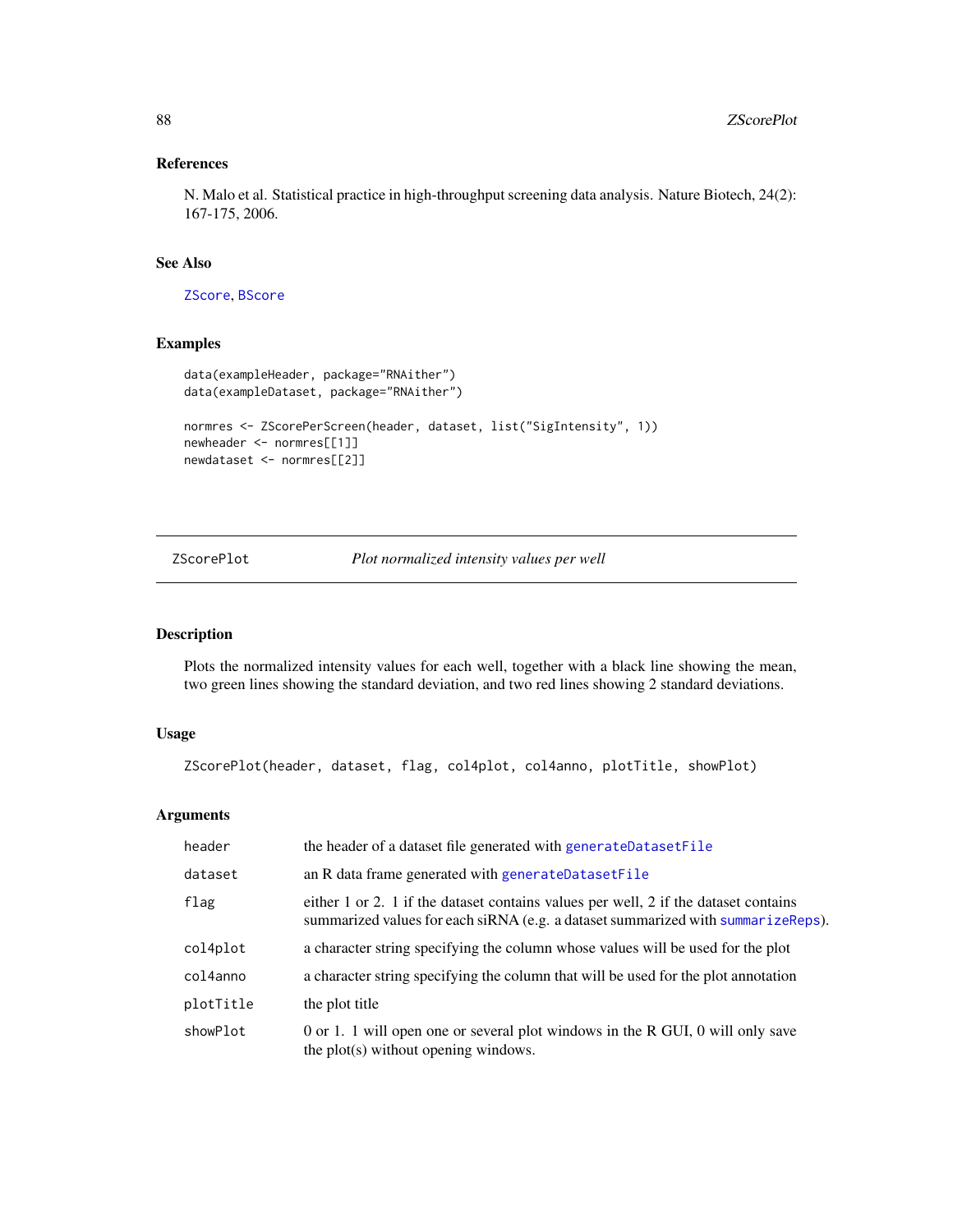# <span id="page-88-1"></span>zScorePlotTwo 89

# Value

Plots the normalized intensity values for each well, together with a black line showing the mean, and two red lines showing 2 standard deviations. Clicking on the points shows the gene/siRNA name.

The plot is saved as a pdf and a png file named after the experiment name specified in the header concatenated with the plotTitle.

The function returns the plot name.

#### See Also

[plotBar](#page-51-0), [ZScorePlotTwo](#page-88-0)

# Examples

```
data(exampleHeader, package="RNAither")
data(exampleDataset, package="RNAither")
```

```
normedvals <- ZScore(header, dataset, list("SigIntensity", 1))
ZScorePlot(normedvals[[1]], normedvals[[2]], 1, "SigIntensity", "GeneName",
"Normed intensity values per well", 1)
```
<span id="page-88-0"></span>ZScorePlotTwo *Plot signal intensities per well (II)*

# Description

Plots signal intensity values for each well, a black line showing the median, two green lines showing one median absolute deviation, two red lines showing two median absolute deviations.

# Usage

ZScorePlotTwo(header, dataset, flag, flag2, col4plot, col4anno, plotTitle, showPlot)

#### Arguments

| header    | the header of a dataset file generated with generateDatasetFile                                                                            |
|-----------|--------------------------------------------------------------------------------------------------------------------------------------------|
| dataset   | an R data frame generated with generateDatasetFile                                                                                         |
| flag      | $0, 1,$ or 2. 0 uses the data from the complete dataset, 1 generates one plot for<br>each experiment, 2 generates one plot for each plate. |
| flag2     | 0 draws lines using mean and sd, 1 draws lines using median and mad.                                                                       |
| col4plot  | a character string specifying the column whose intensity values will be used for<br>the plot                                               |
| col4anno  | in case showPlot $== 1$ , a character string specifying the column used for identi-<br>fying points                                        |
| plotTitle | the plot title                                                                                                                             |
| showPlot  | 0 or 1. 1 will open one or several plot windows in the R GUI, 0 will only save<br>the plot(s) without opening windows.                     |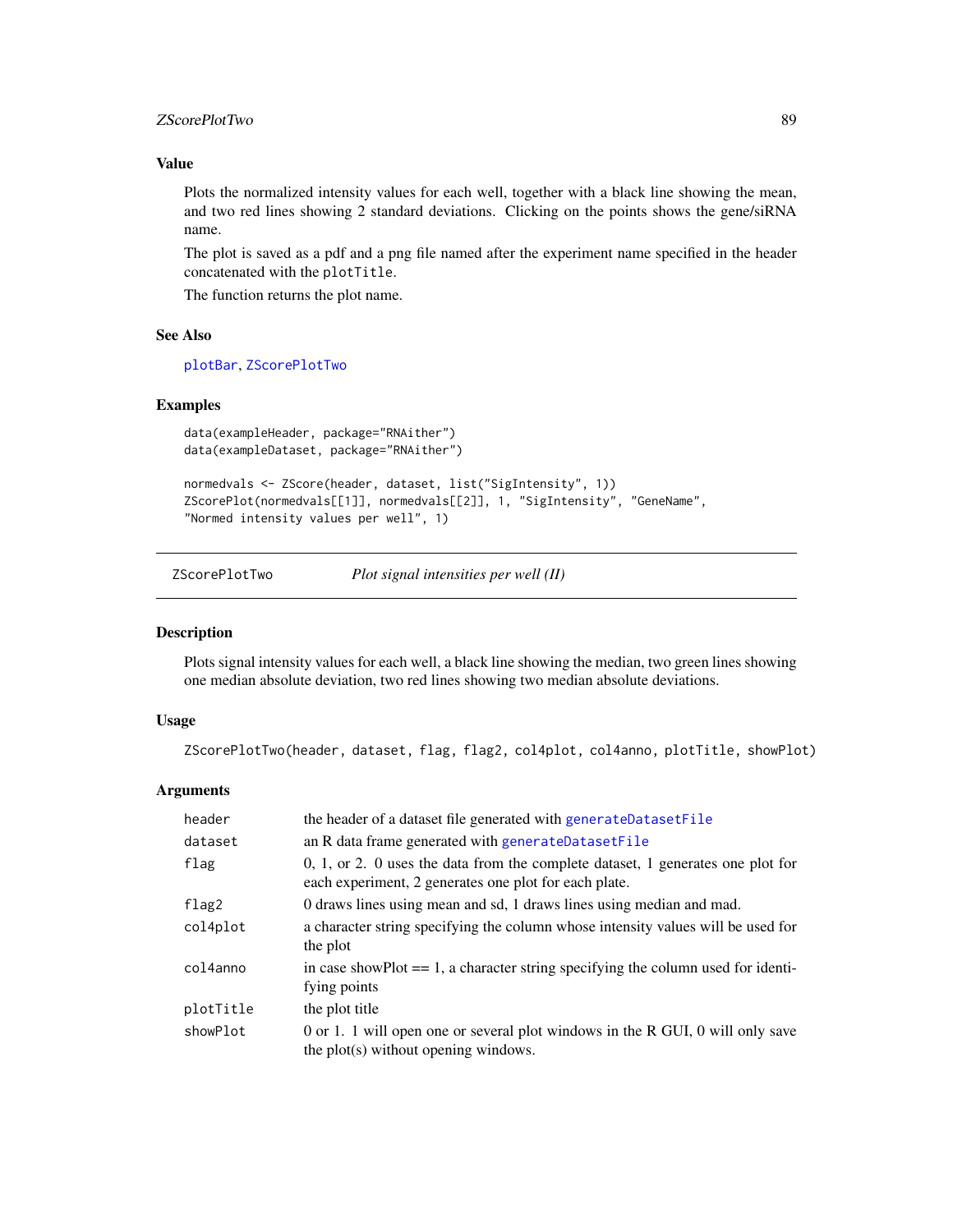# Value

Saves the plots in pdf and png files named after the experiment name specified in the header concatenated with the plotTitle and if applicable the experiment number and/or the plate number.

When  $flag == 0$ , returns the plot name (plotName).

When  $flag = 1$ , returns a list containing:

| plotName     | The plot name                      |
|--------------|------------------------------------|
| minOfScreens | The number of the first experiment |
| numOfScreens | The number of the last experiment  |

When flag  $= 2$ , returns a list containing: the plot name, a vector with the number of the first experiment and of the last experiment, and a vector with the number of the first plate and the number of the last plate.

### See Also

[plotBar](#page-51-0), [ZScorePlot](#page-87-0)

# Examples

data(exampleHeader, package="RNAither") data(exampleDataset, package="RNAither")

plotname <- ZScorePlotTwo(header, dataset, 0, 1, "SigIntensity", "GeneName", "Data per well", 0)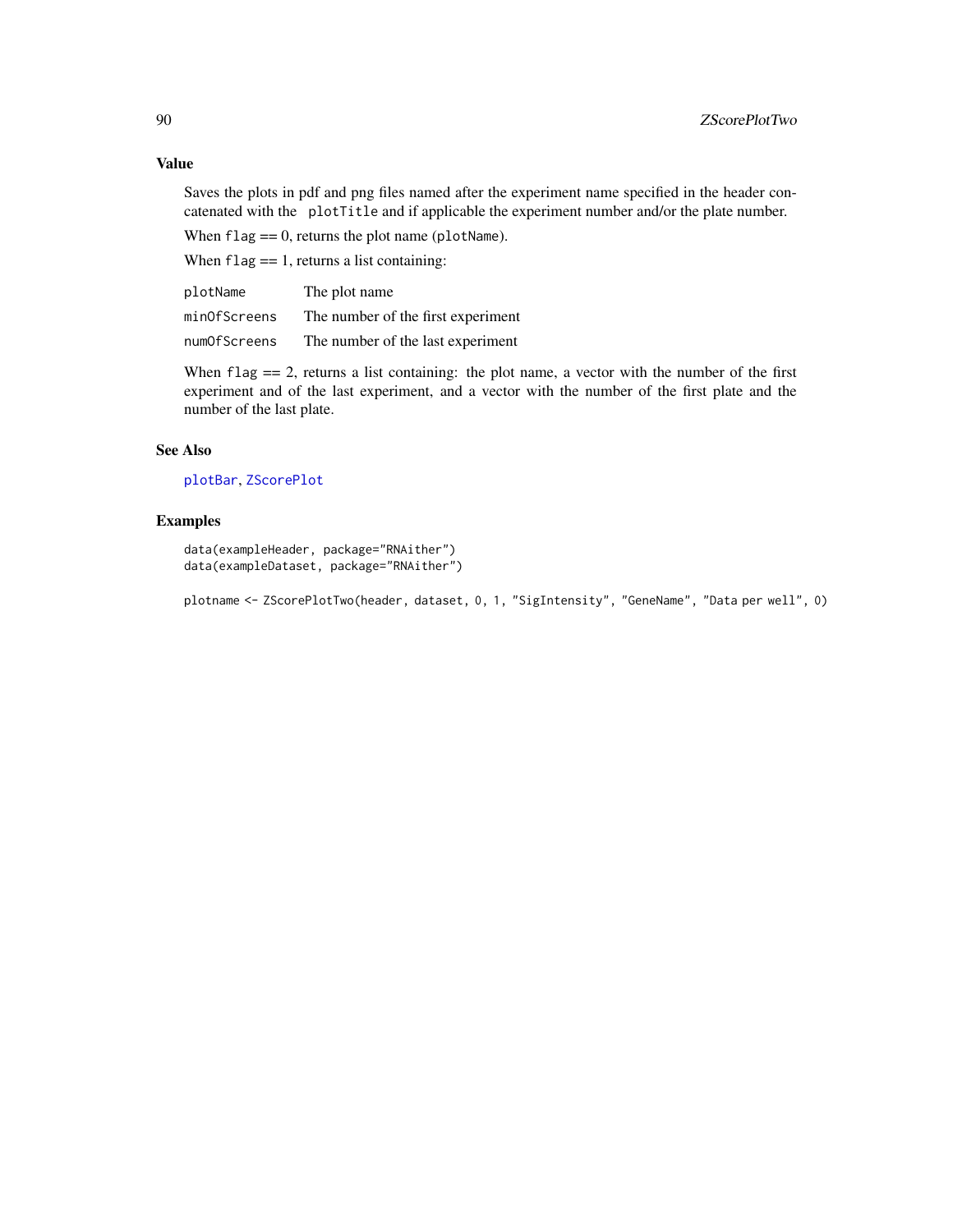# **Index**

∗Topic IO saveDataset, [70](#page-69-0) savepValVec, [71](#page-70-1) ∗Topic arith closestToZero, [6](#page-5-1) compareHits, [7](#page-6-0) compareReplicaPlates, [8](#page-7-0) compareReplicates, [9](#page-8-0) compareReplicateSD, [10](#page-9-1) compareReplicateSDPerScreen, [11](#page-10-1) createSubset, [16](#page-15-0) discardLabtek, [18](#page-17-0) discardWells, [18](#page-17-0) divideChannels, [19](#page-18-1) furthestFromZero, [23](#page-22-1) generateReplicateMat, [26](#page-25-1) generateRepMatNoFilter, [28](#page-27-1) hitselectionPval, [31](#page-30-0) hitselectionZscore, [32](#page-31-0) hitselectionZscorePval, [33](#page-32-0) indexSubset, [36](#page-35-0) mainAnalysis, [40](#page-39-0) numCellQualControl, [49](#page-48-0) orderGeneIDs, [50](#page-49-0) percCellQualControl, [51](#page-50-0) replicatesCV, [64](#page-63-0) replicatesSpearmancor, [66](#page-65-0) rms, [67](#page-66-1) rnaither, [67](#page-66-1) SNRQualControl, [73](#page-72-0) summarizeReps, [78](#page-77-1) summarizeRepsNoFiltering, [79](#page-78-1) trim, [80](#page-79-1) ZPRIMEQualControl, [85](#page-84-0) ∗Topic database gseaAnalysis, [29](#page-28-0) mainAnalysis, [40](#page-39-0) rnaither, [67](#page-66-1) ∗Topic datagen

generateDatasetFile, [24](#page-23-1) gseaAnalysis, [29](#page-28-0) joinDatasetFiles, [37](#page-36-0) joinDatasets, [37](#page-36-0) mainAnalysis, [40](#page-39-0) rnaither, [67](#page-66-1) saveOldIntensityColumns, [71](#page-70-1) savepValVec, [71](#page-70-1) ∗Topic datasets dataset, [17](#page-16-0) datasetDrosophila, [17](#page-16-0) header, [30](#page-29-0) headerDrosophila, [30](#page-29-0) pValVec1, [62](#page-61-0) pValVec2, [62](#page-61-0) scoredDataset1, [72](#page-71-0) scoredDataset2, [72](#page-71-0) ∗Topic device channelPlot, [5](#page-4-0) compareReplicates, [9](#page-8-0) compareReplicateSD, [10](#page-9-1) compareReplicateSDPerScreen, [11](#page-10-1) controlDensity, [12](#page-11-0) controlDensityPerPlate, [13](#page-12-0) controlDensityPerScreen, [14](#page-13-0) DRQualControl, [21](#page-20-0) mainAnalysis, [40](#page-39-0) makeBoxplot4PlateType, [42](#page-41-0) makeBoxplotControls, [43](#page-42-0) makeBoxplotControlsPerPlate, [44](#page-43-0) makeBoxplotControlsPerScreen, [45](#page-44-0) makeBoxplotPerPlate, [46](#page-45-0) makeBoxplotPerScreen, [47](#page-46-0) numCellQualControl, [49](#page-48-0) percCellQualControl, [51](#page-50-0) plotBar, [52](#page-51-1) plotControlHisto, [53](#page-52-0) plotControlHistoPerplate, [54](#page-53-0) plotControlHistoPerscreen, [55](#page-54-0)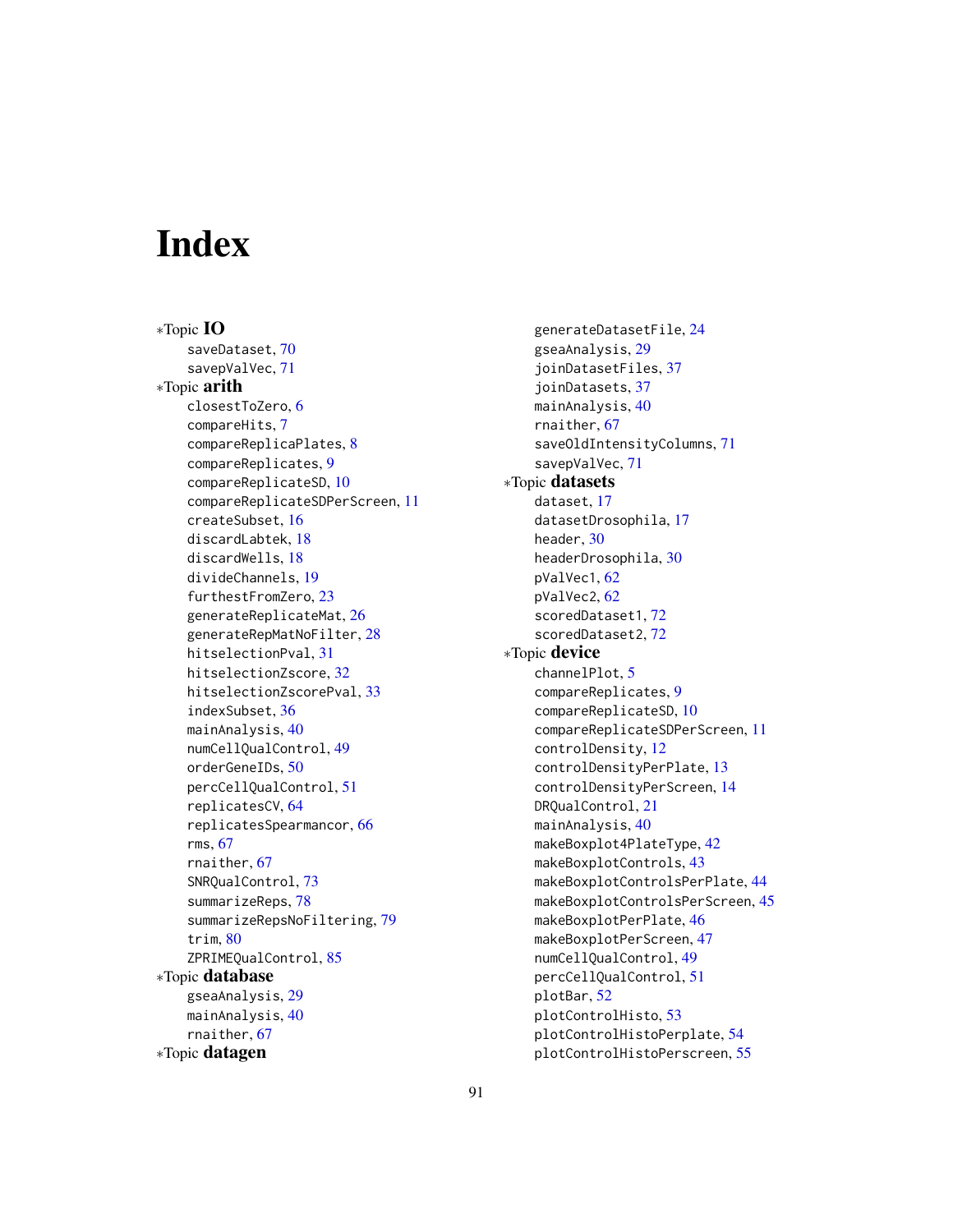# 92 **INDEX**

plotHisto, [56](#page-55-0) plotHistoPerplate, [57](#page-56-0) plotHistoPerscreen, [58](#page-57-0) plotQQ, [59](#page-58-0) plotQQperplate, [60](#page-59-0) plotQQperscreen, [61](#page-60-0) rnaither, [67](#page-66-1) spatialDistrib, [74](#page-73-0) spatialDistribHits, [75](#page-74-0) vennDiag, [83](#page-82-0) volcanoPlot, [84](#page-83-0) ZScorePlot, [88](#page-87-1) ZScorePlotTwo, [89](#page-88-1) ∗Topic dplot mainAnalysis, [40](#page-39-0) rnaither, [67](#page-66-1) ∗Topic manip BScore, [4](#page-3-1) controlNorm, [15](#page-14-0) divideChannels, [19](#page-18-1) divNorm, [20](#page-19-0) eraseDataSetColumn, [22](#page-21-1) incorporatepValVec, [35](#page-34-0) LiWongRank, [38](#page-37-0) lowessNorm, [39](#page-38-0) mainAnalysis, [40](#page-39-0) MannWhitney, [48](#page-47-1) multTestAdjust, [49](#page-48-0) quantileNormalization, [62](#page-61-0) rnaither, [67](#page-66-1) saveOldIntensityColumns, [71](#page-70-1) subtractBackground, [76](#page-75-0) sumChannels, [77](#page-76-0) varAdjust, [82](#page-81-0) ZScore, [86](#page-85-1) ZScorePerScreen, [87](#page-86-1) ∗Topic methods findReplicates, [22](#page-21-1) mainAnalysis, [40](#page-39-0) rnaither, [67](#page-66-1) ∗Topic misc mainAnalysis, [40](#page-39-0) rnaither, [67](#page-66-1) ∗Topic univar mainAnalysis, [40](#page-39-0) RankProduct, [63](#page-62-1) rnaither, [67](#page-66-1) Ttest, [81](#page-80-1)

volcanoPlot, [84](#page-83-0) ∗Topic utilities mainAnalysis, [40](#page-39-0) rnaither, [67](#page-66-1) BScore, [4,](#page-3-1) *40*, *87, 88* channelPlot, [5](#page-4-0) closestToZero, [6,](#page-5-1) *23*, *67*, *78–80* compareHits, [7](#page-6-0) compareReplicaPlates, [8,](#page-7-0) *9* compareReplicates, *8*, [9](#page-8-0) compareReplicateSD, [10,](#page-9-1) *11*, *74* compareReplicateSDPerScreen, *10*, [11,](#page-10-1) *74* controlDensity, [12,](#page-11-0) *13, 14* controlDensityPerPlate, *12*, [13,](#page-12-0) *14* controlDensityPerScreen, *12, 13*, [14](#page-13-0) controlNorm, [15,](#page-14-0) *40* createSubset, [16,](#page-15-0) *36* dataset, [17](#page-16-0) datasetDrosophila, [17](#page-16-0) discardLabtek, [18,](#page-17-0) *19* discardWells, [18,](#page-17-0) *18* divideChannels, [19,](#page-18-1) *77* divNorm, [20,](#page-19-0) *40*, *62*, *72* DRQualControl, [21](#page-20-0) eraseDataSetColumn, [22,](#page-21-1) *77–79* findReplicates, [22](#page-21-1) furthestFromZero, *6*, [23,](#page-22-1) *67*, *78–80* generateDatasetFile, *4, 5*, *8–23*, [24,](#page-23-1) *27, 28*, *30–32*, *34, 35*, *37–40*, *42–48*, *50–61*, *63–66*, *70–79*, *81–89* generateReplicateMat, [26,](#page-25-1) *28*, *31*, *35*, *78, 79* generateRepMatNoFilter, *27*, [28,](#page-27-1) *78, 79* gseaAnalysis, [29](#page-28-0) header, [30](#page-29-0) headerDrosophila, [30](#page-29-0) hitselectionPval, *29*, [31,](#page-30-0) *33*, *35* hitselectionZscore, *29*, *31*, [32,](#page-31-0) *35* hitselectionZscorePval, *31*, [33,](#page-32-0) *33* incorporatepValVec, [35,](#page-34-0) *49* indexSubset, *16*, [36](#page-35-0)

joinDatasetFiles, *25*, [37,](#page-36-0) *38*